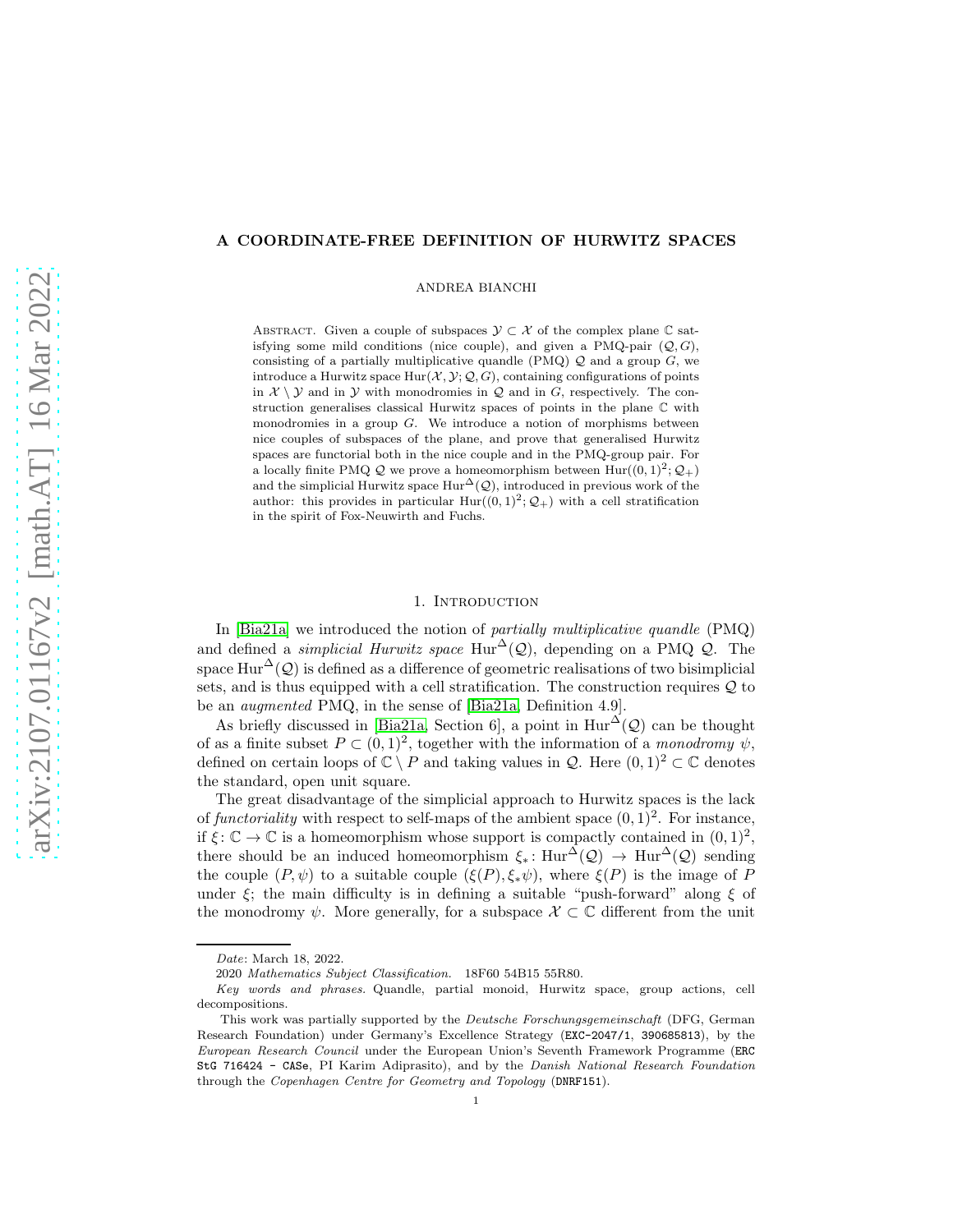<span id="page-1-1"></span>square  $(0, 1)^2$ , one would like to define a Hurwitz space  $\text{Hur}(\mathcal{X}; \mathcal{Q})$ , containing configurations  $(P, \psi)$  as above, with  $P \subset \mathcal{X}$ , in a "functorial" way.

In this article we introduce, for a *semi-algebraic* subspace  $\mathcal{X} \subset \mathbb{H}$  of the closed upper half-plane  $\mathbb{H} = \{\Re \geq 0\} \subset \mathbb{C}$ , and for a PMQ Q, a Hurwitz space Hur $(\mathcal{X}; \mathcal{Q})$ . More generally we introduce, for a *nice couple*  $(\mathcal{X}, \mathcal{Y})$  of subspaces  $\mathcal{Y} \subseteq \mathcal{X}$  of  $\mathbb{H}$  (see Definition [2.3\)](#page-6-0) and for a PMQ-group pair  $(Q, G)$  (see [\[Bia21a,](#page-56-0) Definition 2.15]), a coordinate-free Hurwitz space  $\text{Hur}(\mathcal{X}, \mathcal{Y}; \mathcal{Q}, G)$ . Roughly speaking, a configuration  $(P, \psi, \varphi)$  in Hur $(\mathcal{X}, \mathcal{Y}; \mathcal{Q}, G)$  consists of a finite subset  $P \subset \mathcal{X}$  together with the information of a G-valued monodromy  $\varphi$  on all loops spinning around a single point in P, and a refined, Q-valued monodromy  $\psi$  defined only on those loops spinning around a single point in  $P \setminus \mathcal{Y}$ . The adjective "coordinate-free" refers to the fact that the definition does not rely on the cartesian coordinates of the plane, differently from the simplicial Hurwitz spaces  $\text{Hur}^{\Delta}(\mathcal{Q})$  from [\[Bia21a\]](#page-56-0), where a Fox-Neuwirth-Fuchs-type stratification, depending on horizontal and vertical lines of the plane, is used crucially in the definition.

One can think of the construction leading to  $\text{Hur}(\mathcal{X}, \mathcal{Y}; \mathcal{Q}, G)$  as a relative version of the construction leading to  $\text{Hur}(\mathcal{X};\mathcal{Q})$ : in the classical theory of configuration spaces, points of P disappear when they move inside the relative subspace  $\mathcal{Y}$ ; in our setting they do not disappear, but are "downgraded" to points around which only a G-valued monodromy, instead of a Q-valued monodromy, is defined.

<span id="page-1-0"></span>1.1. Statement of results. We prove that the construction of  $\text{Hur}(\mathcal{X};\mathcal{Q})$  is functorial both in  $Q$  and in  $X$ , in particular the following properties hold:

- a morphism of PMQs  $\Psi: \mathcal{Q} \to \mathcal{Q}'$  induces a continuous map  $\Psi_*: \text{Hur}(\mathcal{X}; \mathcal{Q}) \to$  $\text{Hur}(\mathcal{X};\mathcal{Q}');$
- a semi-algebraic homeomorphism  $\xi: \mathbb{C} \to \mathbb{C}$  with compact support in  $\mathbb{H}$ , sending  $\mathcal X$  inside  $\mathcal X'$ , induces a continuous map  $\xi_*$ : Hur $(\mathcal X; \mathcal Q) \to \text{Hur}(\mathcal X'; \mathcal Q)$ .

In Definitions [4.2](#page-18-0) and [4.3](#page-19-0) we introduce morphisms and lax morphisms of nice couples: both types of morphisms arise as certain continuous maps  $\mathbb{C} \to \mathbb{C}$ . The first, main result of the article is the following theorem, which combines Theorems [4.1,](#page-17-0) [4.4](#page-19-1) and [4.7.](#page-21-0)

**Theorem 1.1.** The coordinate-free Hurwitz spaces Hur $(\mathcal{X}, \mathcal{Y}; \mathcal{Q}, G)$  are functorial both in the nice couple  $(\mathcal{X}, \mathcal{Y})$ , with respect to morphisms of nice couples, and in the PMQ-group pair. If we restrict to complete PMQs, then functoriality holds also with respect to lax morphisms of nice couples.

We recall that the simplicial Hurwitz space  $\text{Hur}^{\Delta}(\mathcal{Q})$  was defined in [\[Bia21a\]](#page-56-0) only when Q is an *augmented* PMQ. For such a PMQ, we can set  $\mathcal{X} = (0, 1)^2$ , the unit square in C, and consider also the coordinate-free Hurwitz space  $\text{Hur}(0, 1)^2$ ; Q). Inside the latter, we can identify a subspace  $\text{Hur}((0,1)^2; \mathcal{Q}_+)$ , containing configurations  $(P, \psi)$  whose monodromies around points of P lie in the augmentation ideal  $\mathcal{Q}_+ = \mathcal{Q} \setminus \{1\}$ . The second main result of the article is the following theorem, which is Theorem [9.1.](#page-43-0)

**Theorem 1.2.** If  $Q$  is augmented and also locally finite ([\[Bia21a,](#page-56-0) Definition 4.12]), then there is a homeomorphism between the simplicial Hurwitz space Hur<sup>∆</sup>( $\mathcal{Q}$ ) and the coordinate-free Hurwitz space  $\text{Hur}((0,1)^2; \mathcal{Q}_+)$ 

Thus the construction of coordinate-free Hurwitz spaces of this article generalises that of simplicial Hurwitz spaces from [\[Bia21a\]](#page-56-0).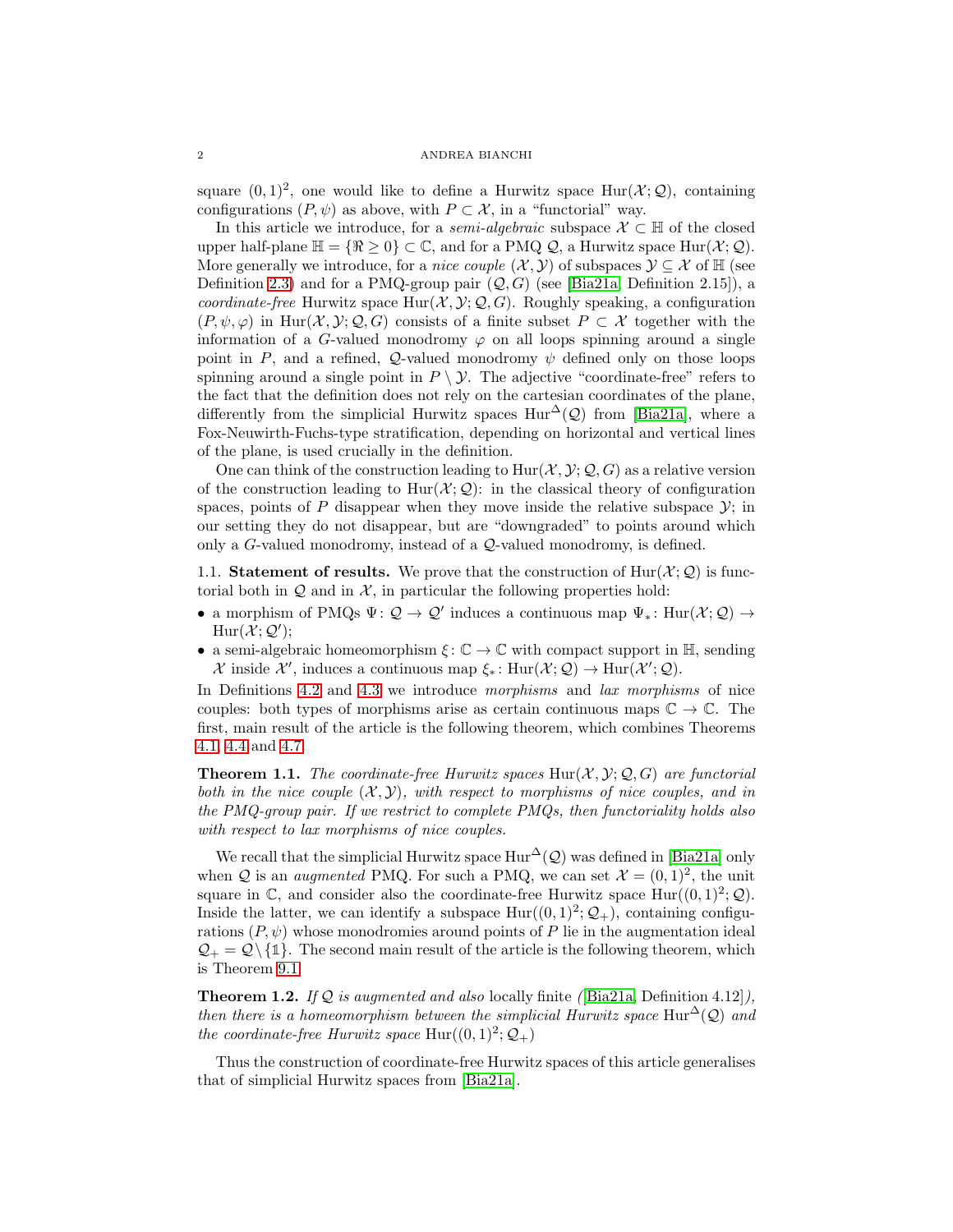<span id="page-2-1"></span>In [\[Bia21a,](#page-56-0) Definition 6.17] we also introduced the notion of Poincare PMQ: an augmented and locally finite PMQ Q is Poincare if each connected component of Hur<sup> $\Delta$ </sup>(Q) is a topological manifold. More generally, for a commutative ring R, we introduce the notion of R-Poincare PMQ: each component of  $\text{Hur}^{\Delta}(\mathcal{Q})$  is now required to be an  $R$ -homology manifold (see Definition [9.4\)](#page-46-0). It is easy to see that connected components of  $\text{Hur}^{\Delta}(\mathcal{Q})$  are indexed by the set  $\hat{\mathcal{Q}}$ , i.e. the completion of the PMQ Q: for  $a \in \hat{Q}$  we denote by  $\text{Hur}^{\Delta}(\mathcal{Q})(a)$  the corresponding component in Hur<sup>∆</sup>( $Q$ ), as in [\[Bia21a,](#page-56-0) Section 6]. An R-Poincare PMQ  $Q$  has the following advantage: for all  $a \in \hat{\mathcal{Q}}$  the R-homology groups of  $\text{Hur}^{\Delta}(\mathcal{Q})(a)$  are isomorphic by Poincare-Lefschetz duality to the reduced R-cohomology groups of the one point compactification  $\text{Hur}^{\Delta}(\mathcal{Q})(a)^\infty$ ; the latter space is endowed with a finite cell decomposition [\[Bia21a,](#page-56-0) Section 6], which can in principle be used for actual composition.

The third main result of the article is the following theorem, giving a simple criterion to recognise when a PMQ  $\mathcal Q$  is Poincare, or R-Poincare; this combines Theorems [9.3](#page-45-0) and [9.6.](#page-46-1)

**Theorem 1.3.** In order to prove that  $Q$  is Poincare (respectively, R-Poincare), it suffices to check that for all  $a \in \mathcal{Q}$  the connected component  $\text{Hur}^{\Delta}(\mathcal{Q})(a)$  of  $\text{Hur}^{\Delta}(\mathcal{Q})$  is a topological manifold (respectively, an R-homology manifold).

<span id="page-2-0"></span>Note that, unless  $Q$  is already complete, the set  $\hat{Q}$  is larger than  $Q$ .

1.2. Outline of the article. In Section [2](#page-5-0) we introduce the notion of nice couple  $\mathfrak{C} = (\mathcal{X}, \mathcal{Y})$  of subspaces  $\mathcal{Y} \subset \mathcal{X}$  of the closed upper half-plane  $\mathbb{H}$ . For each finite subset  $P \subset \mathcal{X}$ , we introduce several PMQs contained in the fundamental group  $\mathfrak{G}(P) := \pi_1(\mathbb{C} \setminus P)$ : the most important is  $\mathfrak{Q}(P) = \mathfrak{Q}_{\mathfrak{C}}(P)$ , which will allow us to define configurations in Hur( $\mathfrak{C}; \mathcal{Q}, G$ ) supported on the set P. In order to be able later to define a topology on the set  $\text{Hur}(\mathfrak{C}; \mathcal{Q}, G)$ , we introduce in this section also the notion of (adapted) covering <u>U</u> of a finite subset  $P \subset \mathcal{X}$ , and associate several PMQs also the datum of a configuration of points  $P$  and a covering  $U$  of it.

In Section [3](#page-11-0) we recall the definition of Ran spaces. We then define  $\text{Hur}(\mathfrak{C}; \mathcal{Q}, G)$ , for each nice couple  $\mathfrak C$  and each PMQ-group pair  $(Q, G)$ , first as a set and then as a Hausdorff topological space (see Proposition [3.8\)](#page-13-0). Finally, we discuss a variation of the definition, using a contractible subspace  $\mathbb{T} \subset \mathbb{C}$  as "ambient space" instead of the entire complex plane.

In Section [4,](#page-17-1) after describing functoriality of  $Hur(\mathfrak{C}; \mathcal{Q}, G)$  with respect to morphisms of PMQ-group pairs, we introduce a suitable notion of morphism of nice *couples*, and prove that for two nice couples  $\mathfrak{C}, \mathfrak{C}'$  and a morphism of nice couples  $\xi \colon \mathfrak{C} \to \mathfrak{C}'$  there is an induced continuous map  $\xi_* \colon \text{Hur}(\mathfrak{C}; \mathcal{Q}, G) \to \text{Hur}(\mathfrak{C}'; \mathcal{Q}, G);$ we also introduce a notion of *lax morphism of nice couples*, and prove that also a lax morphism  $\xi \colon \mathfrak{C} \to \mathfrak{C}'$  induces a continuous map between Hurwitz spaces, provided that  $Q$  is complete. Finally, we discuss enriched variations of the above results, for families of (lax) morphisms  $\mathfrak{C} \to \mathfrak{C}'$ , parametrised by a topological space.

In Section [5](#page-22-0) we give some simple applications of the functoriality of Hurwitz spaces, in particular we study some local properties of the topology of Hurwitz spaces. Moreover we give the definition of absolute Hurwitz space  $\text{Hur}(\mathcal{X};\mathcal{Q})$  as a special case of the relative definition  $Hur(\mathfrak{C}; \mathcal{Q}, G)$ .

In Section [6](#page-26-0) we define the total monodromy, which is the simplest discrete, continuous invariant of configurations in Hurwitz spaces. The total monodromy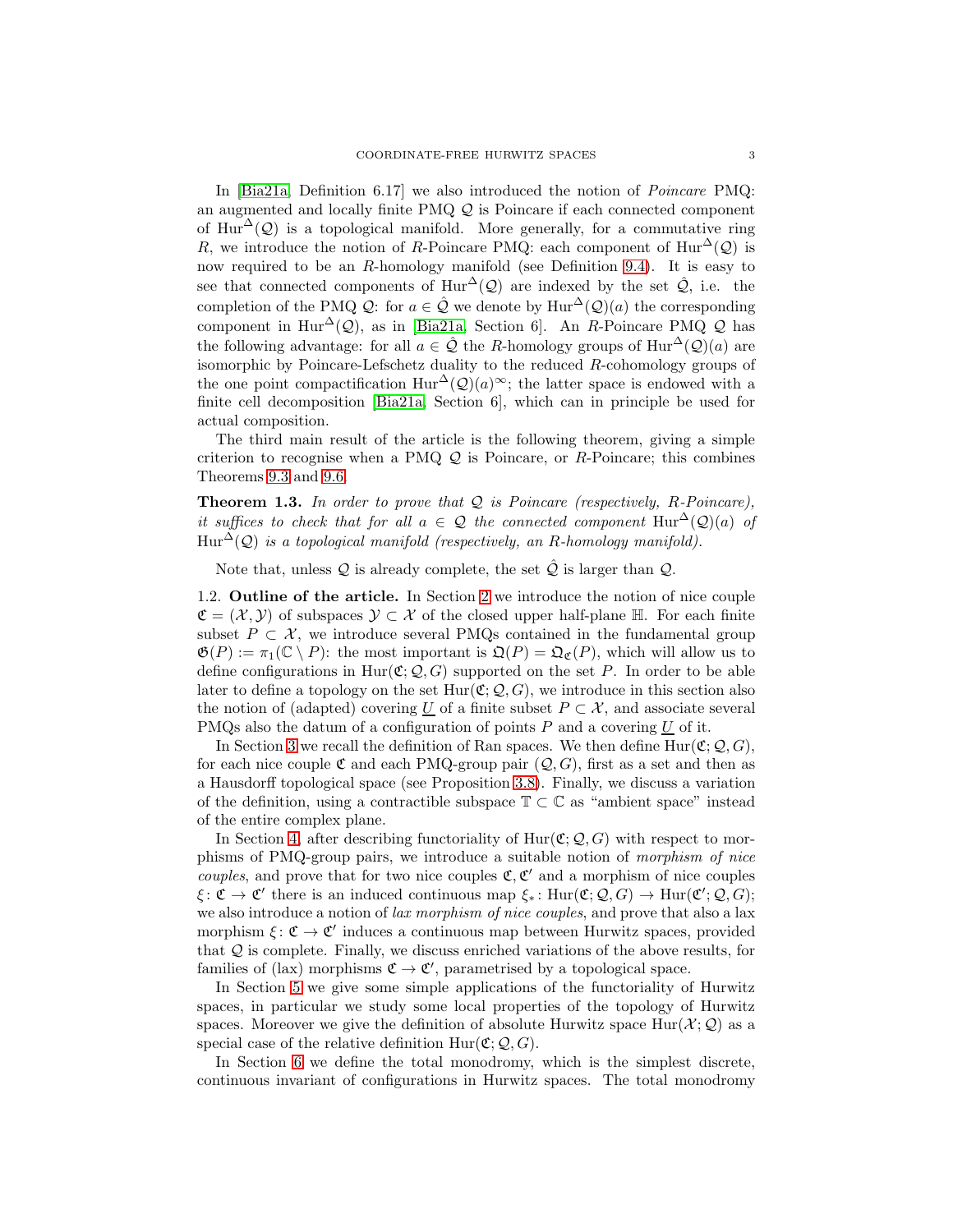#### <span id="page-3-1"></span>4 ANDREA BIANCHI

takes the form of a map  $\text{Hur}(\mathfrak{C}; \mathcal{Q}, G) \to G$  in the relative case, and  $\text{Hur}(\mathcal{X}; \mathcal{Q}) \to \hat{\mathcal{Q}}$ in the absolute case, where  $\tilde{Q}$  is the completion of  $Q$ . In this section we also define three types of actions of G on (parts of) the space  $\text{Hur}(\mathfrak{C}; \mathcal{Q}, G)$ : one action is the action by global conjugation, and together with the total monodromy makes  $Hur(\mathfrak{C}; Q, G)$  into a G-crossed space; the other two actions are only defined on certain subspaces of Hur( $\mathfrak{C}; \mathcal{Q}, G$ ), and account for the possibility of changing the monodromies around a single point  $z \in \mathbb{C}$  of a configuration, provided that this point is the leftmost (respectively, the rightmost) point of the configuration.

In Section [7](#page-32-0) we introduce, in the hypothesis that  $Q$  is augmented, a subspace  $\text{Hur}(\mathfrak{C}; \mathcal{Q}_+, G)$  of  $\text{Hur}(\mathfrak{C}; \mathcal{Q}, G)$ ; using the notion of explosion we prove that the inclusion  $\text{Hur}(\mathfrak{C}; \mathcal{Q}_+, G) \subset \text{Hur}(\mathfrak{C}; \mathcal{Q}, G)$  is in several cases a homotopy equivalence.

In Section [8,](#page-36-0) for an augmented PMQ  $\mathcal{Q}$ , we construct a continuous bijection  $v: |\text{Arr}(\mathcal{Q})| \to \text{Hur}([0,1]^2; \hat{\mathcal{Q}}_+)$ , where  $\hat{\mathcal{Q}}$  denotes the completion of  $\mathcal{Q}$ ; we show that v restricts to a bijection  $\text{Hur}^{\Delta}(\mathcal{Q}) \to \text{Hur}((0,1)^2;\mathcal{Q}_+).$ 

In Section [9](#page-43-1) we prove that  $v: \text{Hur}^{\Delta}(\mathcal{Q}) \to \text{Hur}((0,1)^2; \mathcal{Q}_+)$  is a homeomorphism under the additional hypothesis that  $Q$  is a locally finite PMQ. We then switch to the analysis of Hurwitz spaces associated with Poincare PMQs, and prove that a PMQ Q is Poincare, i.e. each component of  $Hur((0,1)^2; \mathcal{Q}_+)$  is a manifold, if and only if each component  $\text{Hur}((0,1)^2; \mathcal{Q}_+)_a$ , for  $a \in \mathcal{Q} \subset \hat{\mathcal{Q}}$ , is a manifold: here  $\text{Hur}(0,1)^2; \mathcal{Q}_+)_a$  denotes the subspace of configurations with total monodromy equal to  $a$ . A similar result is proved for  $R$ -Poincare PMQs, i.e. those PMQs for which each component of  $\text{Hur}((0,1)^2; \mathcal{Q}_+)$  is an R-homology manifold, for a fixed commutative ring R.

In Appendix [A](#page-48-0) we briefly discuss how to extend the definition of coordinate-free Hurwitz spaces to the case of generic ambient surfaces endowed with a basepoint on the boundary.

Finally, Appendix [B](#page-48-1) contains the proofs of the most technical lemmas and propositions of the article; these proofs have been deferred to help the reader focus on the general framework.

Throughout the article we make heavy use of the results of [\[Bia21a,](#page-56-0) Sections 2-6]: we cite every time which specific fact we are employing, so that the reader does not need to be familiar with the details of [\[Bia21a\]](#page-56-0).

<span id="page-3-0"></span>1.3. Motivation. This is the second article in a series about Hurwitz spaces. Our motivation to define generalised Hurwitz spaces is two-fold.

• The classical setting for Hurwitz spaces takes an integer  $k \geq 0$  and a quandle  $Q$  (usually, a union of conjugacy classes in a group  $G$ ) as input, and gives a space hur<sub>k</sub>( $Q$ ) of configurations of k points in the unit square  $\mathcal{R} = (0, 1)^2$  with the information of a monodromy in  $Q$ . Classical Hurwitz spaces are related to several problems in algebraic geometry and in number theory, but can be studied also in purely topological terms, as for example in [\[EVW16\]](#page-56-1). In particular, it is convenient to consider the disjoint union hur( $Q$ ) :=  $\coprod_{k\geq 0}$  hur $_k(Q)$ , which admits an  $E_1$ -algebra structure, and to study its group completion  $\Omega$ Bhur( $\mathcal{Q}$ ), which contains stable information about classical Hurwitz spaces. As we will see in a subsequent article [\[Bia21b\]](#page-56-2), coordinate-free Hurwitz spaces are well-suited for modeling the homotopy type of  $B\text{hur}(\mathcal{Q})$ , and provide, in a certain sense, even a double delooping " $B^2$ (hur(Q))" of hur(Q), as if the latter were an  $E_2$ -algebra.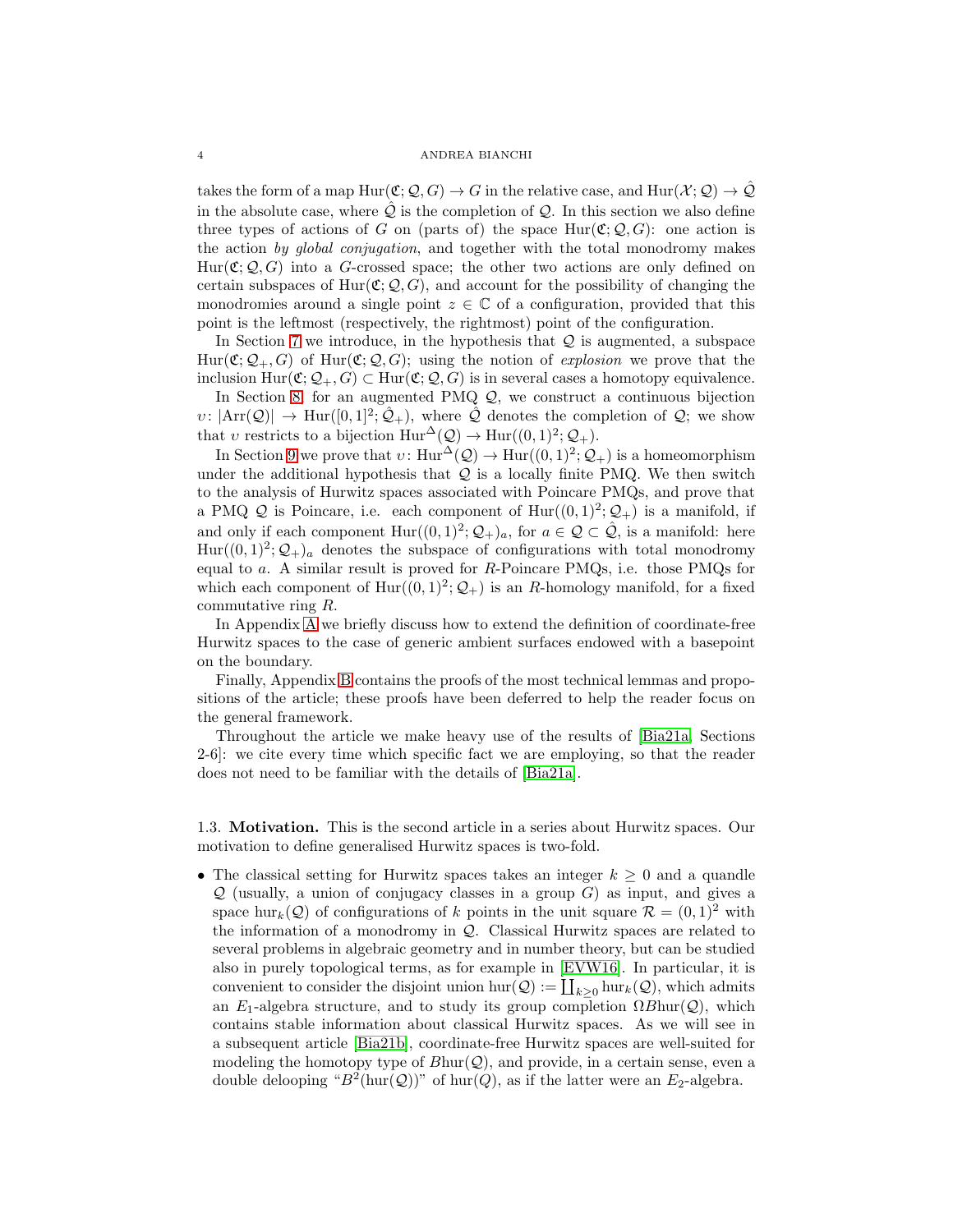<span id="page-4-1"></span>• The connection between Hurwitz spaces and moduli spaces of Riemann surfaces is well-known, and by using a suitable family of PMQs  $\mathfrak{S}_d^{\text{geo}}$  (see [\[Bia21a,](#page-56-0) Section 7]), one can even model the homotopy type of moduli spaces  $\mathfrak{M}_{g,n}$  as components of Hurwitz spaces; here  $\mathfrak{M}_{g,n}$  denotes the moduli space of Riemann surfaces of genus  $g \geq 0$  with  $n \geq 1$  ordered and parametrised boundary components. This connection is established in a subsequent article [\[Bia21c\]](#page-56-3), and is used there to give an alternative proof of the Mumford conjecture on the stable rational cohomology of moduli spaces  $\mathfrak{M}_{g,n}$ , originally proved by Madsen and Weiss [\[MW07\]](#page-56-4).

<span id="page-4-0"></span>1.4. Acknowledgments. This series of articles is a generalisation and a further development of my PhD thesis [\[Bia20\]](#page-56-5). I am grateful to my PhD supervisor Carl-Friedrich Bödigheimer, Bastiaan Cnossen, Florian Kranhold, Martin Palmer and Nathalie Wahl for helpful comments and mathematical explanations related to this article.

### **CONTENTS**

| Introduction<br>1.                                         | $\mathbf{1}$   |
|------------------------------------------------------------|----------------|
| Statement of results<br>1.1.                               | $\overline{2}$ |
| 1.2.<br>Outline of the article                             | $\sqrt{3}$     |
| 1.3.<br>Motivation                                         | $\overline{4}$ |
| 1.4.<br>Acknowledgments                                    | $\bf 5$        |
| 2.<br>Groups and PMQs from configurations in the plane     | $\,6$          |
| 2.1.<br>Nice couples                                       | 6              |
| 2.2.<br>Configurations and coverings                       | $\overline{7}$ |
| 2.3.<br>Fundamental group and admissible generating sets   | $8\,$          |
| 2.4.<br>Fundamental PMQ                                    | $8\,$          |
| 2.5.<br>Extended fundamental PMQ                           | 9              |
| 2.6.<br>PMQs from coverings                                | 11             |
| Maps induced by forgetting points<br>2.7.                  | 12             |
| Hurwitz spaces with coefficients in a PMQ-group pair<br>3. | 12             |
| 3.1.<br>Ran spaces                                         | 13             |
| 3.2.<br>Hurwitz sets                                       | 13             |
| 3.3.<br>The topology on Hurwitz spaces                     | 14             |
| Change of ambient space<br>3.4.                            | 16             |
| Functoriality<br>4.                                        | 18             |
| Functoriality in the PMQ-group pair<br>4.1.                | 18             |
| 4.2.<br>Two categories of nice couples                     | 19             |
| 4.3.<br>Functoriality in NC                                | 20             |
| A weak form of enriched functoriality<br>4.4.              | 21             |
| 4.5.<br>Functoriality in LNC                               | 22             |
| Applications of functoriality<br>5.                        | 23             |
| 5.1. Product structure for normal neighbourhoods           | 23             |
| 5.2.<br>Three useful homeomorphisms                        | 24             |
| 5.3.<br>Functoriality and change of ambient space          | 25             |
| External products of Hurwitz spaces<br>5.4.                | 26             |
| 5.5.<br>Contractible normal neighbourhoods                 | 27             |
| Total monodromy and group actions<br>6.                    | 27             |
| 6.1.<br>Total monodromy                                    | 28             |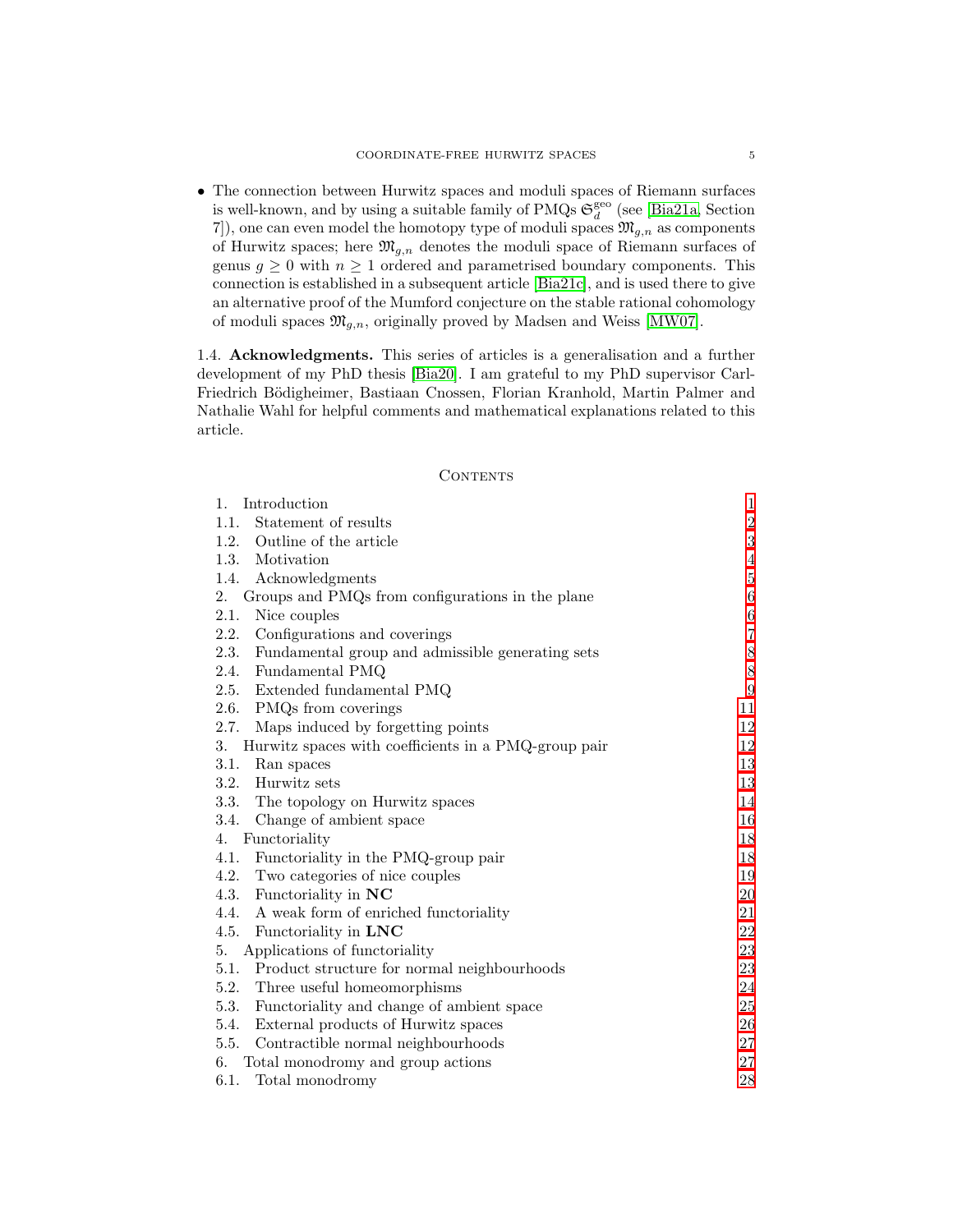# 6 ANDREA BIANCHI

| 6.2.<br>Action by global conjugation                                | 30     |
|---------------------------------------------------------------------|--------|
| 6.3.<br>Left and right-based nice couples                           | 30     |
| Action by left and right multiplication<br>6.4.                     | 31     |
| 6.5.<br>Compatibilities of the left and right actions               | 32     |
| Hurwitz spaces with coefficients in augmented PMQs<br>7.            | 33     |
| 7.1.<br>Homotopy equivalences from augmented PMQs                   | 34     |
| 7.2.<br>Explosions                                                  | $35\,$ |
| 7.3.<br>Proof or Propositions 7.3 and 7.4                           | 35     |
| 7.4.<br>An application of contractibility of Ran spaces             | 37     |
| Cell stratifications<br>8.                                          | 37     |
| 8.1.<br>A construction with simplices                               | $38\,$ |
| 8.2.<br>The array filtration                                        | 39     |
| 8.3.<br>Standard generating set                                     | 40     |
| Characteristic maps of cells<br>8.4.                                | 41     |
| 8.5.<br>Face restrictions and the bijection $v$                     | 43     |
| Locally finite and Poincare PMQs<br>9.                              | 44     |
| Locally finite PMQs<br>9.1.                                         | 44     |
| 9.2.<br>A counterexample to Theorem 9.1 for non-locally finite PMQs | 45     |
| 9.3.<br>Poincare PMQs                                               | 46     |
| Appendix A.<br>Hurwitz spaces associated with generic surfaces      | 49     |
| Deferred proofs<br>Appendix B.                                      | 49     |
| Proof of Proposition 2.11<br>B.1.                                   | 49     |
| B.2.<br>Proof of Proposition 2.12                                   | 50     |
| <b>B.3.</b><br>Proof of Proposition 2.14                            | 51     |
| Proof of Lemma 4.5<br><b>B.4.</b>                                   | 51     |
| <b>B.5.</b><br>Proof of Lemma 4.9                                   | 52     |
| B.6.<br>Proof of Lemma 5.2                                          | $52\,$ |
| B.7.<br>Proof of Lemma 5.4                                          | $53\,$ |
| B.8.<br>Proof of Proposition 6.13                                   | $53\,$ |
| B.9.<br>Proof of Proposition 7.8                                    | 54     |
| B.10. Proof of Proposition 8.21                                     | 55     |
| Proof of Proposition 8.22<br>B.11.                                  | 56     |
| References                                                          | 57     |

# 2. Groups and PMQs from configurations in the plane

<span id="page-5-0"></span>With every pointed, connected topological space  $(X, *)$  one can associate a group, namely the fundamental group  $\pi_1(X, *)$ . In this section we associate several PMQs to a space arising as the complement in  $\mathbb C$  of a finite collection  $P$  of points.

# <span id="page-5-1"></span>2.1. Nice couples.

Notation 2.1. We endow the complex plane  $\mathbb C$  with the basepoint  $*$  corresponding to the complex number  $-\sqrt{-1}$ : this point is contained in the *lower* half-plane. The *closed, upper* half-plane is denoted by  $\mathbb{H} = \{z \in \mathbb{C} \mid \Im(z) \geq 0\}$ . For any subspace  $\mathbb{T} \subset \mathbb{C}$  we denote by  $\mathbb{T}$  the *interior* of  $\mathbb{T}$ , i.e. the set of all  $z \in \mathbb{T}$  for which there is an open disc  $z \in U \subset \mathbb{T}$ .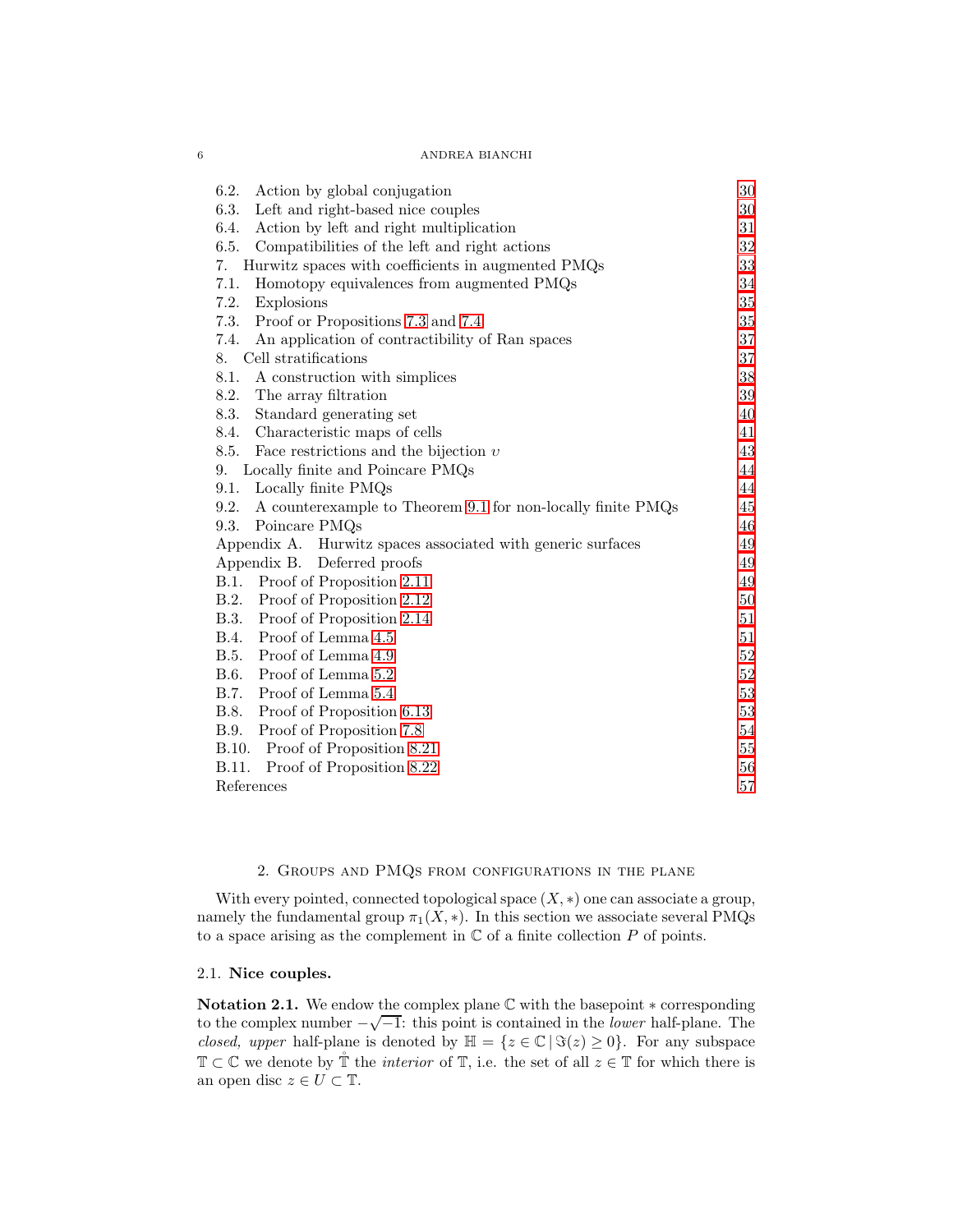**Definition 2.2.** A subset  $\mathbb{J} \subseteq \mathbb{C}$  is *semi-algebraic* if it can be expressed as a finite union of subsets  $\mathbb{J}_1,\ldots,\mathbb{J}_r\subset\mathbb{C}$ , such that each  $\mathbb{J}_i$  is defined by a finite system of polynomial equalities and (weak or strict) inequalities in the real, affine coordinates  $\Re(z)$  and  $\Im(z)$  of  $\mathbb{C}$ .

For two semi-algebraic sets  $\mathbb{J}, \mathbb{J}' \subseteq \mathbb{C}$ , a continuous map  $\xi : \mathbb{J} \to \mathbb{J}'$  is semialgebraic if  $\mathbb J$  can be expressed as a finite union of semi-algebraic subsets  $\mathbb J_1,\ldots,\mathbb J_r\subset$  $\mathbb{J}$ , and the coordinates of  $\xi|_{\mathbb{J}_i}$  are expressed, in the real affine coordinates of  $\mathbb{J}_i$ , by fractions of polynomials with real coefficients.

Note that a semi-algebraic subset  $\mathbb{J} \subset \mathbb{C}$  can be written locally as a finite union of subsets of C that are diffeomorphic to points, open segments and open triangles. Note also that finite unions and intersections of semi-algebraic subsets are again semi-algebraic.

<span id="page-6-0"></span>**Definition 2.3.** A nice couple  $\mathfrak{C} = (\mathcal{X}, \mathcal{Y})$  is a couple of subspaces  $\emptyset \subseteq \mathcal{Y} \subseteq \mathcal{X} \subseteq \mathbb{H}$ , such that the following properties hold:

- $X$  and  $Y$  are semi-algebraic;
- $\mathcal Y$  is closed in  $\mathcal X$ .

By abuse of notation, for  $\mathcal{X} \subset \mathbb{H}$  we will denote by X also the nice couple  $(\mathcal{X}, \emptyset)$ .

We fix a nice couple  $\mathfrak{C} = (\mathcal{X}, \mathcal{Y})$  for the rest of the section.

<span id="page-6-1"></span>2.2. Configurations and coverings. We consider configurations of points in  $\mathbb C$ which are contained in  $X$ , and associate several PMQs with them.

<span id="page-6-2"></span>Notation 2.4. We usually denote by  $P = \{z_1, \ldots, z_k\} \subset \mathcal{X}$  a finite collection of distinct points, for some  $k \geq 0$ . We will usually assume that there is  $0 \leq l \leq k$  such that  $z_1, \ldots, z_l$  are precisely the points of P lying in  $\mathcal{X} \setminus \mathcal{Y}$ .

<span id="page-6-3"></span>**Definition 2.5.** Let P as in Notation [2.4.](#page-6-2) A *covering* of P is a sequence  $\underline{U}$  =  $(U_1, \ldots, U_\kappa)$  of convex, semi-algebraic, disjoint open subsets of  $\mathbb{C} \setminus \{*\}$ , satisfying the following conditions:

- P is contained in the union  $U_1 \cup \cdots \cup U_{\kappa}$ ;
- each  $U_i$  intersects  $P$  at least in one point;
- the closures  $\bar{U}_i \subseteq \mathbb{C}$  of the sets  $U_i$  are disjoint, compact and do not contain  $*$ .
- A covering of  $P$  is *adapted* if the following additional properties hold:
- $\kappa = k$ , and each  $U_i$  contains exactly one point of P;
- for all  $1 \leq i \leq l$ , i.e. for all i such that  $z_i \notin \mathcal{Y}$ , if  $z_i \in U_j$  then the closure  $\bar{U}_j$  is disjoint from  $\mathcal{Y}$ ; here it is useful to recall that  $\mathcal{Y}$  is closed in  $\mathcal{X}$ .

Note that if U is an adapted covering of P, then the inclusion  $\mathbb{C} \setminus U \hookrightarrow \mathbb{C} \setminus P$  is a homotopy equivalence. See Figure [1.](#page-7-2)

<span id="page-6-4"></span>**Notation 2.6.** Let  $\underline{U} = (U_1, \ldots, U_{\kappa})$  be a covering of P as in Definition [2.5.](#page-6-3) By abuse of notation we denote also by <u>U</u> the union  $U_1 \cup \cdots \cup U_k \subset \mathbb{C}$ . We assume that there is  $0 \leq \lambda \leq \kappa$  such that  $U_1, \ldots, U_{\lambda}$  are precisely the open sets of U with  $\bar{U}_i$  disjoint from  $\mathcal{Y}$ . If <u>U</u> is an adapted covering of P, using Notation [2.4,](#page-6-2) we also assume  $z_i \in U_i$  for  $1 \leq i \leq k$ .

The notion of covering is useful in defining a topology on the set of configurations of points as in Notation [2.4.](#page-6-2) Given a configuration  $P$  and an adapted covering  $U$  of P, we can "perturb" P to a new configuration  $P' = \{z'_1, \ldots, z'_{k'}\}$ , such that  $P' \subset \underline{U}$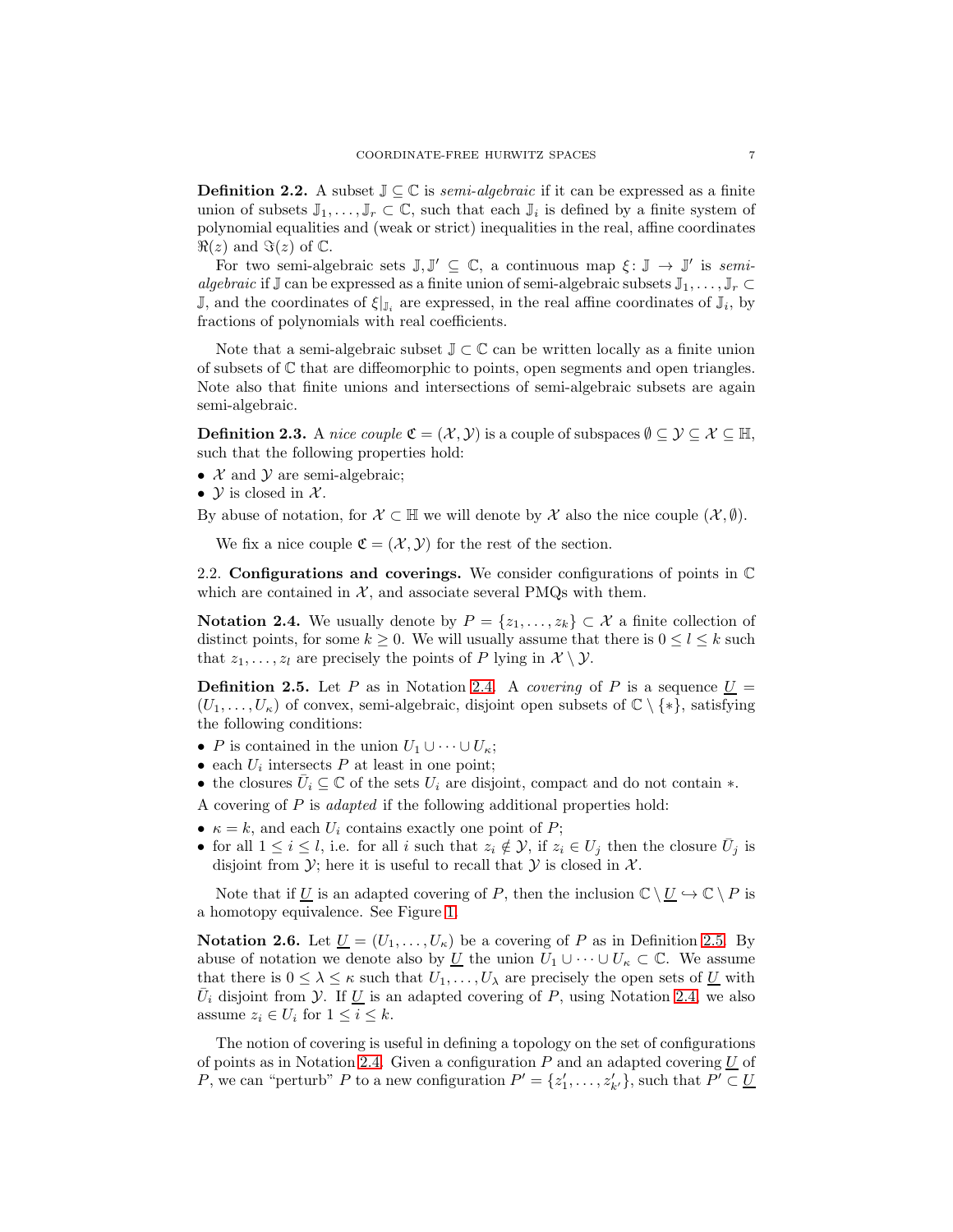

<span id="page-7-2"></span>FIGURE 1. On left, a nice couple  $\mathfrak{C} = (\mathcal{X}, \mathcal{Y})$ , and a covering  $\underline{U}'$  of a configuration  $P \subset \mathcal{X}$ ; on right, an adapted covering U of P.

and each connected component of  $\underline{U}$  contains at least one point of P': then  $\underline{U}$  is a covering of  $P'$  as well. Intuitively, we have obtained  $P'$  by slightly moving the points of P and by splitting some points  $z_i \in P$  in two or more points of P'; all these splittings occur inside  $U$ . See Subsection [3.1](#page-12-0) for more details.

# <span id="page-7-0"></span>2.3. Fundamental group and admissible generating sets.

<span id="page-7-4"></span>**Definition 2.7.** Let P be as in Notation [2.4.](#page-6-2) We denote by  $\mathfrak{G}(P)$  the group

$$
\mathfrak{G}(P) = \pi_1(\mathbb{C} \setminus P, *)
$$

and call it the fundamental group of P.

For P as in Notation [2.4,](#page-6-2) the group  $\mathfrak{G}(P)$  is a free group on k generators: in the following we construct an explicit set of free generators for  $\mathfrak{G}(P)$ . See Figure [2.](#page-8-1)

We choose an adapted covering  $U$  of  $P$ , and use Notation [2.6.](#page-6-4) The boundary curves of  $\bar{U}_1, \ldots, \bar{U}_k$  are denoted by  $\partial U_1, \ldots, \partial U_k$  respectively, and are oriented clockwise. We also choose embedded arcs  $\zeta_1, \ldots, \zeta_k$  joining the basepoint  $*$  with the curves  $\partial U_1, \ldots, \partial U_k$ . We assume the following:

- for all  $1 \leq i \leq k$ , the arc  $\zeta_i$  intersects  $*$  only at one endpoint, and intersects  $\partial U_i$ only at the other endpoint;
- for distinct  $1 \leq i, j \leq k$ , the interior of the arc  $\zeta_i$  is disjoint from the curve  $\partial U_j$ and from the interior of the arc  $\zeta_i$ .

For  $1 \leq i \leq k$  consider the element  $f_i \in \mathfrak{G}(P)$  represented by a loop that begins at  $*$ , runs along  $ζ<sub>i</sub>$  until it reaches the intersection with  $∂U<sub>i</sub>$ , spins clockwise around  $\partial U_i$  and runs back to  $*$  along  $\zeta_i$ .

The elements  $f_1, \ldots, f_k$  exhibit  $\mathfrak{G}(P)$  as a free group  $\mathbb{F}^k$  on k generators.

<span id="page-7-3"></span>**Definition 2.8.** Let P be as in Notation [2.4.](#page-6-2) A set of generators  $f_1, \ldots, f_k$  of  $\mathfrak{G}(P)$  obtained as described above is called an *admissible generating set*.

<span id="page-7-1"></span>2.4. Fundamental PMQ. In the following we introduce several PMQs arising as subsets of  $\mathfrak{G}(P)$ , for P as in Notation [2.4.](#page-6-2) Recall that a conjugacy class in  $\mathfrak{G}(P)$ corresponds to a free (i.e. unbased) homotopy class of maps  $S^1 \to \mathbb{C} \setminus P$ .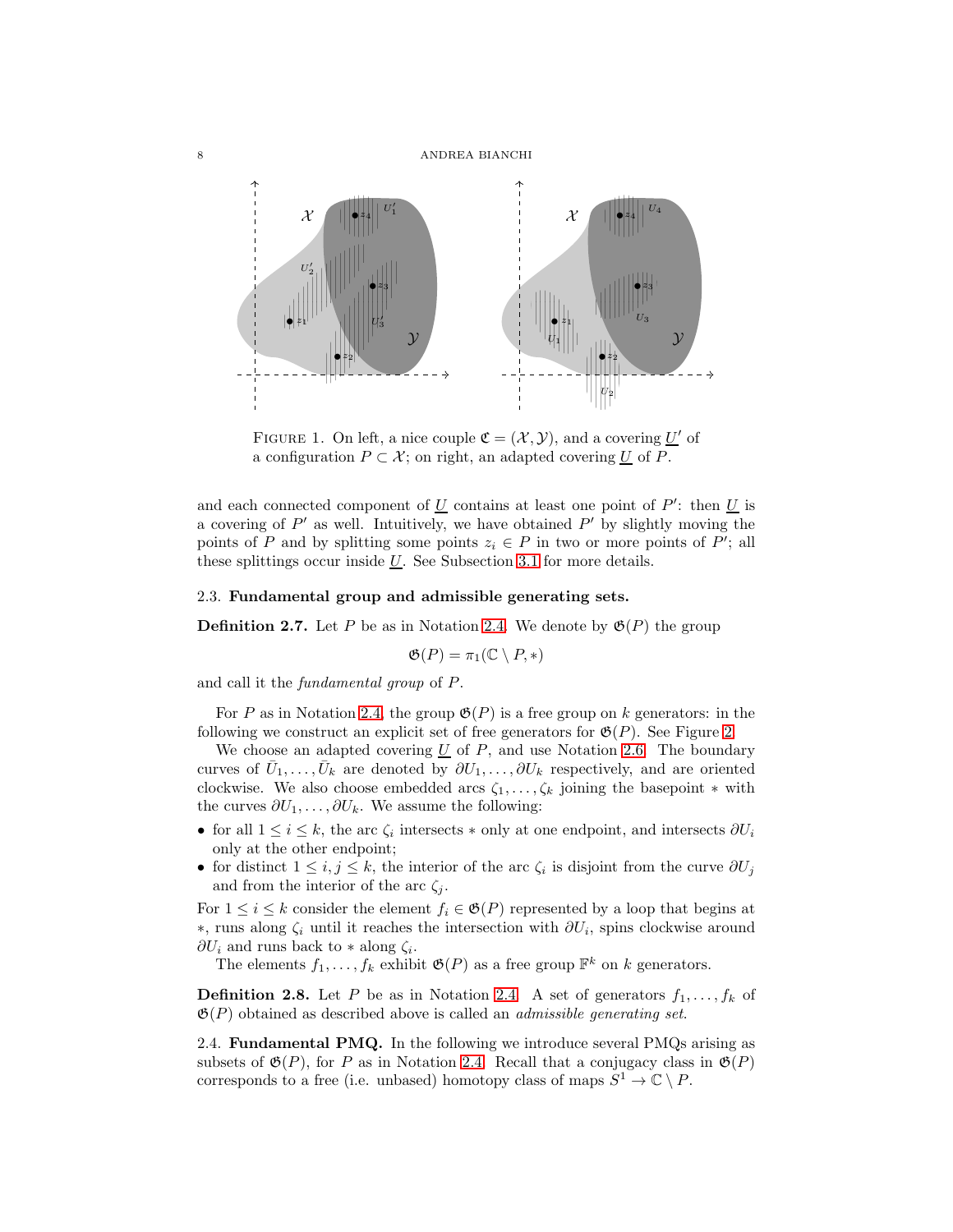<span id="page-8-4"></span>

<span id="page-8-1"></span>FIGURE 2. On left, a nice couple  $\mathfrak{C} = (\mathcal{X}, \mathcal{Y})$ , a configuration  $P \subset \mathcal{X}$ , the boundary curves of an adapted covering U of P and a choice of arcs  $\zeta_i$ ; on right, the loops representing the corresponding admissible generating set of  $\mathfrak{G}(P)$ .

<span id="page-8-2"></span>**Definition 2.9.** Let P be as in Notation [2.4.](#page-6-2) For all  $1 \leq i \leq l$  we denote by  $\mathfrak{Q}(P, z_i) \subset \mathfrak{G}(P)$  the conjugacy class corresponding to a small simple closed curve that spins once, clockwise, around  $z_i$ ; we define

$$
\mathfrak{Q}(P) = \mathfrak{Q}_{\mathfrak{C}}(P) := \{ \mathbb{1} \} \cup \bigcup_{1 \leq i \leq l} \mathfrak{Q}(P, z_i) \subset \mathfrak{G}(P),
$$

and call it the *fundamental PMQ* of  $P$  relative to the nice couple  $\mathfrak{C}$ . We consider on  $\mathfrak{Q}(P)$  the PMQ structure inherited from  $\mathfrak{G}(P)$  (see [\[Bia21a,](#page-56-0) Definition 2.8]).

Let P be as in Notation [2.4,](#page-6-2) and fix an admissible generating set  $f_1, \ldots, f_k$ of  $\mathfrak{G}(P)$  (see Definition [2.8\)](#page-7-3): then the elements of  $\mathfrak{Q}(P)$  are precisely 1 and all conjugates of the elements  $f_1, \ldots, f_l$ , In particular the isomorphism of groups  $\mathfrak{G}(P) \cong \mathbb{F}^k$ , given by the choice of an admissible generating set, restricts to a bijection  $\mathfrak{Q}(P) \cong \mathbb{F}\mathbb{Q}_l^k$  (see [\[Bia21a,](#page-56-0) Definition 3.2]), and the hypotheses required by [\[Bia21a,](#page-56-0) Definition 2.8] are fulfilled. The partial product of  $\mathfrak{Q}(P)$  is trivial, and  $(\mathfrak{Q}(P), \mathfrak{G}(P))$  is a PMQ-group pair. See Figure [3,](#page-9-2) left, for examples of elements in  $\mathfrak{Q}(P)$ .

<span id="page-8-0"></span>2.5. Extended fundamental PMQ. We extend Definition [2.9](#page-8-2) by considering more general simple closed curves.

<span id="page-8-3"></span>**Definition 2.10.** Let P be as in Notation [2.4.](#page-6-2) We denote by  $\mathfrak{Q}^{\text{ext}}(P) = \mathfrak{Q}^{\text{ext}}_{\mathfrak{C}}(P) \subset$  $\mathfrak{G}(P)$  the union of all conjugacy classes corresponding to oriented simple closed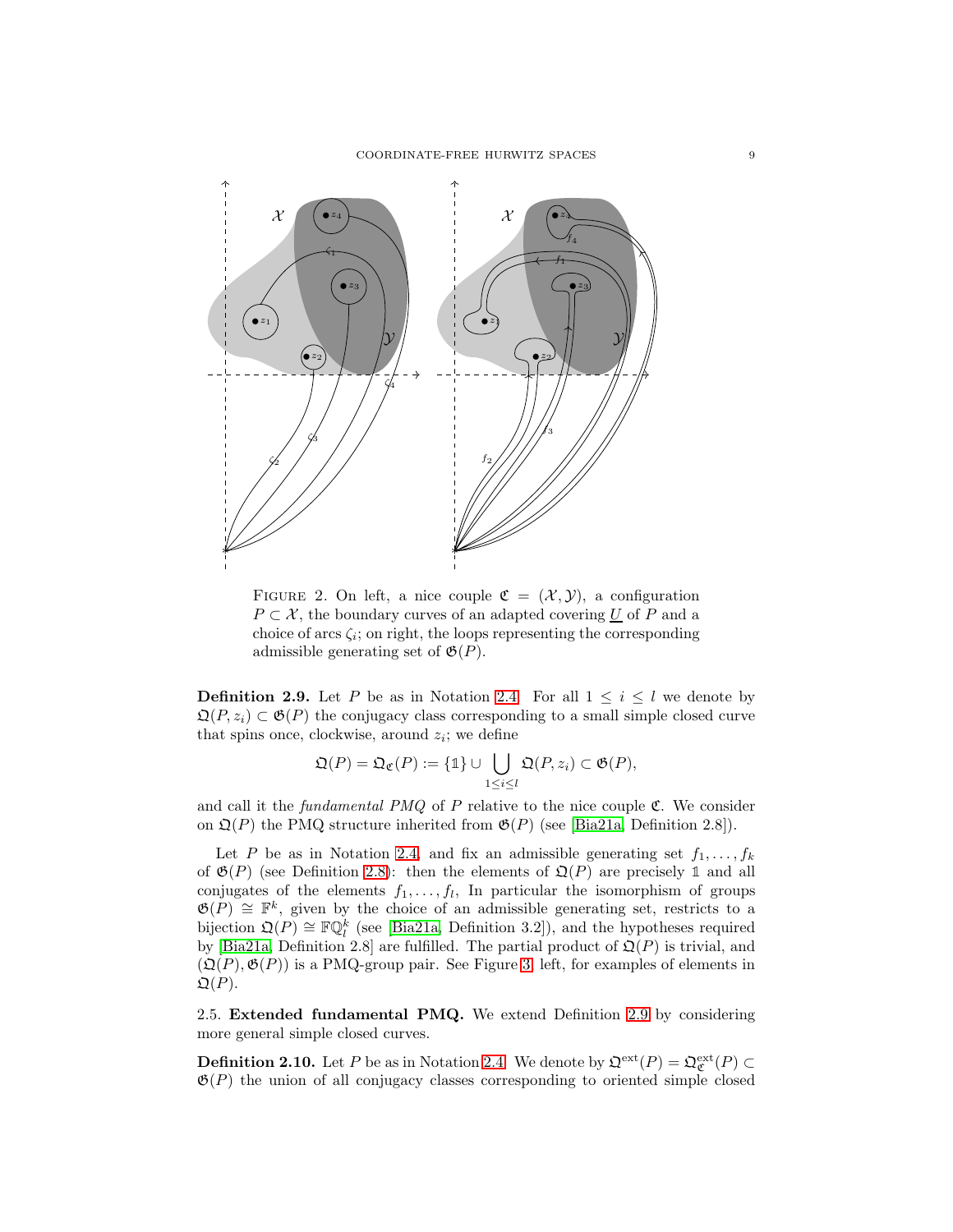<span id="page-9-4"></span>

<span id="page-9-2"></span>FIGURE 3. On left, two elements in  $\mathfrak{Q}(P)$ , lying in  $\mathfrak{Q}(P, z_1)$  and  $\mathfrak{Q}(P, z_2)$ . On right, an element lying in  $\mathfrak{Q}^{\text{ext}}(P)$  but not in  $\mathfrak{Q}(P)$ .

curves  $\beta \subset \mathbb{C} \setminus \mathcal{Y}$ , such that  $\beta$  spins clockwise and  $\beta$  bounds a disc contained in  $\mathbb{C} \setminus \mathcal{Y}$ . We consider on  $\mathfrak{Q}^{\text{ext}}(P)$  the PMQ structure inherited from  $\mathfrak{G}(P)$ , and call it the *extended fundamental PMQ* of  $P$  relative to the nice couple  $\mathfrak{C}$ .

Note that there is an inclusion of sets  $\mathfrak{Q}(P) \subseteq \mathfrak{Q}^{\text{ext}}(P)$ . See Figure [3,](#page-9-2) right, for a non-trivial example of an element in  $\mathfrak{Q}^{\text{ext}}(P)$ . The fact that the hypotheses of [\[Bia21a,](#page-56-0) Definition 2.8] are fulfilled by  $\mathfrak{Q}^{\text{ext}}(P) \subseteq \mathfrak{G}(P)$  needs some explanation: this is contained in the following two propositions.

<span id="page-9-0"></span>**Proposition 2.11.** Let P be as in Notation [2.4.](#page-6-2) The set  $\mathfrak{Q}^{\text{ext}}(P)$  is generated under partial product by  $\mathfrak{Q}(P)$ , i.e., every element  $\mathfrak{g}$  of  $\mathfrak{Q}^{\text{ext}}(P)$  admits a decomposition  $(\mathfrak{g}_1, \ldots, \mathfrak{g}_r)$  with respect to  $\mathfrak{Q}(P)$  (see [\[Bia21a,](#page-56-0) Definition 3.5]).

The proof of Proposition [2.11](#page-9-0) is in Subsection [B.1](#page-48-2) of the appendix.

<span id="page-9-1"></span>**Proposition 2.12.** Let P be as in Notation [2.4.](#page-6-2) Then  $\mathfrak{Q}^{\text{ext}}(P) \subset \mathfrak{G}(P)$  satisfies the hypotheses of  $[Bia21a, Definition 2.8]$  $[Bia21a, Definition 2.8]$ , and hence inherits a structure of PMQ; as a consequence  $(\mathfrak{Q}^{\text{ext}}(P), \mathfrak{G}(P))$  is a PMQ-group pair.

The proof of Proposition [2.12](#page-9-1) is in Subsection [B.2](#page-49-0) of the appendix. It follows that the inclusion  $\mathfrak{Q}(P) \subseteq \mathfrak{Q}^{\text{ext}}(P)$  is a map of PMQs, and the inclusion  $(\mathfrak{Q}(P), \mathfrak{G}(P)) \subset$  $(\mathfrak{Q}^{\text{ext}}(P), \mathfrak{G}(P))$  is a map of PMQ-group pairs. In the following we study the problem of extending to  $\mathfrak{Q}^{\text{ext}}(P)$  maps of PMQs defined over  $\mathfrak{Q}(P)$ .

<span id="page-9-3"></span>**Definition 2.13.** Let P be as in Notation [2.4,](#page-6-2) let Q be a PMQ and let  $\psi$ :  $\mathfrak{Q}(P) \rightarrow$ Q be a map of PMQ. Let  $\mathfrak{g} \in \mathfrak{Q}^{\text{ext}}(P)$  and let  $(\mathfrak{g}_1, \ldots, \mathfrak{g}_r)$  be a decomposition of  $\mathfrak{g}$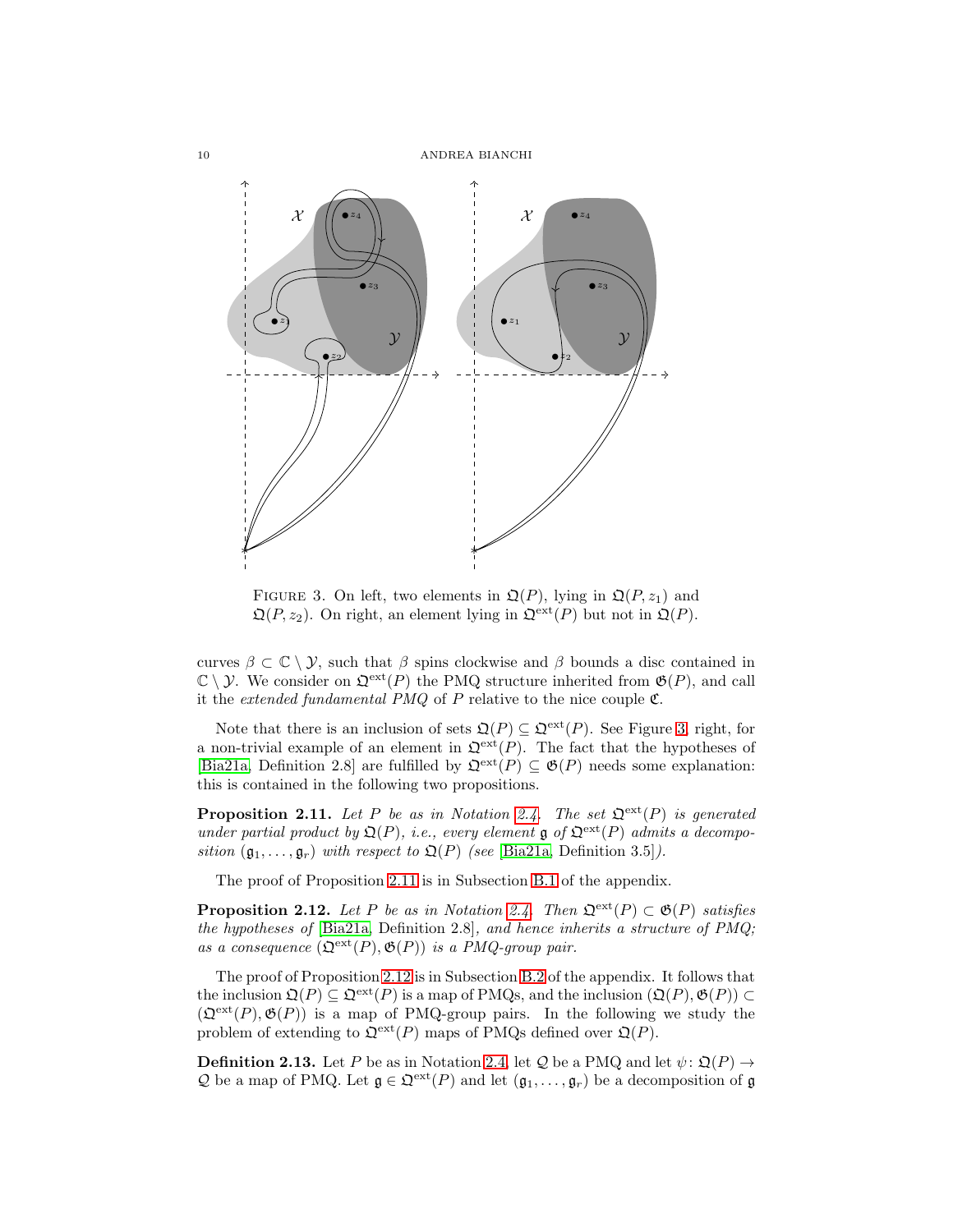<span id="page-10-3"></span>with respect to  $\mathfrak{Q}(P)$  (see [\[Bia21a,](#page-56-0) Definition 3.5]). We say that  $\psi$  can be extended over  $\mathfrak g$  if the product  $\psi(\mathfrak g_1)\dots\psi(\mathfrak g_r)$  is defined in  $\mathcal Q$ .

We denote by  $\mathfrak{Q}^{\text{ext}}(P)_{\psi} = \mathfrak{Q}^{\text{ext}}_{\mathfrak{C}}(P)_{\psi} \subseteq \mathfrak{Q}^{\text{ext}}(P)$  the subset containing all elements  $\mathfrak g$  over which  $\psi$  can be extended.

Some comments on Definition [2.13](#page-9-3) are needed. For  $g \in \mathfrak{Q}^{\text{ext}}(P)$ , the existence of a decomposition  $(\mathfrak{g}_1,\ldots,\mathfrak{g}_r)$  of  $\mathfrak g$  with respect to  $\mathfrak Q(P)$  is granted by Proposition [2.11.](#page-9-0) This decomposition is in general not unique; nevertheless, by [\[Bia21a,](#page-56-0) Proposition 3.7], if  $(g'_1, \ldots, g'_r)$  is another decomposition of g with respect to  $\mathfrak{Q}(P)$ , then the two decompositions are connected by a sequence of standard moves (see [\[Bia21a,](#page-56-0) Definition 3.6]). Since  $\psi$  is a map of PMQs, we obtain that the sequence  $(\psi(\mathfrak{g}_1), \ldots, \psi(\mathfrak{g}_r))$  of elements of Q can be transformed into the sequence  $(\psi(\mathfrak{g}'_1), \ldots, \psi(\mathfrak{g}'_r))$  by a sequence of standard moves; it is then a direct consequence of the definition of PMQ, that the product  $\psi(\mathfrak{g}_1) \dots \psi(\mathfrak{g}_r)$  is defined if and only if the product  $\psi(\mathfrak{g}'_1) \dots \psi(\mathfrak{g}'_r)$  is defined, and if both products are defined then they are equal to each other.

This shows that, whether  $\psi$  can be extended over  $\mathfrak{g}$ , only depends on the element g but not on the decomposition  $(\mathfrak{g}_1, \ldots, \mathfrak{g}_r)$  of g with respect to  $\mathfrak{Q}(P)$ ; moreover the assignment  $\mathfrak{g} \mapsto \psi(\mathfrak{g}_1) \dots \psi(\mathfrak{g}_r)$  gives a well-defined map of sets  $\psi^{\text{ext}} \colon \mathfrak{Q}^{\text{ext}}(P)_{\psi} \to$  $\mathcal{Q}$ , which extends the map  $\psi \colon \mathfrak{Q}(P) \to \mathcal{Q}$ .

<span id="page-10-1"></span>**Proposition 2.14.** The subset  $\mathfrak{Q}^{\text{ext}}(P)_{\psi} \subseteq \mathfrak{G}(P)$  satisfies the requirements of [\[Bia21a,](#page-56-0) Definition 2.8], and therefore  $\mathfrak{Q}^{\text{ext}}(P)_\psi$  inherits a structure of PMQ. The map  $\psi^{\text{ext}} : \mathfrak{Q}^{\text{ext}}(P)_{\psi} \to \mathcal{Q}$  is the unique map of PMQs  $\mathfrak{Q}^{\text{ext}}(P)_{\psi} \to \mathcal{Q}$  restricting to  $\psi \colon \mathfrak{Q}(P) \to \mathcal{Q}$  on  $\mathfrak{Q}(P)$ .

The proof of Proposition [2.14](#page-10-1) is in Subsection [B.3](#page-50-0) of the appendix. As a conse-quence of Proposition [2.14,](#page-10-1)  $(\mathfrak{Q}^{\text{ext}}(P)_{\psi}, \mathfrak{G}(P))$  is naturally a PMQ-group pair.

<span id="page-10-0"></span>2.6. PMQs from coverings. We extend the definitions of the previous subsections by replacing a configuration of points  $P$  with a configuration of open, convex sets  $U$  in  $\mathbb{C}$ .

<span id="page-10-2"></span>**Definition 2.15.** Let <u>U</u> be a covering of P (see Definition [2.5\)](#page-6-3). We define  $\mathfrak{G}(\underline{U})$ as the group  $\pi_1(\mathbb{C} \setminus \underline{U}, *)$ , and call it the *fundamental group* of  $\underline{U}$ .

We use Notation [2.6](#page-6-4) and define  $\mathfrak{Q}(\underline{U}) \subset \mathfrak{G}(\underline{U})$  as the union of  $\{\mathbb{1}\}\$  and the  $\lambda$ conjugacy classes corresponding to the simple closed curves  $\partial U_1, \ldots, \partial U_\lambda$ , oriented clockwise. Similarly as in Definition [2.9,](#page-8-2) we consider on  $\mathfrak{Q}(\underline{U})$  the PMQ structure inherited from  $\mathfrak{G}(\underline{U})$ . The PMQ  $\mathfrak{Q}(\underline{U})$  is called the *fundamental PMQ* of <u>U</u>.

Finally, we define  $\mathfrak{Q}(P, U) = \mathfrak{Q}_{\mathfrak{C}}(P, U) \subset \mathfrak{Q}^{\text{ext}}(P)$  as the union of all conjugacy classes in  $\mathfrak{G}(P)$  represented by simple closed curves  $\beta$  which are oriented clockwise and, up to free homotopy, lie in one of the  $\lambda$  regions of the form  $U_i \setminus P \subset \mathbb{C} \setminus \mathcal{Y}$ , for some  $1 \leq i \leq \lambda$ . The set  $\mathfrak{Q}(P, U)$  is called the *relative fundamental PMQ* of P with respect to  $U$ .

Note that, for U as in Notation [2.6,](#page-6-4)  $\mathfrak{G}(\underline{U})$  is a free group on  $\kappa$  generators, and an admissible generating set  $f_1, \ldots, f_k$  can be constructed in the same way as in Subsection [2.3](#page-7-0) to give an isomorphism  $\mathfrak{G}(\underline{U}) \cong \mathbb{F}^{\kappa}$ . By the same arguments used in Subsection [2.4,](#page-7-1) the previous identification restricts to an identification  $\mathfrak{Q}(\underline{U}) \cong$  $\mathbb{FQ}_{\lambda}^{\kappa}$ , and therefore, analogously as in the case of  $\mathfrak{Q}(P) \subseteq \mathfrak{G}(P)$ , the set  $\mathfrak{Q}(\underline{U})$ inherits from  $\mathfrak{G}(\underline{U})$  a structure of PMQ, and  $(\mathfrak{Q}(\underline{U}), \mathfrak{G}(\underline{U}))$  is a PMQ-group pair.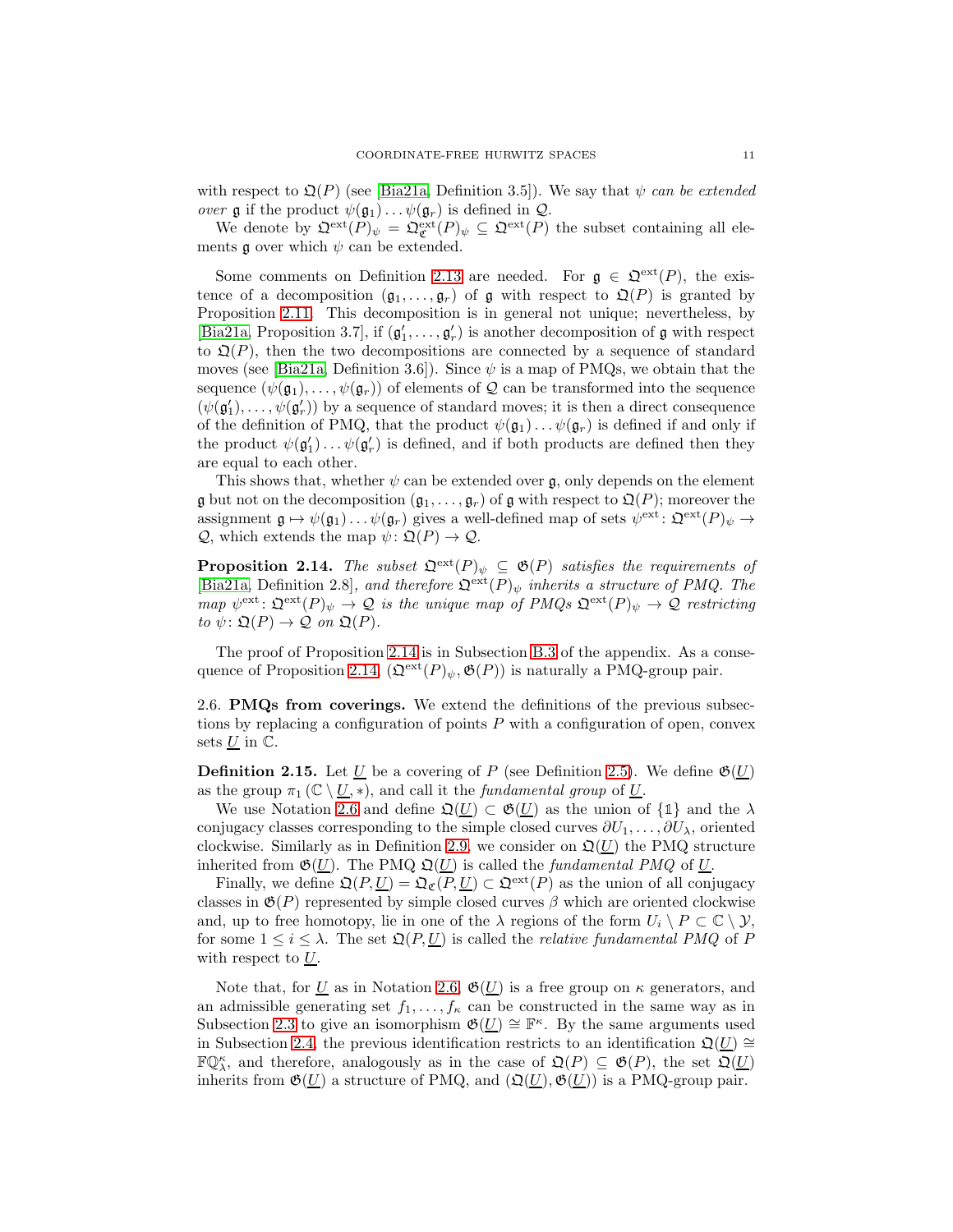<span id="page-11-3"></span>**Lemma 2.16.** Using the notation above, the set  $\mathfrak{Q}(P, U) \subset \mathfrak{G}(P)$  inherits a structure of PMQ from  $\mathfrak{G}(P)$  in the sense of [\[Bia21a,](#page-56-0) Definition 2.8], and thus  $(\mathfrak{Q}(P, U), \mathfrak{G}(P))$  is a PMQ-group pair.

*Proof.* For each  $1 \leq i \leq \lambda$  consider the nice couple  $\mathfrak{C}_i = (\mathbb{H}, \mathbb{H} \setminus U_i)$ . Then  $\mathfrak{Q}_{\mathfrak{C}}(P, \underline{U}) \subset \mathfrak{G}(P)$  can be identified with the union of PMQs  $\bigcup_{i=1}^{\lambda} \mathfrak{Q}_{\mathfrak{C}_i}^{\text{ext}}(P)$ . Consider the abelianisation map  $ab: \mathfrak{G}(P) \to \mathfrak{G}(P)^{ab} \cong \mathbb{Z}^k$ , where the latter isomorphism is given by considering the basis of  $\mathfrak{G}(P)^{\text{ab}}$  as free abelian group given by the classes of the elements of an admissible generating set of  $\mathfrak{G}(P)$ . Let  $\mathfrak{g} \in \mathfrak{Q}_{\mathfrak{C}}(P, \underline{U});$ then  $ab(g)$  is a vector with all entries equal to 0 or 1; if  $g = 1$ , then all entries are zero, and if  $\mathfrak{g} \in \mathfrak{Q}_{\mathfrak{C}_i} \setminus \{\mathbb{1}\}$  for some  $1 \leq i \leq \lambda$  then at least one entry is equal to 1, and all entries equal to 1 correspond to standard generators represented by simple loops spinning around points of  $P \cap U_i$ . This implies that each PMQ  $\mathfrak{Q}_{\mathfrak{C}_i}(P)$  is augmented and that for distinct  $1 \leq i, i' \leq \lambda$  we have  $\mathfrak{Q}_{\mathfrak{C}_i}(P) \cap \mathfrak{Q}_{\mathfrak{C}_{i'}}(P) = \{1\}.$ Moreover if  $\mathfrak{g} = \mathfrak{g}_1 \dots \mathfrak{g}_r$  is a decomposition of  $\mathfrak{g}$  with all  $fg_j \in \mathfrak{Q}(P, U)$ , then the previous argument shows that if  $\mathfrak{g} = \mathbb{1}$  then all  $\mathfrak{g}_j = \mathbb{1}$ , and if  $\mathfrak{g} \in \mathfrak{Q}_{\mathfrak{C}_i} \setminus \{\mathbb{1}\}$  for some  $1 \leq i \leq \lambda$  then all  $\mathfrak{g}_j \in \mathfrak{Q}_{\mathfrak{C}_i}$ . We can now apply Proposition [2.12](#page-9-1) to  $\mathfrak{Q}_{\mathfrak{C}_i}^{\text{ext}}(P)$ to show that, for all  $1 \leq j \leq j' \leq r$  the product  $\mathfrak{g}_j \dots \mathfrak{g}_{j'}$  also lies in  $\mathfrak{Q}^{\text{ext}}_{\mathfrak{C}_i}(P)$ , and hence in  $\mathfrak{Q}_{\mathfrak{C}}(P,U)$ .

We conclude the subsection by analysing which inclusions hold between the groups and PMQs introduced so far. Note that the inclusion  $\mathbb{C} \setminus U \subset \mathbb{C} \setminus P$ induces an injection of groups  $\mathfrak{G}(U) \subset \mathfrak{G}(P)$ . On the other hand there are inclusions of PMQs  $\mathfrak{Q}(P) \subseteq \mathfrak{Q}(P, U)$  and  $\mathfrak{Q}(U) \subseteq \mathfrak{Q}(P, U)$ , giving rise in particular to an inclusion of PMQ-group pairs  $(\mathfrak{Q}(\underline{U}), \mathfrak{G}(\underline{U})) \subseteq (\mathfrak{Q}(P, \underline{U}), \mathfrak{G}(P))$ . If  $\underline{U}$  is adapted to P, then all the previous inclusions are isomorphisms.

Finally, note that there is an inclusion of PMQs  $\mathfrak{Q}(P, U) \subset \mathfrak{Q}^{\text{ext}}(P)$ , which in general is not an isomorphism. Proposition [2.11](#page-9-0) specialises to the fact that  $\mathfrak{Q}(P, U)$ is generated by  $\mathfrak{Q}(P) \cap \mathfrak{Q}(P, U)$  under partial multiplication. Note that, in general,  $\mathfrak{Q}(P)$  is not contained in  $\mathfrak{Q}(P, U)$ .

# <span id="page-11-1"></span>2.7. Maps induced by forgetting points.

<span id="page-11-2"></span>**Notation 2.17.** Let  $\mathfrak{C} = (\mathcal{X}, \mathcal{Y})$  be a nice couple and let  $P \subseteq P' \subset \mathcal{X}$ . We denote by  $\mathfrak{i}_P^{P'}$  $P'_{P} : \mathfrak{G}(P') \to \mathfrak{G}(P)$  the map induced by the inclusion  $\mathbb{C} \setminus P' \subseteq \mathbb{C} \setminus P$ .

Note that  $i_P^{P'}$  $P'_{P}$  restricts to maps  $\mathfrak{Q}(P') \to \mathfrak{Q}(P)$  and  $\mathfrak{Q}^{\text{ext}}(P') \to \mathfrak{Q}^{\text{ext}}(P)$ . To see this, let  $[\gamma] \in \mathfrak{Q}(P')$  (respectively  $[\gamma] \in \mathfrak{Q}^{\text{ext}}(P')$ ) be represented by a loop  $\gamma$ which is freely homotopic in  $\mathbb{C} \setminus P'$  to a simple curve  $\beta \subset \mathbb{C} \setminus (P' \cup \mathcal{Y})$  spinning clockwise around at most one point (respectively, some points) of  $P' \setminus \mathcal{Y}$ ; then the same properties hold for  $i_P^{P'}$  $_{P}^{P'}([\gamma])$  in  $\mathfrak{Q}(P)$  (respectively, in  $\mathfrak{Q}^{\text{ext}}(P)$ ).

## 3. Hurwitz spaces with coefficients in a PMQ-group pair

<span id="page-11-0"></span>The aim of this section is to define, for a PMQ-group pair  $(Q, G)$  and a nice couple  $\mathfrak{C} = (\mathcal{X}, \mathcal{Y})$  as in Definition [2.3,](#page-6-0) the Hurwitz space Hur $(\mathfrak{C}; \mathcal{Q}, G)$  of configurations of points in  $\mathfrak C$  with monodromies in  $(Q, G)$ . This includes the non-relative case of a nice couple of the form  $(\mathcal{X}, \emptyset)$ : we will see in Section [5](#page-22-0) that in this case the essential information about monodromies takes value in Q and the construction is, in a certain sense, independent of G.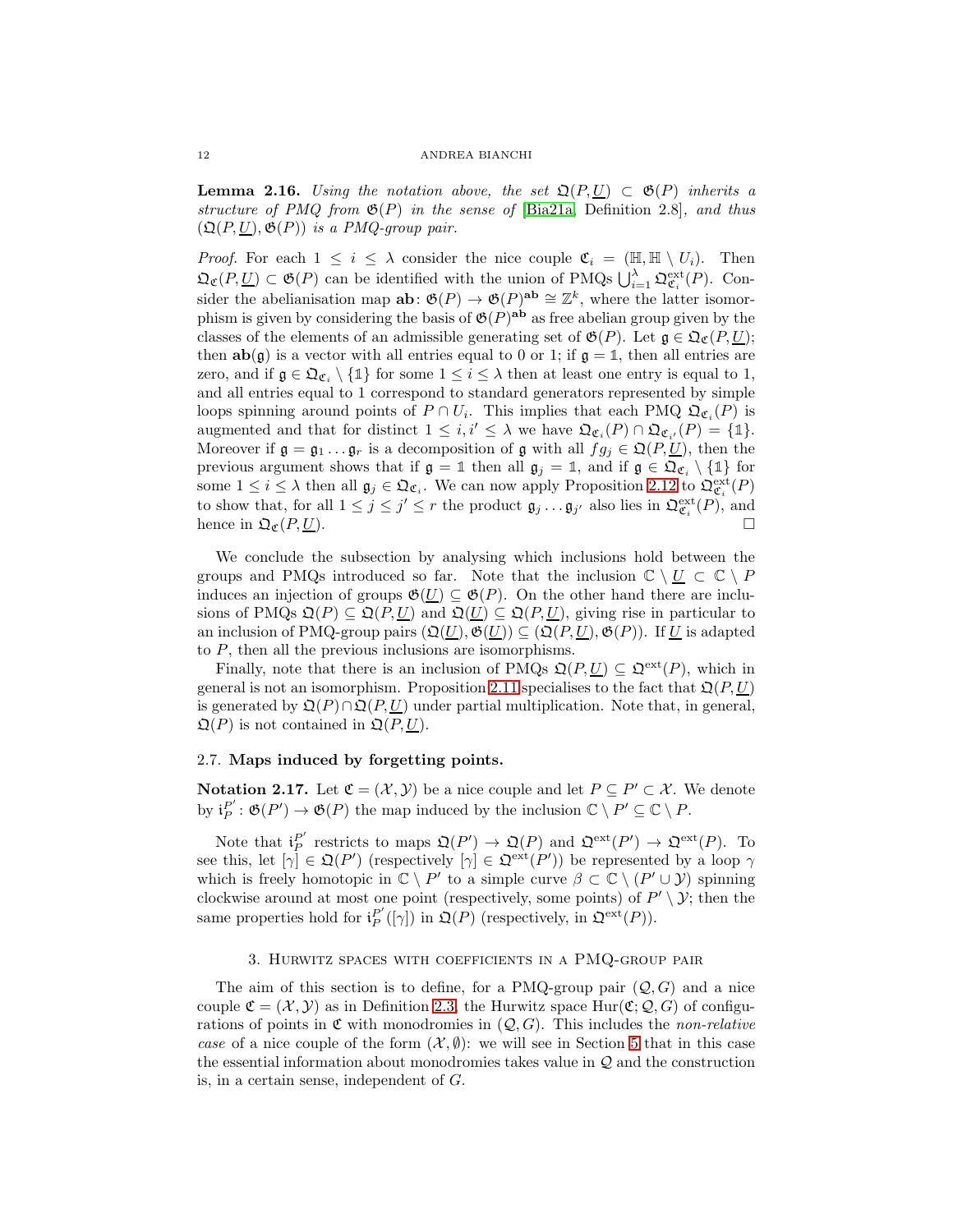<span id="page-12-5"></span>We will work with configurations of points  $P$  as in Notation [2.4:](#page-6-2) in particular these configurations lie in the closed upper half-plane H.

Throughout the section we fix a PMQ-group pair  $(Q, G) = (Q, G, \mathfrak{e}, \mathfrak{r})$  as in [\[Bia21a,](#page-56-0) Definition 2.15] and a nice couple  $\mathfrak{C} = (\mathcal{X}, \mathcal{Y})$  as in Definition [2.3.](#page-6-0)

<span id="page-12-0"></span>3.1. Ran spaces. We recall the definition and the main properties of the Ran space Ran(X), focusing on the case of a connected subspace  $\mathcal{X} \subset \mathbb{H}$ . We use [\[Lur17,](#page-56-7) Subsection 5.5.1] as main reference.

<span id="page-12-2"></span>**Definition 3.1.** Let  $\mathcal{X} \subset \mathbb{H}$  be a subspace. We define  $\text{Ran}(\mathcal{X})$  as the set of all finite subsets  $P \subset \mathcal{X}$ , including  $\emptyset$ ; we denote by  $\text{Ran}_+(\mathcal{X})$  the set  $\text{Ran}(\mathcal{X}) \setminus \{\emptyset\}$ .

We define a topology on  $\text{Ran}(X)$ . For  $P \in \text{Ran}(\mathcal{X})$  and U an adapted covering of P with respect to the nice couple  $(\mathcal{X}, \emptyset)$  (see Definition [2.5\)](#page-6-3), we let  $\mathfrak{U}(P, U) =$  $\mathfrak{U}_{\mathcal{X}}(P, \underline{U}) \subset \text{Ran}(\mathcal{X})$  be the subset of all  $P' \in \text{Ran}(\mathcal{X})$  with the following properties:  $\bullet$   $P' \subset U;$ 

•  $P' \cap U_i \neq \emptyset$  for all  $1 \leq i \leq \kappa$ , using Notation [2.6.](#page-6-4)

A subset of the form  $\mathfrak{U}(P, U)$  is called a *normal neighbourhood* of P in Ran(X). Normal neighbourhoods form the basis of a Hausdorff topology on  $\text{Ran}(\mathcal{X})$ .

For  $\emptyset \neq P_0 \subset \mathcal{X}$  we denote by  $\text{Ran}(\mathcal{X})_{P_0} \subset \text{Ran}_+(\mathcal{X})$  the subspace containing all  $P \subset \mathcal{X}$  with  $P_0 \subseteq P$ . Similarly, for  $z_0 \in \mathcal{X}$  we denote  $\text{Ran}(\mathcal{X})_{z_0} = \text{Ran}(\mathcal{X})_{\{z_0\}}$ .

Our definition of  $\text{Ran}(\mathcal{X})$  differs from the usual one in the literature (e.g. [\[Lur17,](#page-56-7) Definition 5.5.1.2) because we allow also  $\emptyset$  as a point in Ran(X). Note however that our Ran(X) is the topological disjoint union of the singleton  $\{\emptyset\}$  and Ran<sub>+</sub>(X).

The following is a particular case of [\[Lur17,](#page-56-7) Lemma 5.5.1.8], which is originally due to Beilinson and Drinfeld [\[BD04\]](#page-56-8).

**Lemma 3.2.** Let  $X \subset \mathbb{H}$  be path connected and let  $P_0 \subset X$  be a finite non-empty subset. Then  $\text{Ran}(\mathcal{X})_{P_0}$  is weakly contractible.

The idea of the proof is the following: first note that  $\text{Ran}(\mathcal{X})_{P_0}$  is a path connected abelian topological monoid with multiplication  $\mu: (P, P') \mapsto P \cup P'$  and neutral element  $P_0$ ; moreover every element  $P \in \text{Ran}(\mathcal{X})_{P_0}$  is idempotent, i.e.  $\mu(P, P) = P$ ; it follows that every element of the group  $\pi_n(\text{Ran}(\mathcal{X})_z, P_0)$  is idempotent for all  $n \geq 1$ , i.e.  $\pi_n(\text{Ran}(\mathcal{X})_z, P_0)$  is the trivial group.

With a little more work one can prove the following version of the statement, which does not depend on  $P_0$ . See [\[Lur17,](#page-56-7) Theorem 5.5.1.6] for the proof.

<span id="page-12-4"></span>**Lemma 3.3.** Let  $\mathcal{X} \subset \mathbb{H}$  be path connected. Then  $\text{Ran}_+(\mathcal{X})$  is weakly contractible.

**Notation 3.4.** For a nice couple  $\mathfrak{C} = (\mathcal{X}, \mathcal{Y})$  we write  $\text{Ran}(\mathfrak{C}) = \text{Ran}(\mathcal{X})$  and similarly for the subspaces introduced in Definition [3.1.](#page-12-2)

<span id="page-12-1"></span>3.2. **Hurwitz sets.** We first define  $\text{Hur}(\mathfrak{C}; \mathcal{Q}, G)$  as a set.

<span id="page-12-3"></span>**Definition 3.5.** Let  $(Q, G)$  be a PMQ-group pair and let  $\mathfrak{C} = (\mathcal{X}, \mathcal{Y})$  a nice couple (see Definition [2.3\)](#page-6-0). An element of the *Hurwitz set* Hur $(\mathfrak{C}; \mathcal{Q}, G)$  is a configuration  $\mathfrak{c} = (P, \psi, \varphi)$ , where

- $P = \{z_1, \ldots, z_k\}$  is a finite subset of  $\mathcal{X}$ , i.e.  $P \in \text{Ran}(\mathcal{X})$ ;
- $(\psi, \varphi) : (\mathfrak{Q}(P), \mathfrak{G}(P)) \to (\mathcal{Q}, G)$  is a map of PMQ-group pairs (see Definitions [2.7](#page-7-4)) and [2.9](#page-8-2) for the PMQ-group pair  $(\mathfrak{Q}(P), \mathfrak{G}(P))$ .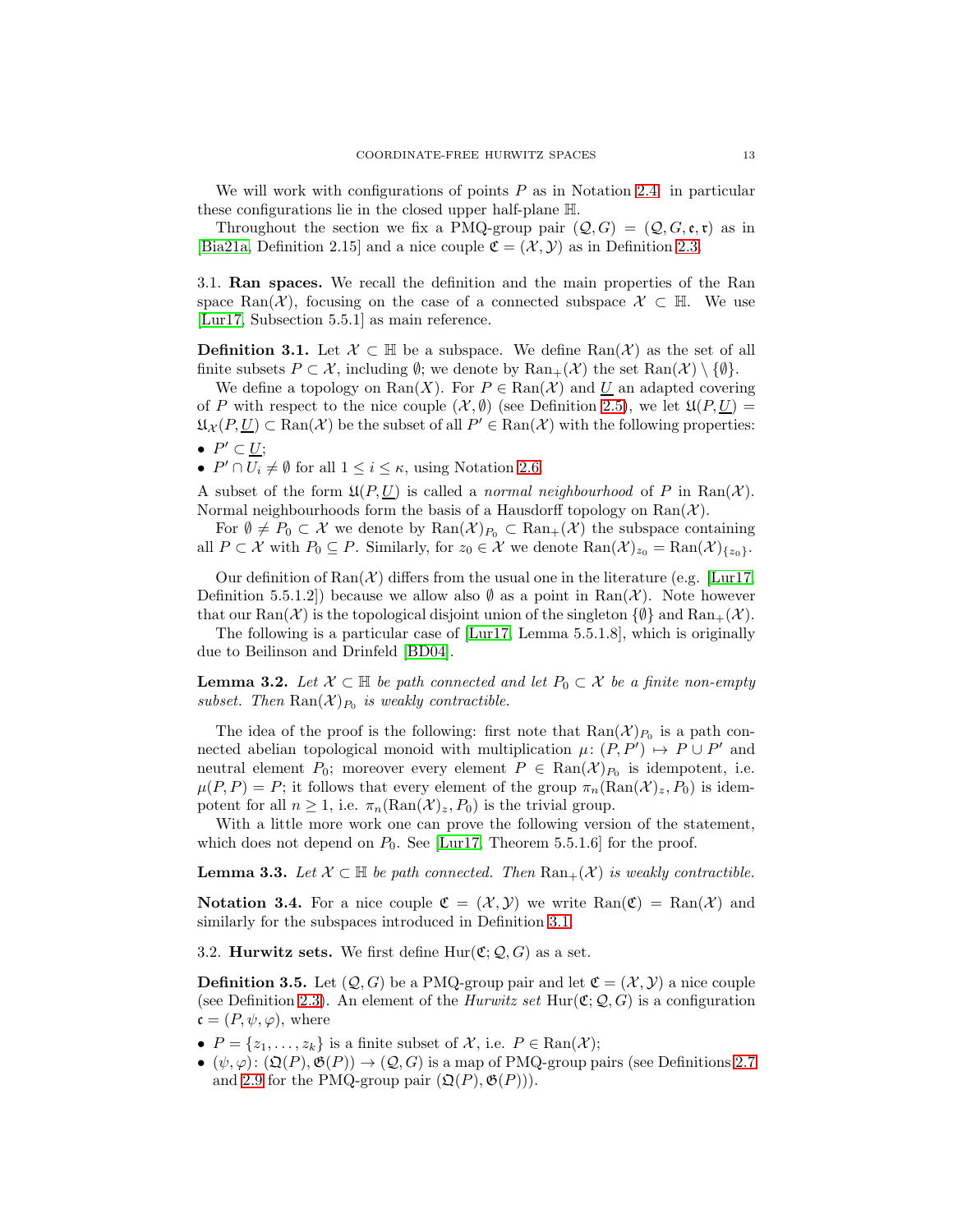If  $\mathfrak{c} = (P, \psi, \varphi)$ , we say that c is supported on P; if S is any subspace of X and  $P \subset \mathcal{S}$ , we say that c is supported in S. The maps  $\psi$  and  $\varphi$  are called the monodromies of c, with values in  $Q$  and  $G$  respectively.

Roughly speaking, the monodromy  $\varphi$ , with values in G, is defined around all points of P, whereas the monodromy  $\psi$ , with values in Q, is defined only *around* points of P which lie in  $\mathcal{X} \setminus \mathcal{Y}$ . We can think of  $\psi$  as a refinement of  $\varphi$  away from y: indeed the composition  $\mathfrak{e} \circ \psi : \mathfrak{Q}(P) \to G$  is equal to  $\varphi|_{\mathfrak{Q}(P)}$ , where the map of PMQs  $\mathfrak{e}: \mathcal{Q} \to G$  is part of the structure of PMQ-group pair of  $(\mathcal{Q}, G)$ .

<span id="page-13-2"></span>**Notation 3.6.** We usually expand a configuration  $\mathfrak{c} \in \text{Hur}(\mathfrak{C}; \mathcal{Q}, G)$  by  $\mathfrak{c} = (P, \psi, \varphi)$ and use Notation [2.4](#page-6-2) for P. Similarly we expand another configuration  $\mathfrak{c}'$  as  $(P', \psi', \varphi')$ , and write  $P' = \{z'_1, \ldots, z'_{k'}\}.$ 

<span id="page-13-1"></span>3.3. The topology on Hurwitz spaces. We introduce a topology on the set  $Hur(\mathfrak{C}; \mathcal{Q}, G)$ , in the spirit of the topology of the Ran space Ran $(\mathfrak{C})$ .

<span id="page-13-3"></span>**Definition 3.7.** Recall Definition [2.5](#page-6-3) and use Notation [3.6.](#page-13-2) Let  $\mathfrak{c} = (P, \psi, \varphi) \in$ Hur( $\mathfrak{C}; \mathcal{Q}, G$ ) and let  $\underline{U} = (U_1, \ldots, U_k)$  be an adapted covering of  $P = \{z_1, \ldots, z_k\}.$ We denote by  $\mathfrak{U}(\mathfrak{c};\underline{U}) = \mathfrak{U}_{\mathfrak{C}}(\mathfrak{c};\underline{U})$  the subset of  $\text{Hur}(\mathfrak{C};\mathcal{Q},G)$  containing all configurations  $\mathfrak{c}' = (P', \psi', \varphi')$  satisfying the following conditions:

- $P' \in \mathfrak{U}(P, \underline{U})$  (see Definition [3.1\)](#page-12-2); as a consequence there is a natural inclusion of PMQ-group pairs  $(\mathfrak{Q}(\underline{U}), \mathfrak{G}(\underline{U})) \subseteq (\mathfrak{Q}(P', \underline{U}), \mathfrak{G}(P'))$  (see Definition [2.15\)](#page-10-2);
- $\mathfrak{Q}(P', \underline{U})$  is contained in  $\mathfrak{Q}^{\text{ext}}(P')_{\psi'}$  (see Definition [2.13\)](#page-9-3), and the following composition of maps of PMQ-group pairs is equal to  $(\psi, \varphi)$ :

$$
(\mathfrak{Q}(P), \mathfrak{G}(P)) \xleftarrow{\cong} (\mathfrak{Q}(\underline{U}), \mathfrak{G}(\underline{U})) \xrightarrow{\subseteq} (\mathfrak{Q}(P', \underline{U}), \mathfrak{G}(P'))
$$

$$
\xrightarrow{\subseteq} (\mathfrak{Q}^{ext}(P')_{\psi'}, \mathfrak{G}(P')) \xrightarrow{((\psi')^{ext}, \varphi')} (\mathcal{Q}, G),
$$

where we use the isomorphism discussed in the remark after Definition [2.15,](#page-10-2) and the map  $(\psi')^{\text{ext}}$ :  $\mathfrak{Q}^{\text{ext}}(P')_{\psi'} \to \mathcal{Q}$  from Proposition [2.14.](#page-10-1)

Each subset  $\mathfrak{U}(\mathfrak{c};\underline{U})$  is called a *normal neighbourhood* of  $\mathfrak{c}$  in Hur( $\mathfrak{C}; Q, G$ ).

Roughly speaking, if  $\mathfrak{c}' \in \mathfrak{U}(\mathfrak{c}; \underline{U})$ , then  $P'$  is obtained from P by splitting each  $z_i$  into  $r_i \geq 1$  points  $z'_{i,1}, \ldots, z'_{i,r_i}$  inside the neighbourhood  $U_i$  of  $z_i$ . The value of the monodromy  $\varphi$  around  $z_i$  is decomposed, as an element of G, in the values of the monodromy  $\varphi'$  around the points  $z'_{i,1},\ldots,z'_{i,r_i}$ , for  $1 \leq i \leq k$ . Similarly, the value of the monodromy  $\psi$  around  $z_i$  is decomposed, as an element of  $\mathcal{Q}$ , in the values of the monodromy  $\psi'$  around the points  $z'_{i,1},\ldots,z'_{i,r_i}$ , for  $1 \leq i \leq l$ . See Figure [4](#page-14-0) for an example of a configuration  $\mathfrak c$  and another configuration  $\mathfrak c'$  in a normal neighbourhood of c.

<span id="page-13-0"></span>**Proposition 3.8.** The subsets  $\mathfrak{U}(\mathfrak{c};\underline{U})$  for varying c and <u>U</u> form the basis of a Hausdorff topology on the set  $Hur(\mathfrak{C};\mathcal{Q},G)$ .

*Proof.* Let  $\mathfrak{c}_1 = (P_1, \psi_1, \varphi_1)$  and  $\mathfrak{c}_2 = (P_2, \psi_2, \varphi_2)$  denote two configurations in  $\text{Hur}(\mathfrak{C}; Q, G)$ , let  $k_1 = |P_1|$  and  $k_2 = |P_2|$ , and let  $\underline{U}_1 = (U_{1,1}, \ldots, U_{1,k_1})$  and  $\underline{U}_2 = (U_{2,1}, \ldots, U_{2,k_2})$  be adapted coverings of  $P_1$  and  $P_2$  respectively; finally, let  $\mathfrak{U}(\mathfrak{c}_1; \underline{U}_1)$  and  $\mathfrak{U}(\mathfrak{c}_2; \underline{U}_2)$  be the corresponding normal neighbourhoods.

Suppose that  $\mathfrak{c}' = (P', \psi', \varphi')$  lies in the intersection  $\mathfrak{U}(\mathfrak{c}_1; \underline{U}_1) \cap \mathfrak{U}(\mathfrak{c}_2; \underline{U}_2)$ . Then we can define  $\underline{U}' = (U'_1, \ldots, U'_{\kappa'})$  as the family of all convex open sets of the form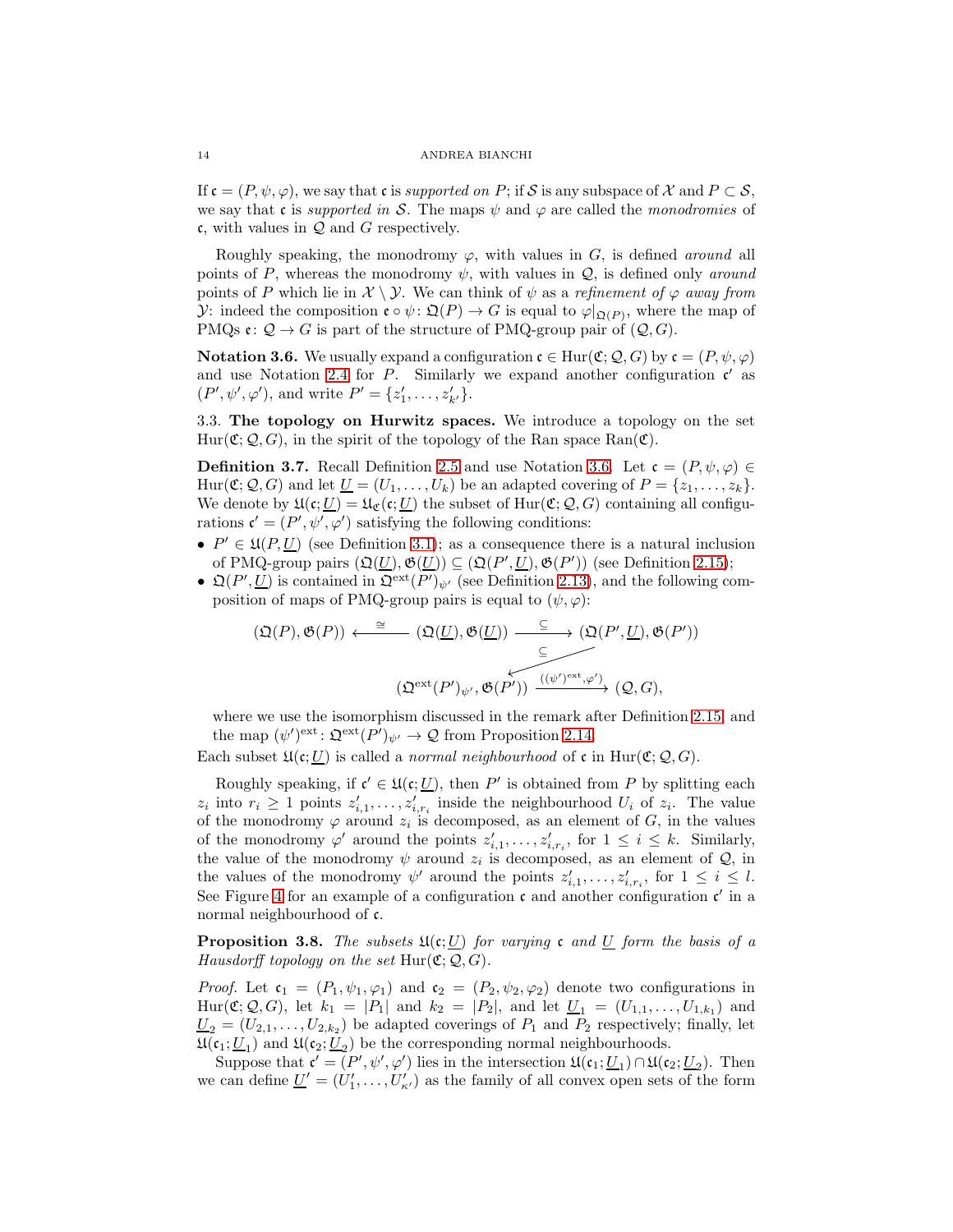

<span id="page-14-0"></span>FIGURE 4. On left, a configuration  $\mathfrak{c} = (P, \psi, \varphi)$  in the space  $Hur(X, Y, Q, G)$  and an adapted covering U of P; on right, another configuration  $\mathfrak{c}'$  in the normal neighbourhood  $\mathfrak{U}(\mathfrak{c}, \underline{U})$ . The drawn loops are labelled with their Q-valued monodromy if they belong to  $\mathfrak{Q}(P)$  and  $\mathfrak{Q}(P')$  respectively, and are labelled with their G-valued monodromy otherwise.

 $U_{1,i} \cap U_{2,j}$  that contain at least one point of P'. By construction  $\underline{U}'$  is a covering of P'; we can then find a covering  $\underline{U}'' = (U''_1, \dots, U''_{\kappa''})$  of P' which is adapted to P' and is finer than  $\underline{U}'$ , i.e. each  $U''_i$  is contained in some  $U'_j$ , for all  $1 \leq i \leq \kappa''$ . It follows from Definition [3.7](#page-13-3) that

$$
\mathfrak{U}(\mathfrak{c}';\underline{U}'')\subseteq \mathfrak{U}(\mathfrak{c}_1;\underline{U}_1)\cap \mathfrak{U}(\mathfrak{c}_2;\underline{U}_2).
$$

Hence normal neighbourhoods are the basis of a topology on  $Hur(\mathfrak{C}; Q, G)$ .

To see that this topology is Hausdorff, we fix two distinct configurations  $\mathfrak{c} =$  $(P, \psi, \varphi)$  and  $\mathfrak{c}' = (P', \psi', \varphi')$  in  $\text{Hur}(\mathfrak{C}; \mathcal{Q}, G)$ . If  $P = P'$ , then for any adapted covering U of P the two normal neighbourhoods  $\mathfrak{U}(\mathfrak{c}; U)$  and  $\mathfrak{U}(\mathfrak{c}'; U)$  are disjoint. If  $P \neq P'$ , without loss of generality we can assume that there is a point  $z \in P \setminus P'$ ; let  $\underline{U}$  and  $\underline{U}'$  be adapted coverings of P and P' respectively, such that the connected component of U containing z is disjoint from  $U'$ ; then  $\mathfrak{U}(\mathfrak{c}; U)$  and  $\mathfrak{U}(\mathfrak{c}'; U')$  are again disjoint.

**Notation 3.9.** The space Hur( $\mathfrak{C}$ ;  $\mathcal{Q}$ , G) from Proposition [3.8](#page-13-0) is called the *Hurwitz* space associated with the nice couple  $\mathfrak C$  and the PMQ-group pair  $(Q, G)$ .

<span id="page-14-1"></span>**Definition 3.10.** We define  $\varepsilon$ : Hur $(\mathfrak{C}; Q, G) \to \text{Ran}(\mathfrak{C})$  as the map given by the assignment  $\varepsilon: (P, \psi, \varphi) \mapsto P$ .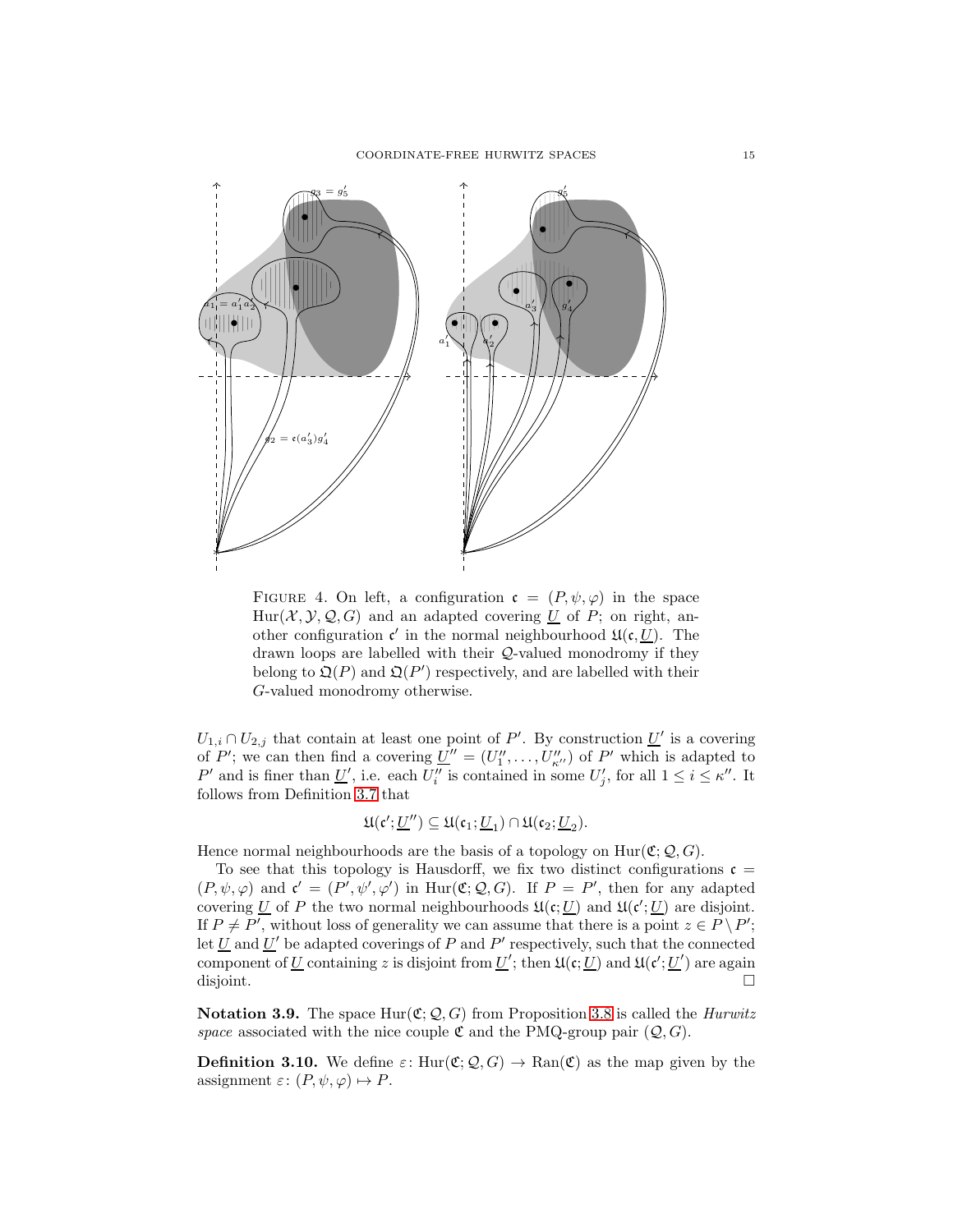### 16 ANDREA BIANCHI

Note that the preimage of  $\mathfrak{U}(P,U) \subset \text{Ran}(\mathfrak{C})$  along  $\varepsilon$  is the disjoint union of all normal neighbourhoods  $\mathfrak{U}(\mathfrak{c}, \underline{U})$  for c varying in the configurations of Hur $(\mathfrak{C}; \mathcal{Q}, G)$ supported on P; this shows continuity of  $\varepsilon$ . Note also that  $\varepsilon$ : Hur $(\mathfrak{C}; Q, G) \to$ Ran( $\mathfrak{C}$ ) is a homeomorphism if  $(Q, G) = (\mathbb{1}, \mathbb{1})$ , where we use the following notation.

<span id="page-15-2"></span>**Notation 3.11.** We denote by  $(\mathbb{1}, \mathbb{1})$  the initial and terminal PMQ-group pair, consisting of the trivial PMQ {**1**} and of the trivial group {**1**}.

**Notation 3.12.** For all nice couples  $\mathfrak{C}$  we denote by  $(\emptyset, \mathbb{1}, \mathbb{1}) \in \text{Hur}(\mathfrak{C}; \mathcal{Q}, G)$  the unique configuration  $(P, \psi, \varphi)$  with  $P = \emptyset$ ; note that in this case the maps  $\psi$  and  $\varphi$ are defined on the trivial PMQ and on the trivial group respectively, so they have as images  $\{\mathbb{1}\}\subset\mathcal{Q}$  and  $\{\mathbb{1}\}\subset G$  respectively.

Note that  $(\emptyset, \mathbb{1}, \mathbb{1})$  is an isolated point of the space Hur( $\mathfrak{C}; \mathcal{Q}, G$ ); we denote by  $Hur_+(\mathfrak{C}; \mathcal{Q}, G)$  the closed subspace  $Hur(\mathfrak{C}; \mathcal{Q}, G) \setminus \{(\emptyset, \mathbb{1}, \mathbb{1})\} \subset Hur(\mathfrak{C}; \mathcal{Q}, G)$ .

<span id="page-15-3"></span>**Definition 3.13.** Let  $P_0 \subset \mathcal{X}$  be a finite non-empty subset. We denote by Hur( $\mathfrak{C}; \mathcal{Q}, G_{P_0} \subset \text{Hur}_+(\mathfrak{C}; \mathcal{Q}, G)$  the subspace containing all configurations  $\mathfrak{c} =$  $(P, \psi, \varphi)$  with  $P_0 \subseteq P$ .

For 
$$
\mathfrak{c} = (P, \psi, \varphi) \in \text{Hur}(\mathfrak{C}; \mathcal{Q}, G)_{P_0}
$$
 and an adapted covering U of *P* we denote  

$$
\mathfrak{U}(\mathfrak{c}, \underline{U})_{P_0} = \mathfrak{U}(\mathfrak{c}, \underline{U}) \cap \text{Hur}(\mathfrak{C}; \mathcal{Q}, G)_{P_0}.
$$

<span id="page-15-0"></span>3.4. Change of ambient space. Let  $\mathbb{T} \subset \mathbb{C}$  be a contractible space containing ∗, and let  $\mathfrak{C} = (\mathcal{X}, \mathcal{Y})$  be a nice couple with  $\mathcal{Y} \subset \mathcal{X} \subset \mathbb{T}$ ; then for all finite subsets  $P \subset \mathcal{X}$  we can give the equivalent definition  $\mathfrak{G}(P) := \pi_1(\mathbb{T} \setminus P, *)$ , since the map  $\pi_1(\mathbb{T} \setminus P, *) \to \pi_1(\mathbb{C} \setminus P, *)$  induced by the inclusion  $\mathbb{T} \setminus P \subset \mathbb{C} \setminus P$  is an isomorphism. Similarly we can define  $\mathfrak{Q}_{\mathfrak{C}}(P)$  as a subset of  $\pi_1(\mathbb{T} \setminus P, *)$ , containing **1** and the conjugacy classes of loops  $\gamma$  in  $\mathbb{T} \setminus P$  which are freely homotopic, inside  $\mathbb{T} \setminus P$ , to a small simple closed curve spinning clockwise around one of the points of  $P \setminus \mathcal{Y}$ . We thus have an alternative construction of the Hurwitz set Hur( $\mathfrak{C}; \mathcal{Q}, G$ ), in which we use as *ambient space* not the entire complex plane  $\mathbb{C}$ , but its subspace T. The topology on the Hurwitz set from Proposition [3.8](#page-13-0) can be recovered as well by restricting to coverings  $U \subset \mathbb{T}$ .

<span id="page-15-1"></span>**Definition 3.14.** We denote by  $\text{Hur}^T(\mathfrak{C}; \mathcal{Q}, G)$  the Hurwitz space constructed using  $\mathbb{T}$  as ambient space. For  $P \subset \mathcal{X}$  we denote  $\mathfrak{G}^{\mathbb{T}}(P) = \pi_1(\mathbb{T} \setminus P, *)$ , and we denote by  $\mathfrak{Q}_{\mathfrak{C}}^{\mathbb{T}}(P) \subseteq \mathfrak{G}^{\mathbb{T}}(P)$  the subset corresponding to  $\mathfrak{Q}_{\mathfrak{C}}(P)$  under the natural identification  $\mathfrak{G}^{\mathbb{T}}(P) \cong \mathfrak{G}(P)$  induced by the inclusion  $\mathbb{T} \setminus P \subset \mathbb{C} \setminus P$ .

The Hurwitz space  $\text{Hur}(\mathfrak{C}; \mathcal{Q}, G)$  is by definition the space  $\text{Hur}^{\mathbb{C}}(\mathfrak{C}; \mathcal{Q}, G)$ . Suppose now that we have a nice couple  $\mathfrak{C} = (\mathcal{X}, \mathcal{Y})$  and two contractible subspaces  $\mathbb{T}, \mathbb{T}_1 \subset \mathbb{C}$  satisfying the following properties:

- $\bullet \, * \in \mathbb{T}_1 \subset \mathbb{T};$
- $\bullet \; \mathcal{X} \subset \mathbb{T}$ ;
- X splits as a disjoint union  $\mathcal{X}_1 \sqcup \mathcal{X}_2$ , with  $\mathcal{X}_1 \subset \mathbb{T}_1$  and  $\mathcal{X}_2$  contained in the interior of  $\mathbb{T} \setminus \mathbb{T}_1$ .

Denote by  $\mathcal{Y}_1 = \mathcal{Y} \cap \mathcal{X}_1$  and by  $\mathfrak{C}_1$  the nice couple  $(\mathcal{X}_1, \mathcal{Y}_1)$ ; then every finite subset  $P \subset \mathcal{X}$  naturally decomposes as a union of  $P_1 = P \cap \mathcal{X}_1$  and  $P_2 = P \cap \mathcal{X}_2$ ; moreover the inclusion  $\mathbb{T}_1 \setminus P_1 \subset \mathbb{T} \setminus P$  induces an inclusion of PMQ-group pairs

$$
\iota_{\mathbb{T}_1}^{\mathbb{T}}(P_1,P)\colon (\mathfrak{Q}_{\mathfrak{C}_1}^{\mathbb{T}_1}(P_1),\mathfrak{G}^{\mathbb{T}_1}(P_1))\hookrightarrow (\mathfrak{Q}_{\mathfrak{C}}^{\mathbb{T}}(P),\mathfrak{G}^{\mathbb{T}}(P)),
$$

and if  $(\varphi, \psi) : (\mathfrak{Q}_{\mathfrak{C}}^{\mathbb{T}}(P), \mathfrak{G}^{\mathbb{T}}(P)) \to (\mathcal{Q}, G)$  is a map of PMQ-group pairs, we can consider the restriction  $(\varphi, \psi) \circ \iota_{\mathbb{T}_1}^{\mathbb{T}}(P_1, P) \colon (\mathfrak{Q}_{\mathfrak{C}_1}^{\mathbb{T}_1}(P_1), \mathfrak{G}^{\mathbb{T}}(P_1)) \to (\mathcal{Q}, G)$ .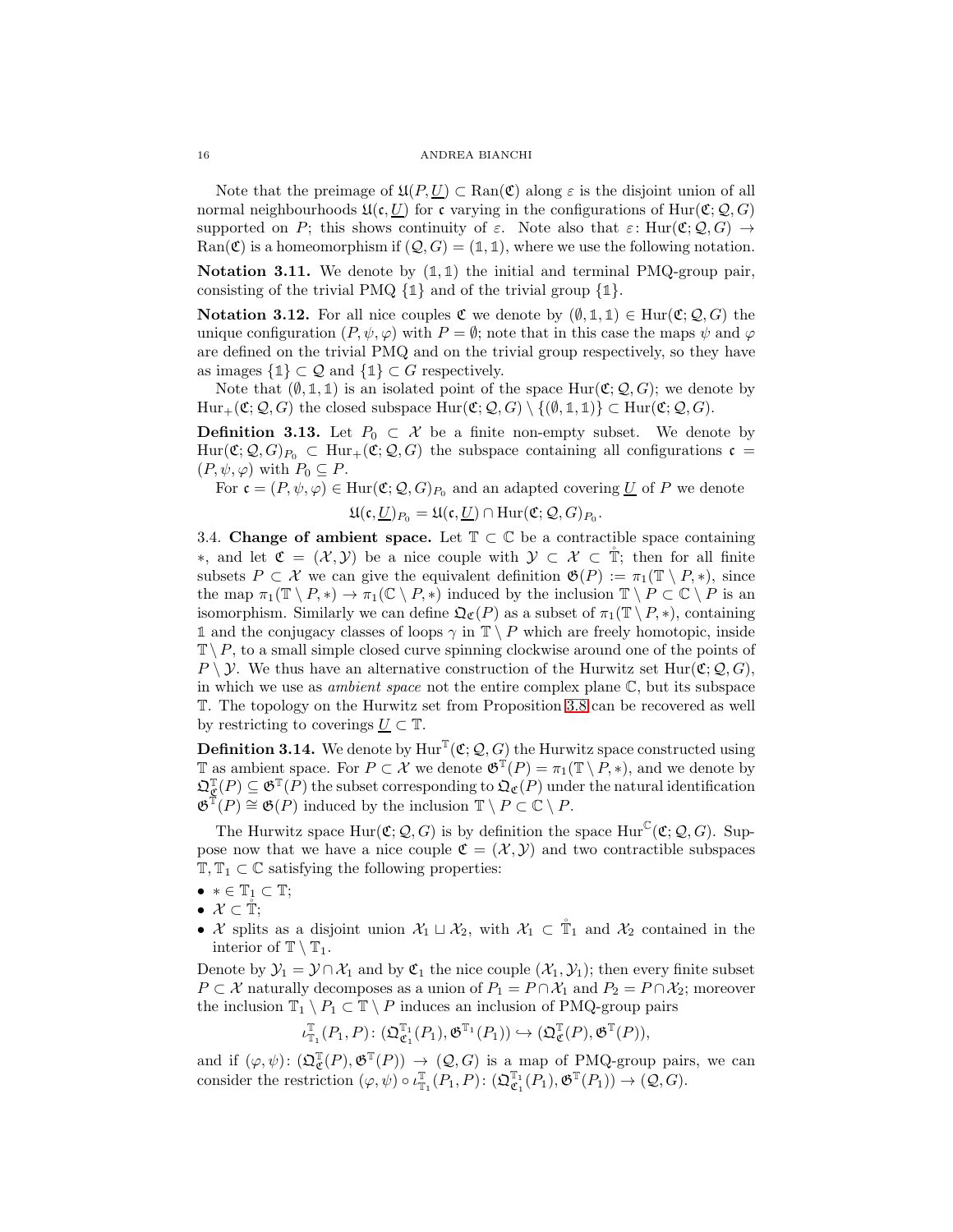### <span id="page-16-1"></span>Definition 3.15. The above construction gives a map of sets

$$
\mathfrak{i}_{\mathbb{T}_1}^{\mathbb{T}}\colon \mathrm{Hur}^{\mathbb{T}}(\mathfrak{C};\mathcal{Q},G)\to \mathrm{Hur}^{\mathbb{T}_1}(\mathfrak{C}_1;\mathcal{Q},G),
$$

defined by sending  $\mathfrak{c} = (P, \psi, \varphi)$  to  $\mathfrak{c}' = (P', \psi', \varphi')$ , where  $P' = P_1 = P \cap \mathbb{T}_1$  and  $(\psi', \varphi') = (\varphi, \psi) \circ \iota_{\mathbb{T}_1}^{\mathbb{T}}(P_1, P)$ . See Figure [5.](#page-16-0)



<span id="page-16-0"></span>FIGURE 5. On left: a contractible subspace  $\mathbb{T}_1 \subset \mathbb{C}$ ; a nice couple  $\mathfrak{C} = (\mathcal{X}, \mathcal{Y})$  decomposing into two nice couples  $\mathfrak{C}_1$  and  $\mathfrak{C}_2$ , one contained in  $\mathbb{T}_1$  and the other in the interior of the complement of  $\mathbb{T}_1$ ; a configuration  $\mathfrak{c} \in \text{Hur}(\mathfrak{C}; \mathcal{Q}, G)$ . On right, the image of  $\mathfrak{c}$  in  $\mathrm{Hur}^{\mathbb{T}_1}(\mathfrak{C}_1; \mathcal{Q}, G)$  along  $\mathfrak{i}_{\mathbb{T}_1}^{\mathbb{C}}$ .

To prove that  $i_{\mathbb{T}_1}^{\mathbb{T}}$  is continuous, let  $\mathfrak{c}$  and  $\mathfrak{c}'$  be as in Definition [3.15](#page-16-1) and choose an adapted covering  $\underline{U}' \subset \mathbb{T}$  of P' with respect to the nice couple  $\mathfrak{C}_1$ ; since by hypothesis  $P_2$  is contained in the interior of  $\mathbb{T}\setminus\mathbb{T}_1$ , we can extend  $\underline{U}'$  to an adapted covering of  $P$  with respect to the nice couple  $\mathfrak{C}$ , by adjoining open sets contained in  $\mathbb{T} \setminus \mathbb{T}_1 \subset \mathbb{C}$  and covering  $P_2$ . We then have that  $\mathfrak{i}_{\mathbb{T}_1}^{\mathbb{T}}$  sends  $\mathfrak{U}(\mathfrak{c}; \underline{U}) \subset \text{Hur}^{\mathbb{T}}(\mathfrak{C}; \mathcal{Q}, G)$ inside  $\mathfrak{U}(\mathfrak{c}'; \underline{U}') \subset \text{Hur}^{\mathbb{T}_1}(\mathfrak{C}_1; \mathcal{Q}, G)$ . The canonical homeomorphism from Definition [3.14](#page-15-1) can be rewritten as

$$
\mathfrak{i}_{\mathbb{T}}^{\mathbb{C}}\colon\mathrm{Hur}(\mathfrak{C};\mathcal{Q},G)\cong\mathrm{Hur}^{\mathbb{T}}(\mathfrak{C};\mathcal{Q},G).
$$

Conversely, let  $\mathfrak{C} = (\mathcal{X}, \mathcal{Y})$  be a nice couple, and let  $\mathbb{T}_1, \mathbb{T}_2$  be contractible subspaces of  $\mathbb C$  containing  $\ast$ , such that  $\mathbb T_1 \cap \mathbb T_2$  is contractible and disjoint from  $\mathcal X$ . Let  $\mathbb{T}=\mathbb{T}_1\cup\mathbb{T}_2,$  and assume that  $\mathbb{T}$  is also contractible.

Suppose that  $\mathcal{X} = \mathcal{X}_1 \sqcup \mathcal{X}_2$ , with  $\mathcal{X}_1 \subseteq \mathbb{T}_1$  and  $\mathcal{X}_2 \subseteq \mathbb{T}_2$ ; denote  $\mathcal{Y}_1 = \mathcal{Y} \cap \mathcal{X}_1$  and  $\mathcal{Y}_2 = \mathcal{Y} \cap \mathcal{X}_2$ , and denote  $\mathfrak{C}_1 = (\mathcal{X}_1, \mathcal{Y}_1)$  and  $\mathfrak{C}_2 = (\mathcal{X}_2, \mathcal{Y}_2)$ .

Let  $\mathfrak{c}_1 = (P_1, \psi_1, \varphi_1) \in \text{Hur}^{\mathbb{T}_1}(\mathfrak{C}_1; \mathcal{Q}, G)$  and  $\mathfrak{c}_2 = (P_2, \psi_2, \varphi_2) \in \text{Hur}^{\mathbb{T}_1}(\mathfrak{C}_1; \mathcal{Q}, G)$ : we can define a configuration  $(P, \varphi, \psi) \in \text{Hur}^{\mathbb{T}}(\mathfrak{C}; \mathcal{Q}, G)$  as follows:

•  $P = P_1 \cup P_2$ ;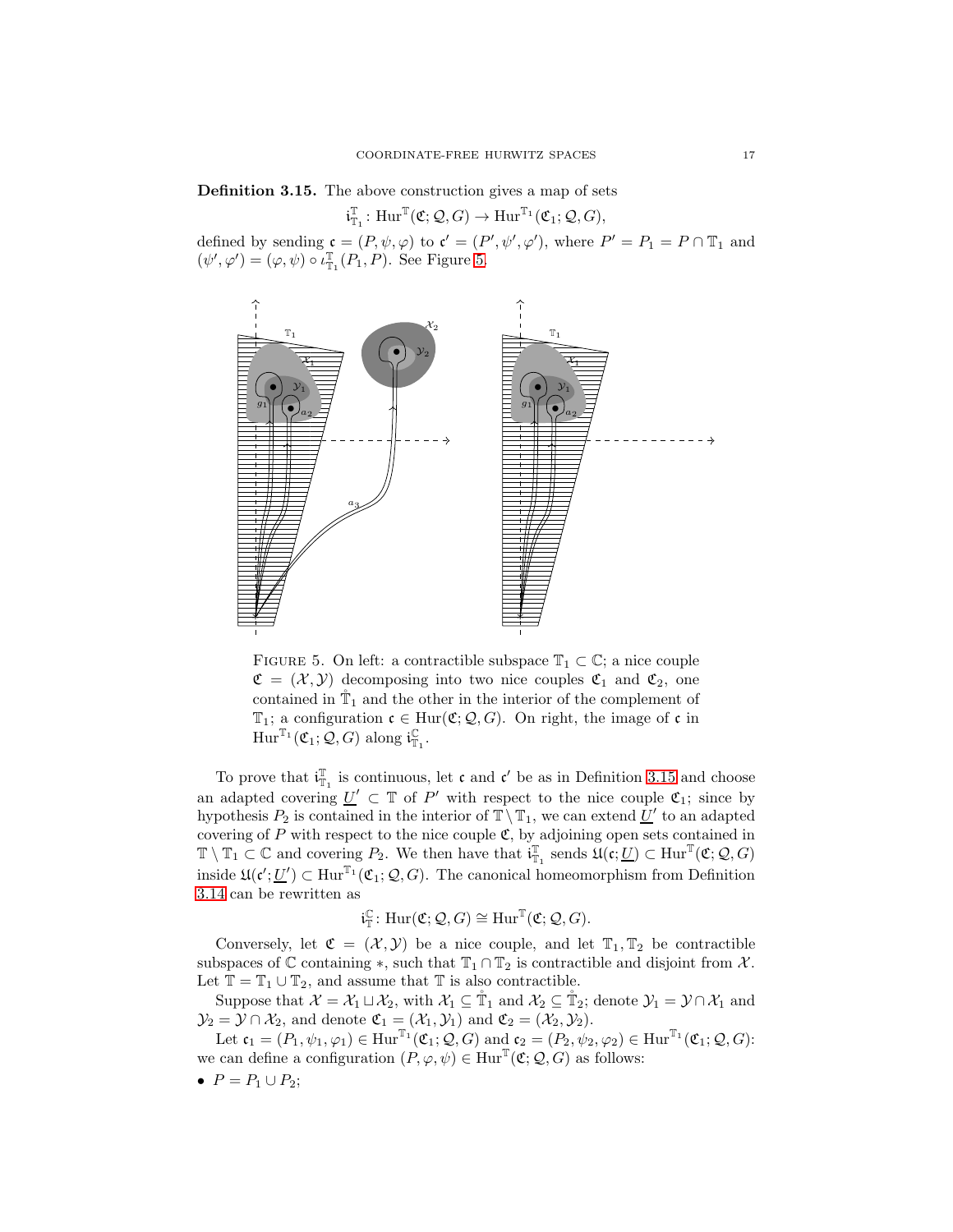### <span id="page-17-4"></span>18 ANDREA BIANCHI

- by the theorem of Seifert and van Kampen the group  $\mathfrak{G}^{\mathbb{T}}(P)$  decomposes naturally as a free product  $\mathfrak{G}^{\mathbb{T}_1}(P_1) \star \mathfrak{G}^{\mathbb{T}_2}(P_2)$ ; we define  $\varphi \colon \mathfrak{G}^{\mathbb{T}}(P) \to G$  as  $\varphi_1 \star \varphi_2$ ;
- the inclusions  $\mathfrak{G}^{\mathbb{T}_1}(P_1) \subset \mathfrak{G}^{\mathbb{T}}(P)$  and  $\mathfrak{G}^{\mathbb{T}_2}(P_2) \subset \mathfrak{G}^{\mathbb{T}}(P)$  restrict to inclusions  $\mathfrak{Q}_{\mathfrak{C}_1}^{\mathbb{T}_1}(P_1) \subset \mathfrak{Q}_{\mathfrak{C}}^{\mathbb{T}}(P)$  and  $\mathfrak{Q}_{\mathfrak{C}_2}^{\mathbb{T}_2}(P_2) \subset \mathfrak{Q}_{\mathfrak{C}}^{\mathbb{T}}(P)$ ; using [\[Bia21a,](#page-56-0) Theorem 3.3] we can define  $\psi \colon \mathfrak{Q}_{\mathfrak{C}}^{\mathbb{T}}(P) \to G$  by imposing that it restricts to  $\psi_1$  on  $\mathfrak{Q}_{\mathfrak{C}_1}^{\mathbb{T}_1}(P_1)$  and to  $\psi_2$ on  $\mathfrak{Q}_{\mathfrak{C}_2}^{\mathbb{T}_2}(P_2)$ , and that  $(\psi, \varphi)$ :  $(\mathfrak{G}^{\mathbb{T}}(P), \mathfrak{Q}_{\mathfrak{C}}^{\mathbb{T}}(P)) \to (\mathcal{Q}, G)$  is a map of PMQ-group pairs.

<span id="page-17-3"></span>Definition 3.16. The above construction gives a map of sets

$$
-\sqcup-:\mathrm{Hur}^{\mathbb{T}_1}(\mathfrak{C}_1;\mathcal{Q},G)\times \mathrm{Hur}^{\mathbb{T}_2}(\mathfrak{C}_2;\mathcal{Q},G)\to \mathrm{Hur}^{\mathbb{T}}(\mathfrak{C};\mathcal{Q},G).
$$

To prove that  $-\sqcup -$  is continuous, note that if  $\underline{U}_1 \subset \mathbb{T}_1$  is an adapted covering of  $P_1$  with respect to  $\mathfrak{C}_1$ , and  $\underline{U}_2 \subset \mathbb{T}_2$  is an adapted covering of  $P_2$  with respect to  $\mathfrak{C}_2$ , then  $-\sqcup$  – restricts to a bijection between  $\mathfrak{U}(\mathfrak{c}_1, \underline{U}_1) \times \mathfrak{U}(\mathfrak{c}_2, \underline{U}_2)$  and  $\mathfrak{U}(\mathfrak{c}, \underline{U})$ , where  $\underline{U} = \underline{U}_1 \cup \underline{U}_2 \subset \mathbb{T}$  is also an adapted covering of P. This argument shows in fact that  $-\sqcup -$  is a homeomorphism, with inverse given by the map

$$
\left(\mathfrak{i}_{\mathbb{T}_1}^{\mathbb{T}},\mathfrak{i}_{\mathbb{T}_2}^{\mathbb{T}}\right):\mathrm{Hur}^{\mathbb{T}}(\mathfrak{C};\mathcal{Q},G)\rightarrow \mathrm{Hur}^{\mathbb{T}_1}(\mathfrak{C}_1;\mathcal{Q},G)\times \mathrm{Hur}^{\mathbb{T}_2}(\mathfrak{C}_2;\mathcal{Q},G).
$$

<span id="page-17-1"></span>In Appendix [A](#page-48-0) we will briefly generalize the above discussion to the case in which  $\mathbb{T}, \mathbb{T}_1$  and  $\mathbb{T}_2$  are generic orientable surfaces with a basepoint on the boundary.

# 4. FUNCTORIALITY

The construction of the space  $Hur(\mathfrak{C}; \mathcal{Q}, G)$  depends on the nice couple  $\mathfrak{C}$  and on the PMQ-group pair  $(Q, G)$ . In this section we study how maps of PMQ-group pairs and maps of nice couples induce maps on the corresponding Hurwitz spaces.

<span id="page-17-2"></span>4.1. Functoriality in the PMQ-group pair. We fix a nice couple  $\mathfrak{C} = (\mathcal{X}, \mathcal{Y})$ throughout the subsection (see Definition [2.3\)](#page-6-0); our aim is to prove the following theorem.

<span id="page-17-0"></span>**Theorem 4.1.** The assignment  $(Q, G) \rightarrow \text{Hur}(\mathfrak{C}; Q, G)$  extends to a functor from the category of PMQ-group pairs to the category of topological spaces.

Let  $(Q, G)$  and  $(Q', G')$  be two PMQ-group pairs, and let  $(\Psi, \Phi) : (Q, G) \rightarrow$  $(Q', G')$  be a morphism of PMQ-group pairs. In the following we define an induced map  $(\Psi, \Phi)_*: \text{Hur}(\mathfrak{C}; \mathcal{Q}, G) \to \text{Hur}(\mathfrak{C}; \mathcal{Q}', G').$ 

Given a configuration  $\mathfrak{c} = (P, \psi, \varphi)$  in the set  $\text{Hur}(\mathfrak{C}; \mathcal{Q}, G)$ , we associate with it a configuration  $\mathfrak{c}' = (P', \psi', \varphi')$  in the set  $\text{Hur}(\mathfrak{C}; \mathcal{Q}', G')$ , where:

- $P' = P;$
- $(\psi', \varphi') : (\mathfrak{Q}(P), \mathfrak{G}(P)) \to (\mathcal{Q}', G')$  is the composition  $(\Psi, \Phi) \circ (\psi, \varphi)$ :

$$
(\psi', \varphi') \colon (\mathfrak{Q}(P), \mathfrak{G}(P)) \xrightarrow{(\psi, \varphi)} (Q, G) \xrightarrow{(\Psi, \Phi)} (Q', G').
$$

This construction gives a map of sets

 $(\Psi, \Phi)_* = \text{Hur}(\mathfrak{C}; \Psi, \Phi) \colon \text{Hur}(\mathfrak{C}; \mathcal{Q}, G) \to \text{Hur}(\mathfrak{C}; \mathcal{Q}', G'),$ 

and we obtain a functor  $Hur(\mathfrak{C};-)$  from the category **PMQGrp** of PMQ-group pairs to the category Set of sets.

To show that  $(\Psi, \Phi)_*$  is a continuous map, let  $\mathfrak{c}' = (P', \psi', \varphi') \in \text{Hur}(\mathfrak{C}; \mathcal{Q}', G')$ and let  $\mathfrak{U}(\mathfrak{c}', \underline{U}') \subset \text{Hur}(\mathfrak{C}; \mathcal{Q}', G')$  be a normal neighbourhood associated with an adapted covering U' of P' (see Definition [3.7\)](#page-13-3). Then the preimage of  $\mathfrak{U}(\mathfrak{c}', U')$  along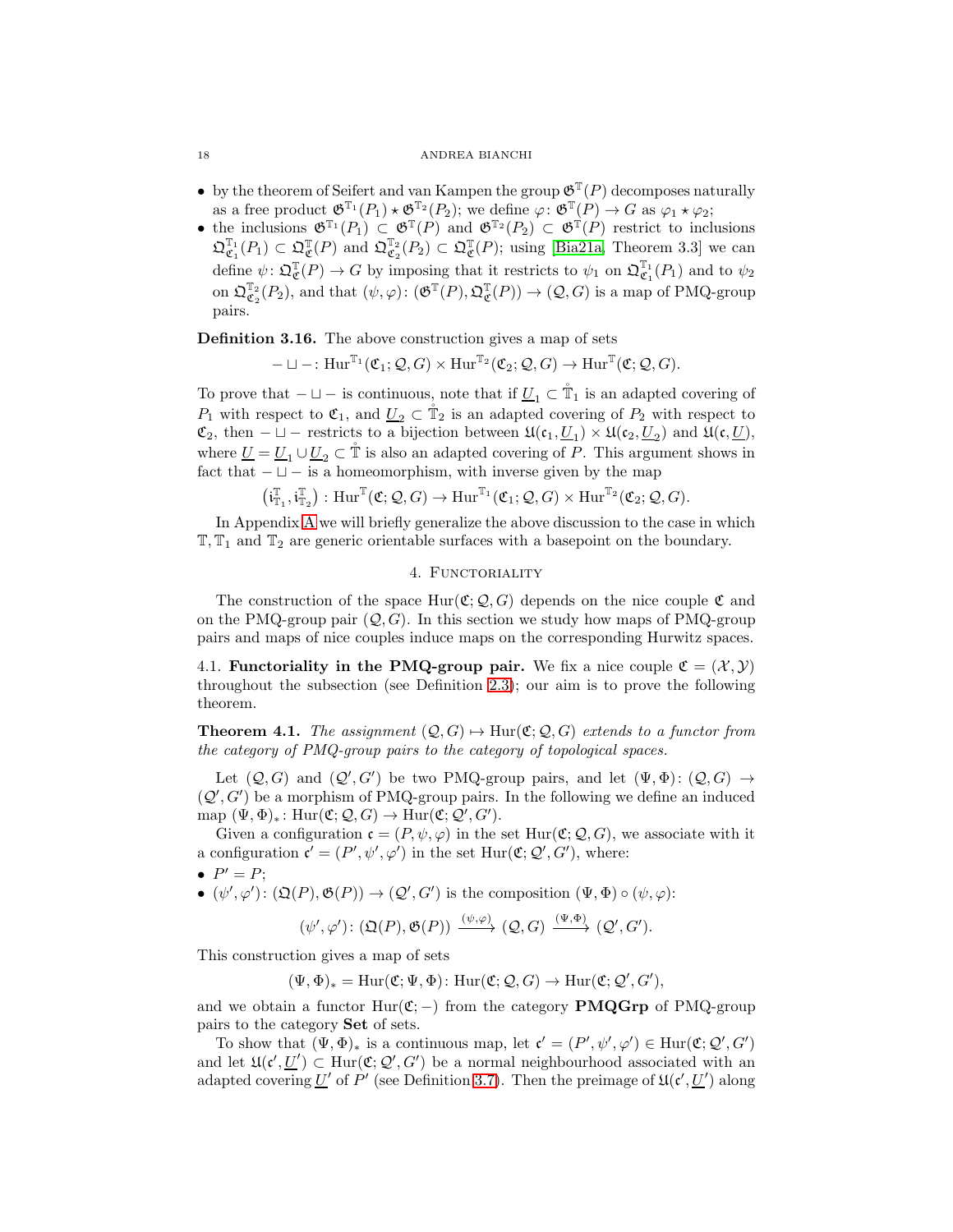<span id="page-18-2"></span> $(\Psi, \Phi)_*$  is the disjoint union  $\bigsqcup \mathfrak{U}(\mathfrak{c}, \underline{U}')$ , where c ranges over all configurations in the fibre  $(\Psi, \Phi)^{-1}_{*}(\mathfrak{c}')$ . Thus we have a functor  $\text{Hur}(\mathfrak{C};-)$  from **PMQGrp** to the  $rac{1}{\sqrt{2\pi}}\left(\frac{1}{2}, \frac{1}{2}\right)^*$   $rac{1}{\sqrt{2\pi}}\left(\frac{1}{2}, \frac{1}{2}\right)^*$  and  $rac{1}{\sqrt{2\pi}}\left(\frac{1}{2}, \frac{1}{2}\right)^*$ 

Note also that if  $(\Psi, \Phi)$  is an injective map of PMQ-group pairs, then it induces an inclusion of spaces

$$
(\Psi, \Phi)_* = \mathrm{Hur}(\mathfrak{C}; \Psi, \Phi) \colon \mathrm{Hur}(\mathfrak{C}; \mathcal{Q}, G) \hookrightarrow \mathrm{Hur}(\mathfrak{C}; \mathcal{Q}', G'),
$$

i.e., the map  $(\Psi, \Phi)_*$  is a homeomorphism onto its image. In particular we can take  $Q' = \hat{Q}$  to be the completion of  $Q$ , and consider the inclusion of PMQ-group pairs  $(Q, G) \subset (\mathcal{Q}, G)$ , yielding an inclusion of Hur $(\mathfrak{C}; \mathcal{Q}, G)$  into the Hurwitz space  $Hur(\mathfrak{C}; \hat{\mathcal{Q}}, G)$  associated with a PMQ-group pair consisting of a complete PMQ and a group. We further notice that the inclusion  $\text{Hur}(\mathfrak{C}; \mathcal{Q}, G) \subset \text{Hur}(\mathfrak{C}; \hat{\mathcal{Q}}, G)$  is open: given  $\mathfrak{c} = (P, \psi, \varphi) \in \text{Hur}(\mathfrak{C}; \mathcal{Q}, G)$  and an adapted covering U of P, the normal neighbourhood  $\mathfrak{U}(\mathfrak{c};\underline{U}) \subset \text{Hur}(\mathfrak{C};\mathcal{Q},G)$  is mapped *bijectively* onto the corresponding normal neighbourhood  $\mathfrak{U}'(c;\underline{U}) \subset \text{Hur}(\mathfrak{C};\hat{\mathcal{Q}},G)$ . This is ultimately a consequence of the fact that  $\mathcal{J}(\mathcal{Q}) = \hat{\mathcal{Q}} \setminus \mathcal{Q}$  is an ideal in  $\hat{\mathcal{Q}}$ .

Another consequence of the functoriality in the PMQ-group pair is the following. For all PMQ-group pairs  $(Q, G)$  there is a unique inclusion of PMQ-group pairs  $(1, 1) \hookrightarrow (Q, G)$  (see Notation [3.11\)](#page-15-2). This induces an inclusion Hur $(\mathfrak{C}; 1, 1) \rightarrow$  $Hur(\mathfrak{C}; \mathcal{Q}, G)$ , and using the homeomorphism  $\varepsilon$ :  $Hur(\mathfrak{C}; \mathbb{1}, \mathbb{1}) \cong \text{Ran}(\mathfrak{C})$  (see Defini-tion [3.10\)](#page-14-1), we obtain a natural inclusion  $\text{Ran}(\mathfrak{C}) \subset \text{Hur}(\mathfrak{C}; \mathcal{Q}, G)$ , for all nice couples  $\mathfrak C$  and all PMQ-group pairs  $(Q, G)$ .

Viceversa, we can consider the natural projection  $\varepsilon: \text{Hur}(\mathfrak{C}; \mathcal{Q}, G) \to \text{Ran}(\mathfrak{C})$ as the natural map  $Hur(\mathfrak{C}; \mathcal{Q}, G) \rightarrow Hur(\mathfrak{C}; \mathbb{1}, \mathbb{1})$  induced by the unique map of PMQ-group pairs  $(Q, G) \rightarrow (\mathbb{1}, \mathbb{1}).$ 

<span id="page-18-1"></span>4.2. Two categories of nice couples. We now fix a PMQ-group pair  $(Q, G)$ throughout the rest of the section. To discuss functoriality of Hurwitz spaces in the nice couple  $\mathfrak{C}$ , we first need a good notion of map between nice couples.

<span id="page-18-0"></span>**Definition 4.2.** Recall Definition [2.3,](#page-6-0) and let  $\mathfrak{C} = (\mathcal{X}, \mathcal{Y})$  and  $\mathfrak{C}' = (\mathcal{X}', \mathcal{Y}')$  be two nice couples. A *morphism of nice couples*  $\xi : \mathfrak{C} \to \mathfrak{C}'$  is a continuous, pointed map  $\xi: (\mathbb{C}, *) \to (\mathbb{C}, *)$  such that the following properties hold:

- (1)  $\xi$  is semi-algebraic;
- (2)  $\xi$  is a proper map  $\mathbb{C} \to \mathbb{C}$ , and is *orientation-preserving* in the sense that the induced map  $\xi^*$ :  $H_c^2(\mathbb{C}) \to H_c^2(\mathbb{C})$  in cohomology with compact support is the identity;
- (3)  $\xi$  restricts to maps  $\mathcal{X} \to \mathcal{X}'$  and  $\mathcal{Y} \to \mathcal{Y}'$ ;
- (4) for all  $z \in \mathbb{C}$  the fibre  $\xi^{-1}(z) \subset \mathbb{C}$  is non-empty, compact and contractible; (5) for all  $z \in \mathcal{X}' \setminus \mathcal{Y}'$  the fibre  $\xi^{-1}(z)$  contains at most one point of  $\mathcal{X} \setminus \mathcal{Y}$ .

The composition of two morphisms  $\xi: \mathfrak{C} \to \mathfrak{C}'$  and  $\xi': \mathfrak{C}' \to \mathfrak{C}''$  is defined as the composition of maps  $\xi' \circ \xi : (\mathbb{C}, *) \to (\mathbb{C}, *)$ . We obtain a category **NC** of nice couples.

Property (4) ensures that a morphism  $\xi$  of nice couples is in particular a *local* homotopy equivalence in the following sense: if  $\mathbb{J} \subset \mathbb{C}$  is a semi-algebraic set, then the restriction  $\xi: \xi^{-1}(\mathbb{J}) \to \mathbb{J}$  is a homotopy equivalence; more generally, if  $\mathbb{J} \subset \mathbb{J}' \subset \mathbb{C}$  are two semi-algebraic sets, then  $\xi: (\xi^{-1}(\mathbb{J}), \xi^{-1}(\mathbb{J}')) \to (\mathbb{J}, \mathbb{J}')$  is a homotopy equivalence of couples. This is an application of the main theorem of [\[Sma57\]](#page-56-9).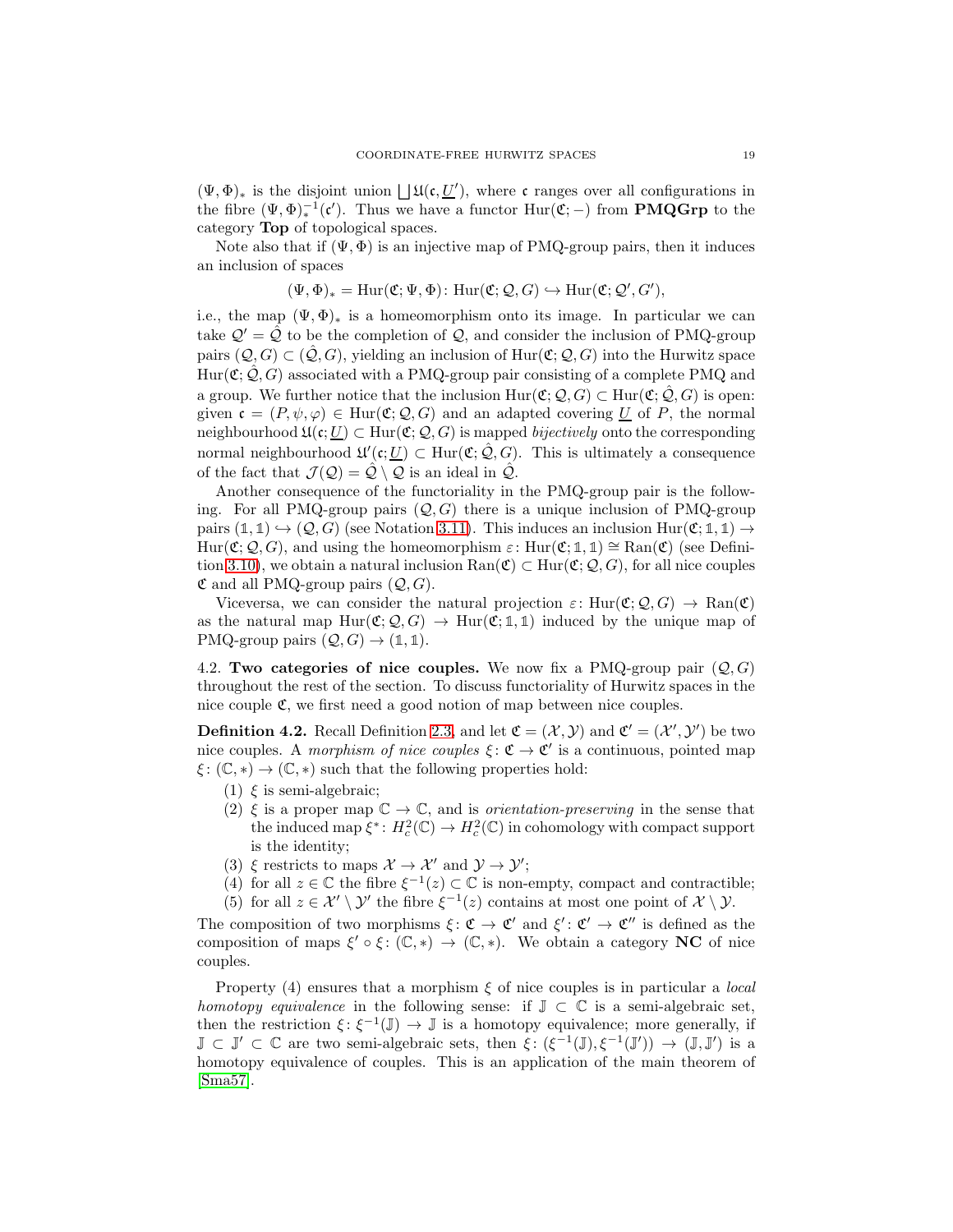#### 20 ANDREA BIANCHI

The previous remark holds in particular when  $\mathbb{J} = (\xi')^{-1}(z)$  is a fibre of another morphism of nice couples  $\xi'$ , over some point  $z \in \mathbb{C}$ : thus the composition  $\xi \circ \xi'$ also satisfies property (4) of Definition [4.2;](#page-18-0) properties  $(1),(2),(3)$  and  $(5)$  are also automatically satisfied by the composition  $\xi \circ \xi'$ .

It is useful to remark also the following property: if  $D' \subset \mathbb{C}$  is homeomorphic to a disc and  $\xi: (\mathbb{C}, *) \to (\mathbb{C}, *)$  satisfies properties  $(1),(2)$  and  $(4)$ , then also  $\xi^{-1}(D')$ is homeomorphic to a disc.

We will sometimes need to relax condition (5) in Definition [4.2,](#page-18-0) hence we give the following definition.

<span id="page-19-0"></span>**Definition 4.3.** Let  $\mathfrak{C}$  and  $\mathfrak{C}'$  be nice couples as in Definition [4.2.](#page-18-0) A lax morphism of nice couples is a map  $\xi: (\mathbb{C}, *) \to (\mathbb{C}, *)$  satisfying all conditions in Definition [4.2](#page-18-0) except, possibly, condition  $(5)$ . We obtain a category LNC of nice couples with lax morphisms.

Note that  $NC$  is a subcategory of  $LNC$  containing all objects, but not all morphisms. Whenever we refer to a morphism of nice couples without specifying the word "lax", we will assume that condition (5) in Definition [4.2](#page-18-0) holds.

<span id="page-19-2"></span>4.3. Functoriality in NC. In this subsection we prove the following theorem

<span id="page-19-1"></span>**Theorem 4.4.** The assignment  $\mathfrak{C} \mapsto \text{Hur}(\mathfrak{C}; Q, G)$  extends to a functor from the category NC to the category of topological spaces.

Fix two nice couples  $\mathfrak{C}$  and  $\mathfrak{C}'$  and let  $\xi : \mathfrak{C} \to \mathfrak{C}'$  be a morphism of nice couples. In the following we construct an induced map  $\xi_*$ : Hur $(\mathfrak{C}; \mathcal{Q}, G) \to \text{Hur}(\mathfrak{C}'; \mathcal{Q}, G)$ .

Given a configuration  $\mathfrak{c} = (P, \psi, \varphi)$  in the set  $\text{Hur}(\mathfrak{C}; \mathcal{Q}, G)$ , we associate with it a configuration  $\mathfrak{c}' = (P', \psi', \varphi')$  in the set  $\text{Hur}(\mathfrak{C}'; \mathcal{Q}, G)$  as follows. First, we define  $P' = \xi(P)$ , which is a finite subset of  $\mathcal{X}'$ , i.e.  $P' \in \text{Ran}(\mathcal{X}')$ .

To define  $\varphi$ , note that  $\xi$  restricts to a homotopy equivalence  $\mathbb{C}\backslash \xi^{-1}(P') \to \mathbb{C}\backslash P$ ; in particular we obtain an isomorphism of groups

$$
\mathfrak{G}(P') \cong \pi_1 \left( \mathbb{C} \setminus \xi^{-1}(P'), \ast \right).
$$

Note also that the inclusion  $\mathbb{C} \setminus \xi^{-1}(P') \subseteq \mathbb{C} \setminus P$  induces a map of groups

$$
\pi_1(C \setminus \xi^{-1}(P'),*) \to \mathfrak{G}(P).
$$

We denote by  $\xi^* \colon \mathfrak{G}(P') \to \mathfrak{G}(P)$  the composition  $\mathfrak{G}(P') \cong \pi_1(\mathbb{C} \setminus \xi^{-1}(P'),*) \to$  $\mathfrak{G}(P)$ . We then define  $\varphi' : \mathfrak{G}(P') \to G$  as the composition  $\varphi \circ \xi^*$ .

<span id="page-19-3"></span>**Lemma 4.5.** The map of groups  $\xi^* : \mathfrak{G}(P') \to \mathfrak{G}(P)$  restricts to a map of PMQs  $\mathfrak{Q}_{\mathfrak{C}'}(P') \to \mathfrak{Q}_{\mathfrak{C}}(P).$ 

The proof of Lemma [4.5](#page-19-3) is in Subsection [B.4](#page-50-1) of the appendix. We can now define  $\psi' = \psi \circ \xi^* : \mathfrak{Q}_{\mathfrak{C}'}(P') \to \mathcal{Q}$ . Note that  $\xi^* : (\mathfrak{Q}_{\mathfrak{C}'}(P'), \mathfrak{G}(P')) \to (\mathfrak{Q}_{\mathfrak{C}}(P), \mathfrak{G}(P))$  is a map of PMQ-group pairs. Therefore  $\mathfrak{c}'$  is a well-defined configuration in the set  $Hur(\mathfrak{C}';\mathcal{Q},G)$ . This construction gives a map of sets

$$
\xi_* = \mathrm{Hur}(\xi; \mathcal{Q}, G) \colon \mathrm{Hur}(\mathfrak{C}; \mathcal{Q}, G) \to \mathrm{Hur}(\mathfrak{C}'; \mathcal{Q}, G),
$$

and we obtain a functor  $Hur(-; Q, G)$  from NC to Set. See Figure [6.](#page-20-1)

To show that  $\xi_*$  is continuous, let  $\mathfrak{c} \in \text{Hur}(\mathfrak{C}; \mathcal{Q}, G)$  and  $\mathfrak{c}' = \xi_*(\mathfrak{c})$ , and use Notation [3.6;](#page-13-2) let  $\mathfrak{U}(\mathfrak{c}', \underline{U}') \subset \text{Hur}(\mathfrak{C}'; \mathcal{Q}, G)$  be a normal neighbourhood associated with an adapted covering <u>U'</u> of P' (see Definition [3.7\)](#page-13-3). We have  $\xi(P) \subset \underline{U}'$ , hence we can find an adapted covering <u>U</u> of P, such that  $\xi(\underline{U}) \subset \underline{U}'$ . Then the entire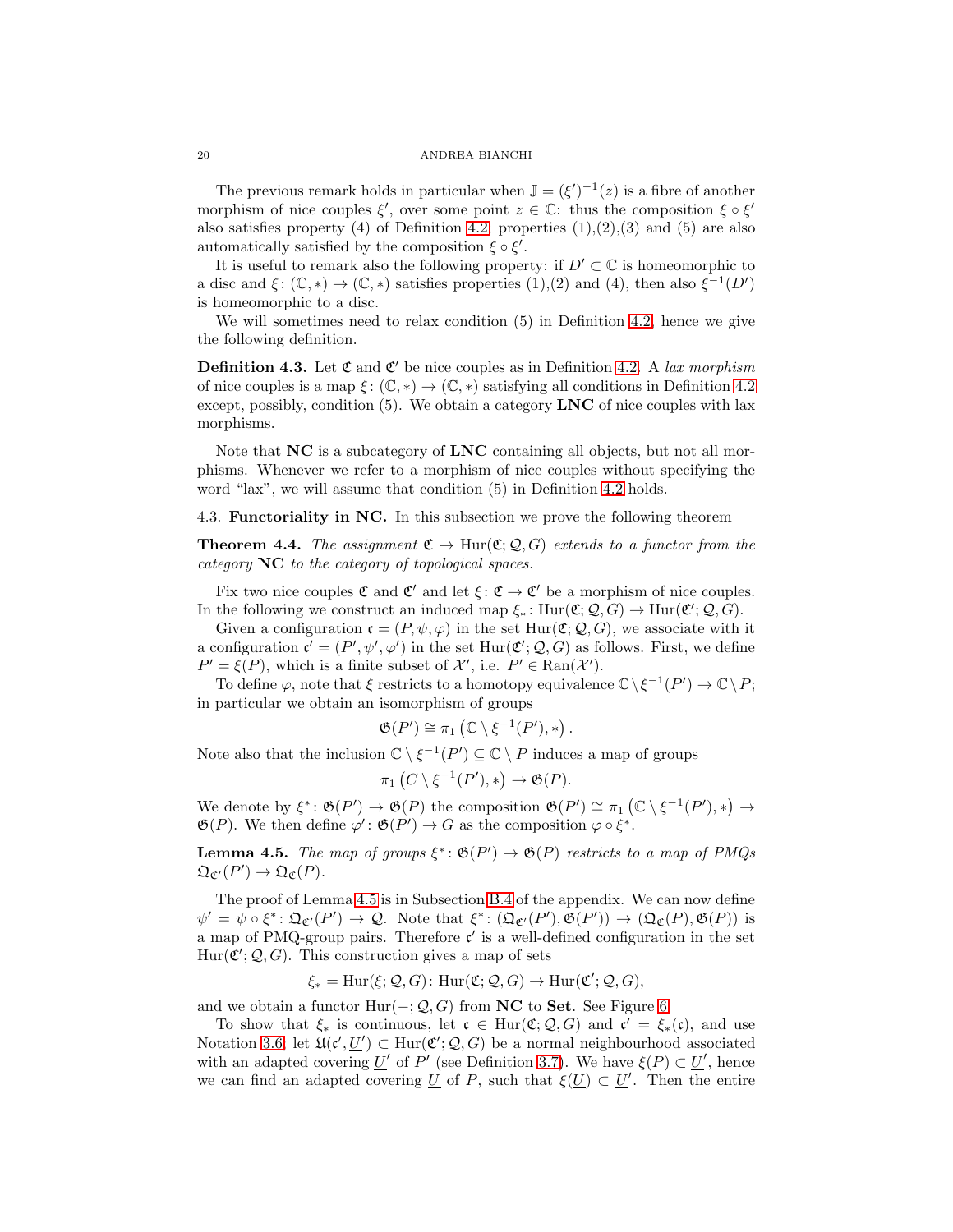

<span id="page-20-1"></span>FIGURE 6. On left, a configuration  $\mathfrak{c} \in \text{Hur}(\mathcal{X}, \mathcal{Y}, \mathcal{Q}, G)$ ; on right, its image  $\mathfrak{c}' \in \text{Hur}(\mathcal{X}', \mathcal{Y}'; \mathcal{Q}, G)$  along the map  $\xi_*$  induced by a morphism of nice couples  $\xi$ . The morphism  $\xi$  has the effect of collapsing horizontally a rectangular region of  $X$  onto the vertical segment  $\mathcal{Y}'$ , and of expanding horizontally the complement of this rectangular region. The thick horizontal segment is the preimage along  $\xi$  of  $\xi(z_2) = \xi(z_3)$ . The dashed loop on left is the image of the dashed loop on right along  $\xi^*$ .

normal neighbourhood  $\mathfrak{U}(\mathfrak{c}; \underline{U}) \subseteq \text{Hur}(\mathfrak{C}; \mathcal{Q}, G)$  is mapped along  $\xi_*$  inside  $\mathfrak{U}(\mathfrak{c}', \underline{U}')$ . Thus we obtain a functor  $Hur(-; Q, G)$  from NC to Top.

Note that if  $\mathfrak{C} = (\mathcal{X}, \mathcal{Y})$  and  $\mathfrak{C}' = (\mathcal{X}', \mathcal{Y}')$  are two nice couples, and if  $\mathcal{X} \subseteq \mathcal{X}'$ ,  $\mathcal{Y} \subseteq \mathcal{Y}'$  and  $\mathcal{Y} = \mathcal{X} \cap \mathcal{Y}'$ , then  $\mathrm{Id}_{\mathbb{C}}$  is a morphism of nice couples  $\mathfrak{C} \to \mathfrak{C}'$ . The corresponding map  $(\text{Id}_{\mathbb{C}})_*$ :  $\text{Hur}(\mathfrak{C}; \mathcal{Q}, G) \to \text{Hur}(\mathfrak{C}'; \mathcal{Q}, G)$  is an inclusion of spaces: more precisely,  $\mathrm{Hur}(\mathfrak{C};\mathcal{Q},G)$  contains all configurations  $\mathfrak{c} \in \mathrm{Hur}(\mathfrak{C}';\mathcal{Q},G)$  supported on  $\mathcal X$  (see Definition [3.5\)](#page-12-3).

In particular, given a nice couple  $\mathfrak{C} = (\mathcal{X}, \mathcal{Y})$ , by Definition [2.3](#page-6-0) the space  $\mathcal Y$  is closed in  $\mathcal{X} \subseteq \mathbb{H}$ : this means that the closure  $\bar{\mathcal{Y}}$  of  $\mathcal{Y}$  in  $\mathbb{H}$  is contained in  $\bar{\mathcal{X}}$ , and  $\mathcal{Y} = \mathcal{X} \cap \overline{\mathcal{Y}}$ . Then Id<sub>C</sub> is a morphism of nice couples  $\mathfrak{C} = (\mathcal{X}, \mathcal{Y}) \to \overline{\mathfrak{C}} := (\overline{\mathcal{X}}, \overline{\mathcal{Y}})$ . Thus every Hurwitz space  $Hur(\mathfrak{C}; \mathcal{Q}, G)$  can be regarded as a subspace of a Hurwitz space Hur( $\mathfrak{C}; \mathcal{Q}, G$ ) associated with a nice couple of *closed* subspaces of H.

<span id="page-20-0"></span>4.4. A weak form of enriched functoriality. One can try to consider NC as a category enriched in topological spaces: for all nice couples  $\mathfrak C$  and  $\mathfrak C'$  one can consider the compact-open topology on the set of morphisms  $\xi \colon \mathfrak{C} \to \mathfrak{C}'$ , considered as a subset of all continuous maps  $\xi: \mathbb{C} \to \mathbb{C}$ . The functor  $\text{Hur}(-; Q, G)$  is then likely to be a Top-enriched functor from NC to Top. We shall not attempt to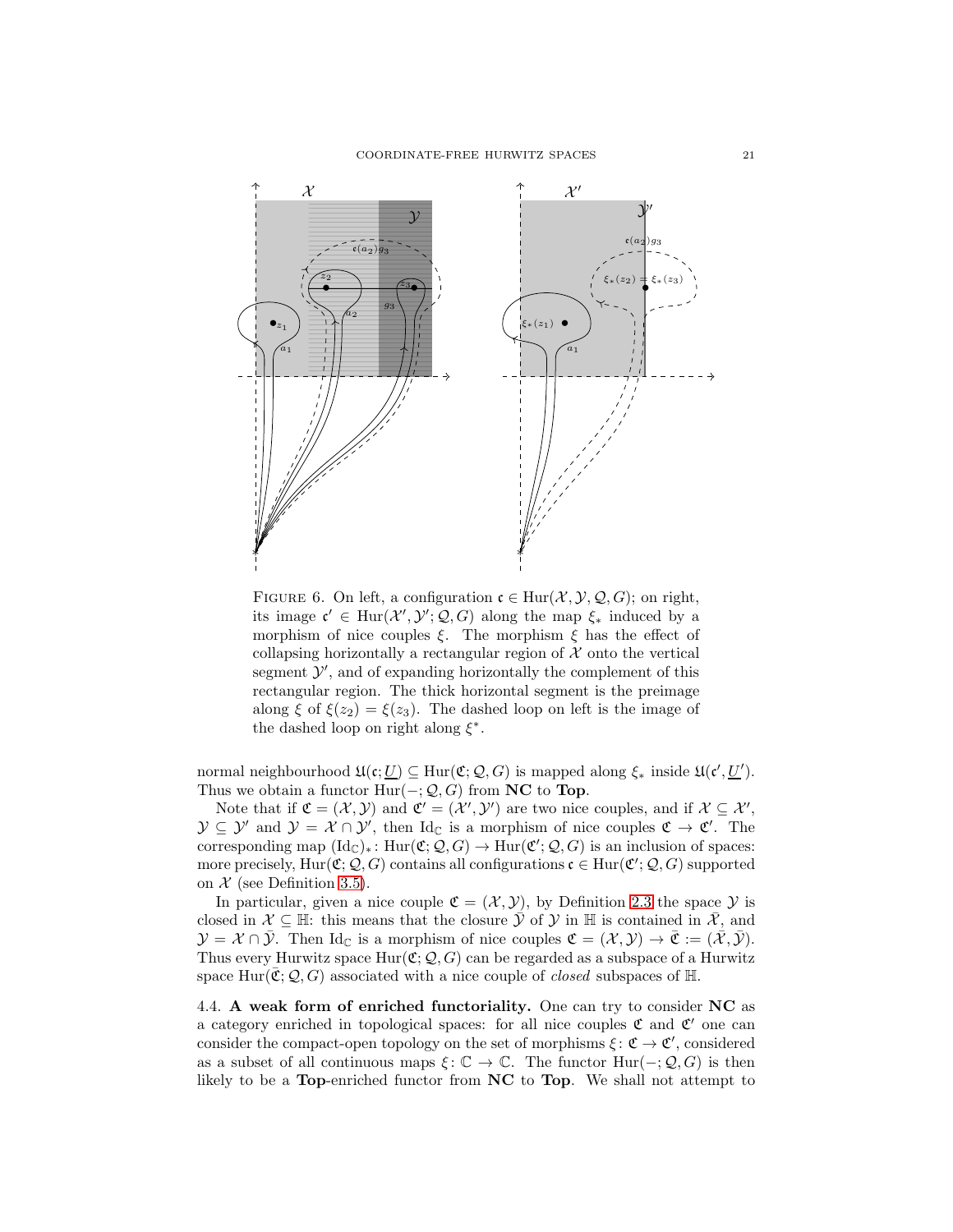prove this property in general, rather we shall restrict our attention to the following proposition.

<span id="page-21-2"></span>**Proposition 4.6.** Let  $\mathfrak{C} = (\mathcal{X}, \mathcal{Y})$  and  $\mathfrak{C}' = (\mathcal{X}', \mathcal{Y}')$  be nice couples and let  $(\mathcal{Q}, G)$ a PMQ-group pair. Let S be a topological space, and let  $\mathcal{H}: \mathbb{C} \times S \to \mathbb{C}$  be a continuous map, such that for all  $s \in \mathcal{S}$  the map  $\mathcal{H}(-, s): \mathbb{C} \to \mathbb{C}$  is a morphism of nice couples  $\mathfrak{C} \to \mathfrak{C}'$  (see Definition [4.2\)](#page-18-0). Let

$$
\mathcal{H}_* \colon \mathrm{Hur}(\mathfrak{C}; \mathcal{Q}, G) \times \mathcal{S} \to \mathrm{Hur}(\mathfrak{C}'; \mathcal{Q}, G)
$$

be the map of sets defined by  $\mathcal{H}_*(\mathfrak{c}, s) = (\mathcal{H}(-, s))_*(\mathfrak{c})$ . Then  $\mathcal{H}_*$  is continuous.

*Proof.* Fix  $(c, s) \in \text{Hur}(\mathfrak{C}; \mathcal{Q}, G) \times \mathcal{S}$ , let  $c' = \mathcal{H}_*(c, s)$  and use Notation [3.6.](#page-13-2) Let  $\underline{U}'$ be an adapted covering of  $P'$  and let  $\mathfrak{U}(\mathfrak{c}', \underline{U}') \subset \text{Hur}(\mathfrak{C}'; \mathcal{Q}, G)$  be the corresponding normal neighbourhood. By continuity of H we can find a neighbourhood  $V \subset S$ of s and an adapted covering <u>U</u> of P such that  $\mathcal{H}$  sends <u>U</u> × V inside <u>U</u>': here we regard <u>U</u> and  $\underline{U}'$  as subsets of  $\mathbb C$ . Then  $\mathcal{H}_*$  sends the product neighbourhood  $\mathfrak{U}(\mathfrak{c},\underline{U})\times V\subset \mathrm{Hur}(\mathfrak{C};\mathcal{Q},G)\times \mathcal{S}$  inside  $\mathfrak{U}(\mathfrak{c}',\underline{U}')$ ).

<span id="page-21-1"></span>4.5. **Functoriality in LNC.** In this subsection we assume that  $Q$  is complete, and write  $\hat{Q} = Q$  to stress this choice; hence we work with the PMQ-group pair  $(Q, G)$ . We prove the following theorem.

<span id="page-21-0"></span>**Theorem 4.7.** The assignment  $\mathfrak{C} \mapsto \text{Hur}(\mathfrak{C}; \hat{Q}, G)$  extends to a functor from the category LNC to the category of topological spaces.

Let  $\mathfrak{C} = (\mathcal{X}, \mathcal{Y})$  be a nice couple, and let  $\mathfrak{c} = (P, \psi, \varphi) \in \text{Hur}(\mathfrak{C}; \mathcal{Q}, G)$ . By Definition [3.5,](#page-12-3)  $\psi$  is a map of PMQs defined on  $\mathfrak{Q}(P)$ ; using the completeness of  $\hat{\mathcal{Q}}$ , Proposition [2.11](#page-9-0) implies the equality  $\mathfrak{Q}^{\text{ext}}(P) = \mathfrak{Q}^{\text{ext}}(P)_{\psi}$  (see also Definitions [2.10](#page-8-3) and [2.13\)](#page-9-3). Proposition [2.14](#page-10-1) yields a map of PMQ-group pairs

$$
(\psi^{\text{ext}}, \varphi) \colon (\mathfrak{Q}^{\text{ext}}(P), \mathfrak{G}(P)) \to (\hat{\mathcal{Q}}, G),
$$

extending  $(\psi, \varphi) : (\mathfrak{Q}(P), \mathfrak{G}(P)) \to (\hat{\mathcal{Q}}, G)$ .

**Definition 4.8.** We define a set  $\text{Hur}^{\text{ext}}(\mathfrak{C}; \hat{\mathcal{Q}}, G)$ : it contains triples  $\mathfrak{c} = (P, \psi, \varphi)$ , where  $P \in \text{Ran}(\mathcal{X})$  is a finite subset of X, and  $(\psi, \varphi) : (\mathfrak{Q}^{\text{ext}}(P), \mathfrak{G}(P)) \to (\mathcal{Q}, G)$ is a map of PMQ-group pairs.

The previous discussion implies that the sets  $Hur^{ext}(\mathfrak{C}; \hat{\mathcal{Q}}, G)$  and  $Hur(\mathfrak{C}; \hat{\mathcal{Q}}, G)$ are in natural bijection. We can use this bijection to transfer the topology of  $\text{Hur}(\mathfrak{C};\hat{\mathcal{Q}},G)$  to  $\text{Hur}^{\text{ext}}(\mathfrak{C};\hat{\mathcal{Q}},G)$ : in particular, for a configuration  $\mathfrak{c} = (P,\psi,\varphi) \in$  $Hur<sup>ext</sup>(\mathfrak{C}; \hat{\mathcal{Q}}, G)$  and for an adapted covering U of P, the normal neighbourhood  $\mathfrak{U}(\mathfrak{c},\underline{U})\subset\text{Hur}^\text{ext}(\mathfrak{C};\hat{\mathcal{Q}},G)$  contains all configurations  $(P',\psi',\varphi')$  such that

- $P' \subset U$ ; as a consequence there is a natural inclusion of PMQ-group pairs  $(\mathfrak{Q}(\underline{U}), \mathfrak{G}(\underline{U})) \subseteq (\mathfrak{Q}(P', \underline{U}), \mathfrak{G}(P'))$  (see Definition [2.15\)](#page-10-2);
- the following composition of maps of PMQ-group pairs is equal to the restriction of  $(\psi, \varphi)$  on the PMQ-group pair  $(\mathfrak{Q}(P), \mathfrak{G}(P))$ :

$$
(\mathfrak{Q}(P), \mathfrak{G}(P)) \xleftarrow{\cong} (\mathfrak{Q}(\underline{U}), \mathfrak{G}(\underline{U})) \xrightarrow{\subseteq} (\mathfrak{Q}(P', \underline{U}), \mathfrak{G}(P'))
$$

$$
\xrightarrow{\subseteq} (\mathfrak{Q}^{ext}(P'), \mathfrak{G}(P')) \xrightarrow{((\psi')^{ext}, \varphi')} (\hat{Q}, G).
$$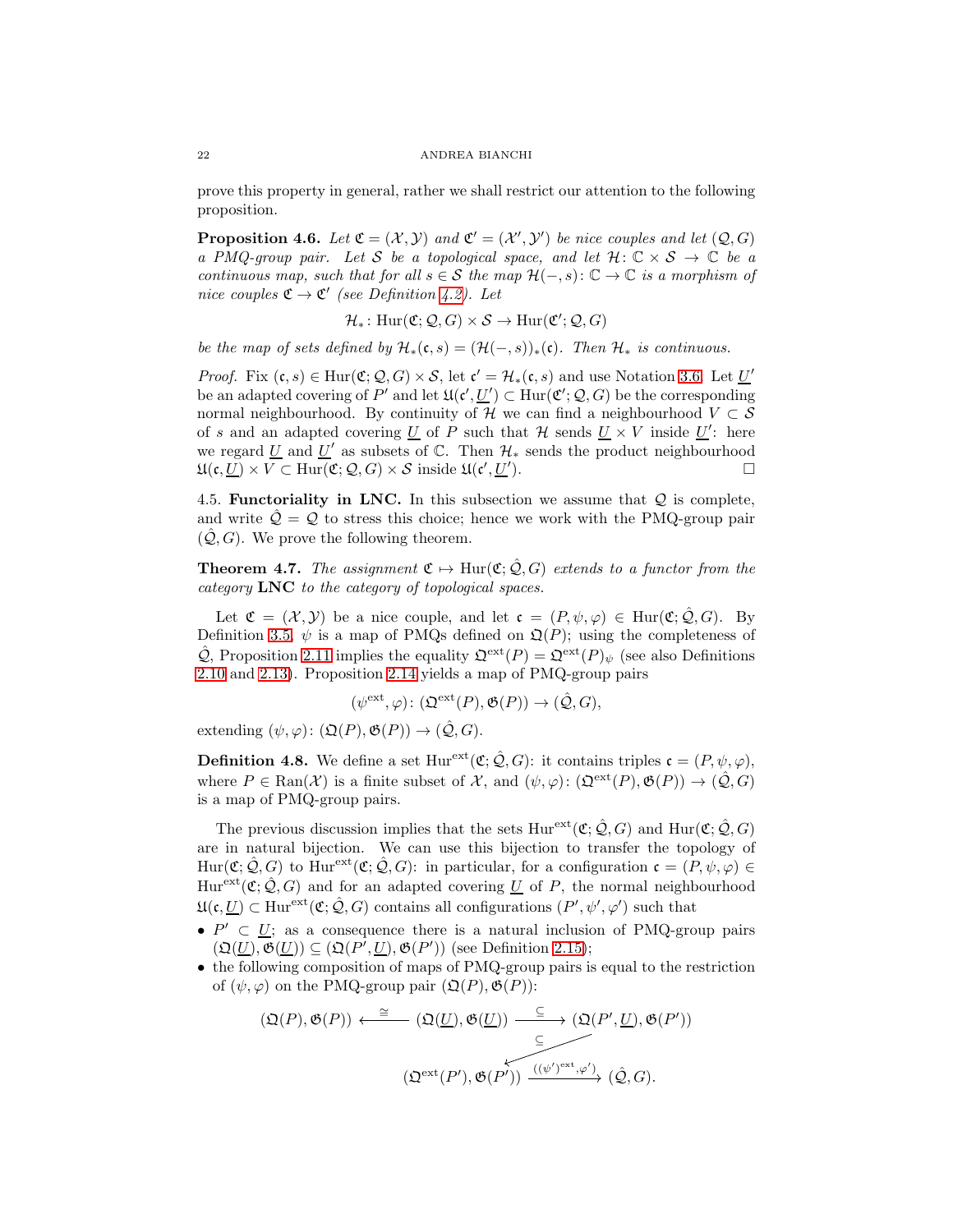Given a *lax* morphism of nice couples  $\xi : \mathfrak{C} \to \mathfrak{C}'$ , we can now follow the same pro-cedure used in Subsection [4.3](#page-19-2) and define a continuous map  $\xi_*$ : Hure $\text{ext}(\mathfrak{C}; \hat{\mathcal{Q}}, G) \rightarrow$  $Hur<sup>ext</sup>(\mathfrak{C}', \hat{\mathcal{Q}}, G)$ . The only difference is that Lemma [4.5](#page-19-3) is replaced by the following lemma, whose proof is in Subsection [B.5](#page-51-0) of the appendix.

<span id="page-22-2"></span>**Lemma 4.9.** Let  $\xi$ :  $\mathfrak{C} \to \mathfrak{C}'$  be a lax morphism of nice couples, let  $P \subset \mathcal{X}$  and let  $P' = \xi(P) \subset \mathcal{X}'$ . Then the map of groups  $\xi^* \colon \mathfrak{G}(P') \to \mathfrak{G}(P)$  restricts to a map  $\mathfrak{Q}^{\text{ext}}_{\mathfrak{C}'}(P') \to \mathfrak{Q}^{\text{ext}}_{\mathfrak{C}}(P)$  of PMQs.

Continuity of  $\xi_*$ : Hur<sup>ext</sup> $(\mathfrak{C}; \hat{\mathcal{Q}}, G) \to \text{Hur}^{\text{ext}}(\mathfrak{C}'; \hat{\mathcal{Q}}, G)$  is proved in the same way as in the case of a (non-lax) morphism of nice couples; similarly one can generalise Proposition [4.6](#page-21-2) to the following.

<span id="page-22-3"></span>**Proposition 4.10.** Let  $\mathfrak{C} = (\mathcal{X}, \mathcal{Y})$  and  $\mathfrak{C}' = (\mathcal{X}', \mathcal{Y}')$  be nice couples and let  $(\hat{\mathcal{Q}}, G)$ be a complete PMQ-group pair. Let S be a topological space, and let  $\mathcal{H}: \mathbb{C} \times S \to \mathbb{C}$ be a continuous map, such that for all  $s \in S$  the map  $\mathcal{H}(-, s): \mathbb{C} \to \mathbb{C}$  is a lax morphism of nice couples  $\mathfrak{C} \to \mathfrak{C}'$  (see Definition [4.2\)](#page-18-0). Let

$$
\mathcal{H}_* \colon \mathrm{Hur}(\mathfrak{C};\hat{\mathcal{Q}},G) \times \mathcal{S} \to \mathrm{Hur}(\mathfrak{C}';\hat{\mathcal{Q}},G)
$$

<span id="page-22-0"></span>be the map of sets defined by  $\mathcal{H}_*(c, s) = (\mathcal{H}(-, s))_*(c)$ . Then  $\mathcal{H}_*$  is continuous.

## 5. Applications of functoriality

In this section we apply the results from Section [4](#page-17-1) to obtain basic information about Hurwitz spaces; moreover we introduce the operation of external product.

<span id="page-22-1"></span>5.1. Product structure for normal neighbourhoods. The first application combines the discussion of Subsection [3.4](#page-15-0) with the functoriality with respect to inclusions of nice couples.

Let  $\mathfrak{C} = (\mathcal{X}, \mathcal{Y})$  be a nice couple, let  $(\mathcal{Q}, G)$  be a PMQ-group pair, let  $\mathfrak{c} =$  $(P, \psi, \varphi) \in \text{Hur}(\mathfrak{C}; \mathcal{Q}, G)$ , let U be an adapted covering of P, use Notations [2.4](#page-6-2) and [2.6.](#page-6-4) We are interested in the topology of the normal neighbourhood  $\mathfrak{U}(\mathfrak{c}, U)$  =  $\mathfrak{U}_{\mathfrak{C}}(\mathfrak{c};\underline{U})\subset \text{Hur}(\mathfrak{C};\mathcal{Q},G).$ 

We can fix arcs  $\zeta_1, \ldots, \zeta_k$  as in Definition [2.8:](#page-7-3) the arc  $\zeta_i$  joins  $*$  with a point on  $\partial U_i$ . For all  $1 \leq i \leq k$  we define  $\mathbb{T}_i = \zeta_i \cup \bar{U}_i$ ,  $\mathcal{X}_i = \mathcal{X} \cap \bar{U}_i$  and  $\mathcal{Y}_i = \mathcal{Y} \cap \bar{U}_i$ . Let moreover  $\mathbb{T} = \bigcup_{i=1}^k \mathbb{T}_i$ ,  $\underline{\mathcal{X}} = \bigcup_{i=1}^k \mathcal{X}_i$  and  $\underline{\mathcal{Y}} = \bigcup_{i=1}^k \mathcal{Y}_i$ . Finally, let  $\mathfrak{C}_i$  be the nice couple  $(\mathcal{X}_i, \mathcal{Y}_i)$ , and let  $\underline{\mathfrak{C}}$  be the nice couple  $(\underline{\mathcal{X}}, \underline{\mathcal{Y}})$ .

We have an open inclusion  $(\mathrm{Id}_{\mathbb{C}})_*$ :  $\mathrm{Hur}(\underline{\mathfrak{C}};\mathcal{Q},G) \subset \mathrm{Hur}(\mathfrak{C};\mathcal{Q},G)$  restricting to a homeomorphism of normal neighbourhoods  $\mathfrak{U}_{\mathfrak{C}}(\mathfrak{c}, \underline{U}) \cong \mathfrak{U}_{\mathfrak{C}}(\mathfrak{c}, \underline{U})$ . In fact, the normal neighbourhood  $\mathfrak{U}_{\mathfrak{C}}(\mathfrak{c}, \underline{U})$  coincides with the entire space Hur $(\underline{\mathfrak{C}}; \mathcal{Q}, G)$ , because  $X$  is contained in U.

We can now consider  $\underline{\mathfrak{C}}$  as a nice couple of spaces that are contained in the interior of  $\mathbb{T}$ , and identify  $\overline{\text{Hur}}(\underline{\mathfrak{C}};\mathcal{Q},G)$  with  $\text{Hur}^{\mathbb{T}}(\underline{\mathfrak{C}};\mathcal{Q},G)$  along  $\mathfrak{i}_{\mathbb{T}}^{\mathbb{C}}$ .

We can then use the decomposition given by Definition [3.16](#page-17-3) and write

$$
\mathrm{Hur}^{\mathbb{T}}(\underline{\mathfrak{C}};\mathcal{Q},G) \cong \prod_{i=1}^k \mathrm{Hur}^{\mathbb{T}_i}(\mathfrak{C}_i;\mathcal{Q},G),
$$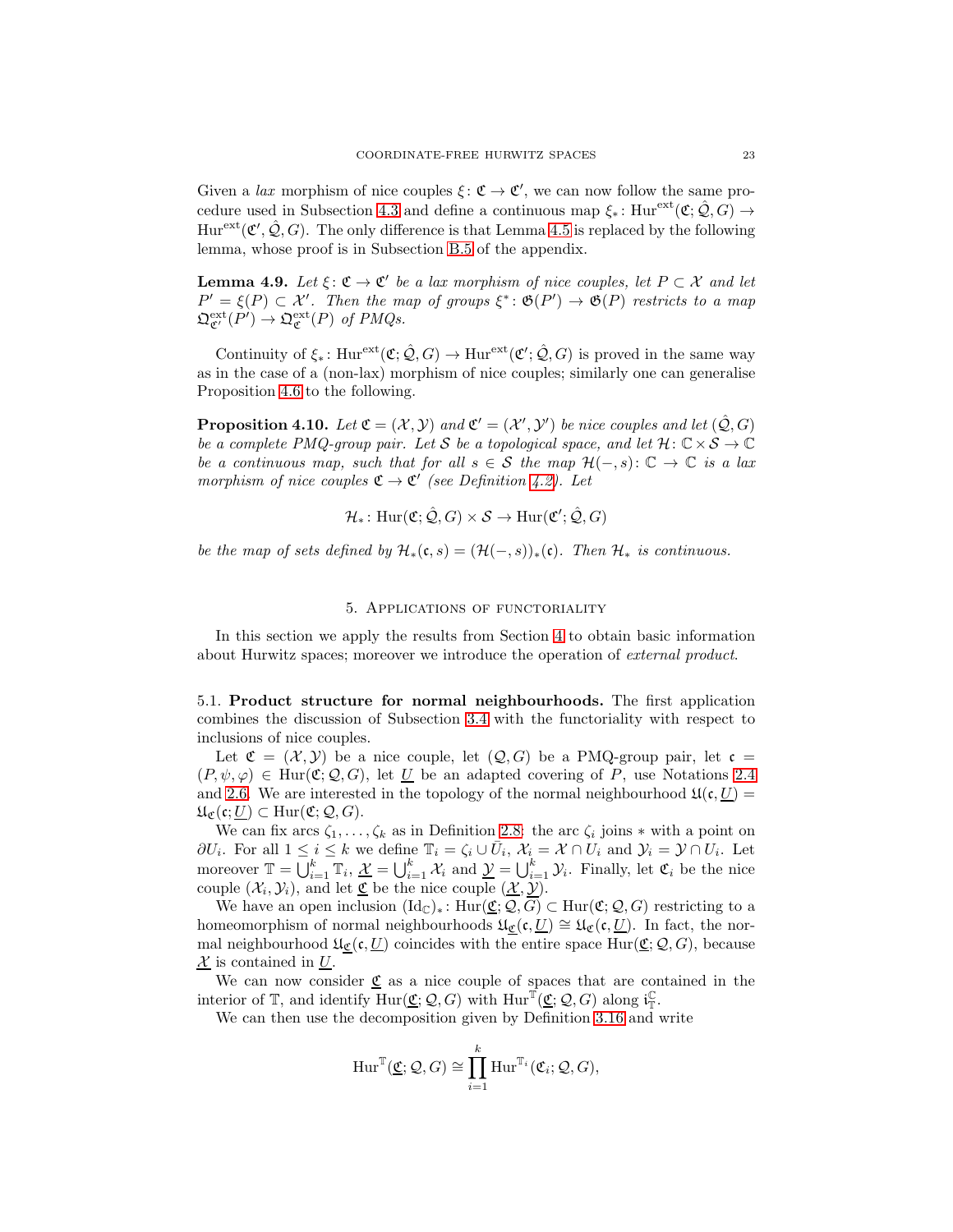where the homeomorphism is given by the product of the maps  $\mathbf{i}_{\mathbb{T}_i}^{\mathbb{T}}$ . The above sequence of homeomorphisms reads

$$
\mathfrak{U}_{\mathfrak{C}}(\mathfrak{c};\underline{U}) \cong \mathrm{Hur}(\underline{\mathfrak{C}};\mathcal{Q},G) \cong \mathrm{Hur}^{\mathbb{T}}(\underline{\mathfrak{C}};\mathcal{Q},G) \cong \prod_{i=1}^k \mathrm{Hur}^{\mathbb{T}_i}(\mathfrak{C}_i;\mathcal{Q},G).
$$

Let  $\mathfrak{c} \in \mathfrak{U}_{\mathfrak{C}}(\mathfrak{c};\underline{U})$  correspond to the sequence  $(\mathfrak{c}_1,\ldots,\mathfrak{c}_k)$  along the above identification, where  $\mathfrak{c}_i \in \text{Hur}^{\mathbb{T}_i}(\mathfrak{C}_i; \mathcal{Q}, G)$ .

Note that  $\mathfrak{c}_i$  is supported on the singleton  $\{z_i\}$ . We consider the composition of the homeomorphism  $(i_{\mathbb{T}_i}^{\mathbb{C}})^{-1}$ :  $\mathrm{Hur}^{\mathbb{T}_i}(\mathfrak{C}_i; \mathcal{Q}, G) \to \mathrm{Hur}(\mathfrak{C}_i; \mathcal{Q}, G)$  with the open inclusion  $(\mathrm{Id}_{\mathbb{C}})_*$ : Hur $(\mathfrak{C}_i; \mathcal{Q}, G) \subset \mathrm{Hur}(\mathfrak{C}; \mathcal{Q}, G)$ , giving an embedding of Hur<sup>Ti</sup> $(\mathfrak{C}_i; \mathcal{Q}, G)$ in Hur( $\mathfrak{C}; Q, G$ ). If we denote by  $\mathfrak{c}'_i = (\mathrm{Id}_{\mathbb{C}})_* \circ (\mathfrak{i}_{\mathbb{T}_i}^{\mathbb{C}})^{-1}(\mathfrak{c}_i)$  the image of  $\mathfrak{c}_i$  along this embedding, we get a homeomorphism

$$
(\mathrm{Id}_{\mathbb{C}})_{*} \circ (\mathfrak{i}_{\mathbb{T}_{i}}^{\mathbb{C}})^{-1} \colon \mathrm{Hur}^{\mathbb{T}_{i}}(\mathfrak{C}_{i}; \mathcal{Q}, G) \cong \mathfrak{U}_{\mathfrak{C}}(\mathfrak{c}'_{i}; U_{i}) \subset \mathrm{Hur}(\mathfrak{C}; \mathcal{Q}, G).
$$

Putting all the previous homeomorphisms together, we obtain the following theorem.

<span id="page-23-2"></span>**Theorem 5.1.** Let  $\mathfrak{c} \in \text{Hur}(\mathfrak{C}; Q, G)$ , use Notations [3.6](#page-13-2) and [2.6,](#page-6-4) and let U be an adapted covering of P. Then there exist configurations  $\mathfrak{c}'_i \in \text{Hur}(\mathfrak{C}; \mathcal{Q}, G)$  supported on  $\{z_i\}$  and a homeomorphism

$$
\mathfrak{U}(\mathfrak{c},\underline{U})\cong \prod_{i=1}^k \mathfrak{U}(\mathfrak{c}'_i,U_i).
$$

The homeomorphism of Theorem [5.1](#page-23-2) depends in general on the choice of arcs  $\zeta_i$ .

<span id="page-23-0"></span>5.2. Three useful homeomorphisms. In this subsection we prove three homeomorphisms between Hurwitz spaces.

First, let  $\mathfrak{C} = (\mathcal{X}, \mathcal{Y})$  be a nice couple and let  $(\mathcal{Q}, G, \mathfrak{e}, \mathfrak{r})$  be a PMQ-group pair. The map of PMQs  $\mathfrak{e}: \mathcal{Q} \to G$  has an adjoint map of groups  $\mathcal{G}(\mathfrak{e}): \mathcal{G}(\mathcal{Q}) \to G$ , so that the couple of maps  $\text{Id}_{\mathcal{Q}}: \mathcal{Q} \to \mathcal{Q}$  and  $\mathcal{G}(\mathfrak{e}) : \mathcal{G}(\mathcal{Q}) \to G$  yields a map of PMQ-group pairs  $(\text{Id}_{\mathcal{O}}, \mathcal{G}(\mathfrak{e})) : (\mathcal{Q}, \mathcal{G}(\mathcal{Q})) \to (\mathcal{Q}, G)$ . By functoriality we obtain a continuous map

$$
(\mathrm{Id}_{\mathcal{Q}}, \mathcal{G}(\mathfrak{e}))_*\colon \mathrm{Hur}(\mathfrak{C}; \mathcal{Q}, \mathcal{G}(\mathcal{Q})) \to \mathrm{Hur}(\mathfrak{C}; \mathcal{Q}, G).
$$

<span id="page-23-1"></span>**Lemma 5.2.** Let  $\mathfrak{C}$  be a nice couple of the form  $(\mathcal{X}, \emptyset)$ ; then the above map  $(\mathrm{Id}_{\mathcal{Q}}, \mathcal{G}(\mathfrak{e}))_*$  is a homeomorphism.

The proof of Lemma [5.2](#page-23-1) is in Subsection [B.6](#page-51-1) of the appendix. Roughly speaking, Lemma [5.2](#page-23-1) says that if we consider a nice couple of the form  $(\mathcal{X}, \emptyset)$ , then the space Hur( $\mathfrak{C}; \mathcal{Q}, G$ ) only depends on  $\mathcal{Q}$ : the monodromy  $\psi$  uniquely determines the monodromy  $\varphi$ . This motivates the following notation, which can be thought of as an absolute definition of Hurwitz space, whereas the general one, given in Definition [3.5](#page-12-3) and depending on a nice couple and a PMQ-group pair, can be considered as the general, relative definition.

Notation 5.3. For a subspace  $\mathcal{X} \subset \mathbb{H}$  and a PMQ Q we denote by  $\text{Hur}(\mathcal{X};\mathcal{Q})$  the space Hur $(\mathcal{X}, \emptyset; Q, \mathcal{G}(Q))$ . A configuration  $\mathfrak{c} \in \text{Hur}(\mathcal{X}; Q)$  is usually expanded as  $(P, \psi)$  instead of  $(P, \psi, \varphi)$  as in Notation [3.6,](#page-13-2) since  $\varphi$  is uniquely determined by  $\psi$ .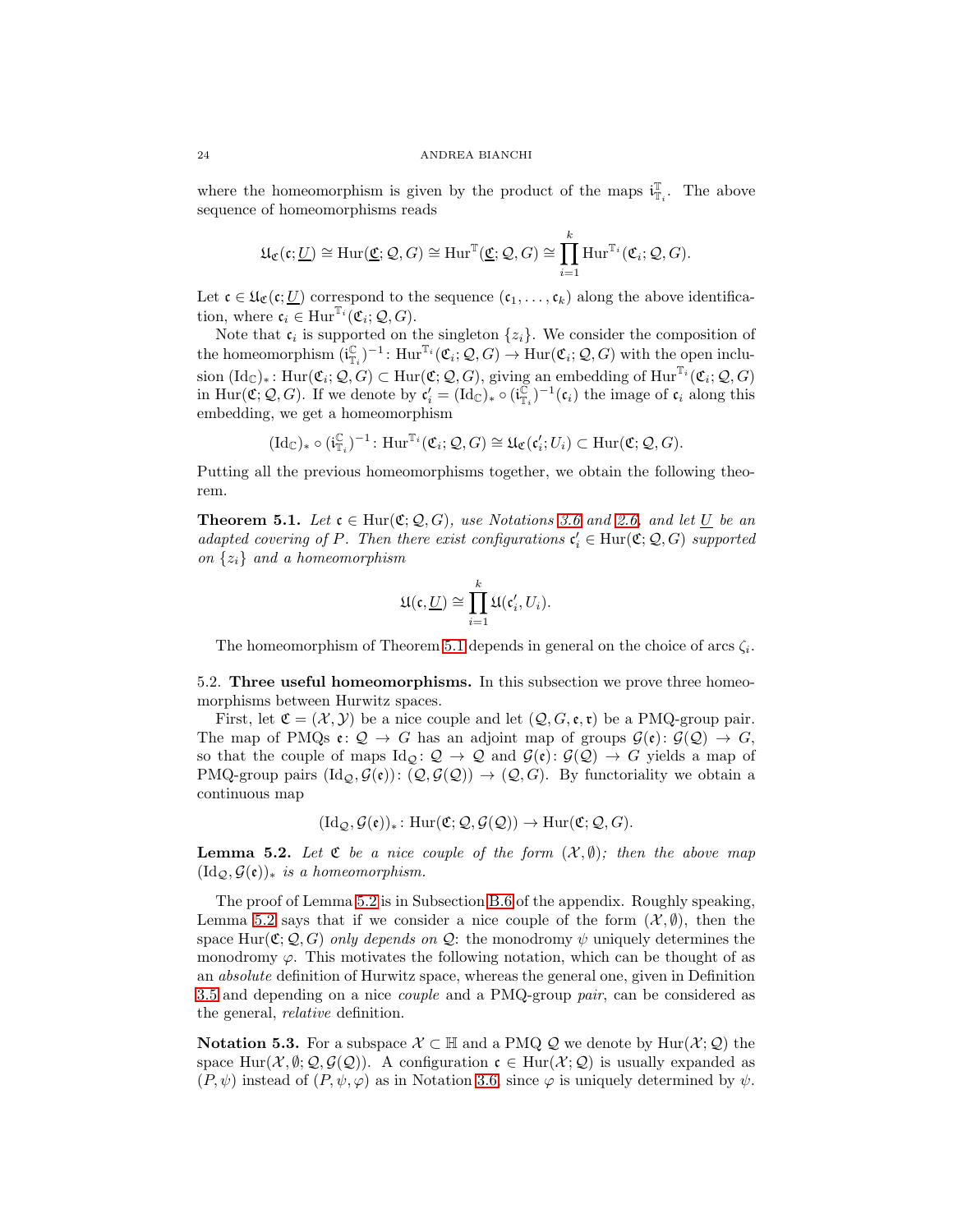For the second homeomorphism, let  $\mathfrak{C} = (\mathcal{X}, \mathcal{Y})$  be any nice couple, and consider the PMQ-group pair  $(G, G)$ , where G is considered as a PMQ with full product, the first G maps to the second G by  $\mathrm{Id}_G$  and the second G acts on the first G by right conjugation.

Then Id<sub>C</sub> is a morphism of nice couples  $(\mathcal{X}, \mathcal{Y}) \to (\mathcal{X}, \mathcal{X})$ . By functoriality we obtain a continuous map

$$
(\mathrm{Id}_{\mathbb{C}})_{*}\colon \mathrm{Hur}(\mathfrak{C};G,G)\to \mathrm{Hur}(\mathcal{X},\mathcal{X};G,G).
$$

<span id="page-24-1"></span>**Lemma 5.4.** The above map  $(\text{Id}_{\mathbb{C}})_*$  is a homeomorphism.

The proof of Lemma [5.4](#page-24-1) is in Subsection [B.7](#page-52-0) of the appendix.

For the third homeomorphism, let  $(Q, G)$  be any PMQ-group pair and let  $\mathfrak C$ be a nice couple of the form  $(\mathcal{X}, \mathcal{X})$ ; then for all finite subset  $P \subset \mathcal{X}$  we have  $\mathfrak{Q}_{\mathfrak{C}}(P) = \{\mathbb{1}\};$  in particular for all  $\mathfrak{c} = (P, \psi, \varphi) \in \text{Hur}(\mathfrak{C}; Q, G)$  we have that  $\psi: \mathfrak{Q}_{\mathfrak{C}}(P) \to \mathcal{Q}$  is the trivial map of PMQs: roughly speaking, this means that we can replace  $\mathcal Q$  by another PMQ fitting with G into a PMQ-group pair, without changing the topology of  $\text{Hur}(\mathfrak{C}; \mathcal{Q}, G)$ . For instance we can consider the map of PMQ-group pairs  $(e, Id_G): (Q, G) \to (G, G)$ , thus replacing Q by G. We obtain the following lemma.

<span id="page-24-2"></span>**Lemma 5.5.** For all  $X \subset \mathbb{H}$  and all PMQ-group pair  $(Q, G)$  the following map is a homeomorphism

$$
(\mathfrak{e},\mathrm{Id}_G)_* \colon \mathrm{Hur}(\mathcal{X},\mathcal{X};\mathcal{Q},G) \to \mathrm{Hur}(\mathcal{X},\mathcal{X};G,G).
$$

Using Lemmas [5.2,](#page-23-1) [5.4](#page-24-1) and [5.5,](#page-24-2) we can simplify our notation for Hurwitz spaces  $\text{Hur}(\mathcal{X}, \mathcal{Y}; \mathcal{Q}, G)$  whenever one of the following conditions is satisfied:

- $\mathcal{Y} = \emptyset$ , then we identify  $\text{Hur}(\mathcal{X}, \emptyset; \mathcal{Q}, G) \cong \text{Hur}(\mathcal{X}; \mathcal{Q});$
- $\mathcal{Y} = \mathcal{X}$ , then we identify  $\text{Hur}(\mathcal{X}, \mathcal{X}; \mathcal{Q}, G) \cong \text{Hur}(\mathcal{X}, \mathcal{X}; G, G) \cong \text{Hur}(\mathcal{X}; G);$
- <span id="page-24-0"></span>•  $\mathcal{Q} = G$ , then we identify  $\text{Hur}(\mathcal{X}, \mathcal{Y}; G, G) \cong \text{Hur}(\mathcal{X}, \mathcal{X}; G, G) \cong \text{Hur}(\mathcal{X}; G)$ .

5.3. Functoriality and change of ambient space. Recall Definition [3.14,](#page-15-1) let  $\mathfrak{C} = (\mathcal{X}, \mathcal{Y})$  and  $\mathfrak{C}' = (\mathcal{X}', \mathcal{Y}')$  be two nice couples, and let  $\mathbb{T}$  and  $\mathbb{T}'$  two contractible semi-algebraic subspaces of  $\mathbb C$  containing  $\ast$ , such that  $\mathcal X \subset \mathbb T$  and  $\mathcal X' \subset \mathbb T'$ .

Suppose that  $\xi: (\mathbb{T}, *) \to (\mathbb{T}, *)$  is a semi-algebraic *homeomorphism* restricting to an orientation-preserving homeomorphism  $\xi : \mathbb{T} \to \mathbb{T}'$ , and to maps  $\xi : \mathcal{X} \to \mathcal{X}'$ and  $\xi: \mathcal{Y} \to \mathcal{Y}'$ . Here we restrict to the case of a homeomorphism for simplicity, but any map  $\xi$  satisfying a suitable analogue of conditions (1)-(5) in Definition [4.2](#page-18-0) may be used.

We define an induced map  $\xi_*$ :  $\text{Hur}^{\mathbb{T}}(\mathfrak{C}; \mathcal{Q}, G) \to \text{Hur}^{\mathbb{T}'}(\mathfrak{C}'; \mathcal{Q}, G)$ . Given a configuration  $\mathfrak{c} = (P, \psi, \varphi) \in \text{Hur}^{\mathbb{T}}(\mathfrak{C}; Q, G)$ , we define  $\mathfrak{c}' = \xi_*(\mathfrak{c}) = (P', \psi', \varphi') \in$  $\mathrm{Hur}^{\mathbb{T}'}(\mathfrak{C}';\mathcal{Q},G)$  as follows:

- $P' = \xi(P)$ ; note that  $\xi$  restricts to a homeomorphism  $\mathbb{T} \setminus P \to \mathbb{T}' \setminus P'$ ;
- $(\psi', \varphi') : (\mathfrak{Q}^{\mathbb{T}'}_{\mathfrak{C}'}(P') \to (\mathcal{Q}, G)$  is the following composition of maps of PMQ-group pairs

 $(\mathfrak{Q}_{\mathfrak{C}'}^{\mathbb{T}'}(P'),\mathfrak{G}^{\mathfrak{C}'}(P'))\xrightarrow{(\xi^{-1})_{\mathfrak{F}}}(\mathfrak{Q}_{\mathfrak{C}}^{\mathbb{T}}(P),\mathfrak{G}^{\mathfrak{C}}(P))\xrightarrow{(\psi,\varphi)}(\mathcal{Q},G).$ 

The same arguments used in Subsection [4.3](#page-19-2) show that  $\xi_*$  is continuous. In the next articles of this series we will use this fact in the particular case in which  $\xi$ restricts also to homeomorphisms  $\mathcal{X} \to \mathcal{X}'$  and  $\mathcal{Y} \to \mathcal{Y}'$ : then we can use the inverse homeomorphism  $\xi^{-1} : \mathbb{T}' \to \mathbb{T}$  to define a map  $(\xi^{-1})_* : \text{Hur}^{\mathbb{T}'}(\mathfrak{C}'; \mathcal{Q}, G) \to$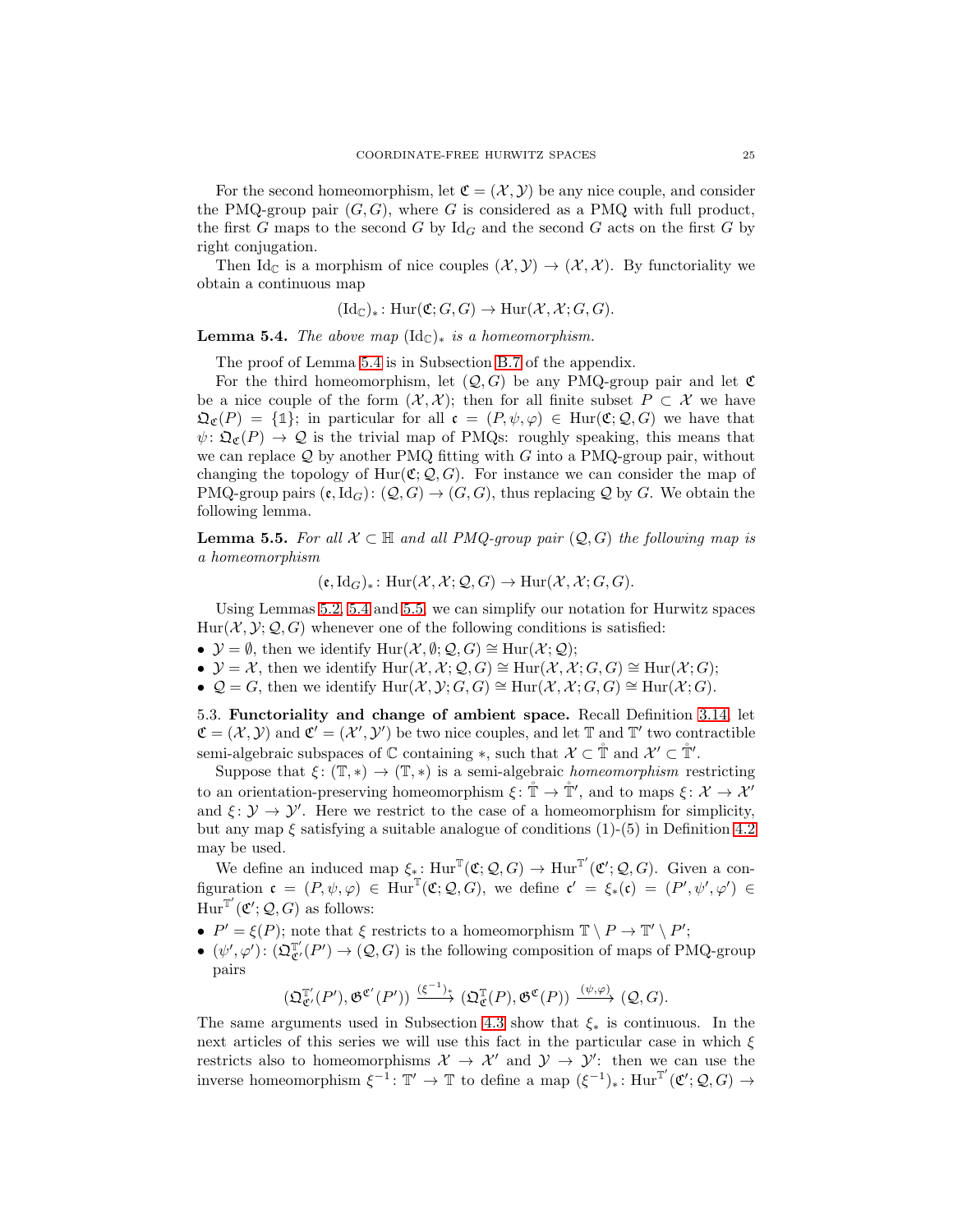$Hur^{\mathbb{T}}(\mathfrak{C};\mathcal{Q},G)$ . The maps  $\xi_*$  and  $(\xi^{-1})_*$  are inverse homeomorphism, and we obtain in particular the following proposition.

**Proposition 5.6.** Let  $\mathfrak{C} = (\mathcal{X}, \mathcal{Y})$  and  $\mathfrak{C}' = (\mathcal{X}', \mathcal{Y}')$  be nice couples, and let  $\xi \colon \mathfrak{C} \to \mathfrak{C}'$  be a morphism of nice couples (i.e.,  $\xi$  is a map  $\mathbb{C} \to \mathbb{C}$ ). Assume that  $\xi$  restricts to a homeomorphism  $\mathbb{T} \to \mathbb{T}'$ , for two contractible semi-algebraic subspaces  $\mathbb{T}, \mathbb{T}'$  containing  $*$ , and assume also that  $\mathcal{X} \subset \mathbb{T}, \mathcal{X}' \subset \mathbb{T}'$  and  $\xi$  restricts to homeomorphisms  $\mathcal{X} \to \mathcal{X}'$  and  $\mathcal{Y} \to \mathcal{Y}'$ . Then the map  $\xi_* \colon \text{Hur}(\mathfrak{C}; \mathcal{Q}, G) \to$  $\text{Hur}(\mathfrak{C}', \mathcal{Q}, G)$  is a homeomorphism.

In Appendix [A](#page-48-0) we will briefly generalize the above discussion to the case in which T and T ′ are homeomorphic orientable surfaces with non-empty boundary.

<span id="page-25-0"></span>5.4. External products of Hurwitz spaces. In this subsection we fix a nice couple  $\mathfrak{C} = (\mathcal{X}, \mathcal{Y})$  and two PMQ-group pairs  $(\mathcal{Q}, G)$  and  $(\mathcal{Q}', G')$ .

<span id="page-25-1"></span>Definition 5.7. Recall [\[Bia21a,](#page-56-0) Definition 2.16]. We define an external product

$$
-\times -: \mathrm{Hur}(\mathfrak{C}; \mathcal{Q}, G) \times \mathrm{Hur}(\mathfrak{C}; \mathcal{Q}', G') \to \mathrm{Hur}(\mathfrak{C}; (\mathcal{Q}, G) \times (\mathcal{Q}', G')).
$$

Let  $(c, c') \in \text{Hur}(\mathfrak{C}; \mathcal{Q}, G) \times \text{Hur}(\mathfrak{C}; \mathcal{Q}', G')$ , and use Notation [3.6.](#page-13-2) We define  $c \times c'$ as the configuration  $(P'', \psi'', \varphi'') \in \text{Hur}(\mathfrak{C}; (Q, G) \times (Q', G'))$ , where:

- $P'' = P \cup P' \subset \mathcal{X};$
- $\bullet$   $(\psi'', \varphi'') : (\mathfrak{Q}(P''), \mathfrak{G}(P'')) \to (\mathcal{Q}, G) \times (\mathcal{Q}', G)$  is the map of PMQ-group pairs given by  $((\psi, \varphi) \circ \mathfrak{i}_P^{P''})$  $P_P^{\prime\prime}$ ,  $(\psi^\prime,\varphi^\prime) \circ i_{P'}^{P^{\prime\prime}}$  (see Notation [2.17\)](#page-11-2).

**Proposition 5.8.** The external product  $-\times$  – from Definition [5.7](#page-25-1) is continuous and is a retraction of the map

 $(p_*, p'_*): \text{Hur}(\mathfrak{C}; (\mathcal{Q}, G) \times (\mathcal{Q}', G')) \to \text{Hur}(\mathfrak{C}; \mathcal{Q}, G) \times \text{Hur}(\mathfrak{C}; \mathcal{Q}', G')$ 

induced by the projections  $p: (Q, G) \times (Q', G') \to (Q, G)$  and  $p': (Q, G) \times (Q', G') \to$  $(Q', G')$ .

*Proof.* Let  $c, c', c''$  be as in Definition [5.7,](#page-25-1) and let  $\underline{U}''$  be an adapted covering of  $P''$ . Then we can obtain an adapted covering <u>U</u> of P (respectively, <u>U'</u> of P') by selecting the components of  $\underline{U}''$  containing one point of P (respectively, of P'). We note that the product of normal neighbourhoods  $\mathfrak{U}(\mathfrak{c}, \underline{U}) \times \mathfrak{U}(\mathfrak{c}', \underline{U}')$  is mapped by the external product inside  $\mathfrak{U}(\mathfrak{c}'', \underline{U}'')$ : this shows continuity of the external product.

For the second statement, let  $\mathfrak{c} = (P, \psi, \varphi) \in \text{Hur}(\mathfrak{C}; (\mathcal{Q}, G) \times (\mathcal{Q}', G'))$ : then both  $p_*(\mathfrak{c}) = (P, p \circ (\psi, \varphi))$  and  $p'_*(\mathfrak{c}) = (P, p' \circ (\psi, \varphi))$  are supported on the set  $P \subset \mathcal{X}$ , so that by Definition [5.7](#page-25-1) also  $p_*(c) \times p'_*(c)$  is supported on  $P \cup P = P$ . It now follows directly from Definition [5.7](#page-25-1) that  $p_*(\mathfrak{c}) \times p'_*(\mathfrak{c})$  is equal to  $\mathfrak{c}$ .  $\Box$ 

We will use the external product only in the special case in which  $(Q', G') =$  $(\mathbb{1}, \mathbb{1}),$  and hence  $\text{Hur}(\mathfrak{C}; \mathcal{Q}', G') \cong \text{Ran}(\mathfrak{C}).$ 

<span id="page-25-2"></span>Notation 5.9. By abuse of notation we will denote by  $-\times$  – also the following composition

$$
\mathrm{Hur}(\mathfrak{C}; Q, G) \times \mathrm{Ran}(\mathfrak{C}) \xrightarrow{\simeq} \mathrm{Hur}(\mathfrak{C}; Q, G) \times \mathrm{Hur}(\mathfrak{C}; 1, 1)
$$
\n
$$
\xrightarrow[\simeq]{\simeq} \mathrm{Hur}(\mathfrak{C}; (Q, G) \times (1, 1)) \xrightarrow{\simeq} \mathrm{Hur}(\mathfrak{C}; Q, G).
$$
\n
$$
\mathrm{Hur}(\mathfrak{C}; (Q, G) \times (1, 1)) \xrightarrow{\simeq} \mathrm{Hur}(\mathfrak{C}; Q, G).
$$

<span id="page-25-3"></span>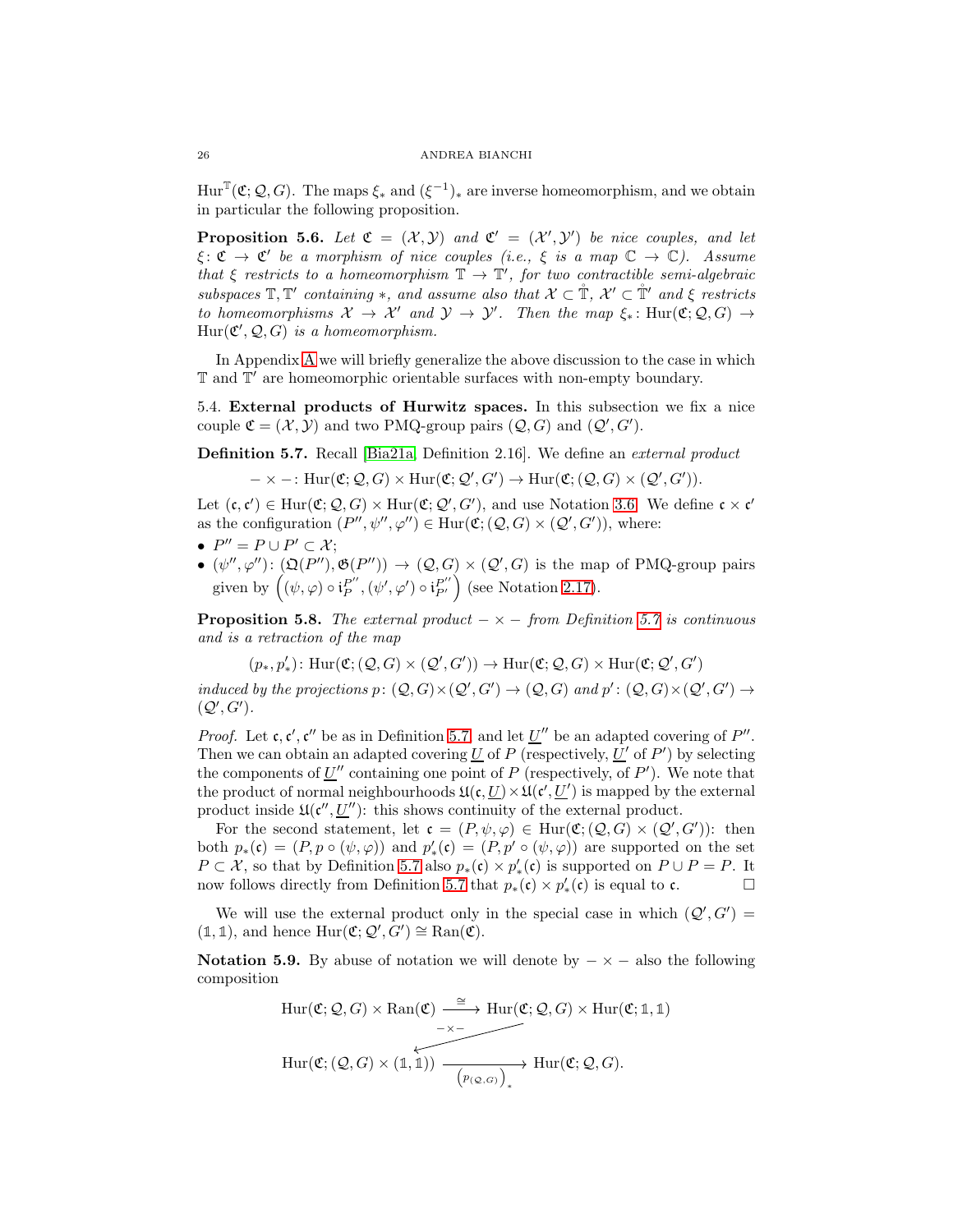<span id="page-26-1"></span>5.5. Contractible normal neighbourhoods. The following lemma gives an effective way to prove contractibility of normal neighbourhoods in concrete situations.

<span id="page-26-2"></span>**Lemma 5.10.** Let  $\mathfrak{C} = (\mathcal{X}, \mathcal{Y})$  be a nice couple and  $(\mathcal{Q}, G)$  a PMQ-group pair. Let  $c \in Hur(X, Q)$ , use Notations [3.6](#page-13-2) and [2.6,](#page-6-4) and let U be an adapted covering of P. Assume that there is a homotopy  $\mathcal{H}^{\underline{U}}$ :  $\mathbb{C} \times [0,1] \to \mathbb{C}$  satisfying the following:

- (1)  $\mathcal{H}^{\underline{U}}(-,t)$  is a lax morphism of nice couples  $\mathfrak{C} \to \mathfrak{C}$  for all  $0 \leq t \leq 1$ ;
- (2)  $\mathcal{H}^{\underline{U}}(-,0) = \mathrm{Id}_{\mathbb{C}};$
- (3)  $\mathcal{H}^{\underline{U}}(-,t)$  restricts to a map  $U_i \to U_i$ , for all  $1 \leq i \leq k$  and all  $0 \leq t \leq 1$ ;
- (4)  $\mathcal{H}^{\underline{U}}(-,1)$  maps  $U_i$  constantly to  $z_i$  for all  $1 \leq i \leq k$ .

Then the normal neighbourhood  $\mathfrak{U}(\mathfrak{c}, \underline{U})$  is contractible.

*Proof.* We include Q into its completion  $\mathcal{Q}$ , and consequently include  $(Q, G)$  into  $(\hat{Q}, G)$ . Recall that the inclusion  $\text{Hur}(\mathcal{X}; \mathcal{Q}, G) \subset \text{Hur}(\mathcal{X}; \hat{\mathcal{Q}}, G)$  is open, and more precisely it maps normal neighbourhoods bijectively onto normal neighbourhoods. Thus suffices to prove that  $\mathfrak{U}(\mathfrak{c}, U)$  is contractible when considered as a normal neighbourhood in Hur $(\mathcal{X}; \mathcal{Q}, G)$ .

Proposition [4.10](#page-22-3) and property (1) of  $\mathcal{H}^{\underline{U}}$  give a homotopy

$$
\mathcal{H}_{*}^{\underline{U}}\colon \mathrm{Hur}(\mathcal{X};\hat{\mathcal{Q}},G)\times[0,1]\to \mathrm{Hur}(\mathcal{X};\hat{\mathcal{Q}},G),
$$

Consider now the union  $\coprod_{\tilde{\mathfrak{c}}} \mathfrak{U}(\tilde{\mathfrak{c}};\underline{U}) \subset \text{Hur}(\mathcal{X};\hat{\mathcal{Q}},G)$ , where  $\tilde{\mathfrak{c}}$  ranges among all configurations of  $\text{Hur}(\mathcal{X}; \hat{\mathcal{Q}}, G)$  supported on P. By Property (3) the map  $\mathcal{H}^{\underline{U}}_*$ ∗ restricts to a homotopy

$$
\mathcal{H}^{\underline{U}}_*\colon\thinspace \coprod_{\widetilde{\mathfrak{c}}}\mathfrak{U}(\widetilde{\mathfrak{c}};\underline{U})\times [0,1]\to \coprod_{\widetilde{\mathfrak{c}}}\mathfrak{U}(\widetilde{\mathfrak{c}};\underline{U}).
$$

The argument in the proof of Proposition [3.8](#page-13-0) shows that  $\coprod_{\tilde{\mathfrak{c}}} \mathfrak{U}(\tilde{\mathfrak{c}};\underline{U})$  is the topological disjoint union of its open subspaces  $\mathfrak{U}(\tilde{\mathfrak{c}};\underline{U})$ .

The map  $\mathcal{H}^{\underline{U}}_*(-;0)$  is the identity of  $\text{Hur}(\mathcal{X};\hat{\mathcal{Q}},G)$  by property  $(2)$ , in particular  $\mathcal{H}^{\underline{U}}_*(-;0)$  preserves each subspace  $\mathfrak{U}(\tilde{\mathfrak{c}};\underline{U})$ . It follows that  $\mathcal{H}^{\underline{U}}_*$  restricts to a homotopy

$$
\mathcal{H}_{*}^{\underline{U}}\colon \mathfrak{U}(\tilde{\mathfrak{c}},\underline{U})\times [0,1]\to \mathfrak{U}(\tilde{\mathfrak{c}},\underline{U})
$$

for each  $\tilde{\mathfrak{c}}$  supported on P, in particular for  $\tilde{\mathfrak{c}} = \mathfrak{c}$ . By Property (4) the map  $\mathcal{H}_{*}^{\underline{U}}(-,1)$  takes values in configurations in Hur( $\mathfrak{C}; \mathcal{Q}', G$ ) supported on the set  $P =$  $\{z_1, \ldots, z_k\}$ , and the only such configuration inside  $\mathfrak{U}(\mathfrak{c}, \underline{U})$  is  $\mathfrak{c}$ .

 $\Box$ 

The hypothesis that the spaces  $\mathcal X$  and  $\mathcal Y$  occurring in a nice couple  $\mathfrak C$  are semialgebraic implies that, given  $\mathfrak{c} \in \text{Hur}(\mathfrak{C}; \mathcal{Q}, G)$  supported on a finite set P, one can choose a small enough adapted covering of P for which a homotopy  $\mathcal{H}^{\underline{U}}$  exists as in lemma [5.10](#page-26-2) exists. It follows that the space  $Hur(\mathfrak{C}; \mathcal{Q}, G)$  is locally contractible.

## 6. Total monodromy and group actions

<span id="page-26-0"></span>In this section we define the total monodromy of configurations in Hur( $\mathfrak{C}; \mathcal{Q}, G$ ) and describe several actions of G on Hur( $\mathfrak{C}; \mathcal{Q}, G$ ) and on certain subspaces of it.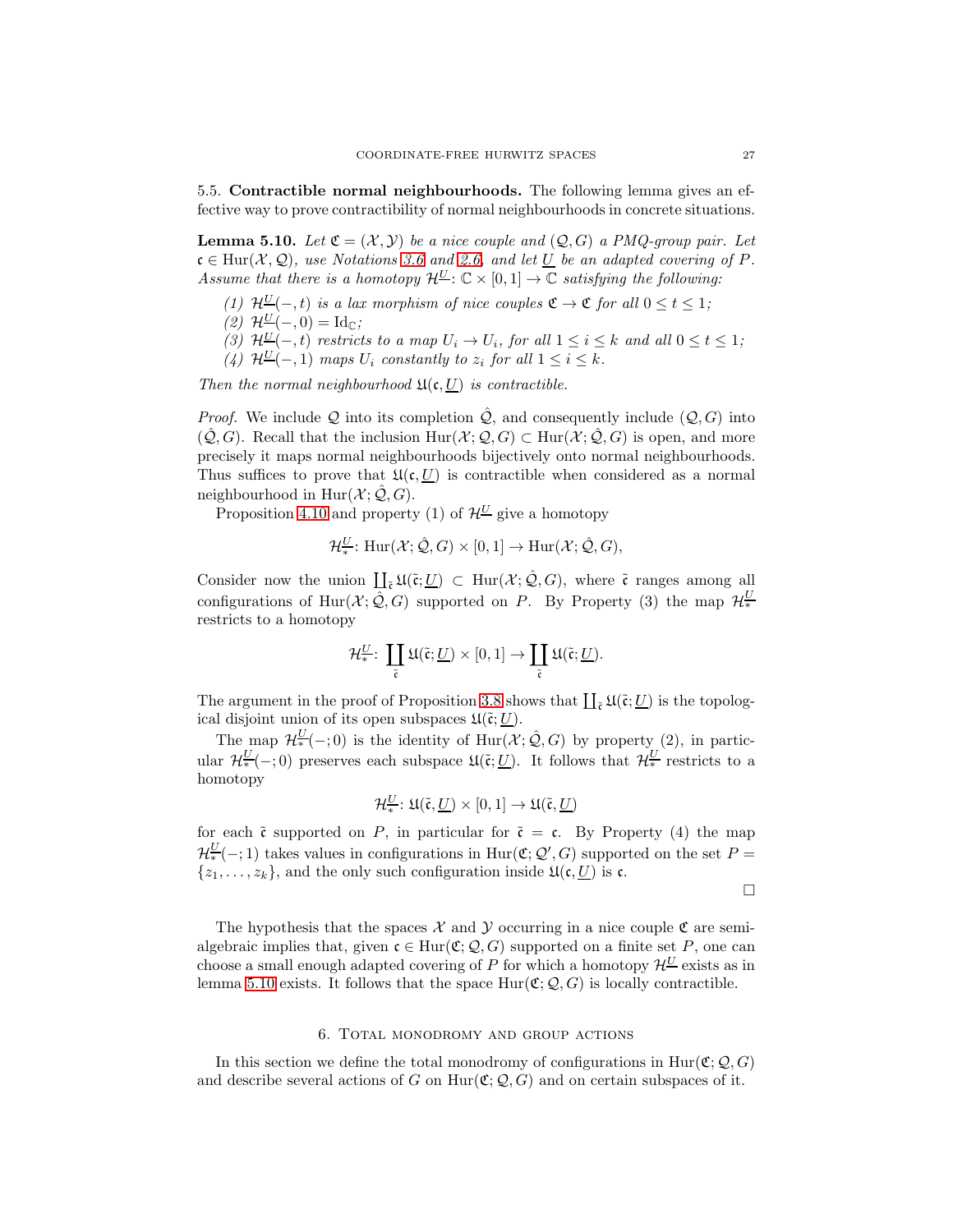<span id="page-27-0"></span>6.1. Total monodromy. The total monodromy is the simplest invariant of connected components of  $Hur(\mathfrak{C};\mathcal{Q},G)$ .

<span id="page-27-2"></span>**Definition 6.1.** Let  $\mathfrak{C}$  be a nice couple,  $(Q, G)$  a PMQ-group pair, and let  $\mathfrak{c} =$  $(P, \psi, \varphi) \in \text{Hur}(\mathfrak{C}; \mathcal{Q}, G)$ . Let  $\gamma : [0, 1] \to \mathbb{C}$  be a simple closed loop spinning clockwise around P, i.e.,  $\gamma$  bounds a disc in C that contains P. We define  $\omega(\mathfrak{c}) =$  $\varphi([\gamma]) \in G$ , and call it the *total monodromy* of the configuration c: this gives a function  $\omega$ : Hur $(\mathfrak{C}; \mathcal{Q}, G) \to G$ . See Figure [7,](#page-27-1) left.



<span id="page-27-1"></span>FIGURE 7. On left, a configuration c in  $\text{Hur}(\mathcal{X}, \mathcal{Y}; \mathcal{Q}, G)$ , whose total monodromy is the G-valued monodromy of the dashed loop; on right, a configuration c in Hur( $\mathcal{X}, \mathcal{Q}$ ), whose total monodromy is the  $\hat{Q}$ -valued monodromy of the dashed loop.

Note that the loop  $\gamma$  is well-defined up to homotopy, so that  $\omega$  is well-defined as a map of sets. Since for any given covering  $U$  of P we can choose  $\gamma$  spinning clockwise also around  $U$ , we note that  $\omega$  is constant on the normal neighbourhood  $\mathfrak{U}(\mathfrak{c};\underline{U})$ ; hence the total monodromy is locally constant and therefore an invariant of connected components of  $Hur(\mathfrak{C}; \mathcal{Q}, G)$ .

Note also that if  $\xi: \mathfrak{C} \to \mathfrak{C}'$  is a map of nice couples, then  $\xi(\gamma)$  is homotopic to a simple loop spinning clockwise around  $\xi(P)$  (see Definition [4.2\)](#page-18-0); in particular  $\omega(\mathfrak{c}) = \omega(\xi_*(\mathfrak{c}))$ , i.e. the total monodromy is preserved under maps of Hurwitz spaces induced by maps of nice couples. If  $(\Psi, \Phi) : (Q, G) \to (Q', G')$  is a morphism of PMQ-group pairs, then for all  $\mathfrak{c} \in \text{Hur}(\mathfrak{C}; \mathcal{Q}, G)$  we have  $\Phi(\omega(\mathfrak{c})) = \omega((\Psi, \Phi)_*(\mathfrak{c}))$ .

<span id="page-27-3"></span>**Notation 6.2.** For a nice couple  $\mathfrak{C}$ , a PMQ-group pair  $(Q, G)$  and  $g \in G$  we denote by  $\text{Hur}(\mathfrak{C}; \mathcal{Q}, G)_q \subset \text{Hur}(\mathfrak{C}; \mathcal{Q}, G)$  the preimage of g along  $\omega$ . If  $P_0$  is as in Definition [3.13,](#page-15-3) we denote by  $\text{Hur}(\mathfrak{C}; \mathcal{Q}, G)_{P_0;g}$  the corresponding subspace of  $\text{Hur}(\mathfrak{C}; \mathcal{Q}, G)_{P_0}$ .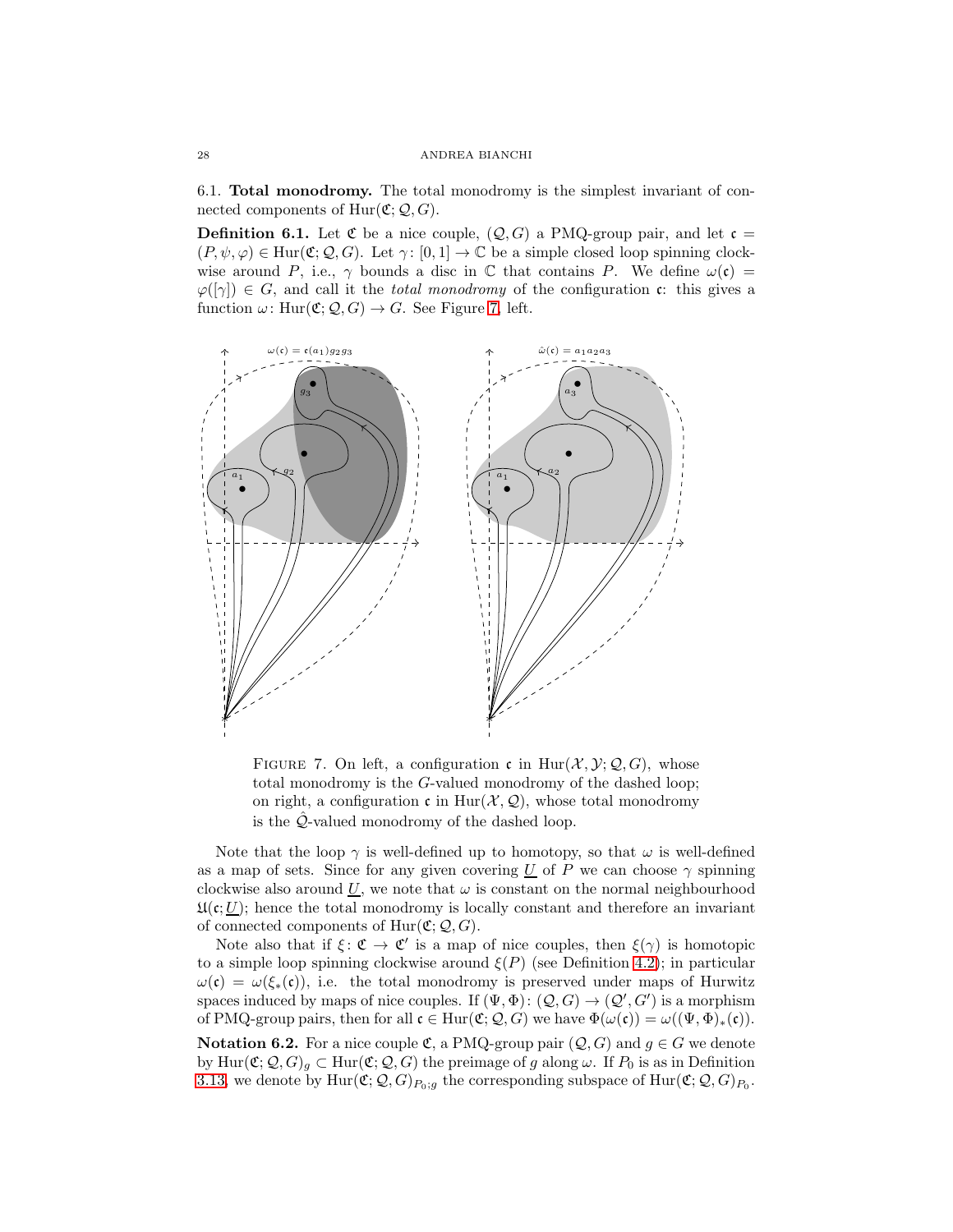For  $P_0 \subset \mathcal{X}$  (possibly  $P_0 = \emptyset$ ) we obtain a natural decomposition

$$
\mathrm{Hur}(\mathfrak{C};\mathcal{Q},G)_{P_0} = \coprod_{g \in G} \mathrm{Hur}(\mathfrak{C};\mathcal{Q},G)_{P_0;g}.
$$

In the case  $\mathcal{Y} = \emptyset$ , we can refine Definition [6.1](#page-27-2) by taking the values of  $\omega$  in the completion  $\mathcal Q$  of  $\mathcal Q$ , instead of G. Let  $\mathcal X \subset \mathbb H$  be a semi-algebraic subset, and let  $\mathfrak{c} = (P, \psi) \in \text{Hur}(\mathcal{X}; \mathcal{Q})$ ; if  $\gamma$  is a simple loop in  $\mathbb{C} \setminus P$  spinning clockwise around P, then  $[\gamma] \in \mathfrak{Q}^{\text{ext}}(P)$ , and since  $\tilde{\mathcal{Q}}$  is complete (and contains  $\mathcal{Q}$ ), we can extend  $\psi \colon \mathfrak{Q}(P) \to \mathcal{Q}$  to a map  $\psi^{\text{ext}} \colon \mathfrak{Q}^{\text{ext}}(P) \to \hat{\mathcal{Q}}$ , compare also with Subsection [4.5.](#page-21-1)

**Definition 6.3.** We define a locally constant map  $\hat{\omega}$ : Hur $(\mathcal{X}; \mathcal{Q}) \to \hat{\mathcal{Q}}$  by setting  $\hat{\omega}(\mathfrak{c}) := \psi^{\text{ext}}([\gamma]),$  using the notation above. See Figure [7,](#page-27-1) right.

For  $a \in \mathcal{Q}$  and  $\emptyset \subseteq P_0 \subset \mathcal{X}$  we define  $\text{Hur}(\mathcal{X};\mathcal{Q})_{P_0;a} \subset \text{Hur}(\mathcal{X};\mathcal{Q})$  as the preimage of a under the restriction of  $\hat{\omega}$ .

We obtain a natural decomposition

$$
\mathrm{Hur}(\mathcal{X};\mathcal{Q})_{P_0} = \coprod_{a \in \hat{\mathcal{Q}}} \mathrm{Hur}(\mathcal{X};\mathcal{Q})_{P_0;a}.
$$

The maps  $\omega: \text{Hur}(\mathcal{X}; \mathcal{Q}) \to \mathcal{G}(\mathcal{Q})$  and  $\hat{\omega}: \text{Hur}(\mathcal{X}; \mathcal{Q}) \to \hat{\mathcal{Q}}$  are related by the equality  $\omega = \eta_{\hat{Q}} \circ \hat{\omega}$ , where we the groups  $\mathcal{G}(Q)$  and  $\mathcal{G}(Q)$  are canonically identified, and  $\eta_{\hat{O}}: \hat{\mathcal{Q}} \to \mathcal{G}(\hat{\mathcal{Q}})$  is the unit of the adjunction.

As a first application of the total monodromy, we prove the following proposition.

<span id="page-28-0"></span>**Proposition 6.4.** Let  $X$  be a non-empty, semi-algebraic, convex and bounded subset of  $\mathbb{H}$ , and let  $\mathcal{Q}$  be a complete PMQ. Then the connected components of  $Hur_+(\mathcal{X},\mathcal{Q})$  are contractible and there is a bijection

$$
\hat{\omega} \colon \pi_0(\mathrm{Hur}_+(\mathcal{X};\hat{\mathcal{Q}})) \cong \hat{\mathcal{Q}}.
$$

*Proof.* Since  $X$  is bounded, we can find a bounded, convex, semi-algebraic open set  $\mathcal{X} \subset U \subset \mathbb{C} \setminus \{*\}.$  Fix a point  $z_0 \in \mathcal{X}$ : for all  $a \in \hat{\mathcal{Q}}$  we can define a configuration  $\mathfrak{c}_a = (\{z_0\}, \psi_a) \in \text{Hur}_+(\mathcal{X}; \hat{\mathcal{Q}})$  by setting  $\psi_a([\gamma]) = a$  for a simple loop  $\gamma$  spinning clockwise around  $z_0$ . By Lemma [5.10](#page-26-2) each normal neighbourhood  $\mathfrak{U}(\mathfrak{c}_a;U)$  deformation retracts onto the configuration  $\mathfrak{c}_a$ ; the statement follows from the observation that each  $\mathfrak{c} \in \text{Hur}_+(\mathcal{X}; \mathcal{Q})$  is contained in one of these normal neighbourhood, namely in  $\mathfrak{U}(\mathfrak{c}_{\hat{\omega}(\epsilon)}; U)$ . neighbourhood, namely in  $\mathfrak{U}(\mathfrak{c}_{\hat{\omega}(\mathfrak{c})};U)$ .  $;U$ ).

In fact the bijection  $\hat{\omega}$ :  $\pi_0(Hur_+(\mathcal{X}; \hat{\mathcal{Q}})) \cong \hat{\mathcal{Q}}$  holds whenever X is path connected; we will not use this more general fact and leave the proof to the reader. Proposition [6.4](#page-28-0) has the following corollary.

**Corollary 6.5.** Let  $X \subset \mathbb{H}$  be semi-algebraic, convex and bounded; then for all  $a \in \mathcal{Q}$  the space  $\text{Hur}_+(\mathcal{X};\mathcal{Q})_a$  is contractible.

*Proof.* The fact that  $\hat{Q} \backslash Q$  is an ideal of the complete PMQ  $\hat{Q}$  implies that, for all  $a \in$ Q, the natural inclusion  $\text{Hur}(\mathcal{X};\mathcal{Q})_a \subset \text{Hur}(\mathcal{X};\hat{\mathcal{Q}})_a$  is in fact a homeomorphism.  $\Box$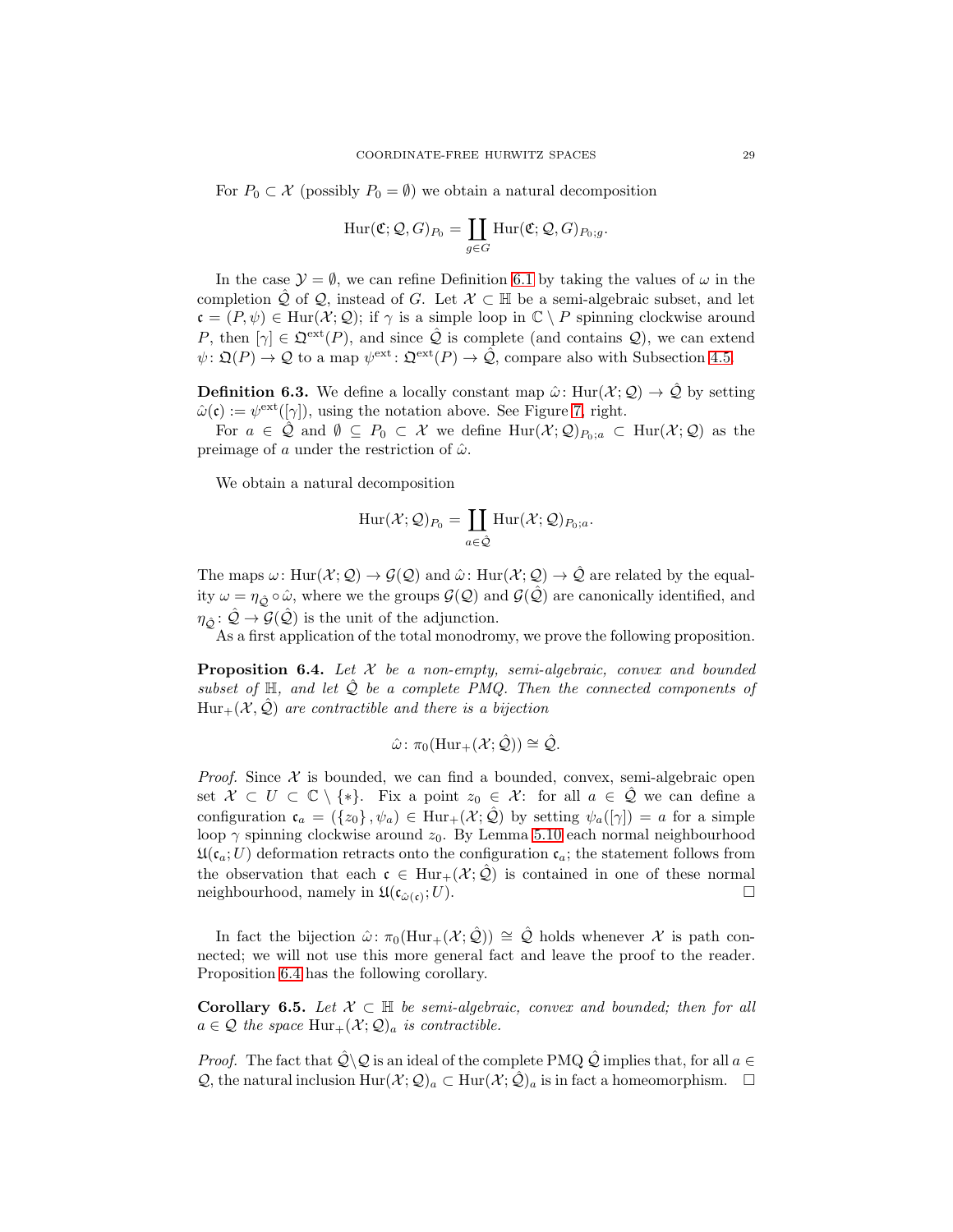<span id="page-29-0"></span>6.2. Action by global conjugation. Let  $(Q, G)$  be a PMQ-group pair. Then the group G acts (on right) by conjugation on  $\mathcal Q$  and on G itself. In particular the right action of G on Q takes the form of a map of groups  $\mathfrak{r}: G \to \text{Aut}_{\textbf{PMQ}}(\mathcal{Q})^{op}$ , which is part of the structure of PMQ-group pair. The actions of  $G$  on  $\mathcal Q$  by conjugation is compatible with respect to the map of PMQs  $e: \mathcal{Q} \to G$ , which is also part of the structure of PMQ-group pair. In the following we define a corresponding right action of G on the space  $Hur(\mathfrak{C};\mathcal{Q},G)$ , for any nice couple  $\mathfrak{C}$ .

<span id="page-29-2"></span>**Definition 6.6.** For  $g \in G$  and  $\mathfrak{c} = (P, \psi, \varphi) \in \text{Hur}(\mathfrak{C})$  we define  $\mathfrak{c}^g = (P, \psi^g, \varphi^g) \in$  $Hur(\mathfrak{C}; \mathcal{Q}, G)$  as follows:

- $\psi^g$  is the composition  $\mathfrak{Q}(P) \stackrel{\psi}{\rightarrow} \mathcal{Q} \stackrel{\mathfrak{r}(q)}{\rightarrow} \mathcal{Q}$  of maps of PMQs.
- $\varphi^g$  is the composition  $\mathfrak{G}(P) \stackrel{\varphi}{\to} G \stackrel{(-)^g}{\to} G$  of maps of groups, where  $(-)^g : g' \mapsto$  $g^{-1}g'g$ .

The maps  $(-)^g$ : Hur $(\mathfrak{C}, \mathcal{Q}, G) \to \text{Hur}(\mathfrak{C}; \mathcal{Q}, G)$  are homeomorphisms (they map normal neighbourhoods bijectively to normal neighbourhoods) and assemble into a right action of G on the space  $Hur(\mathfrak{C}; \mathcal{Q}, G)$ , called action by global conjugation.

Note that the total monodromy  $\omega$  (see Definition [6.1\)](#page-27-2) satisfies the formula  $\omega(\mathfrak{c}^g) = \omega(\mathfrak{c})^g \in G$ . Note also that for  $P_0 \subset \mathcal{X}$  as in Definition [3.13](#page-15-3) the action by global conjugation restricts to the subspace  $\text{Hur}(\mathfrak{C})_{P_0}$ .

In the case  $\mathcal{Y} = \emptyset$ , we can refine Definition [6.6](#page-29-2) and let the completion  $\mathcal{Q}$  of  $\mathcal{Q}$  act on Hur( $\mathcal{X}; \mathcal{Q}$ ). By definition, a (right) action of  $\hat{\mathcal{Q}}$  on Hur( $\mathcal{X}; \mathcal{Q}$ ) is a map of PMQs  $\hat{\mathcal{Q}} \to \text{Aut}_{\text{Top}}(\text{Hur}(\mathcal{X};\mathcal{Q}))^{op}$ . For  $a \in \hat{\mathcal{Q}}$  and  $\mathfrak{c} = (P,\psi) \in \text{Hur}(\mathcal{X};\mathcal{Q})$  we define  $\mathfrak{c}^a = (P, \psi^a) \in \text{Hur}(\mathcal{X}; \mathcal{Q})$  by setting  $\psi^a$  to be the composition  $\mathfrak{Q}(P) \stackrel{\psi}{\rightarrow} \mathcal{Q} \stackrel{(-)}{\rightarrow} \mathcal{Q}$ . Here we use that  $\mathcal{Q} \subset \hat{\mathcal{Q}}$  is closed under conjugation by elements in  $\hat{\mathcal{Q}}$ .

<span id="page-29-1"></span>6.3. Left and right-based nice couples. In this subsection we consider other natural actions of G, defined on suitable subspaces of Hurwitz spaces Hur( $\mathfrak{C}; \mathcal{Q}, G$ ).

**Definition 6.7.** For  $t \in \mathbb{R}$  we define a homeomorphism  $\tau_t: (\mathbb{C}, *) \to (\mathbb{C}, *)$  by:

$$
\tau_t(z) = \begin{cases}\nz & \text{if } \Im(z) \le -1 \\
z + t & \text{if } \Im(z) \ge 0 \\
z + (\Im(z) + 1)t & \text{if } -1 \le \Im(z) \le 0.\n\end{cases}
$$

Note that  $\tau_t(*) = *$  for all  $t \in \mathbb{R}$ . Note also that the assignment  $t \mapsto \tau_t$  defines a continuous, piecewise linear action of  $\mathbb R$  on  $\mathbb C$ .

<span id="page-29-4"></span>Notation 6.8. For  $t \in \mathbb{R}$  we denote by  $\mathbb{C}_{\Re>t} \subset \mathbb{C}$  the subspace containing all  $z \in \mathbb{C}$  with  $\Re(z) \geq t$ . Similarly we define  $\mathbb{C}_{\Re>t}$ ,  $\mathbb{C}_{\Re,  $\mathbb{C}_{\Re and  $\mathbb{C}_{\Re=t}$ , the latter$$ being a vertical line. For all  $-\infty \le t \le t' \le +\infty$  we define a subspace  $\mathbb{S}_{t,t'} \subset \mathbb{C}$  by

$$
\mathbb{S}_{t,t'} = \tau_t(\mathbb{C}_{\Re \geq 0}) \cap \tau_{t'}(\mathbb{C}_{\Re \leq 0}),
$$

where we use the conventions  $\tau_{-\infty}(\mathbb{C}_{\Re>0}) = \tau_{+\infty}(\mathbb{C}_{\Re<0}) = \mathbb{C}$  and  $\tau_{-\infty}(\mathbb{C}_{\Re<0}) =$  $\tau_{+\infty}(\mathbb{C}_{\Re>0})=\emptyset.$ 

<span id="page-29-3"></span>**Definition 6.9.** A *left-based* nice couple is a nice couple  $\mathfrak{C} = (\mathcal{X}, \mathcal{Y})$  together with a choice of a point  $z^1 \in \mathcal{Y}$  satisfying the following property: there exists  $t \in \mathbb{R}$ such that  $\Re(z^1) = t$  and X is contained in the right half-plane  $\mathbb{C}_{\Re \geq t}$ . We denote by  $(z^1, \mathfrak{C})$  a left-based nice couple.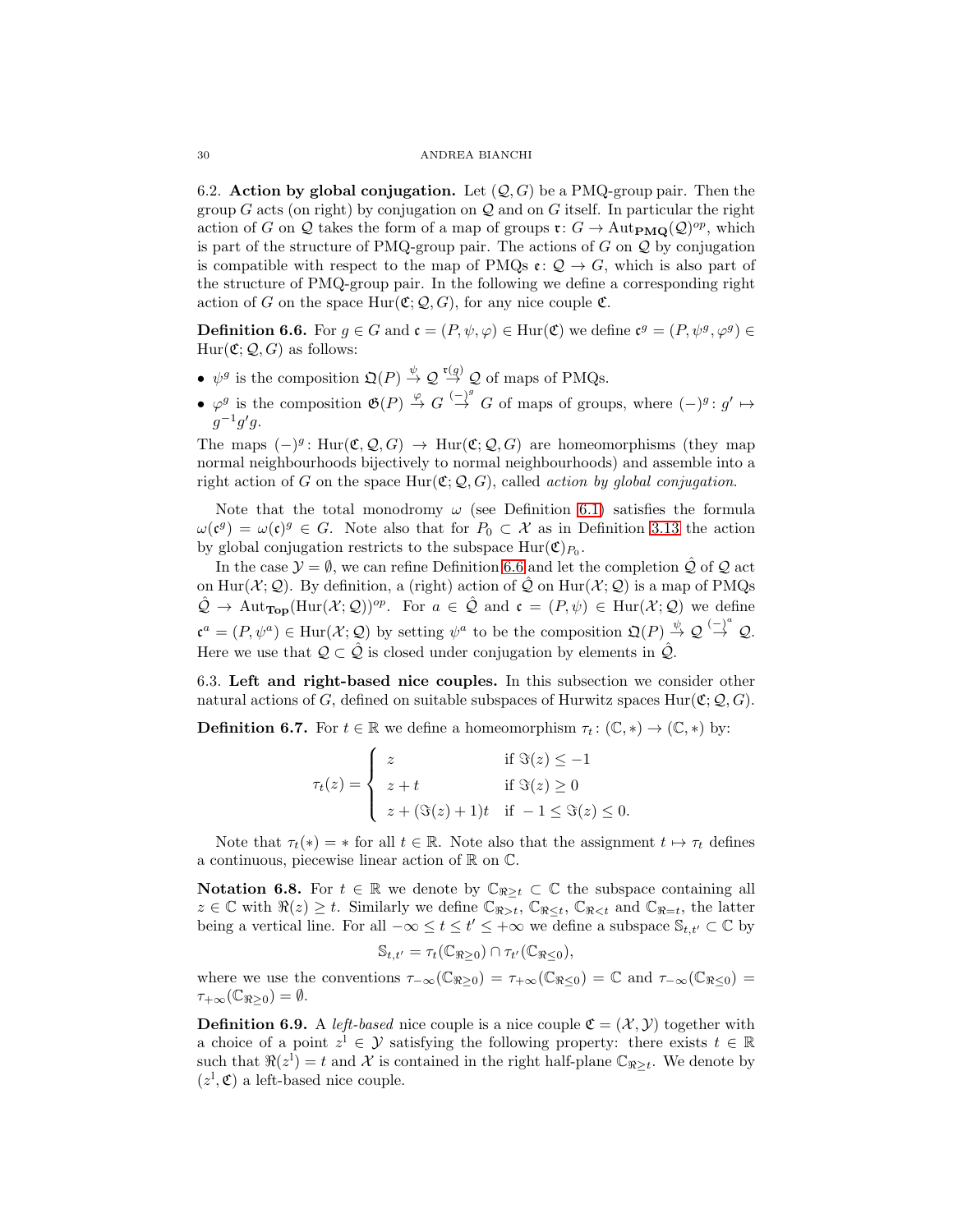<span id="page-30-5"></span>Similarly, a *right-based* nice couple is a nice couple with a choice of a point  $z^r \in \mathcal{Y}$ such that there exists  $t \in \mathbb{R}$  with  $\Re(z^r) = t$  and  $\mathcal{X} \subseteq \mathbb{C}_{\Re \leq t}$ . We denote it by  $(\mathfrak{C}, z^r)$ . A left-right-based nice couple (shortly, lr-based) is a nice couple which is both

left- and right-based, such that  $\Re(z^1) < \Re(z^r)$ : we denote it by  $(z^1, \mathfrak{C}, z^r)$ .

Note that if  $(z^1, \mathfrak{C})$  is a left-based (respectively,  $(\mathfrak{C}, z^r)$  is a right-based) nice couple, then the parameter t in Definition is equal to min  $\mathfrak{C} := \min \{ \Re(z) \mid z \in \mathcal{X} \}$ (resp. to max  $\mathfrak{C} := \max \{ \Re(z) | z \in \mathcal{X} \}$ ), so it depends only on  $\mathfrak{C}$ . On the other hand it is possible that for some nice couple  $\mathfrak C$  there are two or more possible choices of a point  $z^{\mathrm{l}}$  (respectively  $z^{\mathrm{r}}$ ) making it into a left-based (right-based, or lr-based) nice couple. It is also possible that a nice couple  $\mathfrak C$  cannot be improved to a left- or right-based nice couple. Note that if  $(z^1, \mathfrak{C}, z^r)$  is lr-based, then  $z^1 \neq z^r$ .

<span id="page-30-0"></span>6.4. Action by left and right multiplication. We define a left action of  $G$  on the space  $\text{Hur}(\mathfrak{C}; \mathcal{Q}, G)_{z^1}$ , where  $(z^1, \mathfrak{C})$  is a left-based nice couple. Similarly, there is a right action of G on  $Hur(\mathfrak{C}; \mathcal{Q}, G)_{z^r}$  if  $(\mathfrak{C}, z^r)$  is a right-based nice couple. We will describe the construction focusing on the left-based case; the right-based case is analogous, and we will mention the differences in paretheses.

For the entire subsection fix a left-based (right-based) nice couple as in Definition [6.9.](#page-29-3) Recall Definitions [2.8](#page-7-3) and Notation [6.8,](#page-29-4) and choose an arc  $\zeta^1$  embedded in  $\mathbb{S}_{-\infty,\min \mathfrak{C}}$  and joining  $*$  with  $z^1$ ; assume also that the interior of  $\zeta^1$  is contained in  $\mathring{S}_{-\infty,\min}$   $\mathfrak{c}$ . (In the right-based case, we would choose an arc  $\zeta^r$  embedded in  $\mathbb{S}_{\max \mathfrak{C},+\infty}$  joining \* with  $z^r$  and whose interior is contained in  $\mathbb{S}_{\max \mathfrak{C},+\infty}$ .

<span id="page-30-3"></span>**Definition 6.10.** Let P be as in Notation [2.4,](#page-6-2) with  $z^1 \in P$  (resp.  $z^r \in P$ ). An admissible generating set  $f_1, \ldots, f_k$  for  $\mathfrak{G}_{\mathfrak{C}}(P)$  is *left-based* (*right-based*) if it can be constructed as in Definition [2.8,](#page-7-3) using  $\zeta^{\dagger}$  (resp.  $\zeta^{\dagger}$ ) as the arc associated with z<sup>1</sup> (resp. z<sup>r</sup>), and using only arcs  $\zeta_i$  contained in  $\mathbb{S}_{\min \mathfrak{C},+\infty}$  (in  $\mathbb{S}_{-\infty,\max \mathfrak{C}}$ ) for the other points of P.

<span id="page-30-2"></span>**Notation 6.11.** We denote by  $f^1$  (resp.  $f^r$ ) the generator represented by a loop spinning around  $z^1$  (resp.  $z^r$ ).

<span id="page-30-4"></span>**Definition 6.12.** Let  $g \in G$  and let  $(z^1, \mathfrak{C})$  (resp.  $(\mathfrak{C}; z^r)$ ) be a left-based (rightbased) nice couple. Let  $\mathfrak c$  be a configuration in  $\text{Hur}(\mathfrak C; \mathcal Q, G)_{z^1}$  (in  $\text{Hur}(\mathfrak C; \mathcal Q, G)_{z^r}$ ), use Notation [3.6,](#page-13-2) and let  $f_1, \ldots, f_k$  be a left-based (right-based) admissible generating set for  $\mathfrak{G}(P)$ . We define  $g \cdot \mathfrak{c}$  (respectively  $\mathfrak{c} \cdot g$ ) as the configuration  $(P, \psi', \varphi')$ , where:

- $\varphi'$  is defined on the free group  $\mathfrak{G}(P)$  by setting  $\varphi'(f^1) = g \cdot \varphi(f^1)$  (by setting  $\varphi'(f^r) = \varphi(f^r) \cdot g$  and by setting  $\varphi'(f_i) = \varphi(f_i)$  for  $1 \leq i \leq k$  such that  $f_i \neq f^l$ (respectively  $f_i \neq f^r$ ).
- $\psi'$  is defined on  $\mathfrak{Q}(P)$  using [\[Bia21a,](#page-56-0) Theorem 3.3], by setting  $\psi'(f_i) = \psi(f_i)$  for all  $1 \leq i \leq l$  and imposing that  $(\psi', \varphi') : (\mathfrak{Q}(P), \mathfrak{G}(P)) \to (\mathcal{Q}, P)$  is a map of PMQ-group pairs. See Figure [8.](#page-31-1)

<span id="page-30-1"></span>**Proposition 6.13.** For all  $g \in \mathcal{G}(\mathcal{Q})$  the assignment  $\mathfrak{c} \mapsto g \cdot \mathfrak{c}$  (respectively  $\mathfrak{c} \mapsto \mathfrak{c} \cdot g$ ) does not depend on the choice of the left-based (right-based) admissible generating set, and gives rise to a continuous self-map  $g - of Hur(\mathfrak{C}; \mathcal{Q}, G)_{z}$  (respectively a  $self-map - g \ of \ Hur(\mathfrak{C}; \mathcal{Q}, G)_{z^r}).$ 

The collection of all maps  $g - (all \ maps - q)$  gives a left (right) action of G on Hur $(\mathfrak{C}; \mathcal{Q}, G)_{z^1}$  (on Hur $(\mathfrak{C}; \mathcal{Q}, G)_{z^r}$ ).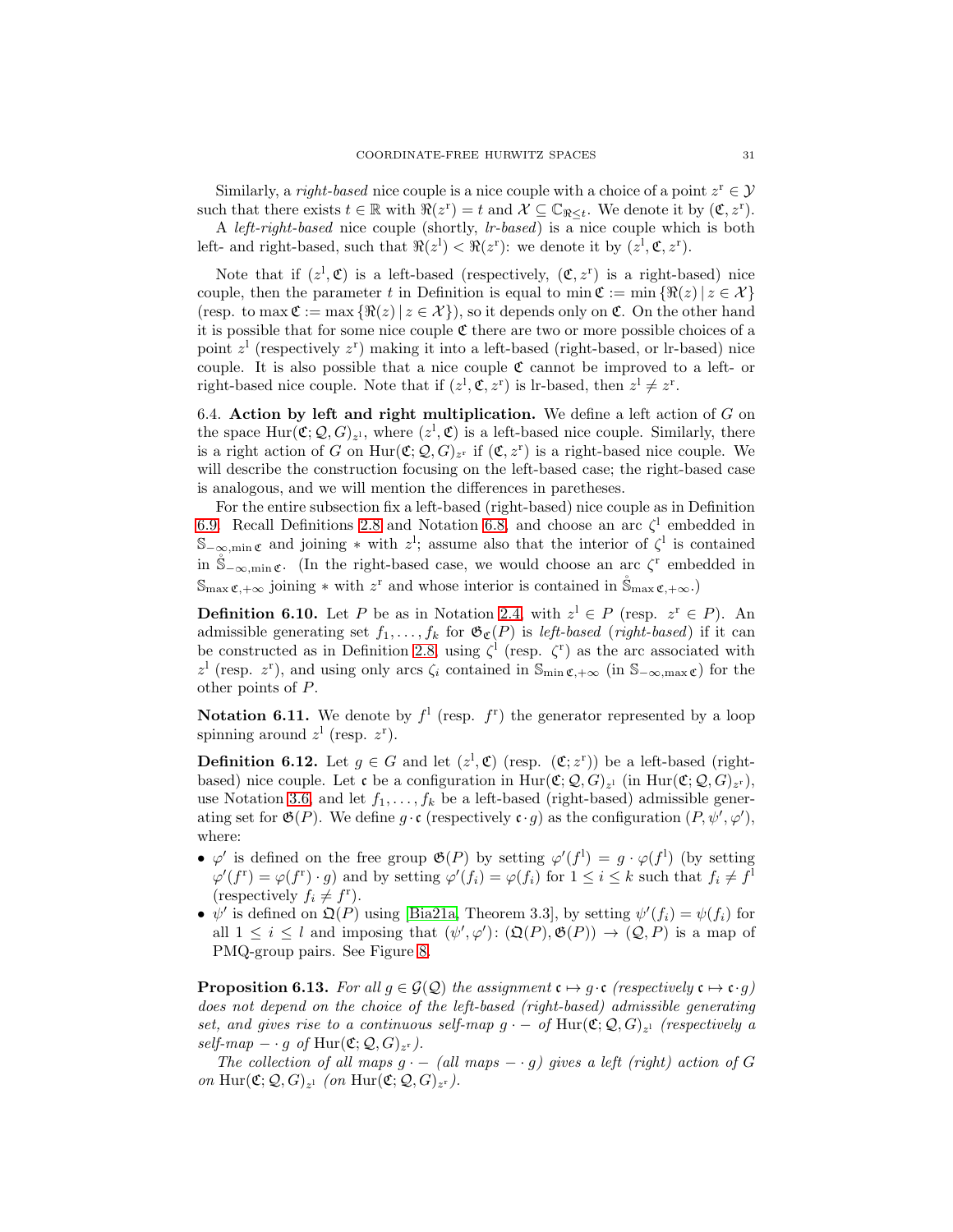

<span id="page-31-1"></span>FIGURE 8. On left, a configuration  $\mathfrak{c} \in \text{Hur}(\mathfrak{C}, \mathcal{Q}, G)_{z^r}$ ; on right, its image under the right action of  $g \in G$ .

The proof of Proposition [6.13](#page-30-1) is in Subsection [B.8](#page-52-1) of the appendix.

## <span id="page-31-0"></span>6.5. Compatibilities of the left and right actions.

<span id="page-31-2"></span>**Lemma 6.14.** Let  $\mathfrak{C}$  be a left-based (right-based) nice couple. Then the total monodromy  $\omega: \text{Hur}(\mathfrak{C}; \mathcal{Q}) \to G$  is a G-equivariant map, where G acts on itself by left (right) multiplication.

*Proof.* We focus on the left-based case. Let  $\mathfrak{c} \in \text{Hur}(\mathfrak{C}; \mathcal{Q}, G)_{z^1}$ , let  $\mathfrak{c}' = g \cdot \mathfrak{c}$  and use Notation [3.6.](#page-13-2) Let  $f_1, \ldots, f_k$  be a left-based admissible generating set for  $P = P'$ , suppose  $f_1 = f^1$  (see Notation [6.11\)](#page-30-2), and suppose, up to permuting the indices from 2 to k, that the product  $f_1 \tldots f_k$  represents an element  $[\gamma] \in \mathfrak{G}(P)$  as in Definition [6.1.](#page-27-2) Let  $\mathfrak{g} = f_2 \dots f_k$ , so that  $[\gamma] = f^1 \cdot \mathfrak{g}$ . Note that  $\varphi'(\mathfrak{g}) = \varphi(\mathfrak{g})$ . Then

$$
\omega(g \cdot \mathfrak{c}) = \varphi'([\gamma]) = \varphi'(f^1) \cdot \varphi'(\mathfrak{g}) = g \cdot \varphi(f^1) \cdot \varphi(\mathfrak{g}) = g \cdot \varphi([\gamma]) = g \cdot \omega(\mathfrak{c}).
$$

Let now  $(z^1, \mathfrak{C}, z^r)$  be a lr-based nice couple: both spaces  $\text{Hur}(\mathfrak{C}; \mathcal{Q}, G)_{z^1}$  and  $\text{Hur}(\mathfrak{C};\mathcal{Q},G)_{z^r}$  contain  $\text{Hur}(\mathfrak{C};\mathcal{Q},G)_{z^1,z^r}$  as subspace, and this subspace is preserved under both actions of G, on left on  $\text{Hur}(\mathfrak{C}; \mathcal{Q}, G)_{z^1}$  and on right on  $\text{Hur}(\mathfrak{C}; \mathcal{Q}, G)_{z^r}$ .

<span id="page-31-3"></span>**Lemma 6.15.** Let  $(z^1, \mathfrak{C}, z^r)$  be a lr-based nice couple. Then the left and the right actions of G on  $\text{Hur}(\mathfrak{C}; \mathcal{Q}, G)_{z^1, z^r}$  commute, i.e., for every  $g, h \in \mathcal{G}(\mathcal{Q})$  the self-maps  $g \cdot - \text{ and } - \cdot h \text{ of Hur}(\mathfrak{C}; \mathcal{Q}, G)_{z^1, z^r}$  commute.

*Proof.* Fix  $\mathfrak{c} = (P, \varphi, \psi) \in \text{Hur}(\mathfrak{C}; \mathcal{Q}, G)_{z^1, z^r}$  and let  $\zeta^1$  and  $\zeta^r$  be arcs as in Definition [6.10.](#page-30-3) We can choose disjoint arcs  $\zeta_i$  contained in  $\mathbb{S}_{\min \mathfrak{C}, \max \mathfrak{C}}$  completing  $\zeta^1, \zeta^r$  to a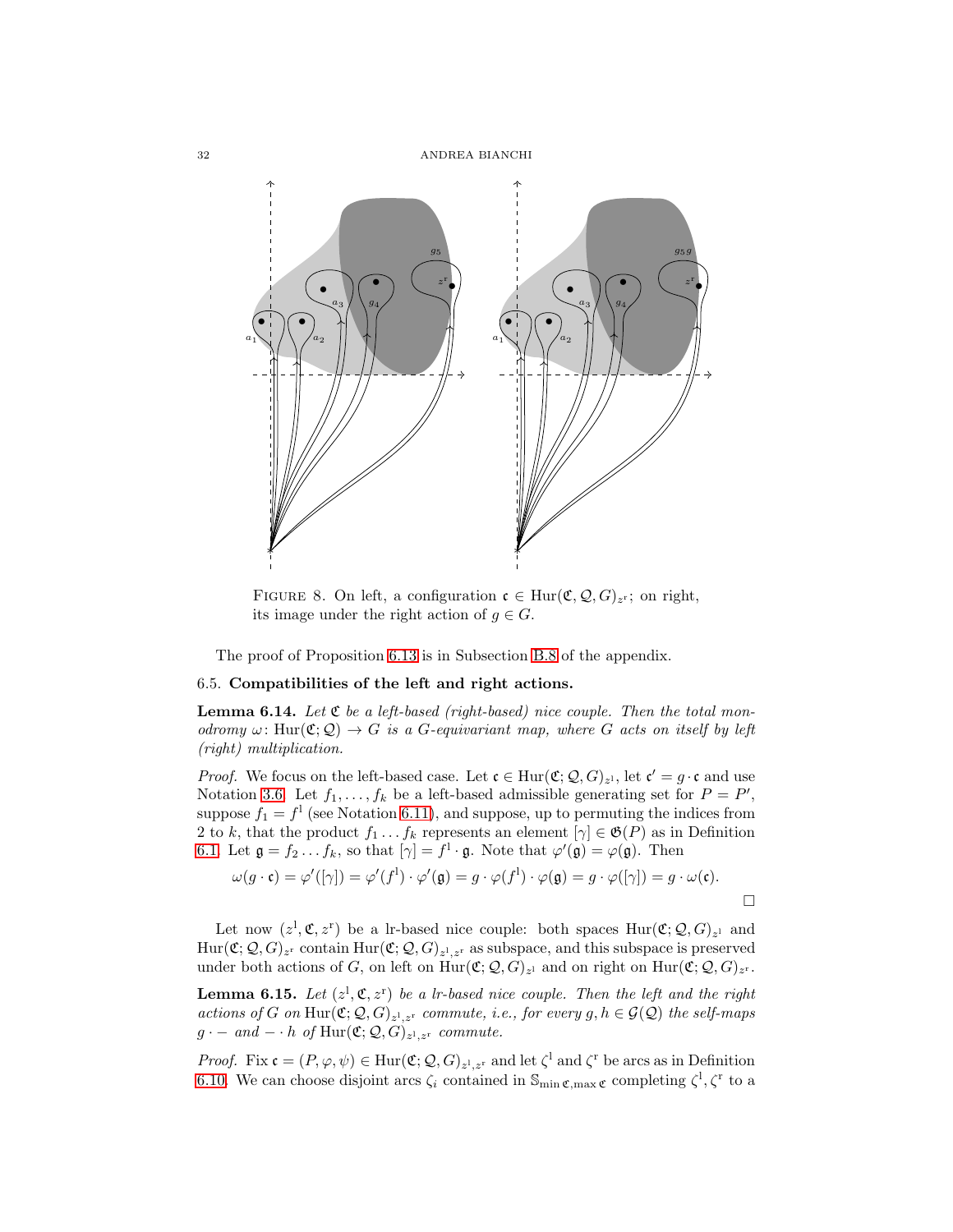<span id="page-32-2"></span>system of arcs as in Definition [2.8](#page-7-3) yielding an admissible generating set for  $\mathfrak{G}(P)$ which is both left- and right-based. The equality  $g \cdot (\mathfrak{c} \cdot h) = (g \cdot \mathfrak{c}) \cdot h$  follows directly from Definition 6.12. from Definition [6.12.](#page-30-4)

We thus obtain a (left) action of the group  $G \times G^{op}$  on  $\text{Hur}(\mathfrak{C}; \mathcal{Q}, G)_{z^1, z^r}$ , and by Lemma [6.14](#page-31-2) the map  $\omega$ : Hur $(\mathfrak{C}; \mathcal{Q}, G)_{z^1, z^r} \to G$  is  $G \times G^{op}$ -equivariant.

<span id="page-32-1"></span>**Lemma 6.16.** In the hypotheses of Lemma [6.15,](#page-31-3) the action of  $G \times G^{op}$  on the space  $\text{Hur}(\mathfrak{C}; \mathcal{Q}, G)_{z^1, z^r}$  is free and properly discontinuous.

*Proof.* Let  $\mathfrak{c} = (P, \psi, \varphi) \in \text{Hur}(\mathfrak{C}; \mathcal{Q}, G)_{z^1, z^r}$ , let <u>U</u> be an adapted covering of P, and denote by  $U^1$  and  $U^r$  the components of  $U$  containing  $z^1$  and  $z^r$  respectively. Fix an admissible generating set for  $\mathfrak{G}(P)$  which is both left- and right-based, and let  $f^1$  and  $f^r$  be as in Notation [6.11.](#page-30-2)

Let  $(g, h)$  be a non-trivial element in  $G \times G^{op}$ , and denote by  $\mathfrak{c}' = (P, \psi', \varphi')$  the configuration  $g \cdot \mathfrak{c} \cdot h$ . Then either  $\varphi'(f^1) = g \cdot \varphi(f^1) \neq \varphi(f^1)$ , or  $\varphi'(f^r) = \varphi(f^r) \cdot h \neq$  $\varphi(f^{\mathsf{r}})$ , or both inequalities hold: in any case we conclude  $\mathfrak{c}' \neq \mathfrak{c}$ , so the action of  $G \times G^{op}$  on  $\text{Hur}(\mathfrak{C}; \mathcal{Q}, G)_{z^1, z^r}$  is free.

Recall Definition [3.13,](#page-15-3) and note that the normal neighbourhood  $\mathfrak{U}(\mathfrak{c}, \underline{U})_{z^1, z^r}$  is mapped by  $g \cdot - \cdot h$  to the normal neighbourhood  $\mathfrak{U}(g \cdot \mathfrak{c} \cdot h, \underline{U})_{z^1, z^r}$ ; since the configurations c and c' are supported on the same set P, but  $\varphi' \neq \varphi$ , the argument in the proof of Proposition [3.8](#page-13-0) shows that  $\mathfrak{U}(\mathfrak{c}, \underline{U})$  and  $\mathfrak{U}(g \cdot \mathfrak{c} \cdot h, \underline{U})$  intersect trivially in Hur( $\mathfrak{C}; Q, G$ ), and a fortiori  $\mathfrak{U}(\mathfrak{c}, \underline{U})_{z^1, z^r}$  and  $\mathfrak{U}(g \cdot \mathfrak{c} \cdot h, \underline{U})_{z^1, z^r}$  intersect trivially in  $\text{Hur}(\mathfrak{C}; \mathcal{Q}, G)_{z^1, z^r}$ . Hence the action of  $G \times G^{op}$  on  $\text{Hur}(\mathfrak{C}; \mathcal{Q}, G)_{z^1, z^r}$  is properly discontinuous.

Recall Notation [6.2:](#page-27-3) we can decompose  $\text{Hur}(\mathfrak{C}; \mathcal{Q}, G)_{z^1, z^r}$  as a disjoint union of subspaces  $\text{Hur}(\mathfrak{C}; \mathcal{Q}, G)_{z^1, z^r; g}$  according to  $\omega$ . If we act on  $\text{Hur}(\mathfrak{C}; \mathcal{Q}, G)_{z^1, z^r}$  only on left, these subspaces will be permuted among each other, so that the quotient of Hur $(\mathfrak{C}; \mathcal{Q}, G)_{z^1, z^r}$  by the left action is homeomorphic to Hur $(\mathfrak{C}; \mathcal{Q}, G)_{z^1, z^r; \mathbf{1}}$ . The same holds if we quotient  $\text{Hur}(\mathfrak{C}; \mathcal{Q}, G)_{z^1, z^r}$  only by the right action of G; we can define a more interesting space by quotienting  $\text{Hur}(\mathfrak{C}; \mathcal{Q}, G)_{z^1, z^r}$  by both actions.

**Notation 6.17.** We denote by  $\text{Hur}(\mathfrak{C}; \mathcal{Q}, G)_{G, G^{op}}$  the quotient of  $\text{Hur}(\mathfrak{C}; \mathcal{Q}, G)_{z^1, z^r}$ by the left and right actions of G: the points  $z^1, z^r$  will always be clear from the context and will thus be omitted from the notation. We denote by

 $p_{G,G^{op}}\colon \mathrm{Hur}(\mathfrak{C};{\mathcal Q},G)_{z^1,z^r}\to \mathrm{Hur}(\mathfrak{C};{\mathcal Q},G)_{G,G^{op}}$ 

the projection map.

By Lemma [6.16](#page-32-1) we have in particular a normal covering map

 $p_{G,G^{op}}\colon \mathrm{Hur}(\mathfrak{C};{\mathcal Q},G)_{z^1,z^r;1}\to \mathrm{Hur}(\mathfrak{C};{\mathcal Q},G)_{G,G^{op}},$ 

<span id="page-32-0"></span>with G as group of deck transformations.

### 7. Hurwitz spaces with coefficients in augmented PMQs

In this section we introduce, for an augmented PMQ Q (see [\[Bia21a,](#page-56-0) Definition 4.9]), a subspace  $Hur(\mathfrak{C}; \mathcal{Q}_+, G)$  of the Hurwitz space  $Hur(\mathfrak{C}; \mathcal{Q}, G)$ ; under suitable conditions on  $\mathfrak C$  the inclusion  $\text{Hur}(\mathfrak C; \mathcal Q_+, G) \subset \text{Hur}(\mathfrak C; \mathcal Q, G)$  is a weak homotopy equivalence.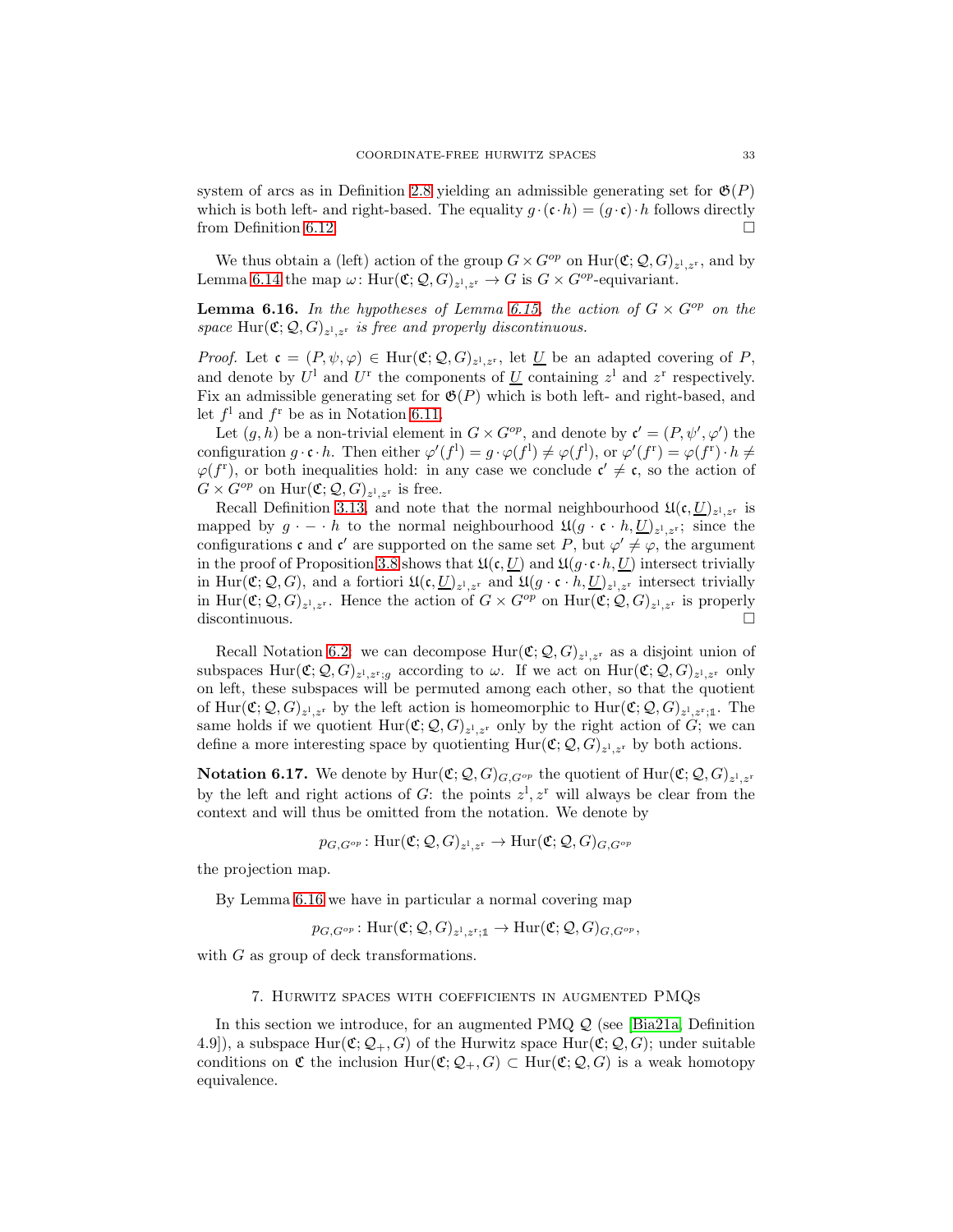#### 34 ANDREA BIANCHI

**Definition 7.1.** Let  $\mathfrak{C} = (\mathcal{X}, \mathcal{Y})$  be a nice couple and let  $(\mathcal{Q}, G)$  be a PMQgroup pair, with Q augmented. We define  $\text{Hur}(\mathfrak{C}; \mathcal{Q}_+, G) \subset \text{Hur}(\mathfrak{C}; \mathcal{Q}, G)$  as the subspace containing all configurations  $\mathfrak{c} = (P, \psi, \varphi)$  such that  $\psi \colon \mathfrak{Q}(P) \to \mathcal{Q}$  is an augmented map of PMQs, i.e.  $\psi^{-1}(\mathbb{1}_{\mathcal{Q}}) = \{\mathbb{1}_{\mathfrak{Q}(P)}\}$ . If  $\mathcal Y$  is empty we also write  $\text{Hur}(\mathcal{X}; \mathcal{Q}_+) \subset \text{Hur}(\mathcal{X}; \mathcal{Q})$  for the space  $\text{Hur}(\mathfrak{C}; \mathcal{Q}_+, \mathcal{G}(\mathcal{Q}))$ .

Roughly speaking, a configuration  $c = (P, \psi, \varphi) \in \text{Hur}(\mathfrak{C}; \mathcal{Q}, G)$  belongs to  $\text{Hur}(\mathfrak{C}; \mathcal{Q}_+, G)$  if the monodromy  $\psi$  attains "non-trivial" values around each point of P  $\setminus \mathcal{Y}$ : these are also all points of P around which  $\psi$  is defined. Here a "non-trivial" value is a value different from  $\mathbb{1}_{\mathcal{Q}}$ , i.e. a value in  $\mathcal{Q}_+$ , whence the notation.

Note that if  $\xi \colon \mathfrak{C} \to \mathfrak{C}'$  is a morphism of nice couples and  $\mathcal Q$  is augmented, then the induced map  $\xi_* \colon \text{Hur}(\mathfrak{C}; \mathcal{Q}, G) \to \text{Hur}(\mathfrak{C'}; \mathcal{Q}, G)$  restricts to a map of spaces  $\xi_*$ : Hur $(\mathfrak{C}; \mathcal{Q}_+, G) \to \text{Hur}(\mathfrak{C}'; \mathcal{Q}_+, G)$ . This is true also for a lax morphism  $\xi \colon \mathfrak{C} \to$  $\mathfrak{C}'$  (see Definition [4.3\)](#page-19-0), provided that  $\mathcal Q$  is complete and augmented.

**Lemma 7.2.** If Q is augmented, then  $Hur(\mathfrak{C}; \mathcal{Q}_+, G)$  is closed in  $Hur(\mathfrak{C}; \mathcal{Q}, G)$ .

*Proof.* Let  $\mathfrak{c} \in \text{Hur}(\mathfrak{C}; \mathcal{Q}, G) \setminus \text{Hur}(\mathfrak{C}; \mathcal{Q}_+, G);$  then, using Notation [3.6,](#page-13-2) there is some  $1 \leq i \leq l$  such that  $\psi$  sends each element of  $\mathfrak{Q}(P, z_i)$  to 1 (see also Definition [2.9\)](#page-8-2). Let  $U$  be an adapted covering of P: then we claim that the entire normal neighbourhood  $\mathfrak{U}(\mathfrak{c};\underline{U})$  lies in the difference  $\text{Hur}(\mathfrak{C};\mathcal{Q},G) \setminus \text{Hur}(\mathfrak{C};\mathcal{Q}_+,G)$ . To see this, let  $\mathfrak{c}' = (P', \psi', \varphi') \in \mathfrak{U}(\mathfrak{c}, \underline{U})$ , use Notation [2.6,](#page-6-4) and let z' be a point in  $P' \cap U_i$ . Then each element  $[\gamma'] \in \mathfrak{Q}(P', z')$  is sent by  $\psi'$  to an element  $\psi'([\gamma']) \in \mathcal{Q}$  which occurs as a factor of a decomposition of  $\mathbb{1}_{\mathcal{Q}}$  in the partial monoid  $\mathcal{Q}$ ; since  $\mathcal Q$  is augmented we have  $\psi'([\gamma']) = \mathbb{1}$  and therefore  $\mathfrak{c}'$  does not lie in Hur $(\mathfrak{C}; \mathcal{Q}_+, G)$ .  $\Box$ 

<span id="page-33-0"></span>7.1. Homotopy equivalences from augmented PMQs. The rest of the section is devoted to the proof of the following technical propositions.

<span id="page-33-1"></span>**Proposition 7.3.** Let  $X \subset \mathbb{H}$  be a semi-algebraic, non-empty and connected subspace, and let Q be an augmented PMQ. Then the spaces  $\text{Hur}(X; \mathcal{Q}_+)$  and  $Hur_+(\mathfrak{C};\mathcal{Q})$  are homotopy equivalent.

<span id="page-33-2"></span>**Proposition 7.4.** Let  $(Q, G)$  be a PMQ-group pair with Q augmented, and let  $\mathfrak{C} =$  $(\mathcal{X}, \mathcal{Y})$  be a nice couple with both X and Y non-empty and connected. Let  $P_0 \subset \mathcal{Y}$  be a finite, non-empty subset. Then the inclusion  $\text{Hur}(\mathfrak{C}; \mathcal{Q}_+, G)_{P_0} \subset \text{Hur}(\mathfrak{C}; \mathcal{Q}, G)_{P_0}$ is a homotopy equivalence.

In the rest of the section we fix a PMQ-group pair  $(Q, G)$  with  $Q$  augmented. Let  $\mathfrak{C} = (\mathcal{X}, \mathcal{Y})$  be a nice couple.

**Definition 7.5.** Let  $\mathfrak{c} = (P, \psi, \varphi) \in \text{Hur}(\mathfrak{C}; \mathcal{Q}, G)$ . A point  $z \in P$  is *inert* for c if  $z \in \mathcal{X} \setminus \mathcal{Y}$  and  $\psi$  maps each element of  $\mathfrak{Q}(P, z)$  to  $\mathbb{1}_{\mathcal{Q}}$  (see Definition [2.9\)](#page-8-2).

We construct a retraction of sets  $\rho: \text{Hur}(\mathfrak{C}; \mathcal{Q}, G) \to \text{Hur}(\mathfrak{C}; \mathcal{Q}_+, G)$  of the inclusion  $\text{Hur}(\mathfrak{C}; \mathcal{Q}_+, G) \subset \text{Hur}(\mathfrak{C}; \mathcal{Q}, G)$ : for each configuration  $\mathfrak{c} \in \text{Hur}(\mathfrak{C}; \mathcal{Q}, G)$ , we construct  $\rho(\mathfrak{c})$  by "forgetting" its inert points. More precisely, using Notation [3.6,](#page-13-2) if  $P' \subset P$  is the subset of non-inert points for c, then we note that  $\varphi \colon \mathfrak{G}(P) \to G$ and  $\psi \colon \mathfrak{Q}(P) \to \mathcal{Q}$  factor through maps  $\varphi' \colon \mathfrak{G}(P') \to G$  and  $\psi' \colon \mathfrak{Q}(P') \to \mathcal{Q}$  along the surjections  $i_{P'}^P: \mathfrak{G}(P) \to \mathfrak{G}(P')$  and  $i_{P'}^P: \mathfrak{Q}(P) \to \mathfrak{Q}(P')$ , (see Notation [2.17\)](#page-11-2), and we define  $\rho \colon (P, \psi, \varphi) \mapsto (P', \psi', \varphi').$ 

**Definition 7.6.** For all nice couples  $\mathfrak{C}$  the previous assignment gives a map of sets  $\rho: \text{Hur}(\mathfrak{C}; \mathcal{Q}, G) \to \text{Hur}(\mathfrak{C}; \mathcal{Q}_+, G).$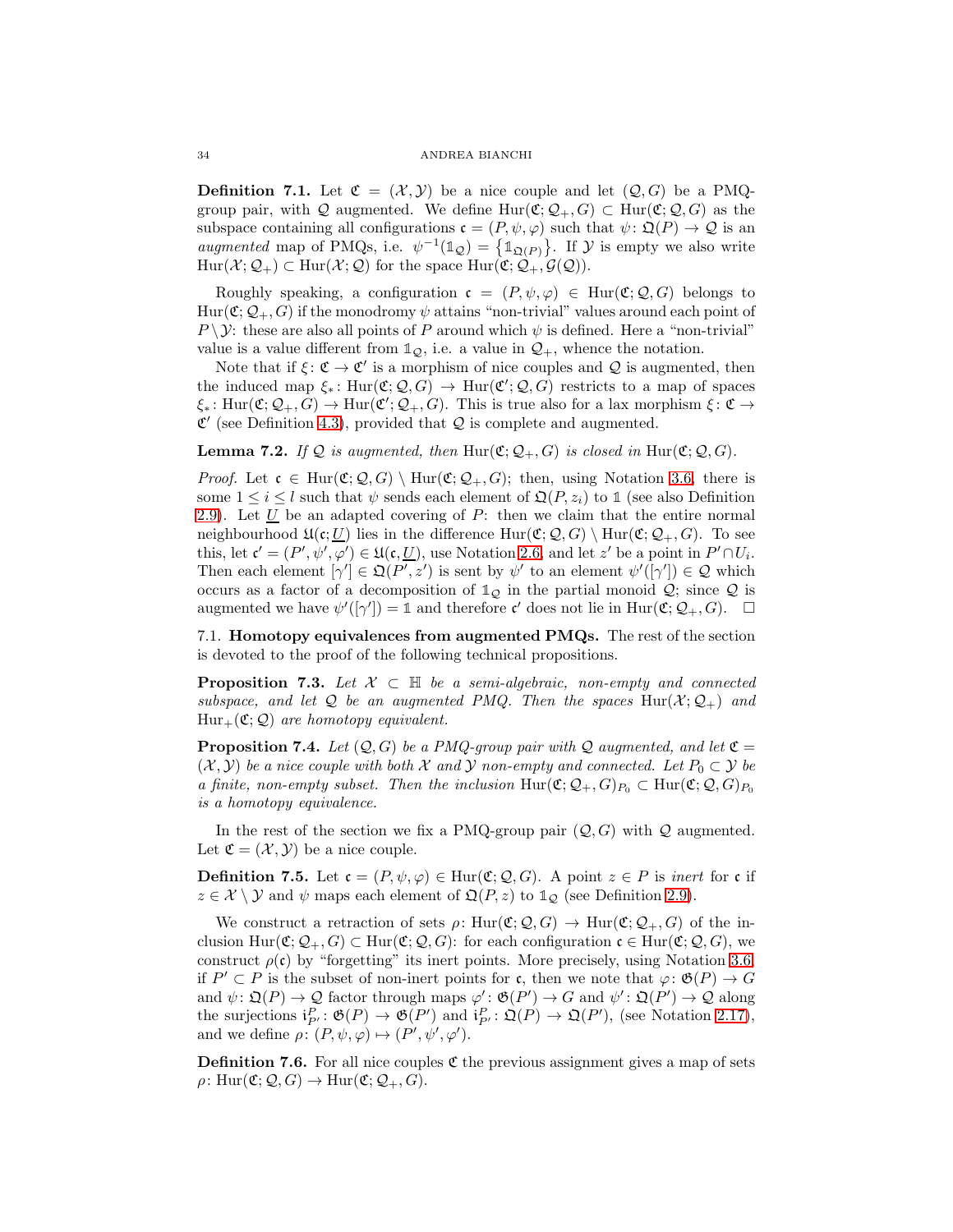Unfortunately, even assuming that  $\mathcal Q$  is augmented,  $\rho$  is in general not continuous: for instance, if P contains a point  $z_i \in \mathcal{Y}$  whose local monodromy with respect to  $\varphi$  is  $\mathbb{1} \in G$ , then  $\rho(P, \psi, \varphi)$  is a configuration supported also on the point  $z_i$ ; however if we perturb slightly  $z_i$  so that it "enters" in  $\mathcal{X} \setminus \mathcal{Y}$  (for this, suppose that  $z_i$  is an accumulation point for  $\mathcal{X} \setminus \mathcal{Y}$ , then in defining  $\rho(P, \psi, \varphi)$  we forget  $z_i$  and we do not replace it by any other point close to it.

<span id="page-34-0"></span>7.2. Explosions. The previous issue can only occur when  $\mathcal{Y} \neq \emptyset$ , and in fact if  $\mathcal{Y} = \emptyset$ , then  $\rho: \text{Hur}(\mathfrak{C}; \mathcal{Q}, G) \to \text{Hur}(\mathfrak{C}; \mathcal{Q}_+, G)$  is continuous, as we will see in Corollary [7.9.](#page-34-3) In the general case we cannot just let an inert point  $z_i \in P \setminus \mathcal{Y}$ disappear; what we can do is to let every point  $z_i \in P$  explode (including non-inert points), by replacing  $z_i$  with one or more other points of X. This idea is elaborated in the following definition.

<span id="page-34-4"></span>**Definition 7.7.** Let  $\mathfrak{C} = (\mathcal{X}, \mathcal{Y})$  be a nice couple. An explosion  $\mathcal{E}$  of  $\mathfrak{C}$  is a continuous map  $\mathscr{E} \colon \mathcal{X} \times [0,1] \to \text{Ran}(\mathfrak{C})$  such that for all  $z \in \mathcal{Y}$  and all  $0 \leq t \leq 1$ ,  $z \in \mathscr{E}(z, t)$ . An explosion  $\mathscr{E}$  is standard if  $\mathscr{E}(z, 0) = \{z\} \in \text{Ran}(\mathfrak{C})$  for all  $z \in \mathcal{X}$ .

Given an explosion  $\mathscr{E}$ , a finite subset  $P \subset \mathcal{X}$  and a time  $0 \le t \le 1$ , we can define a subset  $\mathscr{E}(P,t) \in \text{Ran}(\mathfrak{C})$  as the union of the subsets  $\mathscr{E}(z,t)$  for  $z \in P$ . Thus an explosion  $\mathscr E$  induces a continuous map  $\text{Ran}(\mathfrak{C}) \times [0,1] \to \text{Ran}(\mathfrak{C})$ , that by abuse of notation we still denote by  $\mathscr E$ . Note that if  $\mathscr E$  is standard, then  $\mathscr E(-,0)$  is the identity of  $\text{Ran}(\mathfrak{C})$ .

<span id="page-34-2"></span>**Proposition 7.8.** Let  $\mathfrak{C} = (\mathcal{X}, \mathcal{Y})$  be a nice couple, let  $\mathcal{E}: \mathcal{X} \times [0, 1] \to \text{Ran}(\mathfrak{C})$  be an explosion, and let  $(Q, G)$  be a PMQ-group pair with Q augmented. Denote by  $\mathscr{E}_*$ : Hur( $\mathfrak{C}; Q, G$ ) × [0, 1]  $\rightarrow$  Hur( $\mathfrak{C}; Q, G$ ) the following composition of maps of sets, where  $\varepsilon$  was introduced in Definition [3.10,](#page-14-1) and the external product  $-\times -i$  is from Notation [5.9:](#page-25-2)

$$
\text{Hur}(\mathfrak{C};\mathcal{Q},G)\times[0,1]\xrightarrow{\begin{array}{c}\begin{array}{c}\begin{smallmatrix}\begin{smallmatrix}\end{smallmatrix}\\ \end{array}\end{array}}{\text{Hur}(\mathfrak{C};\mathcal{Q}_+,G)\times\text{Ran}(\mathfrak{C})\times[0,1]\end{array}}\end{array}}\text{Hur}(\mathfrak{C};\mathcal{Q}_+,G)\times\text{Ran}(\mathfrak{C})\times[0,1]
$$
\n
$$
\text{Hur}(\mathfrak{C};\mathcal{Q}_+,G)\times\text{Ran}(\mathfrak{C})\xrightarrow{\begin{array}{c}\begin{smallmatrix}\begin{smallmatrix}\end{smallmatrix}\\ \end{smallmatrix}\end{array}}\end{array}}\text{Hur}(\mathfrak{C};\mathcal{Q},G).
$$

Then  $\mathscr{E}_*$  is continuous. If moreover  $\mathscr{E}$  is standard, then  $\mathscr{E}_*(-,0)$  is the identity of  $Hur(\mathfrak{C}; \mathcal{Q}, G).$ 

The proof of Propositio[n7.8](#page-34-2) is in Subsection [B.9](#page-53-0) of the appendix. A particular application of Proposition [7.8](#page-34-2) is the following:

<span id="page-34-3"></span>Corollary 7.9. Let  $X \subset \mathbb{H}$  be a semi-algebraic set and let Q be an augmented PMQ; then the map  $\rho: \text{Hur}(\mathcal{X}; \mathcal{Q}) \to \text{Hur}(\mathcal{X}; \mathcal{Q}_+)$  is continuous.

*Proof.* Consider the explosion  $\mathscr{E}^{\emptyset}$ :  $\mathcal{X} \times [0,1] \to \text{Ran}(\mathcal{X})$  taking the constant value  $\emptyset \in \text{Ran}(\mathcal{X})$ ; then  $\mathscr{E}_{*}^{\emptyset}(-,0) = \rho$  is a continuous map.

# <span id="page-34-1"></span>7.3. Proof or Propositions [7.3](#page-33-1) and [7.4.](#page-33-2)

Proof of Proposition [7.3.](#page-33-1) Recall Definition [5.7](#page-25-1) and Notation [5.9,](#page-25-2) and fix a point  $z_0 \in \mathcal{X}$ . We claim that the map  $-\times z_0$ : Hur $(\mathcal{X}; \mathcal{Q}_+) \to$  Hur $_+(\mathcal{X}; \mathcal{Q})$  is a homotopy equivalence, where we denote by  $z_0$  also the singleton  $\{z_0\} \in \text{Ran}(\mathcal{X})$ .

Let Hur $(\mathcal{X}; \mathcal{Q}_+)_{z_0}$  be the subspace of Hur<sub>+</sub>( $\mathcal{X}; \mathcal{Q}$ ) containing all configurations  $\mathfrak{c} = (P, \psi)$  such that  $z_0 \in P$  and all points of  $P \setminus \{z_0\}$  are not inert; then  $-\times z_0$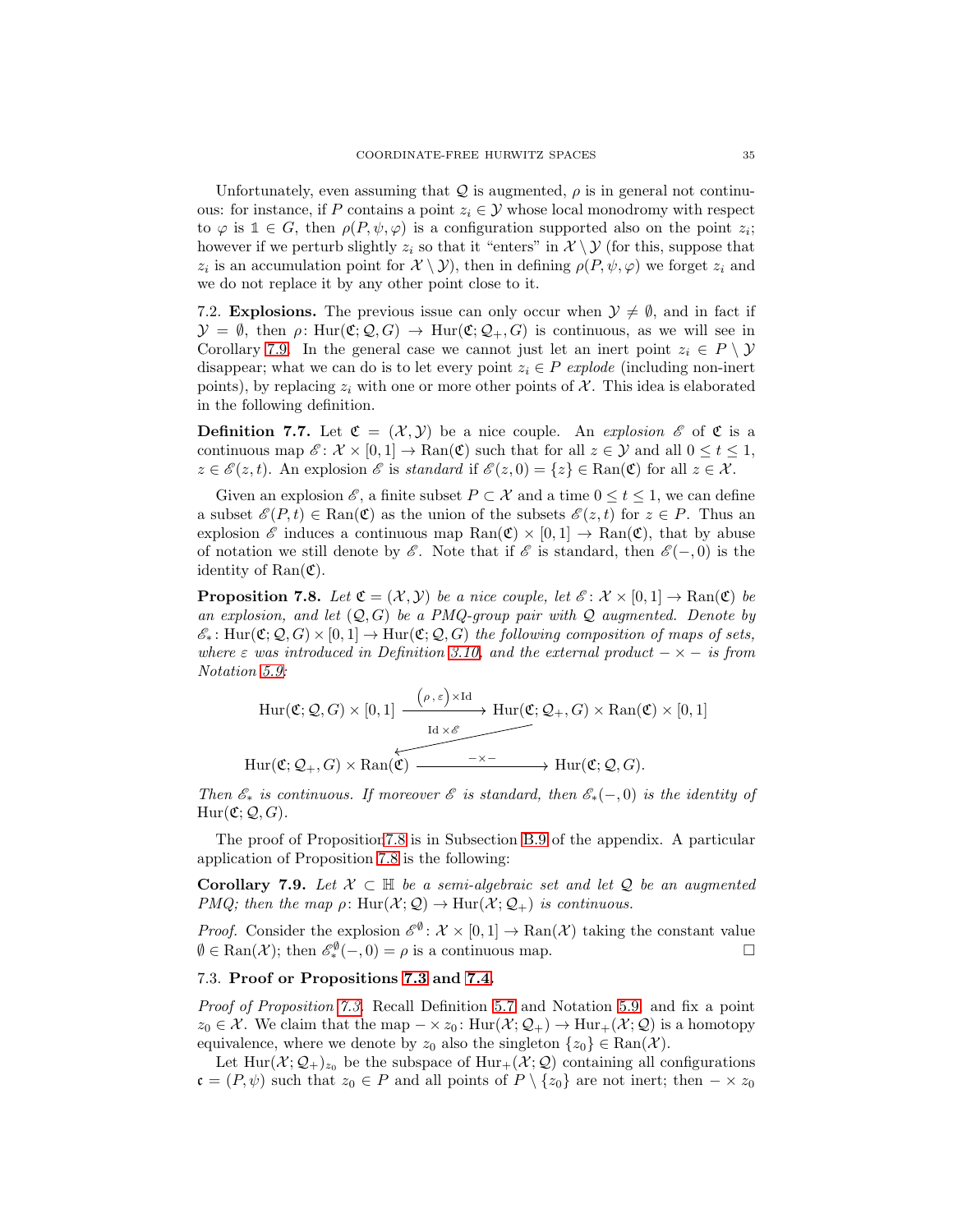### 36 ANDREA BIANCHI

gives a homeomorphism  $\text{Hur}(\mathcal{X};\mathcal{Q}_+) \stackrel{\cong}{\to} \text{Hur}(\mathcal{X};\mathcal{Q}_+)_{z_0}$ , with inverse given by the restriction of  $\rho$ , which is continuous by Corollary [7.9.](#page-34-3) It suffices therefore to prove that the inclusion  $\text{Hur}(\mathcal{X};\mathcal{Q}_+)_{z_0} \subset \text{Hur}_+(\mathcal{X};\mathcal{Q})$  is a homotopy equivalence. By Lemma [3.3](#page-12-4) the space  $\text{Ran}_+(\mathcal{X})$  is weakly contractible; since X is homeomorphic to a CW complex, there is a homotopy  $\mathscr{E}^{z_0}$ :  $\mathcal{X} \times [0,1] \to \text{Ran}_+(\mathcal{X})$  with  $\mathscr{E}^{z_0}(z,0) = \{z\}$ and  $\mathscr{E}^{z_0}(z,1) = \{z_0\}$  for all  $z \in \mathcal{X}$ ; in our language  $\mathscr{E}^{z_0}$  is a standard explosion, giving rise to an extended explosion  $\mathscr{E}^{z_0}$ :  $\text{Ran}(\mathcal{X}) \times [0, 1] \to \text{Ran}(\mathcal{X})$  (see the remark after Definition [7.7\)](#page-34-4).

Proposition [7.8](#page-34-2) yields a homotopy  $\mathscr{E}_*^{z_0}$ :  $\text{Hur}(\mathcal{X};\mathcal{Q})\times[0,1]\to\text{Hur}(\mathcal{X};\mathcal{Q})$ , which restricts to a homotopy of  $\text{Hur}_+(\mathcal{X}; \mathcal{Q})$ . We note the following:

- $e_{\ast}^{\infty}(-,0)$  is the identity of  $Hur_+(\mathcal{X};\mathcal{Q})$ , again by Proposition [7.8;](#page-34-2)
- $e_{*0}^{z_0}(-,1)$  restricts to the identity on the subspace Hur( $\chi$ ;  $Q_{+}$ )<sub>z0</sub>: indeed if  $\mathfrak{c} =$  $(P, \psi) \in \text{Hur}(\mathcal{X}; \mathcal{Q}_+)_{z_0}$ , then  $\rho(\mathfrak{c})$  is either equal to  $\mathfrak{c}$ , or is obtained by forgetting  $z_0 \in P$  in case  $z_0$  is inert; since  $\mathscr{E}^{z_0}(-,1)$  is constant on  $\text{Ran}(\mathcal{X})$  with value  $z_0$ , we have anyway the equality  $\rho(\mathfrak{c}) \times \mathcal{E}^{z_0}(P, 1) = \rho(\mathfrak{c}) \times z_0 = \mathfrak{c}$ , i.e. the point  $z_0$  is added again in the further composition defining  $e^{2z_0}(-,1);$
- $\mathcal{E}^{z_0}_{*}(-,1)$  takes values in  $\text{Hur}(\mathcal{X}; \mathcal{Q}_+)_{z_0}$ : this follows again from the equality  $\mathscr{E}_*(\mathfrak{c}, 1) = \rho(\mathfrak{c}) \times z_0$ , holding for all  $\mathfrak{c} \in \text{Hur}(\mathcal{X}; \mathcal{Q})$ .

The homotopy  $\mathscr{E}_*^{z_0}$  shows that the inclusion  $\text{Hur}(\mathcal{X};\mathcal{Q}_+)_{z_0} \subset \text{Hur}_+(\mathcal{X};\mathcal{Q})$  is a homotopy equivalence.

Note that in the particular case  $\mathcal{Q} = \{\mathbb{1}\}\$ , Proposition [7.3](#page-33-1) implies that  $\text{Ran}_+(\mathcal{X})$ is contractible; this is a mild improvement of the statement of Lemma [3.3.](#page-12-4)

Proof of Proposition [7.4.](#page-33-2) The proof is similar to the one of Proposition [7.3.](#page-33-1) By Lemma [3.3](#page-12-4) the spaces  $\text{Ran}_+(\mathcal{Y}) \subset \text{Ran}_+(\mathcal{X})$  are weakly contractible; since  $(\mathcal{X}, \mathcal{Y})$ is homeomorphic to a couple of CW complexes, there is a homotopy  $\mathscr{E}^{\mathcal{X}, \mathcal{Y}}$ :  $\mathcal{X} \times$  $[0,1] \rightarrow \text{Ran}_+(\mathcal{X})$  with  $\mathscr{E}^{\mathcal{X},\mathcal{Y}}(z,t) = \{z\}$  whenever  $z \in \mathcal{Y}$  or  $t = 0$ , and such that  $\mathscr{E}^{\mathcal{X},\mathcal{Y}}(z,1) \in \operatorname{Ran}_+(\mathcal{Y})$  for all  $z \in \mathcal{X}$ . Note in particular that  $\mathscr{E}^{\mathcal{X},\mathcal{Y}}$  is a standard explosion. We obtain an extended explosion  $\mathscr{E}^{\mathcal{X}, \mathcal{Y}}$ : Ran $(\mathcal{X}) \times [0, 1] \rightarrow$  $\text{Ran}(\mathcal{X})$ , inducing by Proposition [7.8](#page-34-2) a homotopy  $\mathscr{E}_*^{\mathcal{X}, \mathcal{Y}}$ :  $\text{Hur}(\mathfrak{C}; \mathcal{Q}, G)_{P_0} \times [0, 1] \rightarrow$  $Hur(\mathfrak{C};\mathcal{Q},G)_{P_0}$  with the following properties:

- $\mathscr{E}_*^{\mathcal{X}, \mathcal{Y}}(-,0)$  is the identity of  $\text{Hur}(\mathfrak{C}; \mathcal{Q}, G)_{P_0};$
- $\mathscr{E}^{\mathcal{X}, \mathcal{Y}}(-, 1)$  takes values in  $\text{Hur}(\mathfrak{C}; \mathcal{Q}_+, G)_{P_0}$ .

It suffices now to prove that there is a homotopy of maps  $Hur(\mathfrak{C}; \mathcal{Q}_+, G)_{P_0} \to$  $\text{Hur}(\mathfrak{C}; \mathcal{Q}_+, G)_{P_0}$  from  $\mathscr{E}^{\mathcal{X}, \mathcal{Y}}(-, 1)|_{\text{Hur}(\mathfrak{C}; \mathcal{Q}_+, G)_{P_0}}$  to the identity of  $\text{Hur}(\mathfrak{C}; \mathcal{Q}_+, G)_{P_0}$ .

Using weak contractibility of  $\text{Ran}_+(\mathcal{Y})$  (see Lemma [3.3\)](#page-12-4) together with the fact that X is homeomorphic to a CW complex, we can find a homotopy  $\mathscr{E}^{\mathcal{Y}}\colon \mathcal{X} \times [0,1] \to \mathcal{Y}$  $\text{Ran}_+(\mathcal{Y})$  satisfying the following properties:

- $\mathscr{E}^{\mathcal{Y}}(-,0) = \mathscr{E}^{\mathcal{X},\mathcal{Y}}(-,1);$
- $\mathscr{E}^{\mathcal{Y}}(-,1)$  is the constant map with value  $P_0 \in \text{Ran}_+(\mathcal{Y})$ .

Denote by  $\mathscr{E}^{\mathcal{Y}}$ : Ran $(\mathcal{X})_{P_0} \times [0, 1] \to \text{Ran}_+(\mathcal{Y})$  also the induced map on Ran spaces. Consider the homotopy  $\mathcal{H}^{\mathcal{Y}}$ : Hur $(\mathfrak{C}; \mathcal{Q}_+, G)_{P_0} \times [0, 1] \to \text{Hur}(\mathfrak{C}; \mathcal{Q}_+, G)_{P_0}$  given by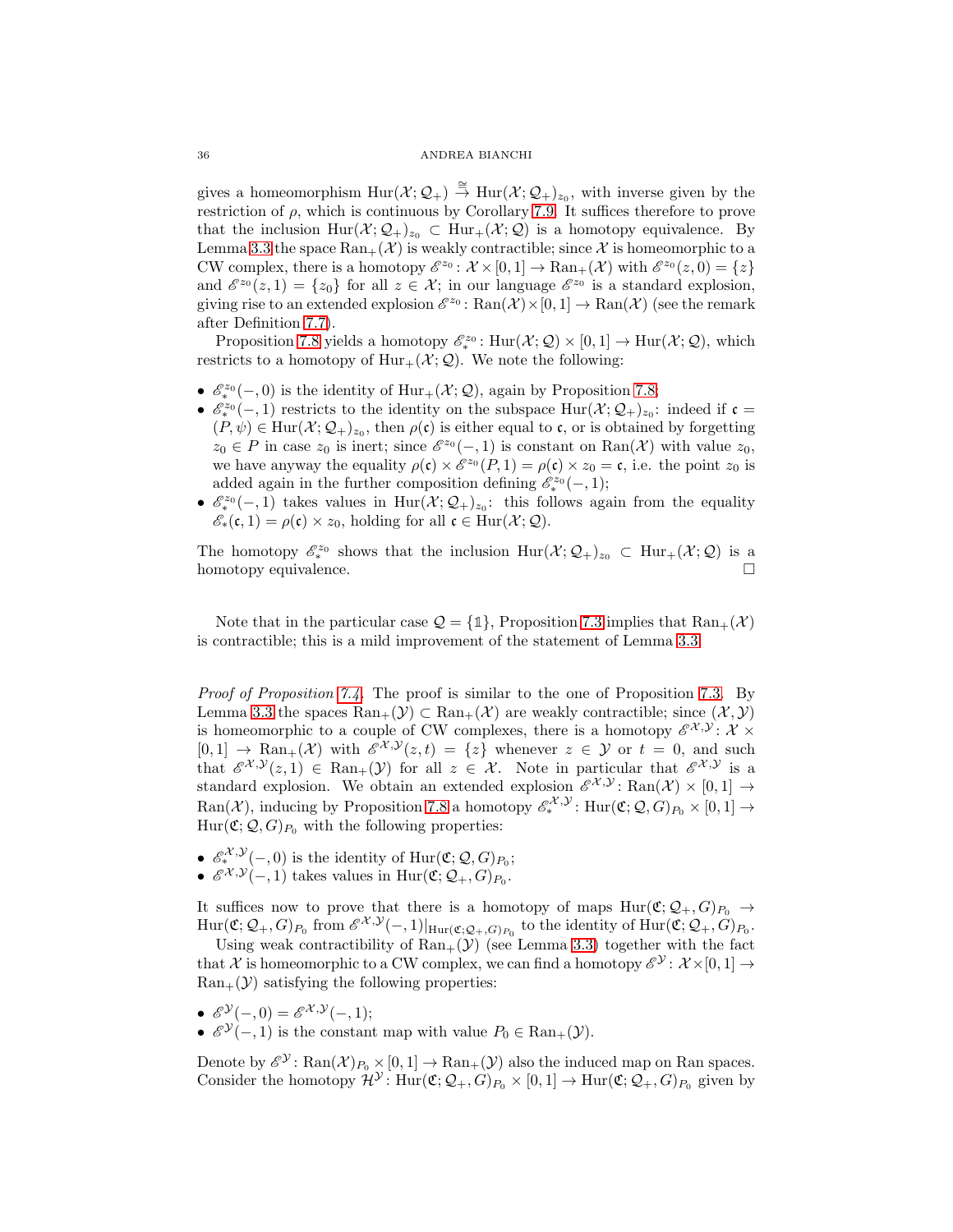the composition

$$
\text{Hur}(\mathfrak{C};\mathcal{Q}_+,G)_{P_0}\times[0,1]\xrightarrow{\text{Idx}(\mathfrak{C};\mathcal{Q}_+,G)_{P_0}\times\text{Ran}(\mathcal{X})_{P_0}\times[0,1]}
$$
\n
$$
\text{Hur}(\mathfrak{C};\mathcal{Q}_+,G)_{P_0}\times\text{Ran}_+(\mathcal{Y})\xrightarrow{\qquad \qquad \text{Aux}} \text{Hur}(\mathfrak{C};\mathcal{Q}_+,G)_{P_0}\times\text{Ran}_+(\mathcal{Y})\xrightarrow{\qquad \qquad \text{Aux}} \text{Hur}(\mathfrak{C};\mathcal{Q}_+,G)_{P_0},
$$

where  $\varepsilon$  is from Definition [3.10](#page-14-1) and in the last step we use Notation [5.9.](#page-25-2) Since  $\rho$ restricts to the identity on  $\text{Hur}(\mathfrak{C}; \mathcal{Q}_+, G)_{P_0}$ , the map  $\mathcal{H}^{\mathcal{Y}}(-, 0)$  concides with the restriction of  $\mathscr{E}^{X,Y}(-,1)$  to  $\text{Hur}(\mathfrak{C};\mathcal{Q}_+,G)_{P_0}$ . On the other hand,  $\mathcal{H}^{Y}(-,1)$  is the identity of  $\text{Hur}(\mathfrak{C}; \mathcal{Q}_+, G)_{P_0}$ . .

<span id="page-36-1"></span>7.4. An application of contractibility of Ran spaces. The following proposition deals with a generic PMQ-group pair  $(Q, G)$ , with Q possibly non-augmented, but is included in this section as it uses that Ran spaces are contractible, which is a consequence of Proposition [7.3.](#page-33-1)

**Proposition 7.10.** Let  $\mathfrak{C} = (\mathcal{X}, \mathcal{Y})$  be a nice couple with X non-empty and connected, let  $P_0 \subset \mathcal{X}$  be a non-empty finite subset, and let  $(Q, G)$  be a PMQ-group pair. Then the inclusion  $\text{Hur}(\mathfrak{C}; Q, G)_{P_0} \subset \text{Hur}_+(\mathfrak{C}; Q, G)$  is a homotopy equivalence.

*Proof.* By Proposition [7.3](#page-33-1) there is a homotopy  $\mathscr{E}^{P_0}$ :  $\text{Ran}_+(\mathfrak{C}) \times [0,1] \to \text{Ran}_+(\mathfrak{C})$ contracting  $\text{Ran}_+(\mathfrak{C})$  onto the configuration  $P_0$ .

We construct a homotopy  $\mathcal{H}^{P_0}$ :  $\text{Hur}_+(\mathfrak{C}; \mathcal{Q}, G) \times [0, 1] \to \text{Hur}_+(\mathfrak{C}; \mathcal{Q}, G)$  as the composition

$$
\text{Hur}_{+}(\mathfrak{C}; Q, G) \times [0, 1] \xrightarrow{\text{Id}_{\mathfrak{C}} \otimes \text{Kd}_{\mathfrak{C}}} \text{Hur}_{+}(\mathfrak{C}; Q, G) \times \text{Ran}_{+}(\mathfrak{C}) \times [0, 1]
$$
\n
$$
\text{Hur}_{+}(\mathfrak{C}; Q, G) \times \text{Ran}_{+}(\mathfrak{C}) \xrightarrow{\text{Id}_{\mathfrak{C}} \otimes \text{Kd}_{\mathfrak{C}}} \text{Hur}_{+}(\mathfrak{C}; Q, G),
$$

where  $\varepsilon$  is from Definition [3.10](#page-14-1) and in the last step we use Notation [5.9.](#page-25-2) Note the following:

- $\mathcal{H}^{P_0}(-;0)$  is the identity of  $\text{Hur}_+(\mathfrak{C};\mathcal{Q},G);$
- $\mathcal{H}^{P_0}(-;1)$  restricts to the identity on  $\text{Hur}(\mathfrak{C}; \mathcal{Q}, G)_{P_0};$
- for all  $0 \leq s \leq 1$  and  $\mathfrak{c} \in \text{Hur}_+(\mathfrak{C}; \mathcal{Q}, G)$ , if we denote  $\mathfrak{c}' = \mathcal{H}^{P_0}(\mathfrak{c}; s)$  and use Notation [3.6,](#page-13-2) then  $P \subset P'$ ; if moreover we assume  $s = 1$ , then  $P_0 \subseteq P'$ .

In particular the map  $\mathcal{H}^{P_0}(-;1)$  takes values in Hur $(\mathfrak{C}; \mathcal{Q}, G)_{P_0}$  and restricts to the identity on  $\text{Hur}(\mathfrak{C}; \mathcal{Q}, G)_{P_0}$ . This implies that the inclusion  $\text{Hur}(\mathfrak{C}; \mathcal{Q}, G)_{P_0} \subset$  $Hur_+(\mathfrak{C}; \mathcal{Q}, G)$  is a homotopy equivalence.

### 8. Cell stratifications

<span id="page-36-0"></span>We fix an augmented PMQ  $Q$  throughout the section, and denote by  $\overline{Q}$  its completion.

**Notation 8.1.** We denote by  $\mathcal{R}$  the open unit square  $(0, 1)^2 \subset \mathbb{H}$ , and by  $\mathcal{R}$  the closed unit square  $[0, 1]^2 \subset \mathbb{H}$ .

In this section we introduce a *cell stratification* on  $\text{Hur}(\mathcal{R}; \mathcal{Q}_+)$ . More precisely, we will do the following: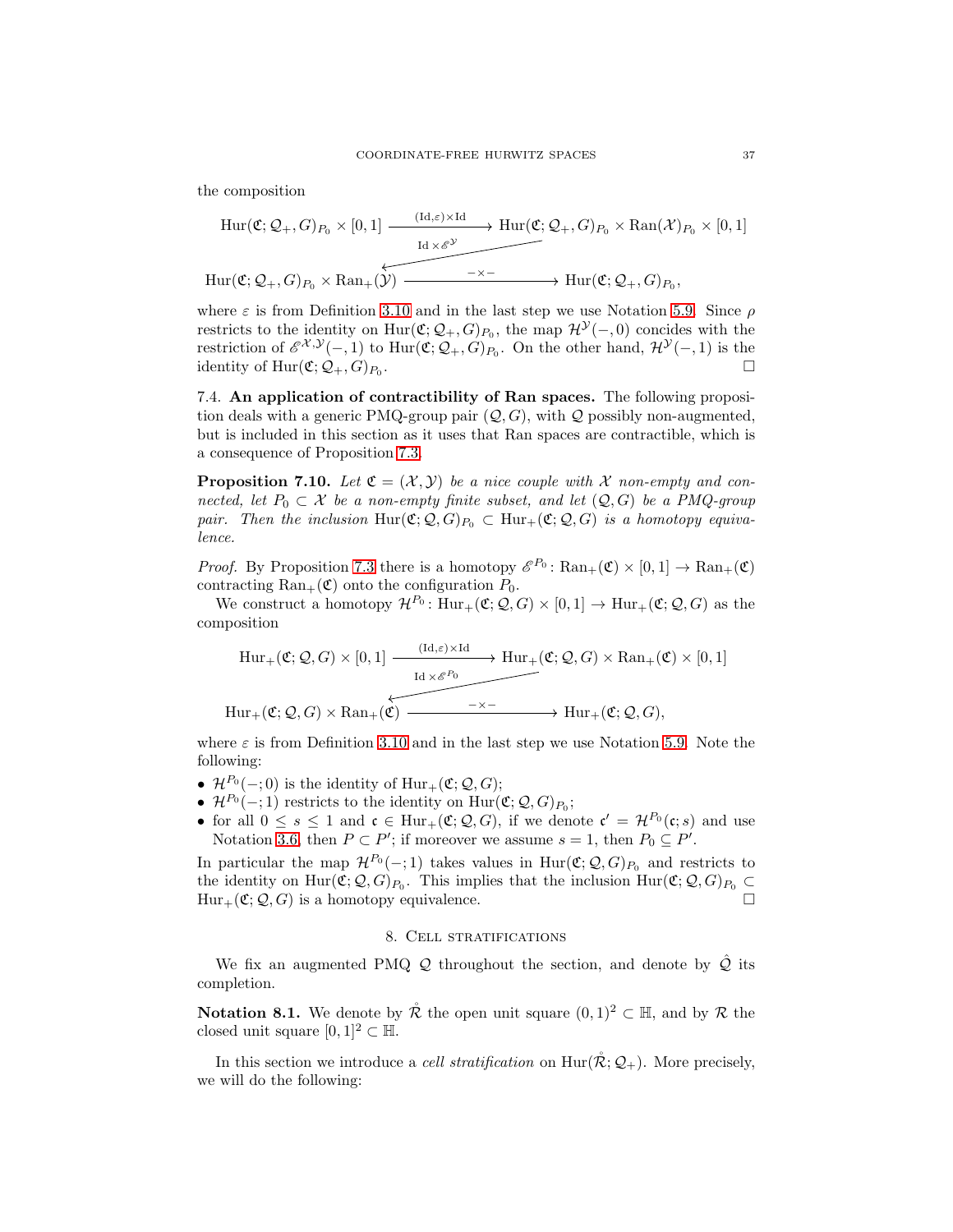#### <span id="page-37-4"></span>38 ANDREA BIANCHI

- (1) we consider the completion  $\mathcal Q$  of  $\mathcal Q$ , and regard Hur( $\mathcal R; \mathcal Q_+$ ) as an open subspace of Hur( $\mathcal{R}; \mathcal{Q}_+$ ), by applying functoriality to the open inclusion  $\mathcal{R} \subset \mathcal{R}$  and to the inclusion of augmented PMQs  $\mathcal{Q} \subset \hat{\mathcal{Q}}$ ;
- (2) we define a continuous bijection  $v: |Arr(Q)| \rightarrow Hur(R; \hat{Q}_+)$ , where the bisimplicial complex  $Arr(Q)$  was introduced in [\[Bia21a,](#page-56-0) Definition 6.6]; this will be given by defining, for every non-degenerate array  $\underline{a} \in \text{Arr}_{p,q}(\mathcal{Q})$ , a continuous map  $e^{\underline{a}}$ :  $\Delta^p \times \Delta^q \to \text{Hur}(\mathcal{R}; \hat{\mathcal{Q}}_+)$ ;
- (3) the map  $v$  restricts to a continuous bijection

 $v: \text{Hur}^{\Delta} = |\text{Arr}(\mathcal{Q})| \setminus |\text{NAdm}(\mathcal{Q})| \to \text{Hur}(\mathcal{R}; \mathcal{Q}),$ 

and in the additional hypothesis that  $\mathcal Q$  is locally finite PMQ, this latter bijection is a homeomorphism.

<span id="page-37-0"></span>8.1. A construction with simplices. We start by fixing some notation and by making some constructions with simplices and products of simplices. For  $p \geq 0$ , we regard the standard p-simplex  $\Delta^p$  as the subspace of  $[0,1]^p$  containing all p-tuples  $s = (s_1, \ldots, s_p)$  with  $0 \leq s_1 \leq \cdots \leq s_p \leq 1$ .

**Notation 8.2.** Whenever needed, we extend each p-tuple  $\underline{s} = (s_1, \ldots, s_p)$  representing a point in  $\Delta^p$  to a  $p + 2$ -tuple  $s_0, \ldots, s_{p+1}$  by setting  $s_0 = 0$  and  $s_{p+1} = 1$ .

<span id="page-37-2"></span>**Notation 8.3.** For  $p \ge 0$  we denote by  $\underline{\mathfrak{bar}}^p = (\mathfrak{bar}_1^p, \ldots, \mathfrak{bar}_p^p) = (\frac{1}{p+1}, \ldots, \frac{p}{p+1})$ the barycentre of  $\Delta^p$ .

<span id="page-37-3"></span>**Definition 8.4.** We denote by  $\check{\Delta}^{p,p} \subset \Delta^p \times \Delta^p$  the subspace containing all pairs  $(s, s')$  such that the following holds: for all  $0 \leq i \leq p$ , either  $s_i \neq s_{i+1}$  or both equalities  $s_i = s_{i+1}$  and  $s'_i = s'_{i+1}$  hold.

Roughly speaking,  $(\underline{s}, \underline{s}') \in \check{\Delta}^{p,p}$  if and only if whenever <u>s</u> belongs to a facet of  $\Delta^p$ , then also <u>s'</u> belongs to the *same* facet of  $\Delta^p$ .

**Definition 8.5.** We define a continuous map  $\mathcal{H}^p : \mathbb{R} \times \check{\Delta}^{p,p} \to \mathbb{R}$  by the formula

$$
\mathcal{H}^{p}(x; \underline{s}, \underline{s}') = \begin{cases} x & \text{if } x \in \mathbb{R} \setminus (0, 1); \\ \frac{x - s_{i}}{s_{i+1} - s_{i}} s'_{i+1} + \frac{s_{i+1} - x}{s_{i+1} - s_{i}} s'_{i} & \text{if } s_{i} \neq s_{i+1} \text{ and } x \in [s_{i}, s_{i+1}]; \\ s'_{i} = s'_{i+1} & \text{if } x = s_{i} = s_{i+1}. \end{cases}
$$

Roughly speaking,  $\mathcal{H}^p(-; \underline{s}, \underline{s}') : \mathbb{R} \to \mathbb{R}$  is constructed by fixing  $(-\infty, 0] \cup [1, \infty)$ pointwise, by mapping each  $s_i \mapsto s'_i$  and by extending by linear interpolation on the segments  $[0, s_1], \ldots, [s_p, 1]$ ; some of these segments might be degenerate, in this case no extension is needed. The subspace  $\check{\Delta}^{p,p} \subset \Delta^p \times \Delta^p$  is essentially defined as the subspace of couples  $(s, s')$  for which  $\mathcal{H}^p(-; s, s')$  is well-defined and continuous. The following property of the map  $\mathcal{H}^p$  follows immediately, and we state it as lemma for future reference.

<span id="page-37-1"></span>**Lemma 8.6.** Let <u>s</u>,  $\underline{s}'$ , <u>s'</u>  $\in \Delta^p$  such that both pairs  $(\underline{s}, \underline{s}')$  and  $(\underline{s}', \underline{s}'')$  lie in  $\Delta^{p,p}$ ; then also  $(s, s'') \in \check{\Delta}^{p,p}$ , and the map  $\mathcal{H}^p(-; s, s'') : \mathbb{R} \to \mathbb{R}$  coincides with the composition  $\mathcal{H}^p(-; \underline{s}', \underline{s}'') \circ \mathcal{H}^p(-; \underline{s}, \underline{s}')$ .

**Definition 8.7.** For all  $p, q \geq 0$  we define a map  $\mathcal{H}^{p,q} \colon \mathbb{C} \times \mathbb{Z}^{p,p} \times \mathbb{Z}^{q,q} \to \mathbb{C}$  by the formula

$$
\mathcal{H}^{p,q}(x+y\sqrt{-1} \ ; \ \underline{s},\underline{s}' \ ; \ \underline{t},\underline{t}') = \mathcal{H}^p(x;\underline{s},\underline{s}') + \mathcal{H}^q(y;\underline{t},\underline{t}')\sqrt{-1}.
$$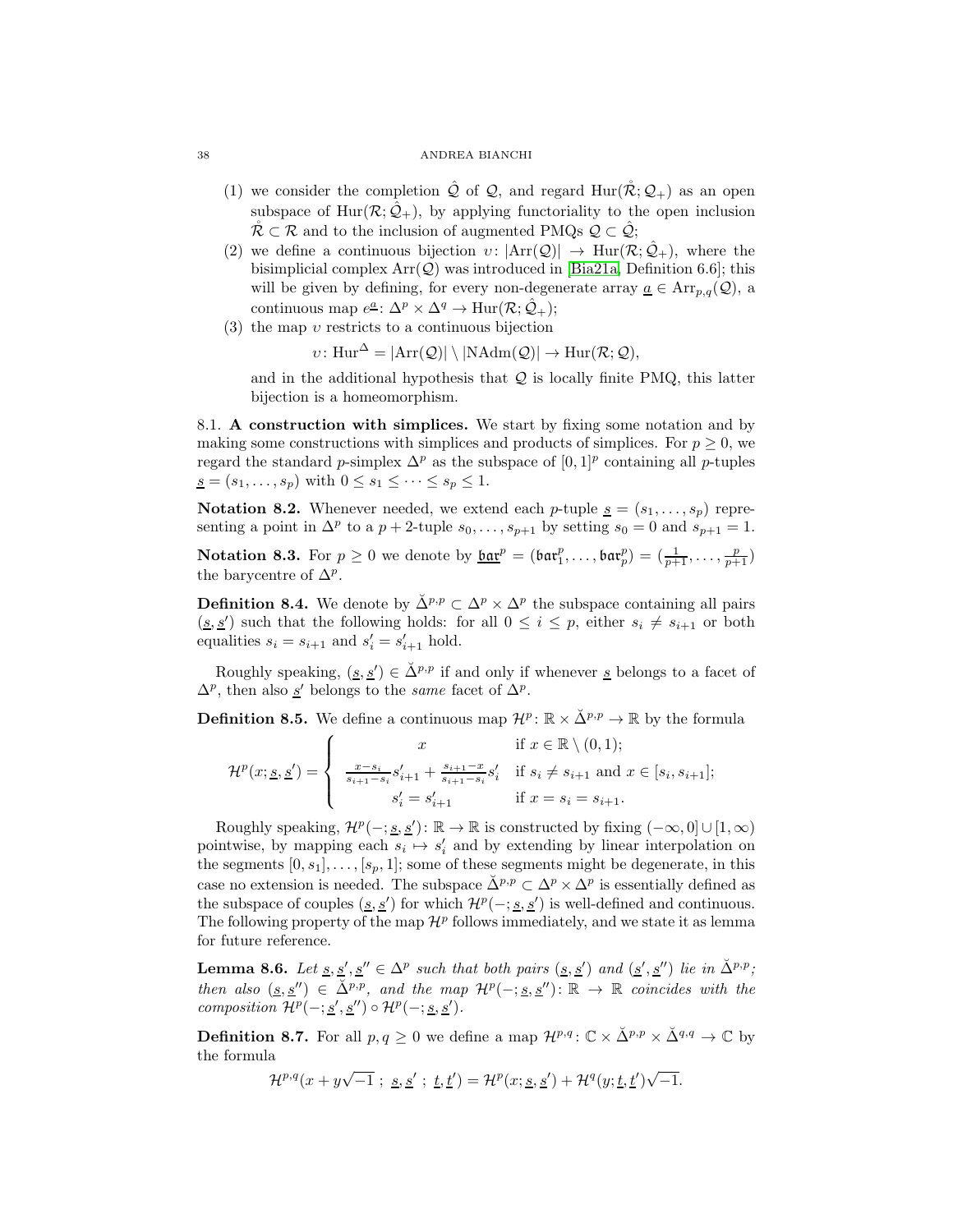Note that for all  $(\underline{s}, \underline{s}'; \underline{t}, \underline{t}') \in \check{\Delta}^{p,p} \times \check{\Delta}^{q,q}$  the map  $\mathcal{H}^{p,q}(-; \underline{s}, \underline{s}'; \underline{t}, \underline{t}') : \mathbb{C} \to \mathbb{C}$  is a lax self morphism of the nice couple  $(\mathcal{R}, \emptyset)$  (see Definition [4.3\)](#page-19-0). By Proposition [4.10](#page-22-3) we obtain a map

$$
\mathcal{H}^{p,q}_* \colon \mathrm{Hur}(\mathcal{R};\hat{\mathcal{Q}}_+) \times \check{\Delta}^{p,p} \times \check{\Delta}^{q,q} \to \mathrm{Hur}(\mathcal{R};\hat{\mathcal{Q}}_+).
$$

Note also that  $\Delta^p$  embeds diagonally into  $\check{\Delta}^{p,p}$ ; the restricted map

 $\mathcal{H}^{p,q}_* \colon \text{Hur}(\mathcal{R};\hat{\mathcal{Q}}_+) \times \Delta^p \times \Delta^q \to \text{Hur}(\mathcal{R};\hat{\mathcal{Q}}_+)$ 

is just the projection on the first factor, since for all  $(s, t) \in \Delta^p \times \Delta^q$  the map  $\mathcal{H}^{p,q}(-; \underline{s}, \underline{s}; \underline{t}, \underline{t})$ :  $\mathbb{C} \to \mathbb{C}$  is the identity of  $\mathbb{C}$ .

Lemma [8.6](#page-37-1) applied twice, together with functoriality, yields the following lemma.

<span id="page-38-1"></span>**Lemma 8.8.** Let <u>s</u>, <u>s'</u>, <u>s''</u>  $\in \Delta^p$  such that  $(\underline{s}, \underline{s}')$ ,  $(\underline{s}', \underline{s}'') \in \Delta^{p,p}$ , and let  $\underline{t}, \underline{t}', \underline{t}'' \in \Delta^q$ such that  $(\underline{t}, \underline{t}'), (\underline{t}', \underline{t}'') \in \underline{\check{\Delta}}^{q,q}$ . Then  $(\underline{s}, \underline{s}''; \underline{t}, \underline{t}'') \in \underline{\check{\Delta}}^{p,p} \times \underline{\check{\Delta}}^{q,q}$ , and the following equality of maps  $\text{Hur}(\mathcal{R}; \hat{\mathcal{Q}}_+) \to \text{Hur}(\mathcal{R}; \hat{\mathcal{Q}}_+)$  holds:

$$
\mathcal{H}^{p,q}_*(-; \underline{s}', \underline{s}''; \underline{t}', \underline{t}'') \circ \mathcal{H}^{p,q}_*(-; \underline{s}, \underline{s}'; \underline{t}, \underline{t}') = \mathcal{H}^{p,q}_*(-; \underline{s}, \underline{s}''; \underline{t}, \underline{t}'').
$$

<span id="page-38-0"></span>8.2. The array filtration. The next step is to define a filtration on  $\text{Hur}(\mathcal{R}; \mathcal{Q}_+)$ by closed subspaces  $F_{\nu}^{\text{arr}}\text{Hur}(\mathcal{R};\hat{\mathcal{Q}}_+)$ , for  $\nu \geq -1$ .

**Definition 8.9.** Let  $P \in \text{Ran}(\mathcal{R})$  be a finite, possibly empty subset of  $\mathcal{R}$ , and use Notation [2.4-](#page-6-2) We define the *horizontal array degree* of P, denoted  $arr<sub>hor</sub>(P) \ge 0$ , as the cardinality of the finite set  $\Re(P) \setminus \{0,1\} = \{\Re(z_1), \ldots, \Re(z_k)\} \setminus \{0,1\}$ ; similarly we define the *vertical array degree* of P, denoted  $\arccurner(r) \geq 0$ , as the cardinality of the finite set  $\Im(P) \setminus \{0, 1\} = \{\Im(z_1), \ldots, \Im(z_k)\} \setminus \{0, 1\}$ . The array bidegree arr $(P)$ is defined as the couple  $(\arctan(T), \arctan(T))$ , and the *total array degree* is defined as  $|\arr| (P) = \arr_{hor}(P) + \arr_{ver}(P)$ .

For  $\mathfrak{c} = (P, \psi) \in \text{Hur}(\mathcal{R}; \hat{\mathcal{Q}}_+)$  we define  $\text{arr}(\mathfrak{c}) = (\text{arr}_{\text{hor}}(\mathfrak{c}), \text{arr}_{\text{ver}}(\mathfrak{c})) := \text{arr}(P)$ , and  $|\arr|(\mathfrak{c}) = |\arr|(P)$ . For  $\nu \geq -1$  we define  $F_{\nu}^{\text{arr}}\text{Hur}(\mathcal{R}; \hat{\mathcal{Q}}_{+})$  as the subspace of Hur( $\mathcal{R}; \hat{\mathcal{Q}}_+$ ) containing all configurations c with  $|\text{arr}|(c) \leq \nu$ . For  $\nu \geq 0$  we define  $\mathfrak{F}_{\nu}^{\text{arr}}\text{Hur}(\mathcal{R};\hat{\mathcal{Q}}_+)$  as the difference  $F_{\nu}^{\text{arr}}\text{Hur}(\mathcal{R};\hat{\mathcal{Q}}_+) \setminus F_{\nu-1}^{\text{arr}}\text{Hur}(\mathcal{R};\hat{\mathcal{Q}}_+).$ 

Roughly speaking,  $F_{\nu}^{\text{arr}}\text{Hur}(\mathcal{R};\hat{\mathcal{Q}}_+)$  contains configurations  $\mathfrak{c} = (P,\psi)$  such that the total number of horizontal and vertical lines passing through some point of  $P$ , excluding the sides of  $\mathcal{R}$ , does not exceed  $\nu$ . Similarly,  $\mathfrak{F}^{\text{arr}}_{\nu}\text{Hur}(\mathcal{R};\hat{\mathcal{Q}}_+)$  contains those configurations  $\mathfrak c$  for which this total number of lines is equal to  $\nu$ .

**Lemma 8.10.** For  $\nu \ge -1$  the subspace  $F_{\nu}^{\text{arr}}\text{Hur}(\mathcal{R}; \hat{\mathcal{Q}}_{+}) \subset \text{Hur}(\mathcal{R}; \hat{\mathcal{Q}}_{+})$  is closed.

*Proof.* We prove that  $\text{Hur}(\mathcal{R}; \hat{\mathcal{Q}}_+) \setminus F^{\text{arr}}_{\nu} \text{Hur}(\mathcal{R}; \hat{\mathcal{Q}}_+)$  is open. Let  $\mathfrak{c} \in \text{Hur}(\mathcal{R}; \hat{\mathcal{Q}}_+)$ be a configuration with  $|\ar(c)| \geq \nu + 1$ , use Notations [3.6](#page-13-2) and [2.6,](#page-6-4) and let U be an adapted covering of P with the following property: for all  $1 \leq i \leq k$  the projection  $\Re(U_i) \subset \mathbb{R}$  intersects the finite set  $\Re(P) \cup \{0,1\}$  only in the point  $\Re(z_i)$ , and the projection  $\Im(U_i) \subset \mathbb{R}$  intersects the finite set  $\Im(P) \cup \{0,1\}$  only in the point  $\Im(z_i)$ . We claim that  $\mathfrak{U}(\mathfrak{c}; \underline{U})$  is contained in  $\text{Hur}(\mathcal{R}; \hat{\mathcal{Q}}_+) \setminus F^{\text{arr}}_{\nu} \text{Hur}(\mathcal{R}; \hat{\mathcal{Q}}_+).$ 

Let  $\mathfrak{c}' \in \mathfrak{U}(\mathfrak{c}; \underline{U})$ ; then P' intersects each  $U_i$  in at least one point; by our choice of U we have that  $arr<sub>hor</sub>(c') \geq arr<sub>hor</sub>(c)$  and  $arr<sub>ver</sub>(c') \geq arr<sub>ver</sub>(c)$ , hence  $|arr|(c') \geq$  $|\arr(c) \geq \nu + 1$  as desired.

The filtration  $F^{\text{arr}}_{\bullet}$  on  $\text{Hur}(\mathcal{R}; \hat{\mathcal{Q}}_{+})$  plays in the following discussion a similar role as the skeletal filtration of a cell complex.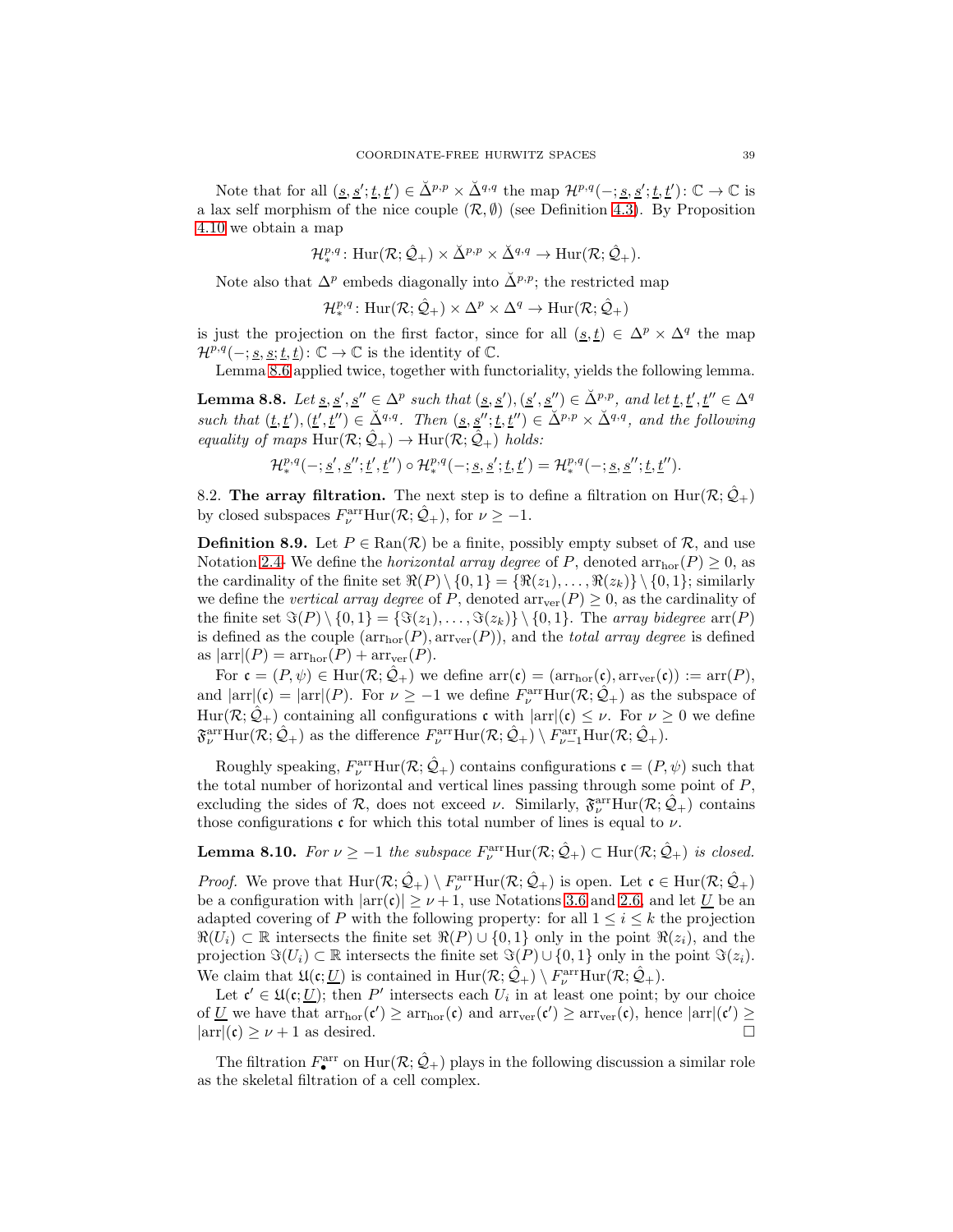8.3. Standard generating set. In this subsection we introduce, for a finite set  $P \subset \mathcal{R}$ , a particular admissible generating set of  $\mathfrak{G}(P)$ , the *standard generating set*.

Fix  $P \subset \mathcal{R}$ , and let  $\Re(P) \cup \{0,1\}$  consist of the points  $0 = x_0 < x_1 < \cdots < x_p <$  $x_{p+1} = 1$ , where  $p = \arctan{P}$ ; similarly let  $0 = y_0 < y_1 < \cdots < y_q < y_{q+1} = 1$  be the elements of  $\Im(P) \cup \{0,1\}$ , where  $q = \ar{r_{ver}(P)}$ .

For all  $(i, j) \in \{0, \ldots, p + 1\} \times \{0, \ldots, q + 1\}$  denote by  $z_{i,j}$  the complex number  $x_i + y_j \sqrt{-1} \in \mathbb{C}$ , and let  $I(P) \subset \{0, \ldots, p+1\} \times \{0, \ldots, q+1\}$  be the subset of pairs  $(i, j)$  such that  $z_{i,j}$  is a point of P.

Recall Notation [6.8.](#page-29-4) For all  $(i, j) \in I(P)$  with  $0 \leq i \leq p$  let  $\zeta_{i,j}^{P, \text{std}}$  be an arc contained in  $\mathbb{S}_{x_i,x_{i+1}}$  and joining  $*$  with  $z_{i,j}$ . Similarly, for all  $(p+1,j) \in I(P)$  let  $\zeta_{p+1,j}^{P,\text{std}}$  be an arc contained in  $\mathbb{S}_{1,\infty}$  joining  $*$  with  $z_{p+1,j}$ . Up to changing the arcs by an isotopy, we may assume that the arcs  $\zeta_{i,j}^{P,\text{std}}$  are disjoint away from ∗. note also that these arcs are uniquely determined up to an ambient isotopy of C that fixes P pointwise and preserves each subspace  $\mathbb{S}_{x_i,x_{i+1}}$ .

<span id="page-39-2"></span>**Definition 8.11.** Recall Definition [2.8.](#page-7-3) We denote by  $(f_{i,j}^{P,\text{std}})_{(i,j)\in I(P)}$  the admissible generating set of  $\mathfrak{G}(P)$  associated with the arcs  $\zeta_{i,j}^{P, \text{std}}$ , and call it the *standard* generating set for  $\mathfrak{G}(P)$ . See Figure [9.](#page-39-1)



<span id="page-39-1"></span>FIGURE 9. The standard generating set of a configuration  $P \subset$  $\mathcal{R}$ ; we have  $arr<sub>hor</sub>(P) = 2$  and  $arr<sub>ver</sub>(P) = 3$ . The dashed loop represents the product  $cf_{1,3} \in \mathfrak{G}(P)$ .

We will also make use of the following products of standard generators, compare with [\[Bia21a,](#page-56-0) Notation 6.7].

<span id="page-39-3"></span><span id="page-39-0"></span>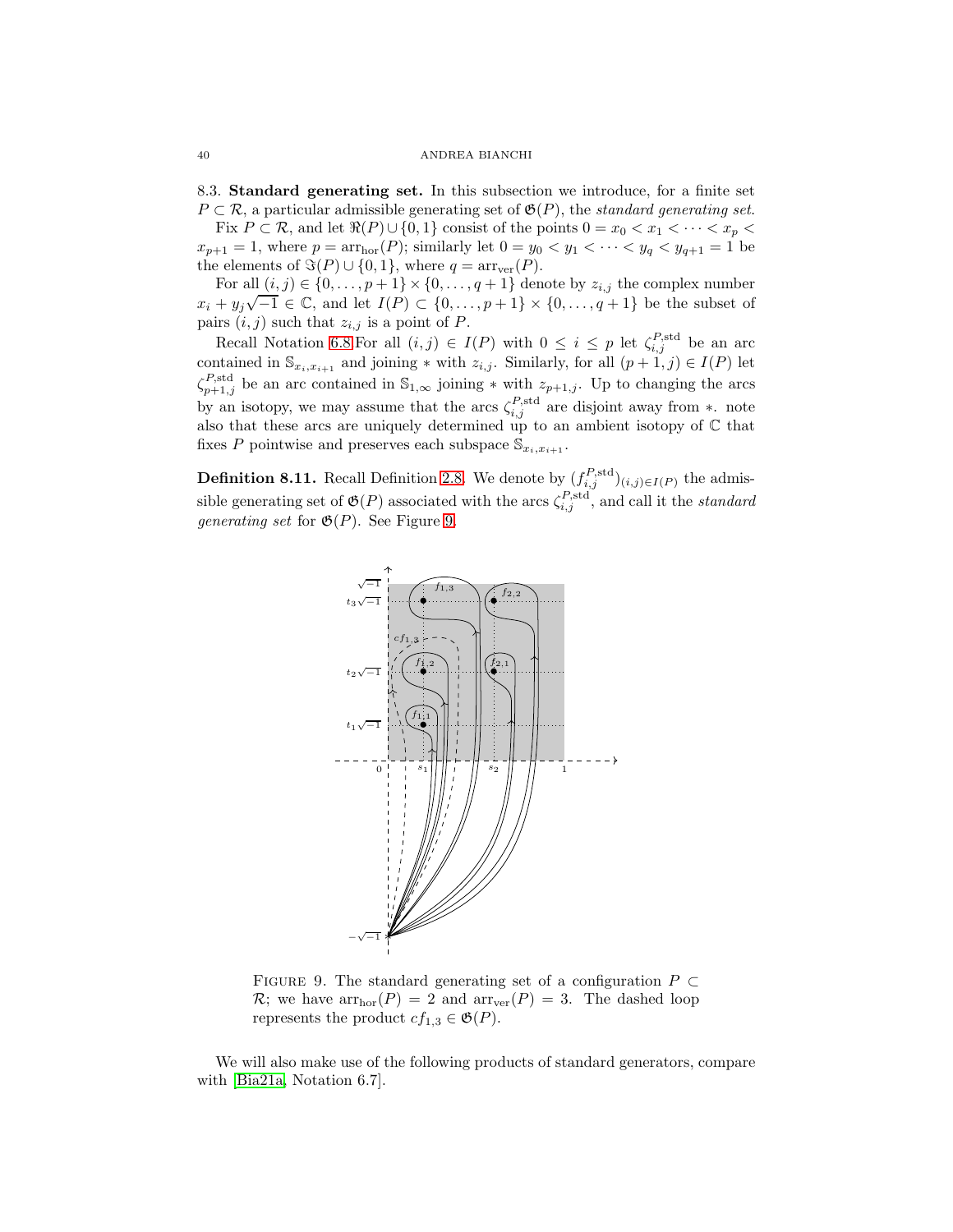<span id="page-40-4"></span><span id="page-40-1"></span>**Notation 8.12.** Use the notation from Definition [8.11.](#page-39-2) For  $0 \le i \le p+1$  and  $0 \leq j \leq q+2$  we denote by  $cf_{i,j}^{P, \text{std}}$  the product

$$
cf_{i,j}^{P,\text{std}} = f_{i,0}^{P,\text{std}} f_{i,1}^{P,\text{std}} \dots f_{i,j-1}^{P,\text{std}} \in \mathfrak{G}(P),
$$

where we set  $f_{i,j}^{P,\text{std}} = \mathbb{1} \in \mathfrak{G}(P)$  whenever  $(i, j)$  does not belong to  $I(P)$ .

Note that  $cf_{i,j}^{P,\text{std}}$  is represented by a simple loop  $\gamma \subset \mathbb{C} \setminus P$  with the following properties:

- $\gamma \subset \mathbb{S}_{x_{i-1},x_{i+1}} \cap \{z \in \mathbb{C} \mid \Im(z) < y_j\}$ , where we use the conventions  $x_{-1} = -\infty$ and  $x_{q+2} = y_{q+2} = \infty$ ;
- $\gamma$  bounds a disc in  $\mathbb C$  containing the points  $z_{i,0}, \ldots, z_{i,j-1}$ .

In particular  $cf_{i,j}^{P,\text{std}} \in \mathfrak{Q}^{\text{ext}}(P)$ , see Definition [2.10.](#page-8-3) Note also that for  $j=0$  we have  $cf_{i,j}^{P,\text{std}} = \mathbb{1}.$ 

<span id="page-40-0"></span>8.4. Characteristic maps of cells. In this subsection we introduce maps

$$
e^{\underline{a}}\colon \Delta^p \times \Delta^q \to \text{Hur}(\mathcal{R}; \hat{\mathcal{Q}}_+)
$$

depending on a non-degenerate array  $\underline{a} \in \text{Arr}_{p,q}(\mathcal{Q})$ . As we will see, each map  $e^{\underline{a}}$ sends the interior of  $\Delta^p \times \Delta^q$  injectively inside  $\mathfrak{F}_{p+q}^{\text{arr}}\text{Hur}(\mathcal{R};\hat{\mathcal{Q}}_+)$ , and sends the boundary of  $\Delta^p \times \Delta^q$  inside  $F_{p+q-1}^{\text{arr}}$  Hur $(\mathcal{R}; \hat{\mathcal{Q}}_+)$ .

Recall from [\[Bia21a,](#page-56-0) Definitions 5.8 and 6.6] that the bisimplicial set  $Arr(Q)$ consists of the sets  $Arr_{p,q}(Q) \cong \hat{Q}^{(p+2)\times(q+2)}$  for  $p,q\geq 0$ . An element  $\underline{a} \in Arr_{p,q}(Q)$ is an array of size  $(p+2) \times (q+2)$  with entries in  $\hat{Q}$ . For  $p \geq 1$  and  $0 \leq i \leq p$ , the *i*-th horizontal face map is denoted  $d_i^{\text{hor}}$ :  $Arr_{p,q}(Q) \rightarrow Arr_{p-1,q}(Q)$ , and for  $q \geq 1$  and  $0 \leq j \leq q$ , the j-th vertical face map is denoted  $d_j^{\text{ver}}$ :  $\text{Arr}_{p,q}(Q) \to$  $Arr_{p,q-1}(Q)$ . Similarly  $s_i^{\text{hor}}$  and  $s_j^{\text{ver}}$  denote the horizontal and vertical degeneracy maps. Formulas for face and degeneracy maps are given in [\[Bia21a,](#page-56-0) Lemma 6.8]. An array  $\underline{a} \in \text{Arr}_{p,q}(\mathcal{Q})$  is non-degenerate if and only if it is not in the image of any horizontal or vertical degeneracy map of the bisimplicial set  $Arr(Q)$ .

Notation 8.13. For  $\underline{a} \in \text{Arr}(p,q)$  we let  $I(\underline{a}) \subset \{0,\ldots,p+1\} \times \{0,\ldots,q+1\}$ denote the set of pairs  $(i, j)$  with  $a_{i,j} \neq \mathbb{1}$ .

An array a is non-degenerate if and only if the following conditions hold, compare with [\[Bia21a,](#page-56-0) Subsection 6.3]:

- for all  $1 \leq i \leq p$  there is  $0 \leq j \leq q+1$  with  $(i, j) \in I(\underline{a})$ ;
- for all  $1 \leq j \leq q$  there is  $0 \leq i \leq p+1$  with  $(i, j) \in I(\underline{a})$ .

We fix a non-degenerate array  $\underline{a} \in \text{Arr}(p, q)$  for the rest of the subsection. In the following we define a configuration  $\mathfrak{c}_{\underline{a}} \in \text{Hur}(\mathcal{R}; \mathcal{Q}_+)$  with  $\arctan(\mathfrak{c}_{\underline{a}}) = p$  and  $arr_{ver}(\mathfrak{c}_a) = q.$ 

<span id="page-40-2"></span>**Notation 8.14.** We denote by  $P^{p,q} \subset \mathcal{R}$  the set of complex numbers  $z_{i,j}^{p,q} :=$  $\frac{i}{p+1} + \frac{j}{q+1}\sqrt{-1}$ , with  $0 \le i \le p+1$  and  $0 \le j \le q+1$ .

Let  $P_{\underline{a}} \subset P^{p,q}$  be the set containing all elements  $z_{i,j}^{p,q}$  for  $(i,j) \in I(\underline{a})$ . Since  $\underline{a}$  is admissible we have  $arr<sub>hor</sub>(P_a) = p$  and  $arr<sub>ver</sub>(P_a) = q$ .

<span id="page-40-3"></span>**Notation 8.15.** We denote by  $(f_{i,j}^{\underline{a}})_{(i,j)\in I(\underline{a})}$  the standard generating set  $(f_{i,j}^{\underline{P}_{\underline{a}}, \text{std}})$ of  $\mathfrak{G}(P_{\underline{a}})$  (see Definition [8.11\)](#page-39-2). For  $0 \leq i \leq p+1$  and  $0 \leq j \leq q+2$  we denote by  $cf_{i,j}^{\underline{a}}$  the product  $cf_{i,j}^{P_{\underline{a}},\text{std}}$  (see Notation [8.12\)](#page-40-1).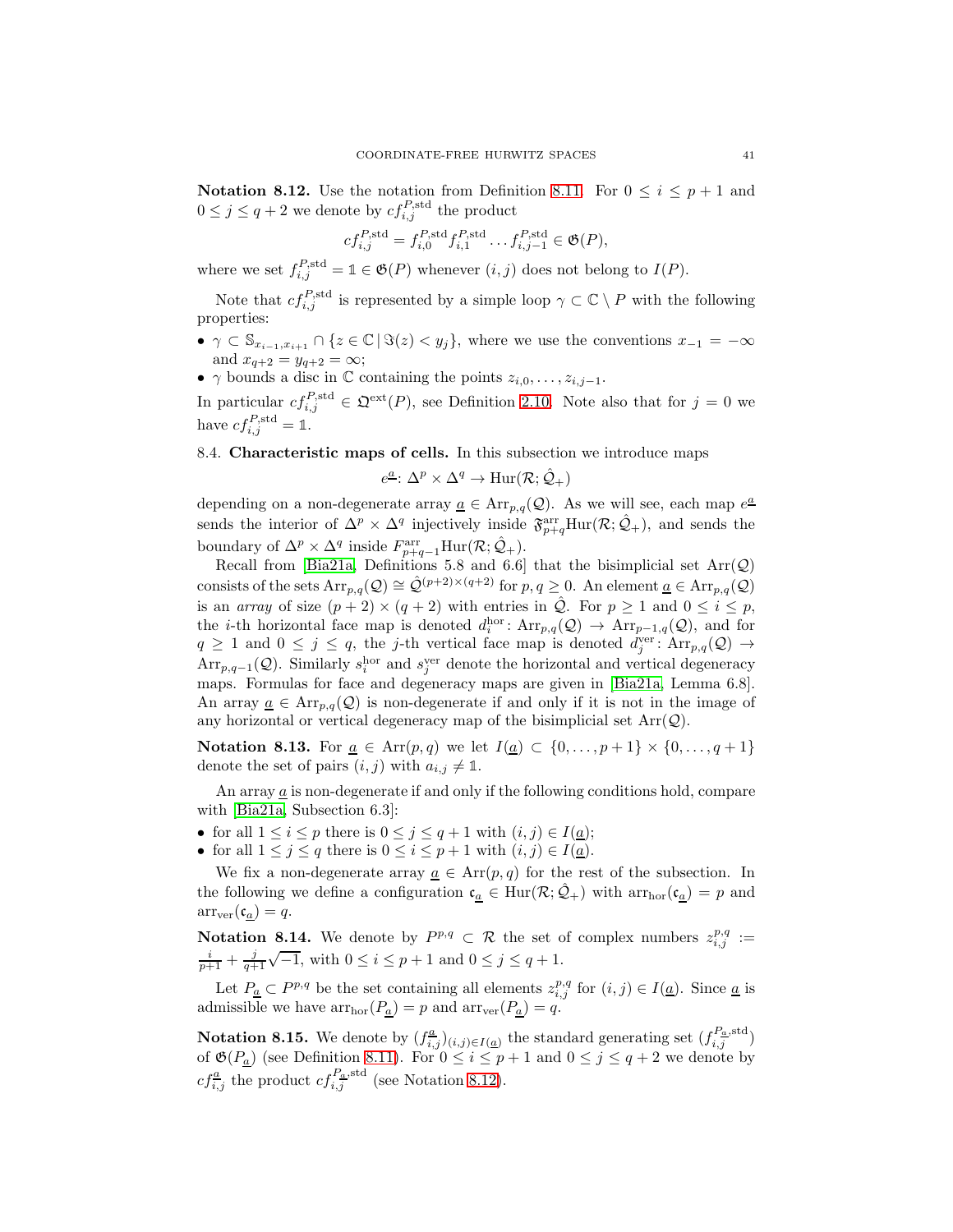<span id="page-41-1"></span>**Definition 8.16.** We define  $c_a$  as the configuration  $(P_a, \psi_a) \in \text{Hur}(\mathcal{R}; \mathcal{Q}_+)$ , where  $\psi_{\underline{a}}$  is defined by setting  $\psi_{\underline{a}}: f^{\overline{\underline{a}}}_{i,j} \mapsto a_{i,j}$  for all  $(i,j) \in I(\underline{a})$ .

Note that since  $\hat{Q}$  is complete we have an equality  $\mathfrak{Q}^{\text{ext}}(P_{\underline{a}}) = \mathfrak{Q}^{\text{ext}}(P_{\underline{a}})_{\psi_{\underline{a}}},$ so that we can extend  $\psi_{\underline{a}}$  to a map of PMQs  $\psi_{\underline{a}}^{\text{ext}}\colon \mathfrak{Q}^{\text{ext}}(P_{\underline{a}}) \to \hat{\mathcal{Q}}$ ; the element  $cf_{i,j}^{\underline{a}} \in \mathfrak{Q}^{\text{ext}}(P_{\underline{a}})$  is mapped to the product  $a_{i,0} \ldots a_{i,j-1} \in \hat{\mathcal{Q}}$  along  $\psi_{\underline{a}}^{\text{ext}}$ .

Recall Notation [8.3](#page-37-2) and Definition [8.4,](#page-37-3) and note that for all  $s \in \Delta^p$  the pair  $(\underline{\mathfrak{bar}}^p, \underline{s})$  belongs to  $\check{\Delta}^{p,p}$ .

**Definition 8.17.** For a non-degenerate array  $\underline{a} \in \text{Arr}(p, q)$  we define a continuous map  $e^{\underline{a}}$ :  $\Delta^p \times \Delta^q \to \text{Hur}(\mathcal{R}; \hat{\mathcal{Q}}_+)$  by the formula

$$
e^{\underline{a}}(\underline{s};\underline{t})=\mathcal{H}^{p,q}_*\left(\mathfrak{c}_{\underline{a}}\,;\,\underline{\mathfrak{bar}}^p\,,\,\underline{s}\,;\,\underline{\mathfrak{bar}}^q\,,\,\underline{t}\right).
$$

<span id="page-41-0"></span>**Lemma 8.18.** Let  $\underline{a} \in \text{Arr}_{p,q}$  be non-degenerate; then the map  $e^{\underline{a}}$  has the following properties:

- it sends the interior of  $\Delta^p \times \Delta^q$  injectively inside  $\mathfrak{F}^{\text{arr}}_{p+q}$ Hur $(\mathcal{R}; \hat{\mathcal{Q}}_+)$ ;
- it sends  $\partial(\Delta^p \times \Delta^q)$  inside  $F_{p+q-1}^{\text{arr}}$ Hur $(\mathcal{R}; \hat{\mathcal{Q}}_+)$ .

*Proof.* Let  $(\underline{s}, \underline{t}) \in \Delta^p \times \Delta^q$ , and let  $\mathfrak{c} = (P, \psi) := e^{\underline{a}}(\underline{s}, \underline{t})$ . Then the set P is the image of the set  $P_a$  under the map

$$
\mathcal{H}^{p,q}(-;\underline{\mathfrak{bar}}^p,\underline{s};\underline{\mathfrak{bar}}^q,\underline{t})\colon\mathbb{C}\to\mathbb{C}
$$

Note that the latter map sends  $z_{i,j}^{p,q} \mapsto s_i + t_j \sqrt{-1}$  for all  $0 \le i \le p+1$  and  $0 \le j \le n$  $q+1$ , in particular for  $(i, j) \in I(\underline{a})$ . It follows that  $\Re(P) \setminus \{0, 1\} = \{s_1, \ldots, s_p\} \setminus \{0, 1\}$ consists of at most p points, and  $\Im(P) \setminus \{0,1\} = \{t_1, \ldots, t_q\} \setminus \{0,1\}$  consists of at most q points. More precisely, using also that  $\underline{a}$  is non-degenerate, we have that  $|\Re(P) \setminus \{0,1\}| = p$  if  $0 < s_1 < \cdots < s_p < 1$ , i.e. <u>s</u> is in the interior of  $\Delta^p$ , and  $|\Re(P) \setminus \{0,1\}| < p$  if instead  $\underline{s} \in \partial \Delta^p$ . Similarly  $|\Im(P) \setminus \{0,1\}| = q$  if  $\underline{t}$  is in the interior of  $\Delta^q$ , and  $|\Im(P) \setminus \{0,1\}| < q$  if instead  $\underline{t} \in \partial \Delta^q$ .

It follows that  $|\text{arr}|(c) \leq p + q$  in all cases, and equality holds if and only if  $(\underline{s}, \underline{t})$ <br>in the interior of  $\Delta^p \times \Delta^q$ . is in the interior of  $\Delta^p \times \Delta^q$ . .

<span id="page-41-2"></span>**Lemma 8.19.** Let  $\nu \geq 0$  and let  $\mathfrak{c} \in \mathfrak{F}_{\nu}^{\text{arr}}\text{Hur}(\mathcal{R}; \hat{\mathcal{Q}}_+)$ ; then there is precisely one couple of indices  $p, q \geq 0$  with  $p + q = \nu$ , and precisely one admissible array  $\underline{a} \in \text{Arr}(p, q)$ , such that **c** is in the image of  $e^{\underline{a}}$ .

*Proof.* We start by showing the existence, for a given configuration c, of p, q and  $\underline{a}$ with the required properties. Use Notation [3.6.](#page-13-2) Then  $\Re(P) \cup \{0,1\}$  is a finite set  ${0 < s_1 < \cdots < s_p < 1}$  of  $p + 2$  elements, for some  $p \geq 0$ ; similarly  $\Im(P) \cup \{0, 1\}$ is a finite set  $\{0 < t_1 < \cdots < t_q < 1\}$  of  $q + 2$  elements, for some  $q \geq 0$ . By the hypothesis that  $\mathfrak{c} \in \mathfrak{F}^{\text{arr}}_{\nu} \text{Hur}(\mathcal{R}; \hat{\mathcal{Q}}_{+})$  we have the equality  $p + q = |\text{arr}|(\mathfrak{c}) = \nu$ .

Define an array <u>a</u> of size  $(p+2) \times (q+2)$  by letting  $a_{i,j} = \psi(f_{i,j}^{P,\text{std}}) \in \hat{\mathcal{Q}}$  for all  $(i, j) \in I(P)$ , and  $a_{i,j} = \mathbb{1}$  for all  $(i, j) \in \{0, ..., p + 1\} \times \{0, ..., q + 1\} \setminus I(P)$  (see Definition [8.11\)](#page-39-2). The hypothesis that c lies in  $\text{Hur}(\mathcal{R};\mathcal{Q}_+) \subset \text{Hur}(\mathcal{R};\mathcal{Q})$  ensures that  $\underline{a}$  is a non-degenerate array in Arr<sub>p,q</sub>( $\underline{Q}$ ). Moreover we have  $I(\underline{a}) = I(P)$ .

We claim that  $e^{\underline{a}}$  sends  $(\underline{s}, \underline{t}) \in \Delta^p \times \Delta^q$  to  $\mathfrak{c}$ . This follows from the observation that the map  $\mathcal{H}^{p,q}(-; \underline{\mathfrak{bar}}^p, \underline{s}; \underline{\mathfrak{bar}}^q, \underline{t})$  is a homeomorphism of  $\mathbb{C}$ , sending  $P_{\underline{a}}$  bijectively to P, and sending the standard generating set  $(f_{i,j}^{\underline{a}})_{(i,j)\in I(\underline{a})}$  of  $\mathfrak{G}(P_{\underline{a}})$  to the standard generating set  $(f_{i,j}^{P,\text{std}})_{(i,j)\in I(P)}$  of  $\mathfrak{G}(P)$ . This proves the existence of p, q and  $\underline{a}$  as desired.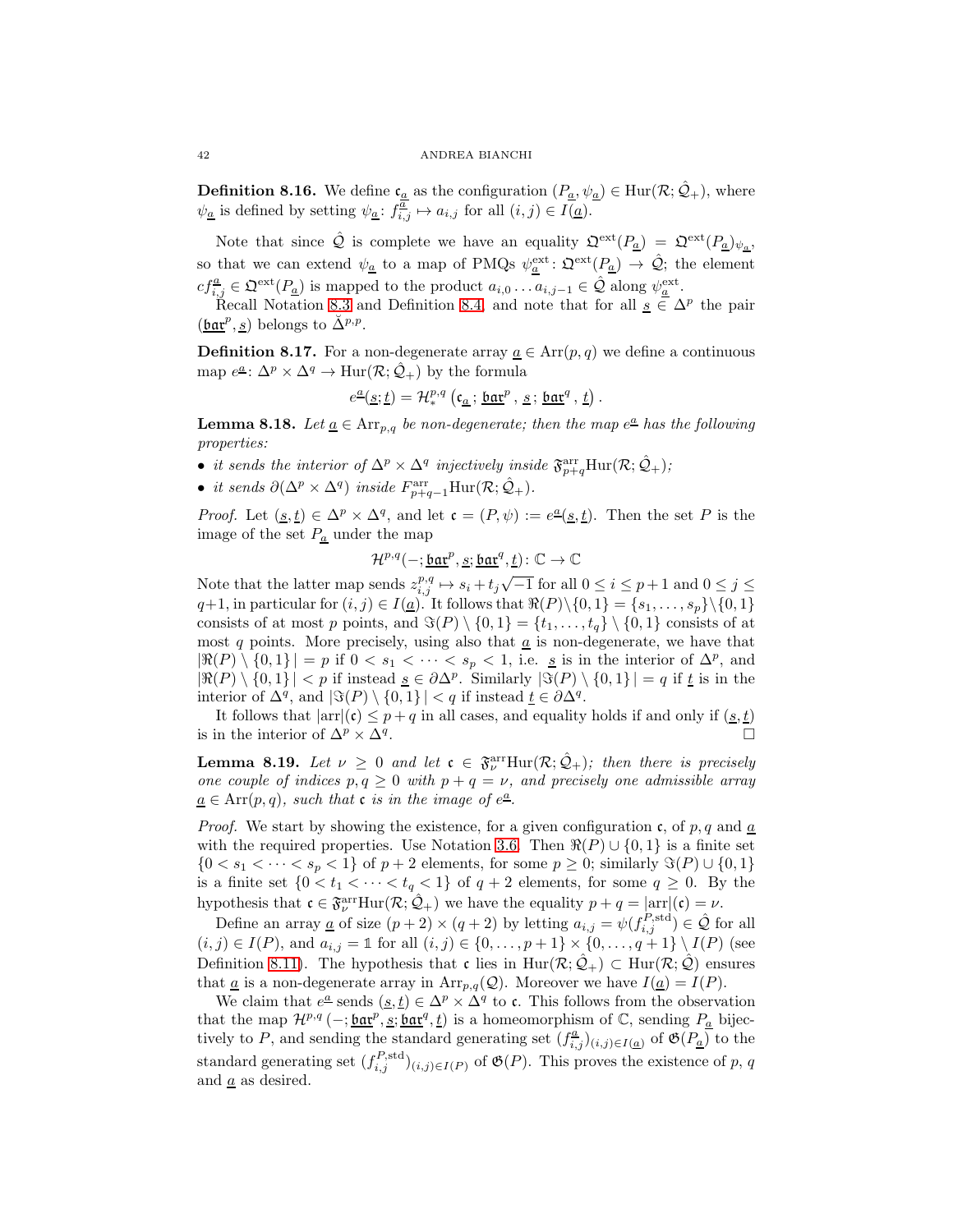<span id="page-42-4"></span>For uniqueness, suppose that we are given two integers  $p', q' \geq 0$  and a nondegenerate array  $\underline{a}' \in \text{Arr}(p, q)$ , such that  $p' + q' = \nu$  and such that there is a point  $(\underline{s}', \underline{t}') \in \Delta^{p'} \times \Delta^{q'}$  with  $e^{\underline{a}'} : (\underline{s}', \underline{t}') \mapsto \mathfrak{c}$ . Then by Lemma [8.18](#page-41-0) we have that  $(\underline{s}', \underline{t}')$ lies in the interior of  $\Delta^{p'} \times \Delta^{q'}$ , since c lies in  $\mathfrak{F}_{\nu}^{\text{arr}}\text{Hur}(\mathcal{R};\hat{\mathcal{Q}}_+)$ . Again

$$
\mathcal{H}^{p',q'}\left(-;\underline{\mathtt{bar}}^{p'},\underline{s'};\underline{\mathtt{bar}}^{q'},\underline{t'}\right):\mathbb{C}\to\mathbb{C}
$$

is a homeomorphism of  $\mathbb C$  mapping the set  $P_{\underline{a'}}$  bijectively to the set P by the formula  $z_{i,j}^{p',q'} \mapsto s_i' + \sqrt{-1}t_j'.$ 

It follows that  $\{0 \lt s_1' \lt \cdots \lt s_{p'}' \lt 1\}$  is equal to  $\Re(P) \cup \{0,1\}$ , and similarly  $\{0 < t'_1 < \cdots < t'_{q'} < 1\}$  is equal to  $\Im(P) \cup \{0, 1\}$ ; in particular, comparing with the construction above, we have  $p = p'$ ,  $q = q'$ ,  $s = s'$ ,  $t = t'$  and  $I(\underline{a}') = I(P)$ .

Since  $\mathcal{H}^{p',q'}\left(-;\underline{\mathfrak{bar}v'}',\underline{s'};\underline{\mathfrak{bar}v'}',\underline{t'}\right)$  gives a bijection between the standard generating sets  $(f_{i,j}^{a'})_{(i,j)\in I(\underline{a'})}$  and  $(f_{i,j}^{P,\text{std}})_{(i,j)\in I(P)}$ , it also follows that

$$
a'_{i,j}=\psi_{\underline{a}'}(f_{i,j}^{\underline{a}'})=\psi(f_{i,j})=a_{i,j}
$$

for all  $(i, j) \in I(P)$ , where  $\psi_{\underline{\alpha'}}$  is the monodromy of the configuration  $\mathfrak{c}_{\underline{\alpha'}}$ , see<br>Definition 8.16; hence  $a' = a$ Definition [8.16;](#page-41-1) hence  $\underline{a}' = \underline{a}$ .  $\alpha' = \underline{a}.$ 

<span id="page-42-0"></span>8.5. Face restrictions and the bijection  $v$ . In the following two propositions we analyse the restriction of  $e^{\underline{a}}$  to a face of  $\Delta^p \times \Delta^q$ , and thus establish a link between the bisimplicial set  $Arr(Q)$  and the cell stratification on  $Hur(R; \hat{Q}_+)$ .

<span id="page-42-3"></span>**Notation 8.20.** For  $0 \le i \le p$  we denote by  $d_i^{\text{hor}} \Delta^p \times \Delta^q$  the face  $(d_i \Delta^p) \times \Delta^q \subset \Delta^q$  $\Delta^p \times \Delta^q$ ; for  $0 \leq j \leq q$  we denote by  $d_j^{\text{ver}} \Delta^p \times \Delta^q$  the face  $\Delta^p \times (d_j \Delta^q) \subset \Delta^p \times \Delta^q$ .

Each face  $d_i \Delta^p \subset \Delta^p$  can be identified with a the simplex  $\Delta^{p-1}$  by using either the coordinates  $(s_1, \ldots, s_{i-1}, s_{i+1}, \ldots, s_p)$ , for  $i \neq 0$ , or the coordinates  $(s_1, \ldots, s_i, s_{i+2}, \ldots, s_p)$ , for  $i \neq p$ ; for  $1 \leq i \leq p-1$  the two choices give rise to the same identification. Similarly, there are canonical identifications of  $d_i^{\text{hor}} \Delta^p \times \Delta^q$ with  $\Delta^{p-1} \times \Delta^q$ , and of  $d_j^{\text{ver}} \Delta^p \times \Delta^q$  with  $\Delta^p \times \Delta^{q-1}$ .

<span id="page-42-1"></span>**Proposition 8.21.** Let <u>a</u> be a non degenerate array in  $Arr_{p,q}(Q)$ , for some  $p \ge 1$ and  $q \geq 0$ , and let  $0 \leq i \leq p$ . Then the restriction of  $e^{\underline{a}}$ :  $\Delta^p \times \Delta^q \to \text{Hur}(\mathcal{R}; \hat{\mathcal{Q}}_+)$ to the face  $d_i^{\text{hor}} \Delta^p \times \Delta^q \cong \Delta^{p-1} \times \Delta^q$  is equal to the map  $e^{\underline{a}'}$ , where  $\underline{a}' = d_i^{\text{hor}} \underline{a}$ .

<span id="page-42-2"></span>**Proposition 8.22.** Let <u>a</u> be a non degenerate array in  $Arr_{p,q}(Q)$ , for some  $p \ge 0$ and  $q \geq 1$ , and let  $0 \leq j \leq q$ . Then the restriction of  $e^{\underline{a}} \colon \Delta^p \times \Delta^q \to \text{Hur}(\mathcal{R}; \hat{\mathcal{Q}}_+)$ to the face  $d_j^{\text{ver}} \Delta^p \times \Delta^q \cong \Delta^p \times \Delta^{q-1}$  is equal to the map  $e^{\underline{a}'}$ , where  $\underline{a}' = \partial_j^{\text{ver}} \underline{a}$ .

The proof of Propositions [8.21](#page-42-1) and [8.22](#page-42-2) is in Subsections [B.10](#page-54-0) and [B.11](#page-55-0) of the appendix.

Recall from [\[Bia21a,](#page-56-0) Lemma 6.10] that there is a semi-bisimplicial set  $Arr^{ndeg}(\mathcal{Q})$ containing all non-degenerate arrays of  $Arr(Q)$ , and with vertical and horizontal face maps given by the restriction of those of  $Arr(Q)$ . Consider the geometric realisation  $\Vert \text{Arr}^{\text{ndeg}}(\mathcal{Q}) \Vert$  of the semi-bisimplicial complex  $\text{Arr}^{\text{ndeg}}(\mathcal{Q})$ , and note that there is a homeomorphism  $\|\text{Arr}^{\text{ndeg}}(\mathcal{Q})\| \cong |\text{Arr}(\mathcal{Q})|$ .

By Propositions [8.21](#page-42-1) and [8.22](#page-42-2) we obtain a continuous map

$$
\upsilon\colon |\mathrm{Arr}(\mathcal{Q})|\to \mathrm{Hur}(\mathcal{R};\hat{\mathcal{Q}}_+).
$$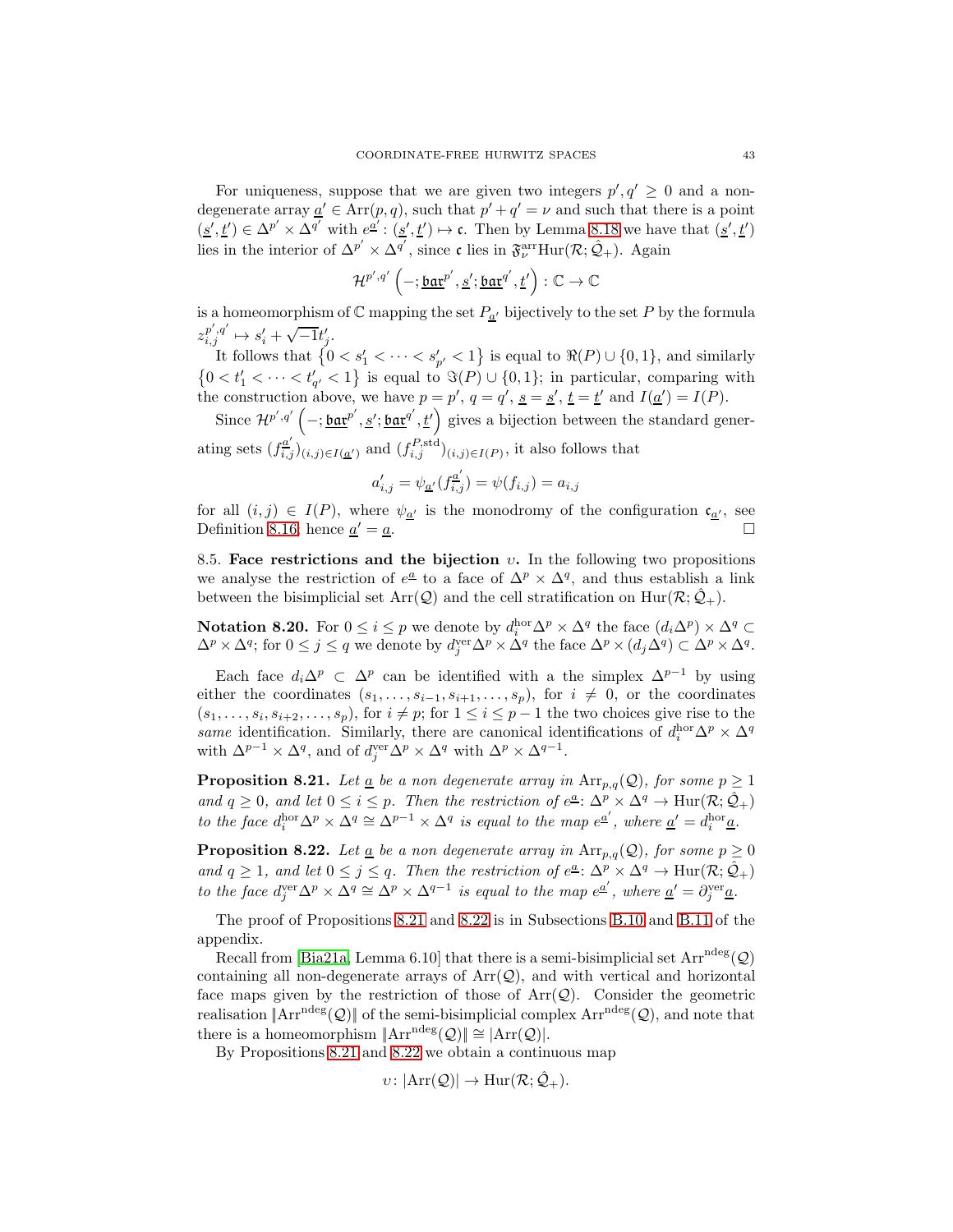<span id="page-43-3"></span>Lemma [8.18](#page-41-0) implies that v is injective. If we consider on  $|\text{Arr}(\mathcal{Q})|$  the skeletal filtration and on  $\text{Hur}(\mathcal{R}; \hat{\mathcal{Q}}_+)$  the filtration  $F^{\text{arr}}_{\bullet}$ , the same lemma implies that  $v$  is a map of filtered spaces. Lemma [8.19](#page-41-2) implies that  $v$  is surjective. Hence  $v$  is a continuous, filtered bijection.

We say that an entry  $a_{i,j}$  of an array  $\underline{a} \in \text{Arr}_{p,q}(\mathcal{Q})$  is in boundary position if  $i \in \{0, p+1\}$  or  $j \in \{0, q+1\}$  (or both conditions hold). Recall from [\[Bia21a,](#page-56-0) Definition 6.11 and Lemma 6.12] that we have a sub-bisimplicial set  $NAdm(Q) \subset$ Arr(Q) of non-admissible arrays: an array  $\underline{a} \in \text{Arr}(p,q)$  is non-admissible if either of the following requirements is satisfied:

- there exists an entry  $a_{i,j}$  lying in  $\mathcal{Q} \setminus \mathcal{Q}$ ;
- there exists an entry  $a_{i,j} \neq \mathbb{1}$  in boundary position.

Lemma 8.23. The map υ restricts to continuous bijections

$$
v: |\text{NAdm}(\mathcal{Q})| \to \text{Hur}(\mathcal{R}; \hat{\mathcal{Q}}_+) \setminus \text{Hur}(\mathcal{R}; \mathcal{Q}_+);
$$
  

$$
v: \text{Hur}^{\Delta}(\mathcal{Q}) = |\text{Arr}(\mathcal{Q})| \setminus |\text{NAdm}(\mathcal{Q})| \to \text{Hur}(\mathcal{R}; \mathcal{Q}_+).
$$

*Proof.* Let  $\mathfrak{c} \in \text{Hur}(\mathcal{R}; \mathcal{Q}_+)$ , and use Notation [3.6.](#page-13-2) In the proof of Lemma [8.19](#page-41-2) we have given a construction, depending on c, of a couple of numbers  $p, q \geq 0$ , a point  $(\underline{s}, \underline{t})$  in the interior of  $\Delta^p \times \Delta^q$  and a non-degenerate array  $\underline{a} \in \text{Arr}(p, q)$  such that  $\mathfrak{c} = e^{\underline{a}}(\underline{s}, \underline{t})$ . The data  $(\underline{a}; \underline{s}, \underline{t})$  represent a point in  $|\text{Arr}(\mathcal{Q})|$ , which is precisely the preimage  $v^{-1}(\mathfrak{c})$ ; we have  $v^{-1}(\mathfrak{c}) \in |\text{NAdm}(\mathcal{Q})|$  if and only if <u>a</u> is non-admissible.

The array  $\underline{a}$  was constructed by considering the standard generating set of  $\mathfrak{G}(P)$ , and by setting  $a_{i,j} = \psi(f_{i,j}^{P,\text{std}})$  for  $(i,j) \in I(P)$ , and  $a_{i,j} = \mathbb{1}$  otherwise. It follows that <u>a</u> has all entries in Q if and only if  $\psi \colon \mathfrak{Q}(P) \to \hat{\mathcal{Q}}$  has image in Q, that is,  $c \in Hur(\mathcal{R}; \mathcal{Q}_+)$ ; and <u>a</u> has all entries in boundary position equal to 1 if and only if  $P \subset \mathcal{R}$ , that is,  $\mathfrak{c} \in \text{Hur}(\mathcal{R}; \hat{Q}_+)$ . We have therefore

$$
\mathfrak{c}\in\mathrm{Hur}(\mathring{\mathcal{R}};\mathcal{Q}_+)=\mathrm{Hur}(\mathcal{R};\mathcal{Q}_+)\cap\mathrm{Hur}(\mathring{\mathcal{R}};\hat{\mathcal{Q}}_+)\subset\mathrm{Hur}(\mathcal{R};\hat{\mathcal{Q}}_+)
$$

<span id="page-43-1"></span>if and only if  $\underline{a}$  is admissible.

$$
\qquad \qquad \Box
$$

# 9. Locally finite and Poincare PMQs

In this section we consider the Hurwitz spaces  $\text{Hur}(\mathcal{R};\mathcal{Q})$  in the special cases of a locally finite PMQ and of a Poincare PMQ Q. Recall that a PMQ Q is Poincare if each connected component of  $\text{Hur}^{\Delta}(\mathcal{Q})$  is a topological manifold; this condition implies that Q is endowed with an intrinsic norm  $h: \mathcal{Q} \to \mathbb{N}$  such that  $\text{Hur}^{\Delta}(\mathcal{Q})(a)$ is an orientable manifold of dimension  $2h(a)$  for all  $a \in \hat{Q}$ , see [\[Bia21a,](#page-56-0) Proposition 6.21]. A Poincare PMQ is always locally finite, and a locally finite PMQ is always augmented.

<span id="page-43-2"></span>9.1. Locally finite PMQs. The aim of this subsection is to prove the following theorem.

<span id="page-43-0"></span>**Theorem 9.1.** Let Q be a locally finite PMQ. Then the bijection  $v: \text{Hur}^{\Delta}(\mathcal{Q}) \rightarrow$  $Hur(\mathcal{R};\mathcal{Q}_+)$  is a homeomorphism.

We first note that both  $|\text{Arr}(\mathcal{Q})|$  and  $\text{Hur}(\mathcal{R}; \hat{\mathcal{Q}}_+)$  decompose as topologial disjoint unions of subspaces

$$
|\mathrm{Arr}| = \coprod_{a \in \hat{\mathcal{Q}}} |\mathrm{Arr}(\mathcal{Q})(a)|, \qquad \mathrm{Hur}(\mathcal{R}; \hat{\mathcal{Q}}_+) = \coprod_{a \in \hat{\mathcal{Q}}} \mathrm{Hur}(\mathcal{R}; \hat{\mathcal{Q}}_+)_a.
$$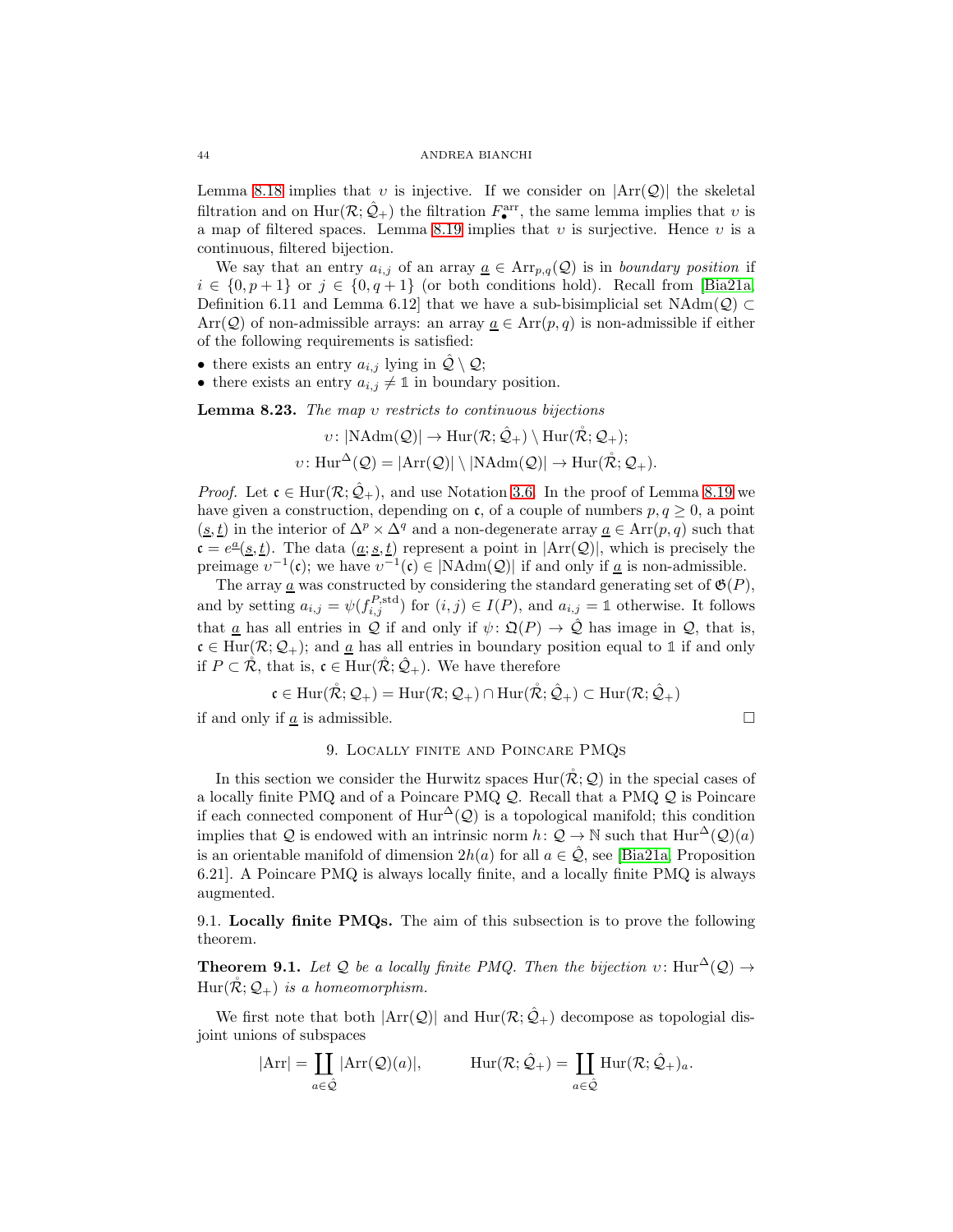<span id="page-44-2"></span>The space  $|\text{Arr}(\mathcal{Q})(a)|$  is the geometric realisation of the bisimplicial set  $\text{Arr}(\mathcal{Q})(a)$ , which is the value at  $a \in \mathcal{Q}/\mathcal{Q}$  of the  $\mathcal{Q}$ -crossed bisimplicial set Arr $(\mathcal{Q})$ : concretely,  $Arr_{p,q}(\mathcal{Q})(a)$  contains all arrays <u>a</u> satisfying  $\prod_{i=0}^{p+1} \left( \prod_{j=0}^{q+1} a_{i,j} \right) = a \in \hat{\mathcal{Q}}$ . For the space  $\text{Hur}(\mathcal{R};\hat{\mathcal{Q}}_+)_a$ , see Notation [6.2.](#page-27-3)

The map v restricts for all  $a \in \hat{Q}$  to a bijection  $v_a: |\text{Arr}(\mathcal{Q})(a)| \to \text{Hur}(\mathcal{R}; \hat{\mathcal{Q}}_+)_{a}$ . Consider first an element  $a \in \mathcal{Q} \subset \hat{\mathcal{Q}}$ . The hypothesis that  $\mathcal Q$  is locally finite implies that  $Arr(Q)(a)$  is a bisimplicial complex with finitely many non-degenerate arrays: hence the geometric realisation  $|\text{Arr}(Q)(a)|$  is compact. The bijection  $v_a$ has thus a compact space as source and a Hausdorff space as target, and is therefore a homeomorphism. Restricting to  $\text{Hur}^{\Delta}(\mathcal{Q})(a)$  and  $\text{Hur}(\mathcal{R}; \mathcal{Q}_+)_{a}$ , we have a homeomorphism  $v_a: \text{Hur}^{\Delta}(\mathcal{Q})(a) \to \text{Hur}(\mathcal{R}; \mathcal{Q}_+)_a.$ 

Consider now a generic element  $a \in \hat{Q}$ , let  $\mathfrak{c} \in \text{Hur}(\mathcal{R}; \mathcal{Q}_+)_a$ , use Notation [3.6](#page-13-2) and the notation of Subsection [8.3.](#page-39-0) Let  $\underline{U}$  be an adapted covering of  $P$ , and assume that for all  $(i, j) \in I(P)$  the component  $U_{i,j} \subset U$  containing  $z_{i,j}$  satisfies the following properties:

- $\Re(U_{i,j})$  intersects  $\Re(P) \cup \{0,1\}$  only in  $\Re(z_{i,j});$
- $\Im(U_{i,j})$  intersects  $\Im(P) \cup \{0,1\}$  only in  $\Im(z_{i,j})$ .

Let  $\overline{U}$  denote the union  $\bigcup_{(i,j)\in I(P)} \overline{U}_{i,j}$ , i.e. the closure of  $\underline{U}$ , and note that  $\underline{\overline{U}}$  is compact. The normal neighbourhood  $\mathfrak{U}(\mathfrak{c};\underline{U})$  can be regarded as an open subspace of Hur( $\overline{U}$ ;  $\mathcal{Q}_+$ )<sub>a</sub>, which by the argument of Theorem [5.1](#page-23-2) is homeomorphic to a product of spaces

$$
\mathrm{Hur}(\underline{\bar{U}};\mathcal{Q}_+)_{a} \cong \prod_{(i,j)\in I(P)} \mathrm{Hur}(\bar{U}_{i,j};\mathcal{Q}_+)_{a_{i,j}},
$$

for suitable elements  $a_{i,j} \in \mathcal{Q}$ . Note that if Theorem [5.1](#page-23-2) is applied using the arcs  $(\zeta_{i,j})_{(i,j)\in I(P)}$  yielding the standard generating set of  $\mathfrak{G}(P)$ , then the elements  $a_{i,j}$  are precisely the entries different from 1 of the array  $\underline{a}$  describing the cell of Hur<sup> $\Delta$ </sup>( $Q$ )(*a*) containing  $v^{-1}$ (**c**).

The previous analysis shows that each factor  $\text{Hur}(\bar{U}_{i,j}; \mathcal{Q}_{+})_{a_{i,j}}$  is compact; it follows that  $\text{Hur}(\underline{\bar{U}}; \mathcal{Q}_+)_{a}$  is compact i.e.  $\text{Hur}(\mathcal{R}; \mathcal{Q}_+)_{a}$  is locally compact.

Consider Hur $(\bar{U}; \mathcal{Q}_+)$ <sub>a</sub> as a subspace of Hur $(\mathcal{R}; \hat{\mathcal{Q}}_+)$ <sub>a</sub>: the hypothesis that  $\mathcal Q$  is locally finite implies that the preimage  $v_a^{-1}(\text{Hur}(\underline{\overline{U}}; \mathcal{Q}_+)_{a})$  intersects only finitely many cells in the cell decomposition of  $|Arr(Q)(a)|$ . Hence  $v_a^{-1}(Hur(\underline{\overline{U}};Q_+)_a)$  is compact, being a closed subset of a finite cell sub-complex of  $|Arr(Q)(a)|$ . Since  $v_a^{-1}(\text{Hur}(\underline{\overline{U}}; \mathcal{Q}_+)_a)$  contains the open neighbourhood  $v_a^{-1}(\mathfrak{U}(\mathfrak{c};\underline{U}))$  of  $v_a^{-1}(\mathfrak{c})$ , we obtain that  $\text{Hur}^{\Delta}(\mathcal{Q})(a)$  is also locally compact.

We conclude that  $v_a: \text{Hur}^{\Delta}(\mathcal{Q})(a) \to \text{Hur}(\mathcal{R}; \mathcal{Q}_+)$  is a proper continuous bijection between locally compact spaces, hence it is a homeomorphism.

<span id="page-44-0"></span>9.2. A counterexample to Theorem [9.1](#page-43-0) for non-locally finite PMQs. For an augmented but not locally finite PMQ  $\mathcal{Q}$ , the bijection  $v$  may not restrict to a homeomorphism  $\text{Hur}^{\Delta}(\mathcal{Q}) \to \text{Hur}(\mathcal{R}; \mathcal{Q}_+)$ : see the following example.

<span id="page-44-1"></span>**Example 9.2.** Let  $\hat{Q}$  be the complete PMQ from [\[Bia21a,](#page-56-0) Example 4.13], and let  $\mathfrak{c} = (P, \psi) \in \text{Hur}(\mathcal{R}; \mathcal{Q}_+)$  be a configuration supported on the set  $P = \{z_c\}$  $\frac{1+\sqrt{-1}}{2}$ with  $\psi$  defined by sending the unique element  $[\gamma] \in \mathfrak{Q}(P) \setminus {\{\mathbb{1}\}}$  to  $w =$  $\hat{f}_1 \hat{f}_2 \in \hat{\mathcal{Q}}.$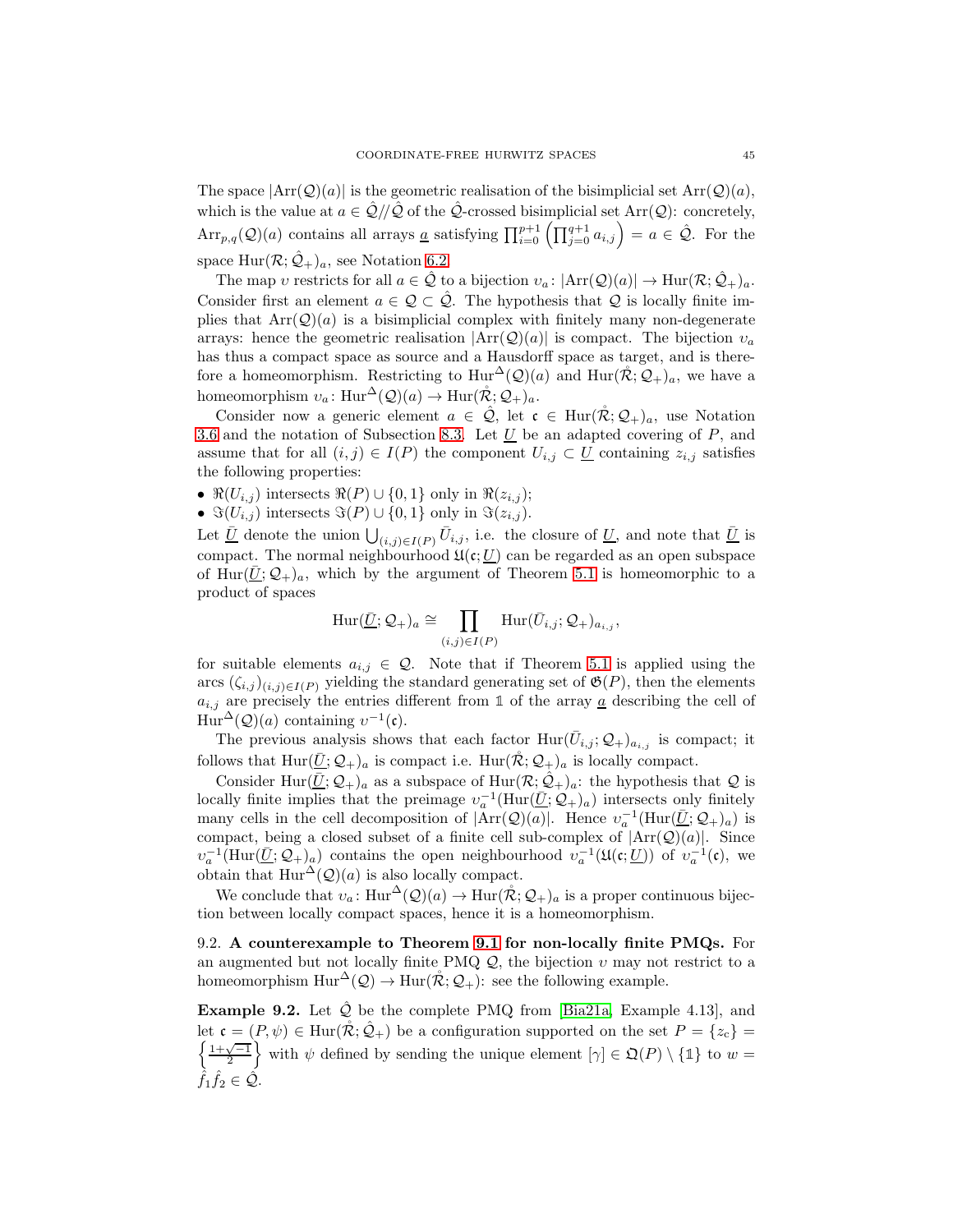Note that for all  $0 < \varepsilon \leq 1/2$  we have an adapted covering of P of the form  $U_{\varepsilon} = \{z \in \mathbb{C} : |z - z_{\varepsilon}| < \varepsilon\};$  the associated normal neighbouroods  $\mathfrak{U}(\mathfrak{c}; U_{\varepsilon})$  form a fundamental system of neighbouroods of  $\mathfrak{c} \in \text{Hur}(\mathcal{R}; \hat{\mathcal{Q}}_+)$ .

For  $\varepsilon > 0$ , denote by  $P_{\varepsilon}$  the set of two points  $\{z_{\rm c} \pm \varepsilon/2\}$ , and note that  $P_{\varepsilon} \subset U_{\varepsilon}$ . For every decomposition  $w = a \cdot b$  with respect to  $\hat{Q}_1$  we can define a configuration  $\mathfrak{c}_{\varepsilon,a,b} = (P_{\varepsilon}, \psi_{a,b}) \in \mathfrak{U}(\mathfrak{c}; U_{\varepsilon})$ , where  $\psi_{a,b}$  sends the standard generators  $f_{1,1}^{P_{\varepsilon}, \text{std}}$ and  $f_{2,1}^{P_{\varepsilon},\text{std}}$  to a and b respectively. Using that w has infinitely many non-trivial decompositions with respect to  $\hat{Q}_1$ , we obtain for all  $0 < \varepsilon \leq 1/2$  an infinite family of configurations  $c_{\varepsilon,a,b}$  supported on the same set  $P_{\varepsilon}$  and contained in an arbitrary small normal neighbourood  $\mathfrak{U}(\mathfrak{c};U_{\varepsilon}).$ 

Note that the configurations  $v^{-1}(\mathfrak{c}_{\varepsilon,a,b})$ , for fixed  $\varepsilon$  and varying  $a, b$  with  $w = ab$ , belong to different open cells of the cell stratification of  $\text{Hur}^{\Delta}(\hat{Q})$ . By a diagonal argument one can find a neighbourood of  $v^{-1}(\mathfrak{c})$  in  $\text{Hur}^{\Delta}(\hat{\mathcal{Q}})$  containing, for all  $\varepsilon > 0$ , only finitely many points  $(a; s, t)$  such that  $v(a; s, t)$  has support precisely  $P_{\varepsilon}$ . Thus  $v: \text{Hur}^{\Delta}(\hat{\mathcal{Q}}) \to \text{Hur}(\mathcal{R}; \hat{\mathcal{Q}}_{+})$  is not a homeomorphism.

In light of Example [9.2](#page-44-1) one could argue that the topology on  $\text{Hur}(\mathcal{R}; \hat{\mathcal{Q}}_+)$ , described in Section [3,](#page-11-0) is not the correct topology to consider on Hurwitz spaces, and that one should rather consider the CW topology induced by  $|Arr(Q)|$  along the bijection  $v$ . This would indeed simplify the discussion in this section, by making Theorem [9.1](#page-43-0) tautological. Nevertheless it would become much more elaborate to replace the topology on  $\text{Hur}(\mathfrak{C}; \mathcal{Q}, G)$ , for a generic nice couple  $\mathfrak{C}$  and a generic PMQ-group pair  $(Q, G)$ , with the topology of a difference of CW complexes. Moreover, the functoriality of Hurwitz spaces with respect to morphisms of nice couplex, discussed Section [4,](#page-17-1) would also become much more complicated to prove.

<span id="page-45-1"></span>9.3. Poincare PMQs. In this subsection we prove the following theorem.

<span id="page-45-0"></span>**Theorem 9.3.** Let Q be a locally finite PMQ, and suppose that for all  $a \in \mathcal{Q} \subset \hat{\mathcal{Q}}$ the space Hur<sup>△</sup>(Q)(a) is a topological manifold of some dimension. Then Q is Poincare.

*Proof.* By Theorem [9.1](#page-43-0) the simplicial Hurwitz space  $\text{Hur}^{\Delta}(\mathcal{Q})$  is homeomorphic to Hur( $\mathcal{R}; \mathcal{Q}_+$ ), so it suffices to prove that for all  $b \in \hat{\mathcal{Q}}$  the space Hur( $\mathcal{R}; \mathcal{Q}_+$ )<sub>b</sub> is a topological manifold. In the following we fix  $b \in \mathcal{Q}$ .

Let  $\mathfrak{c} \in \text{Hur}(\mathcal{R}; \mathcal{Q}_+)_b$ , use Notations [3.6](#page-13-2) and [2.6](#page-6-4) and let U be an adapted cov-ering of P. By Theorem [5.1](#page-23-2) the normal neighbourhood  $\mathfrak{U}(\mathfrak{c}, \underline{U}) \subset \text{Hur}(\mathcal{R}; \mathcal{Q})$  is homeomorphic to a product of normal neighbourhoods  $\prod_{i=1}^{k} \mathfrak{U}(\mathfrak{c}'_i, U_i)$  for suitable configurations  $\mathfrak{c}'_i \in \text{Hur}(\mathcal{R}; \mathcal{Q})$ ; the argument of the proof of Theorem [5.1](#page-23-2) shows in fact that  $c'_i$  is a configuration in  $\text{Hur}(\mathcal{R}; \mathcal{Q}_+)$  supported on the single point  $z_i$ , and that there is a restricted homeomorphism

$$
\mathfrak{U}(\mathfrak{c},\underline{U})\cap\mathrm{Hur}(\mathring{\mathcal{R}};\mathcal{Q}_+)_b\cong\prod_{i=1}^k\left(\mathfrak{U}(\mathfrak{c}'_i,\underline{U})\cap\mathrm{Hur}(\mathring{\mathcal{R}};\mathcal{Q}_+)_{b_i}\right),
$$

where  $b_i = \omega(\mathfrak{c}'_i)$ . A priori  $b_i \in \hat{\mathcal{Q}}$ , but since  $\mathfrak{c}'_i$  is supported on a single point we have  $b_i \in \mathcal{Q}$ .

The hypothesis on  $\mathcal Q$  ensures that each space  $\text{Hur}(\mathcal R; \mathcal Q_+)_{b_i}$  is a topological manifold; thus also each open subset  $\mathfrak{U}(\mathfrak{c}'_i, \underline{U}) \cap \text{Hur}(\mathcal{R}; \mathcal{Q}_+)_{b_i}$  is a topological manifold,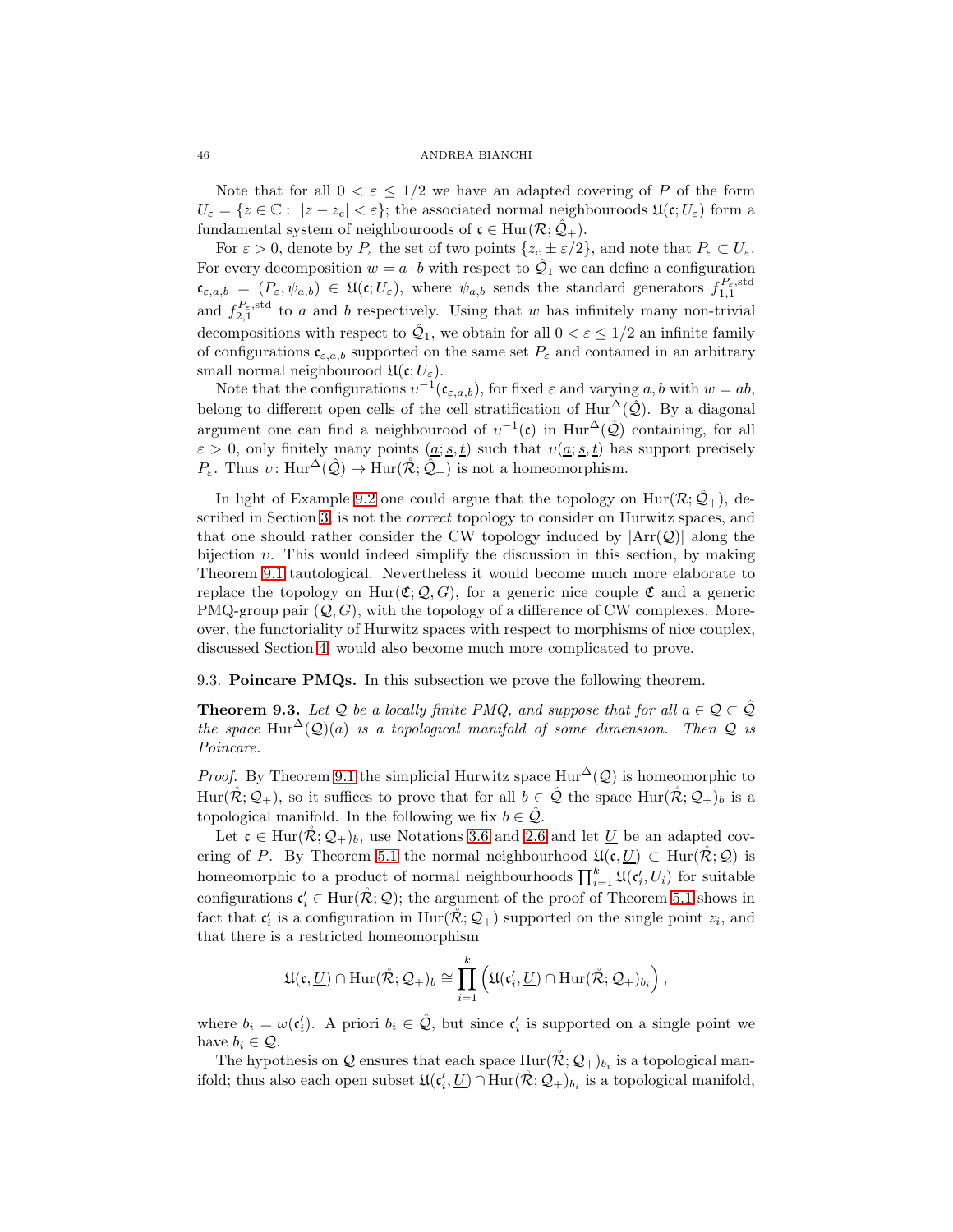and therefore  $\mathfrak{U}(\mathfrak{c}, \underline{U}) \cap \text{Hur}(\mathcal{R}; \mathcal{Q}_+)$  is a topological manifold. This shows that each configuration in Hur $(\mathcal{R}; \mathcal{Q}_+)$ <sub>b</sub> has a neighbourhood which is a topological manifold, and thus the space  $\text{Hur}(\mathcal{R}; \mathcal{Q}_+)_b$ , which is Hausdorff, is a topological manifold.  $\Box$ 

The proof of Theorem [9.3](#page-45-0) can be generalised to homology manifolds as follows.

<span id="page-46-0"></span>**Definition 9.4.** Let R be a commutative ring. A locally finite PMQ  $Q$  is R-Poincare if for all  $a \in \mathcal{Q}$  the space Hur( $\mathcal{R}; \mathcal{Q}$ ) is a R-homology manifold of some dimension, i.e. for all  $\mathfrak{c} \in \text{Hur}(\mathcal{R}; \mathcal{Q}_+)$  the local homology

$$
\tilde{H}_*\left(\mathrm{Hur}(\mathring{\mathcal{R}};\mathcal{Q}_+)_a\;,\;\mathrm{Hur}(\mathring{\mathcal{R}};\mathcal{Q}_+)_a\setminus\{\mathfrak{c}\}\;\;;\;R\right)
$$

is isomorphic to  $R$  in a single degree, and vanishes in all other degrees.

**Lemma 9.5.** Let Q be a locally finite PMQ, let  $a \in \mathcal{Q}_+$  and let  $z_0 \in \mathcal{R}$ ; then the space  $\text{Hur}(\mathcal{R};\mathcal{Q}_+)$  is homeomorphic to the cone over the space

$$
\partial \mathrm{Hur}(\mathcal{R};\mathcal{Q}_+)_a := \mathrm{Hur}(\mathcal{R};\mathcal{Q}_+)_a \setminus \mathrm{Hur}(\mathcal{R};\mathcal{Q}_+)_a,
$$

with vertex the unique configuration  $\mathfrak{c}_{z_0,a} \in \text{Hur}(\mathcal{R};\mathcal{Q}_+)$  supported on  $z_0$ .

*Proof.* Let  $\tilde{Q}$  be the completion of  $Q$ , and note that  $Hur(R; Q_+)_a$  is homeomorphic to Hur $(\mathcal{R}; \mathcal{Q}_+)_{a}$ . Without loss of generality, we may assume that  $\mathcal Q$  is already complete. Note that the space  $\partial \text{Hur}(\mathcal{R}; \mathcal{Q}_+)$ <sub>a</sub> is a closed subspace of Hur $(\mathcal{R}; \mathcal{Q}_+)$ <sub>a</sub>, containing all configurations  $\mathfrak{c} \in \text{Hur}(\mathcal{R}; \mathcal{Q}_+)$ <sub>a</sub> whose support intersects  $\partial \mathcal{R}$ .

Fix a map  $\mathcal{H}^{z_0}$ :  $\mathbb{C} \times [0,1] \to \mathbb{C}$  satisfying the following properties:

•  $\mathcal{H}^{z_0}(z,s) = sz_0 + (1-s)z$  for all  $z \in \mathcal{R}$  and  $0 \leq s \leq 1$ ;

•  $\mathcal{H}^{z_0}(-,s)$  is a lax morphism of nice couples  $(\mathcal{R}, \emptyset) \to (\mathcal{R}, \emptyset)$  for all  $0 \leq s \leq 1$ .

By Proposition [4.10](#page-22-3) we obtain a continuous map  $\mathcal{H}_{*}^{z_0}$ :  $\text{Hur}(\mathcal{R};\mathcal{Q}_+)_{a} \times [0,1] \rightarrow$  $Hur(\mathcal{R};\mathcal{Q}_+)_{a}$ , that we can restrict to a map

$$
\partial \mathcal{H}_{*}^{z_{0}} \colon \partial \mathrm{Hur}(\mathcal{R};\mathcal{Q}_{+})_{a} \times [0,1] \to \mathrm{Hur}(\mathcal{R};\mathcal{Q}_{+})_{a}.
$$

The map  $\partial \mathcal{H}_{*0}^{z_0}$  sends the subspace  $\partial \text{Hur}(\mathcal{R}; \mathcal{Q}_+)_{a} \times \{1\}$  constantly to the configuration  $c_{z_0,a}$ . The quotient map

$$
\partial \mathcal{H}_{*}^{z_0} \colon \partial \mathrm{Hur}(\mathcal{R};\mathcal{Q}_+)_{a} \times [0,1] / \partial \mathrm{Hur}(\mathcal{R};\mathcal{Q}_+)_{a} \times \{1\} \to \mathrm{Hur}(\mathcal{R};\mathcal{Q}_+)_{a}
$$

is a continuous bijection between compact Hausdorff spaces, hence it is a homeomorphism.

In particular for all  $z_0 \in \mathcal{R}$  we have an isomorphism of homology groups, where R-coefficients are understood:

$$
\tilde{H}_*\Big(\mathrm{Hur}(\mathring{\mathcal{R}};\mathcal{Q}_+)_a\,,\,\mathrm{Hur}(\mathring{\mathcal{R}};\mathcal{Q}_+)_a\setminus\{\mathfrak{c}_{z_0,a}\}\Big)\!\cong\! \tilde{H}_*\!\left(|\mathrm{Arr}(\mathcal{Q})(a)|\,,\,|\mathrm{NAdm}(\mathcal{Q})(a)|\right).
$$

The argument used in the proof of Theorem [9.3,](#page-45-0) together with the Künneth isomorphism, implies directly the following theorem.

<span id="page-46-1"></span>**Theorem 9.6.** Let R be a commutative ring and let  $Q$  be a locally finite PMQ. Suppose that for all  $a \in \mathcal{Q}$  the relative homology groups

$$
\tilde{H}_* \left( |\text{Arr}(\mathcal{Q})(a)|, |\text{NAdm}(\mathcal{Q})(a)|; R \right)
$$

are supported in a single degree, with corresponding homology group equal to R. Then Q is R-Poincare.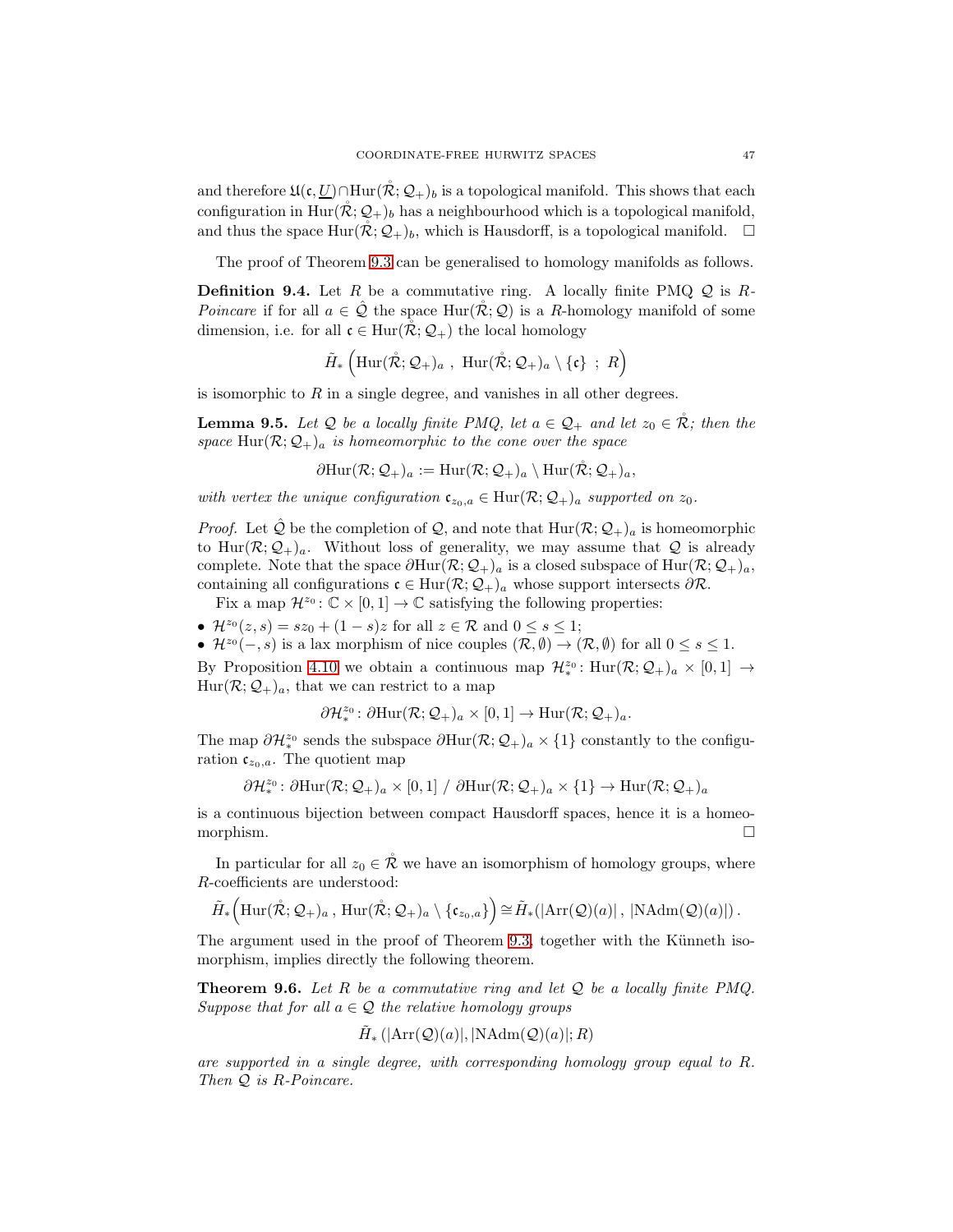<span id="page-47-0"></span>Theorem [9.6](#page-46-1) is the non-trivial arrow of an "if and only if" statement: if  $Q$  is R-Poincare, then in particular for all  $a \in \mathcal{Q}$  the space  $\text{Hur}^{\Delta}(\mathcal{Q})(a) \cong \text{Hur}(\mathcal{R}; \mathcal{Q}_+)_{a}$ is a  $R$ -homology manifold; since this space is contractible (see Proposition [6.4\)](#page-28-0), by Poincare-Lefschetz duality the relative homology groups

$$
\tilde{H}_* \left( |\text{Arr}(\mathcal{Q})(a)|, |\text{NAdm}(\mathcal{Q})(a)|; R \right)
$$

are supported in one degree, namely the R-homology dimension of  $Hur^{\Delta}(\mathcal{Q})(a)$ , with corresponding group isomorphic to  $H^0(\text{Hur}^{\Delta}(\mathcal{Q})(a); R) \cong R$ .

The proof of [\[Bia21a,](#page-56-0) Proposition 6.21] and [\[Bia21a,](#page-56-0) Proposition 6.22] generalise to give the following Proposition.

**Proposition 9.7.** Let R be a commutative ring and let  $Q$  be a R-Poincare PMQ. Then Q is coconnected and admits an intrinsic norm  $h: Q \to \mathbb{N}$ .

If we denote by h:  $\mathcal{Q} \to \mathbb{N}$  also the extension of the intrinsic norm to the completion  $\tilde{Q}$  of  $\tilde{Q}$ , then for all  $a \in \tilde{Q}$  the space Hur $(\tilde{R}; \mathcal{Q}_+)$ <sub>a</sub> is a R-homology manifold of dimension  $2h(a)$ .

Proof. Recall that for a locally finite PMQ  $\mathcal Q$  the candidate for the intrinsic norm h:  $Q \to \mathbb{N}$  is the function of sets associating with  $a \in \mathcal{Q}$  the maximum  $r \geq 0$  for which there exist a decomposition  $a = a_1 \dots a_r$  with  $a_i \in \mathcal{Q}_+$ .

If  $a \in \mathcal{Q}_+$  is irreducible, then  $\text{Hur}(\mathcal{R}; \mathcal{Q}_+)$  is homeomorphic to  $\mathcal{R}$ , which is a R-homology manifold of dimension  $2 = 2h(a)$ ; more generally, if  $a = a_1 \dots a_r$  is a decomposition witnessing the equality  $h(a) = r$ , then we can fix a configuration  $\mathfrak{c} = (P, \psi) \in \text{Hur}(\tilde{\mathcal{R}}; \mathcal{Q}_+)$ <sub>a</sub> supported on a subset  $P \subset \tilde{\mathcal{R}}$  of precisely r points. By Theorem [5.1](#page-23-2) a normal neighbourhood of  $\mathfrak c$  is homeomorphic to an open subset of  $(\mathcal{R})^r$ ; it follows that the R-homology dimension of  $\text{Hur}(\mathcal{R}; \mathcal{Q}_+)$ <sub>a</sub>, computed around  $\mathfrak{c}$ , is equal to  $2h(a)$ .

The same argument, applied to any decomposition  $a = bc$  in  $\mathcal{Q}$ , shows that the R-homology dimension of  $\text{Hur}(\mathcal{R}; \mathcal{Q}_+)$  is equal to the sum of the R-homology dimensions of Hur $(\mathcal{R}; \mathcal{Q}_+)$  and Hur $(\mathcal{R}; \mathcal{Q}_+)$ : in fact we can find an open set of  $\text{Hur}(\mathcal{R};\mathcal{Q}_+)$ <sub>a</sub> homeomorphic to the product of two open sets of  $\text{Hur}(\mathcal{R};\mathcal{Q}_+)$ <sub>b</sub> and Hur $(\mathcal{R}; \mathcal{Q}_+)$ <sub>c</sub> respectively. It follows that  $h(a) = h(b) + h(c)$ , i.e. h is an intrinsic norm. The R-homology dimension of  $\text{Hur}(\mathcal{R}; \mathcal{Q}_+)$ <sub>a</sub> can be computed to be  $h(a)$  for a generic  $a \in \mathcal{Q}$  by the same argument, after fixing a decomposition of a as product of elements of Q.

This shows that Q admits an intrinsic norm, and in particular it is maximally decomposable. To prove that Q is coconnected, let  $\mathcal{Q}_{\leq 1} \subset \mathcal{Q}$  be the sub-PMQ containing elements of norm  $\leq$  1; the inclusion of augmented PMQs  $\mathcal{Q}_{\leq 1} \subset \mathcal{Q}$ induces, for all  $a \in \mathcal{Q}$  a surjective, bisimplicial map  $|\text{Arr}(\mathcal{Q}_{\leq 1})(a)| \cong |\text{Arr}(\mathcal{Q})(a)|$ , which is a bijection when restricted to bisimplices of dimension  $2h(a)$  and  $2h(a)-1$ (see the proof of [\[Bia21a,](#page-56-0) Proposition 6.22]). Here we write  $|\text{Arr}(\mathcal{Q}_{\leq 1})(a)|$  for the disjoint union  $\prod_{a'} |\text{Arr}(\mathcal{Q}_{\leq 1})(a')|$ , where  $a'$  ranges among all elements of  $\widehat{\mathcal{Q}_{\leq 1}}$  which are sent to  $a \in \hat{Q}$  along the (surjective, but a priori not bijective) map  $\widehat{Q}_{\leq 1} \to \hat{Q}$ . It follows that the induced map

 $H_{2h(a)}\left(|\text{Arr}(\mathcal{Q}_{\leq 1})(a)|, |\text{NAdm}(\mathcal{Q}_{\leq 1})(a)|\right) \to H_{2h(a)}\left(|\text{Arr}(\mathcal{Q})(a)|, |\text{NAdm}(\mathcal{Q})(a)|\right),$ with  $R$ -coefficients for homology understood, is an isomorphism of  $R$ -modules. The rank of the second R-module is 1, because  $H_{2h(a)}(|\text{Arr}(\mathcal{Q})(a)|, |\text{NAdm}(\mathcal{Q})(a)|; R) \cong$  $H_0(\text{Hur}^{\Delta}(\mathcal{Q})(a))$ , and the space  $\text{Hur}^{\Delta}(\mathcal{Q})(a)$  is contractible. Similarly the rank of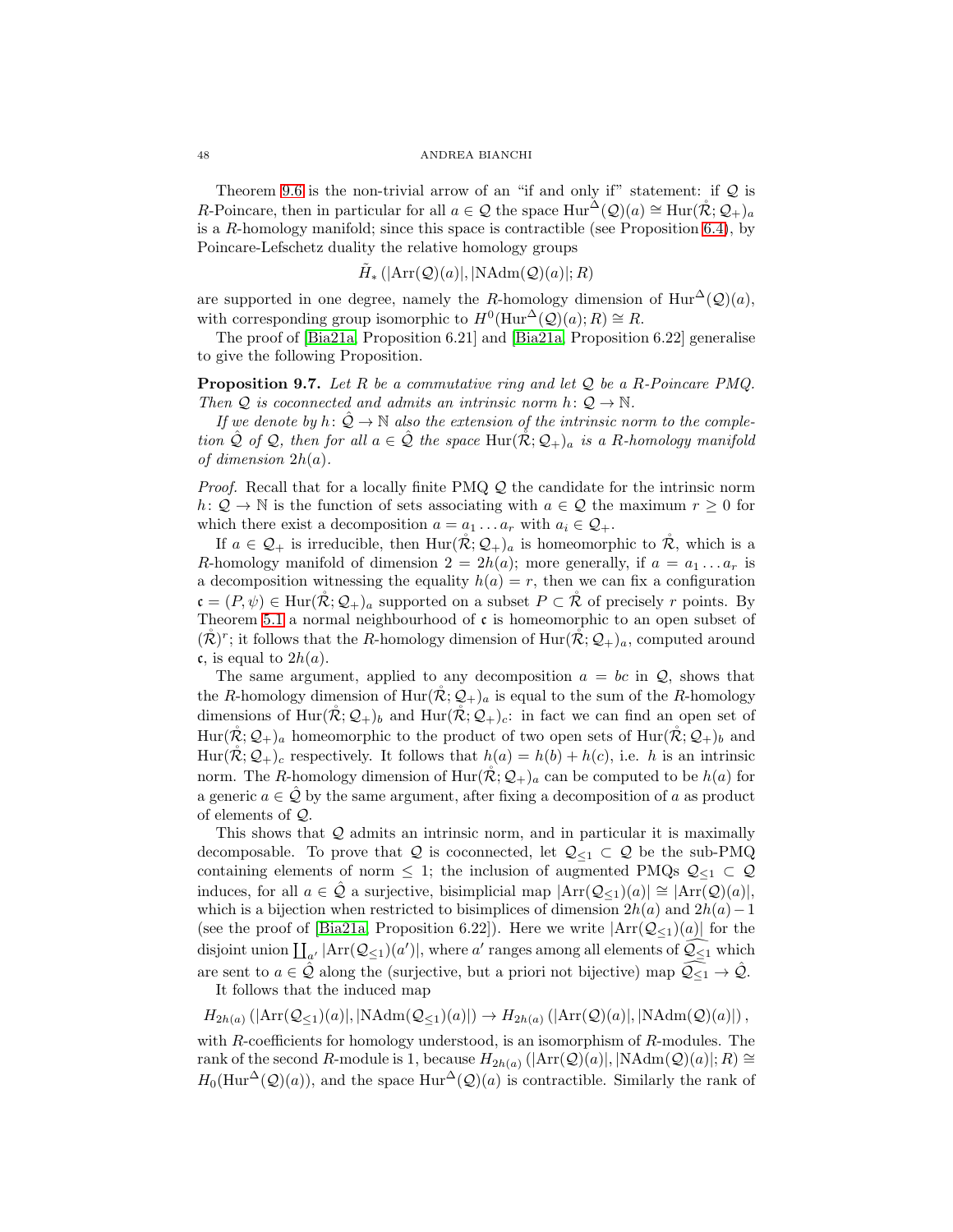the first R-module is the number of connected components of  $\text{Hur}^{\Delta}(\mathcal{Q}_{\leq 1})(a)$ . It follows that there is exactly one element  $a' \in \mathcal{Q}_{\leq 1}$  which is mapped to a along the map  $\widehat{Q_{\leq 1}} \to \widehat{Q}$ , and that  $\text{Hur}^{\Delta}(\mathcal{Q}_{\leq 1})(a)$  is connected. This shows that  $\mathcal Q$  is coconnected. coconnected.

### <span id="page-48-0"></span>Appendix A. Hurwitz spaces associated with generic surfaces

The construction of coordinate-free Hurwitz spaces can be extended as follows to the setting in which the ambient space is not contained in H.

Let  $\mathbb T$  be a connected, compact oriented surface with non-empty boundary  $\partial \mathbb T$ , and fix a basepoint  $* \in \mathbb{T}$ . We assume that  $\mathbb{T}$  is endowed with a semi-algebraic structure (an atlas with semi-algebraic transition maps) and we let  $\mathcal{Y} \subseteq \mathcal{X} \subseteq \mathbb{T}$ be semi-algebraic subsets with Y closed in X. We denote by  $\mathfrak C$  the couple  $(\mathcal X, \mathcal Y)$ , which will play the role of a nice couple in this setting.

For a finite subset  $P \subset \mathcal{X}$ , the fundamental group  $\mathfrak{G}(P) := \pi_1(\mathbb{T} \setminus P, *)$  is a free group on  $k' := |P| - \chi(\mathbb{T}) + 1$  generators, and contains the trivial PMQ  $\mathfrak{Q}(P) = \mathfrak{Q}_{\mathfrak{C}}(P)$ , which is the union of 1 and all conjugacy classes of small simple closed curves spinning *clockwise* around a point in  $P \setminus \mathcal{Y}$ . The word *clockwise* uses that  $\mathbb T$  is an oriented surface. Note that the PMQ-group pair  $(\mathfrak Q(P), \mathfrak G(P))$  is isomorphic, for some  $1 \leq l \leq k$ , to the PMQ-group pair  $(\mathbb{FQ}^{k'}_l)$  $\overline{k}^{\prime}, \mathbb{F}^{k^{\prime}}$ , where  $k \leq k^{\prime}$ is the cardinality of P.

For a PMQ-group pair  $(Q, G)$ , an element of the Hurwitz set  $Hur^T(\mathfrak{C}; Q, G)$  takes the form  $(P, \psi, \varphi)$ , where  $P \subset \mathcal{X}$  and  $(\psi, \varphi) : (\mathfrak{Q}(P), \mathfrak{G}(P)) \to (\mathcal{Q}, G)$  is a morphism of PMQ-group pairs. In the case  $\mathcal{Y} = \emptyset$  the morphism  $\varphi$  is in general not uniquely determined by  $\psi$  and one cannot write  $(P, \psi)$  for an element of the Hurwitz set  $Hur^{\mathbb{T}}(\mathcal{X};\mathcal{Q})$ : the difference is that, in general,  $\mathfrak{Q}(P)$  no longer generates  $\mathfrak{G}(P)$  as a group.

The topology on  $\text{Hur}^{\mathbb{T}}(\mathfrak{C}; \mathcal{Q}, G)$  can be defined by means of adapted coverings and normal neighbourhoods also in this setting. For two surfaces  $\mathbb T$  and  $\mathbb T'$  containing nice couples  $\mathfrak{C} = (\mathcal{X}, \mathcal{Y})$  and  $\mathfrak{C}' = (\mathcal{X}', \mathcal{Y}')$  respectively, the class of maps  $\xi \colon \mathbb{T} \to \mathbb{T}'$  inducing a map  $\xi_* \colon \text{Hur}^{\mathbb{T}}(\mathfrak{C}; \mathcal{Q}, G) \to \text{Hur}^{\mathbb{T}'}(\mathfrak{C}'; \mathcal{Q}, G)$  includes at least all orientation-preserving semi-algebraic embeddings  $\xi \colon \mathbb{T} \to \mathbb{T}'$  restricting to inclusions  $\mathcal{X} \to \mathcal{X}'$  and  $\mathcal{Y} \to \mathcal{Y}$ , and sending  $* \mapsto *$ .

The total monodromy of  $(P, \psi, \varphi)$  can be defined by evaluating  $\varphi$  at the loop described by the boundary component of T containing ∗; left and right based nice couples and the corresponding actions can be defined by using a suitable continuous function  $\Re: \mathbb{T} \to \mathbb{R}P^1$ , sending  $* \mapsto \infty$ , restricting to an oriented homeomorphism between the boundary component of  $\mathbb T$  containing  $*$  and  $\mathbb RP$ <sup>1</sup>, and with fibre over  $\infty$  given by  $\{*\}.$ 

In the case of an augmented PMQ, one can define the subspace  $\text{Hur}^{\mathbb{T}}(\mathfrak{C}; \mathcal{Q}_+, G)$ by requiring that  $\psi$  restricts to a map of sets  $\mathfrak{Q}(P)_+ \to \mathcal{Q}_+$ .

Most of the results of the current article, which focus on the setting of a contractible ambient space contained in  $\mathbb{C}$ , should have an analogue version for Hurwitz spaces with other orientable surfaces as ambient space.

### Appendix B. Deferred proofs

<span id="page-48-2"></span><span id="page-48-1"></span>B.1. **Proof of Proposition [2.11.](#page-9-0)** Let  $\mathfrak{g} \in \mathfrak{Q}^{\text{ext}}(P)$ , and assume first that  $\mathfrak{g} = [\gamma]$ is represented by a simple loop  $\gamma$  in  $\mathbb{C} \setminus P$ . The loop  $\gamma$  is freely isotopic to a simple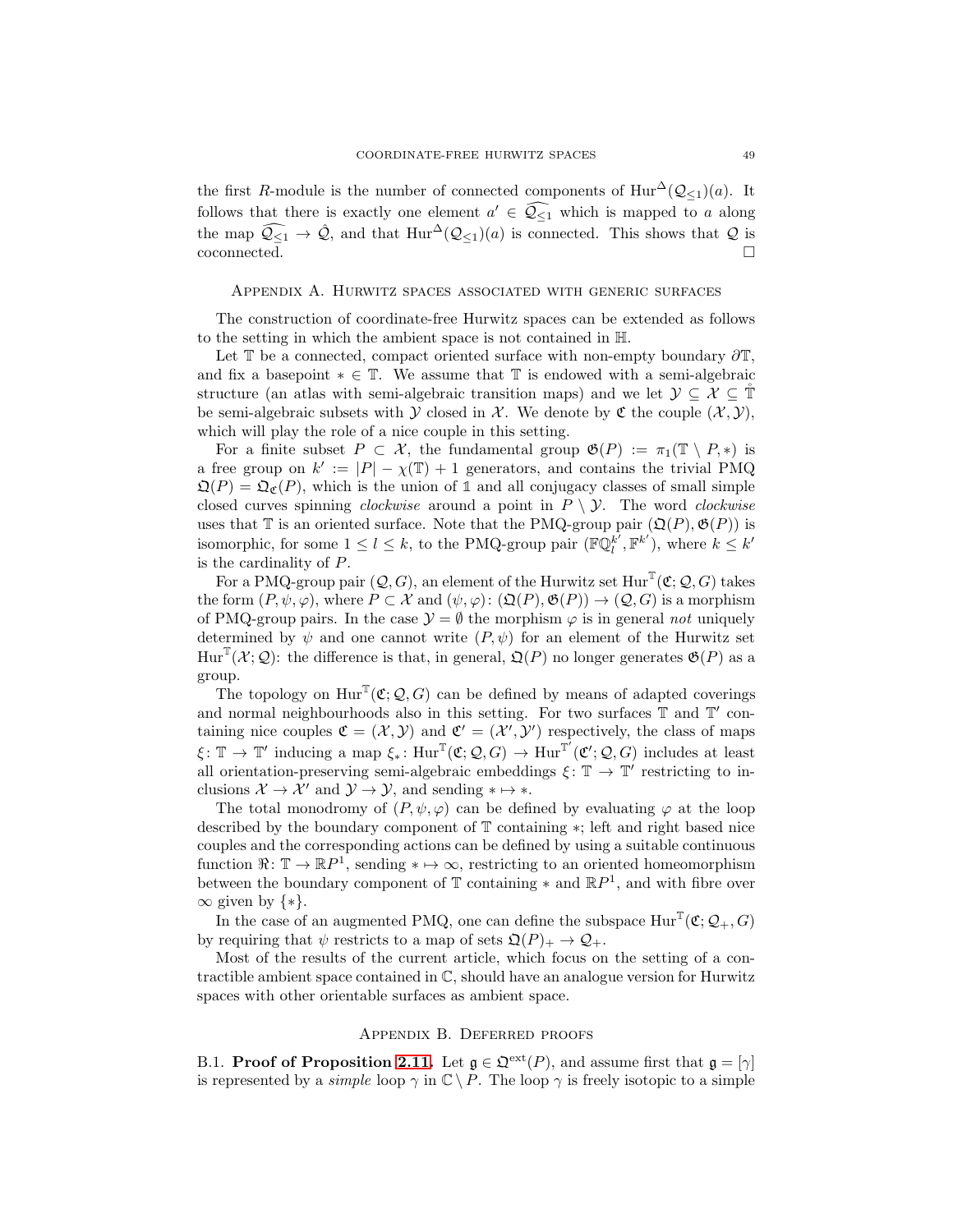closed curve in  $\mathbb{C} \setminus \mathcal{Y}$ . In particular  $\gamma$  bounds a disc D in  $\mathbb{C}$  which intersects P only in points of  $P \setminus \mathcal{Y}$ ; without loss of generality, assume that  $D \cap P$  consists of the points  $z_1, \ldots, z_r$  for some  $1 \leq r \leq l$ .

We can then find an admissible generating set  $f_1, \ldots, f_k$  of  $\mathfrak{G}(P)$  such that  $\mathfrak{g} = f_1 \cdot \cdots \cdot f_r \in \mathfrak{Q}^{\text{ext}}(P)$  (see Definition [2.8\)](#page-7-3): for this it suffices to choose the arcs  $\zeta_1, \ldots, \zeta_r$  inside D in a convenient way. This gives a decomposition  $(f_1, \ldots, f_r)$  of  $\mathfrak g$  with respect to  $\mathfrak Q(P)$  as required.

If  $\mathfrak{g} \in \mathfrak{Q}^{\text{ext}}(P)$  is not represented by a simple loop, we can still find a conjugate  $\mathfrak{g}'$  of  $\mathfrak{g}$  in  $\mathfrak{Q}^{\text{ext}}(P) \subset \mathfrak{G}(P)$ , with  $\mathfrak{g}' = [\gamma']$  represented by a simple loop  $\gamma'$ . By the previous argument we can decompose  $\mathfrak{g}' = \mathfrak{g}'_1 \dots \mathfrak{g}'_r$ , with all  $\mathfrak{g}'_i \in \mathfrak{Q}(P)$ ; we can then conjugate the previous decomposition in  $\mathfrak{G}(P)$  to obtain a decomposition  $\mathfrak{g} = \mathfrak{g}_1 \dots \mathfrak{g}_r$ , with all  $\mathfrak{g}_i$  still lying in  $\mathfrak{Q}(P)$ .

<span id="page-49-0"></span>B.2. **Proof of Proposition [2.12.](#page-9-1)** Let  $\mathfrak{g} \in \mathfrak{Q}^{\text{ext}}(P)$  and assume first that  $\mathfrak{g} = [\gamma]$ is represented by a simple loop  $\gamma$  in  $\mathbb{C} \setminus P$ . Let  $\mathfrak{g} = \mathfrak{g}_1 \dots \mathfrak{g}_\rho$  be a decomposition of g in elements  $g_i \in \mathfrak{Q}^{\text{ext}}(P)$ . Each  $g_i$  can be further decomposed, by Proposition [2.11,](#page-9-0) as  $\mathfrak{g}_{i,1} \dots \mathfrak{g}_{i,r_i}$ , with  $\mathfrak{g}_{i,j} \in \mathfrak{Q}(P)$ ; therefore we obtain a decomposition

$$
\mathfrak{g} = \mathfrak{g}_{1,1} \dots \mathfrak{g}_{1,r_1} \mathfrak{g}_{2,1} \dots \mathfrak{g}_{2,r_2} \dots \dots \mathfrak{g}_{\rho,1} \dots \mathfrak{g}_{\rho,r_\rho}
$$

of g with respect to  $\mathfrak{Q}(P)$ . Our aim to show that, for all  $1 \leq i \leq j \leq \rho$ , the product  $\mathfrak{g}_i \dots \mathfrak{g}_j$  belongs to  $\mathfrak{Q}^{\text{ext}}(P)$ . It suffices to prove the same statement for the second, finer decomposition involving the elements  $\mathfrak{g}_{i,j}$ . Hence, from now on, we assume that the elements  $\mathfrak{g}_1, \ldots, \mathfrak{g}_\rho$  already belong to  $\mathfrak{Q}(P)$ . According to [\[Bia21a,](#page-56-0) Definition 3.5,  $(\mathfrak{g}_1, \ldots, \mathfrak{g}_\rho)$  is then a decomposition of g with respect to  $\mathfrak{Q}(P)$ .

By the same argument used in the proof of Proposition [2.11,](#page-9-0) we can find an admissible generating set  $f_1, \ldots, f_k$  of  $\mathfrak{G}(P)$  such that, for some  $1 \leq r \leq l$ , we have  $\mathfrak{g} = f_1 \dots f_r$ , and such that  $f_1, \dots, f_r$  are contained in the subgroup  $\pi_1(D \setminus P, *) \cong$  $\mathbb{F}^r$  of  $\mathfrak{G}(P)$ , where D is the disc bounded by  $\gamma$ .

We note that  $(f_1, \ldots, f_r)$  is also a decomposition of g with respect to  $\mathfrak{Q}(P)$ , and a simple argument involving the projection onto the abelianisation of  $\mathfrak{G}(P)$  shows that  $\rho = r$  (see the remark after [\[Bia21a,](#page-56-0) Definition 3.5]). The decompositions  $(f_1, \ldots, f_r)$  and  $(\mathfrak{g}_1, \ldots, \mathfrak{g}_r)$  are connected by a sequence of standard moves (see [\[Bia21a,](#page-56-0) Definition 3.6, Proposition 3.7]).

A consequence of the previous argument is that  $\mathfrak{g}_1, \ldots, \mathfrak{g}_r \in \mathfrak{G}(P)$  can be generated using the elements  $f_1, \ldots, f_r$ , and therefore  $\mathfrak{g}_1, \ldots, \mathfrak{g}_r$  also lie in the subgroup  $\pi_1(D \setminus P, *) \subseteq \mathfrak{G}(P).$ 

In analogy with Definition [2.8,](#page-7-3) we say that  $f_1, \ldots, f_r$  is an admissible generating set of  $\pi_1(D \setminus P, *)$ , meaning that each  $f_i$  is represented by a simple loop that spins around one of the r points of  $D \cap P$ , and these loops only intersect at  $\ast$ .

It is now a classical fact that standard moves on admissible generating sets of  $\pi_1(D \setminus P, *)$  can be implemented by homeomorphisms of D. More precisely, if  $(\tilde{f}_1, \ldots, \tilde{f}_r)$  is an admissible generating set of  $\pi_1(D \setminus P, *)$  and the sequence  $(\tilde{\mathfrak{g}}_1, \ldots, \tilde{\mathfrak{g}}_r)$  of elements of  $\pi_1(D \setminus P, *)$  is obtained from the sequence  $(\tilde{f}_1, \ldots, \tilde{f}_r)$ by a standard move, then there is a homeomorphism  $\xi: D \to D$  such that

• ξ fixes  $\gamma = \partial D$  pointwise: in particular  $\xi(*) = *;$ 

- ξ fixes  $D \cap P$  as a set: in particular, ξ restricts to a homeomorphism of  $D \setminus P$ ;
- the map  $\xi_*$ :  $\pi_1(D \setminus P, *) \to \pi_1(D \setminus P, *)$  sends  $\tilde{f}_i \mapsto \tilde{\mathfrak{g}}_i$  for all  $1 \leq i \leq r$ .

<span id="page-49-1"></span>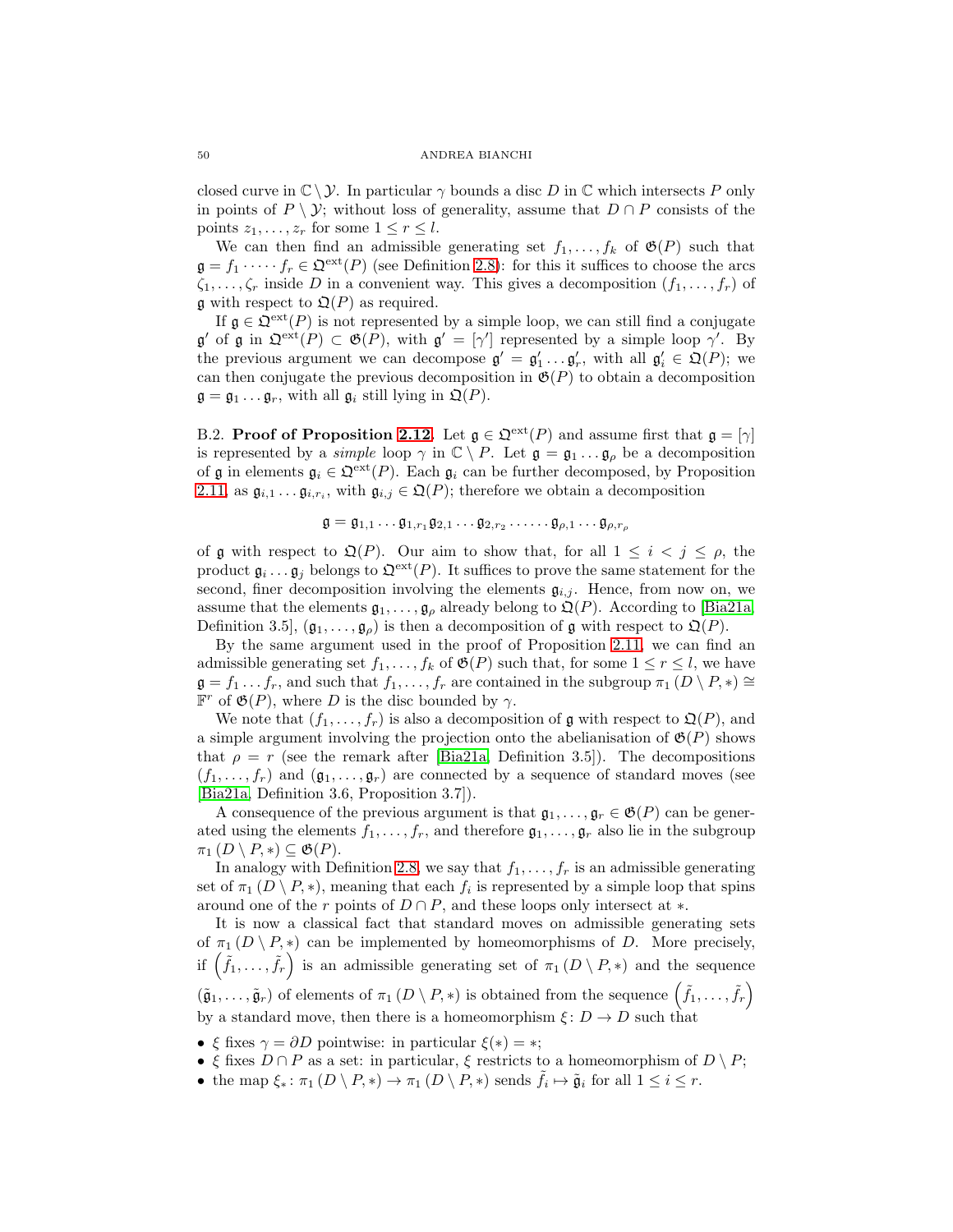<span id="page-50-2"></span>By applying this argument several times, we obtain that  $\mathfrak{g}_1, \ldots, \mathfrak{g}_r$  is also an admissible generating set of  $\pi_1(D \setminus P, *)$ , and the fact that the product  $\mathfrak{g} = \mathfrak{g}_1 \dots \mathfrak{g}_r$ is represented by a simple loop implies that the elements  $\mathfrak{g}_1, \ldots, \mathfrak{g}_r$  are ordered in a standard way, so that for all  $1 \leq i < j \leq r$  also the product  $\mathfrak{g}_i \dots \mathfrak{g}_j$  is represented by a simple loop in  $D \setminus P \subset \mathbb{C} \setminus P$ ; thus  $\mathfrak{g}_i \dots \mathfrak{g}_j \in \mathfrak{Q}^{\text{ext}}(P)$ .

The case in which  $\mathfrak g$  is not represented by a simple loop  $\gamma$  is treated in the same way as in the proof of Proposition [2.11:](#page-9-0) we can find a conjugate  $\mathfrak{g}' \in \mathfrak{G}(P)$ represented by a simple loop  $\gamma'$ , in particular  $\mathfrak{g}' \in \mathfrak{Q}^{\text{ext}}(P)$ ; we conjugate the factorisation  $\mathfrak{g} = \mathfrak{g}_1 \dots \mathfrak{g}_\rho$  to obtain a factorisation  $\mathfrak{g}' = \mathfrak{g}'_1 \dots \mathfrak{g}'_\rho$ ; by the previous argument each product  $\mathfrak{g}'_i \dots \mathfrak{g}'_j$  lies in  $\mathfrak{Q}^{\text{ext}}(P)$ , and therefore also its conjugate  $\mathfrak{g}_i \dots \mathfrak{g}_j$  lies in  $\mathfrak{Q}^{\text{ext}}(P)$ .

<span id="page-50-0"></span>B.3. Proof of Proposition [2.14.](#page-10-1) Let  $\mathfrak{g} = \mathfrak{g}_1 \dots \mathfrak{g}_\rho$  be a decomposition of  $\mathfrak{g} \in$  $\mathfrak{Q}^{\text{ext}}(P)_{\psi}$  with  $\mathfrak{g}_i \in \mathfrak{Q}^{\text{ext}}(P)_{\psi}$  for all  $1 \leq i \leq \rho$ . As in the proof of Proposition [2.12,](#page-9-1) we replace each  $\mathfrak{g}_i$  by a decomposition  $\mathfrak{g}_{i,1} \dots \mathfrak{g}_{i,r_i}$ , with  $\mathfrak{g}_{i,j} \in \mathfrak{Q}(P)$ ; thus we obtain a decomposition of  $\mathfrak g$  with respect to  $\mathfrak Q(P)$ 

 $\mathfrak{g} = \mathfrak{g}_{1,1} \dots \mathfrak{g}_{1,r_1} \mathfrak{g}_{2,1} \dots \mathfrak{g}_{2,r_2} \dots \dots \mathfrak{g}_{\rho,1} \dots \mathfrak{g}_{\rho,r_\rho}.$ 

Since  $\mathfrak{g} \in \mathfrak{Q}^{\text{ext}}(P)_{\psi}$ , the following product is defined in  $\mathcal{Q}$ :

 $\psi^{\text{ext}}(\mathfrak{g}) = \psi(\mathfrak{g}_{1,1}), \dots \psi(\mathfrak{g}_{1,r_1}) \psi(\mathfrak{g}_{2,1}), \dots \psi(\mathfrak{g}_{2,r_2}), \dots \dots \psi(\mathfrak{g}_{\rho,1}), \dots \psi(\mathfrak{g}_{\rho,r_\rho});$ 

In particular for all  $1 \leq i < j \leq \rho$ , the sub-product  $\psi(\mathfrak{g}_{i,1}) \dots \psi(\mathfrak{g}_{j,r_j})$  is defined in Q. Together with Proposition [2.12,](#page-9-1) this shows that  $\mathfrak{g}_i \dots \mathfrak{g}_j$  lies in  $\mathfrak{Q}^{\text{ext}}(P)_{\psi}$ , hence  $\mathfrak{Q}^{\text{ext}}(P)_{\psi} \subseteq \mathfrak{G}(P)$  satisfies the hypotheses of [\[Bia21a,](#page-56-0) Definition 2.8].

The same argument shows also that  $\psi^{\text{ext}}(\mathfrak{g}) = \psi^{\text{ext}}(\mathfrak{g}_1) \dots \psi^{\text{ext}}(\mathfrak{g}_r)$  in  $\mathcal{Q}$ , hence  $\psi^{\text{ext}}$  is a map of partial monoids. It is also evident that  $\psi^{\text{ext}}$  restricts to  $\psi$  on  $\mathfrak{Q}(P)$ . To see that  $\psi^{\text{ext}}$  also preserves conjugation, let  $\mathfrak{g}, \mathfrak{g}' \in \mathfrak{Q}^{\text{ext}}(P)_{\psi}$  and choose decompositions  $(\mathfrak{g}_1,\ldots,\mathfrak{g}_r)$  and  $(\mathfrak{g}'_1,\ldots,\mathfrak{g}'_{r'})$  of  $\mathfrak g$  and  $\mathfrak g'$  respectively with respect to  $\mathfrak{Q}(P)$ . We have a chain of equalities

$$
\psi^{\text{ext}}\left(\mathfrak{g}^{\mathfrak{g}'}\right) = \psi^{\text{ext}}\left(\mathfrak{g}_{1}^{\mathfrak{g}'}\ldots\mathfrak{g}_{r}^{\mathfrak{g}'}\right) = \psi^{\text{ext}}\left(\mathfrak{g}_{1}^{\mathfrak{g}'}\right)\ldots\psi^{\text{ext}}\left(\mathfrak{g}_{r}^{\mathfrak{g}'}\right) = \psi\left(\mathfrak{g}_{1}^{\mathfrak{g}'}\right)\ldots\psi\left(\mathfrak{g}_{r}^{\mathfrak{g}'}\right)
$$
\n
$$
= \psi\left(\left(\ldots\left(\mathfrak{g}_{1}^{\mathfrak{g}'_{1}}\right)^{\mathfrak{g}'_{2}}\ldots\right)^{\mathfrak{g}'_{r'}}\right)\ldots\psi\left(\left(\ldots\left(\mathfrak{g}_{r}^{\mathfrak{g}'_{1}}\right)^{\mathfrak{g}'_{2}}\ldots\right)^{\mathfrak{g}'_{r'}}\right)
$$
\n
$$
= \left(\ldots\left(\psi\left(\mathfrak{g}_{1}\right)^{\psi\left(\mathfrak{g}'_{1}\right)}\right)^{\psi\left(\mathfrak{g}'_{2}\right)}\ldots\right)^{\psi\left(\mathfrak{g}'_{r'}\right)}\ldots\left(\ldots\left(\psi\left(\mathfrak{g}_{r}\right)^{\psi\left(\mathfrak{g}'_{1}\right)}\right)^{\psi\left(\mathfrak{g}'_{2}\right)}\ldots\right)^{\psi\left(\mathfrak{g}'_{r'}}\right)
$$
\n
$$
= \left(\ldots\left(\psi^{\text{ext}}\left(\mathfrak{g}_{1}\right)^{\psi^{\text{ext}}\left(\mathfrak{g}'_{1}\right)}\right)^{\psi^{\text{ext}}\left(\mathfrak{g}'_{2}\right)}\ldots\right)^{\psi^{\text{ext}}\left(\mathfrak{g}'_{r'}\right)}\ldots\left(\ldots\left(\psi^{\text{ext}}\left(\mathfrak{g}_{r}\right)^{\psi^{\text{ext}}\left(\mathfrak{g}'_{1}\right)}\right)^{\psi^{\text{ext}}\left(\mathfrak{g}'_{r'}\right)}
$$
\n
$$
= \psi^{\text{ext}}\left(\mathfrak{g}_{1}\right)^{\psi^{\text{ext}}\left(\mathfrak{g}'}\right)\ldots\psi
$$

Thus  $\psi^{\text{ext}} \colon \mathfrak{Q}^{\text{ext}}(P)_{\psi} \to \mathcal{Q}$  is a map of PMQs, restricting to the map  $\psi \colon \mathfrak{Q}(P) \to \mathcal{Q}$ . The fact that  $\psi^{\text{ext}}$  is the unique map of PMQs with these properties is a direct consequence of Proposition [2.11.](#page-9-0)

<span id="page-50-1"></span>B.4. **Proof of Lemma [4.5.](#page-19-3)** Let  $z' \in P' \setminus Y'$  and let  $\gamma'$  be a based loop in  $\mathbb{C} \setminus P'$ which is freely homotopic to a simple closed curve  $\beta' \subset \mathbb{C} \setminus P'$  spinning clockwise around z': in particular  $\beta'$  bounds a closed disc  $D' \subset \mathbb{C} \setminus P'$ , with  $D' \cap P' = \{z'\}.$ 

We have that  $D = \xi^{-1}(D')$  is also a disc in  $\mathbb{C}\backslash P$ , and by property (5) in Definition [4.2](#page-18-0) and by definition of  $P' := \xi(P)$ , there is a unique  $z \in P$  with  $\xi(z) = z'$ . We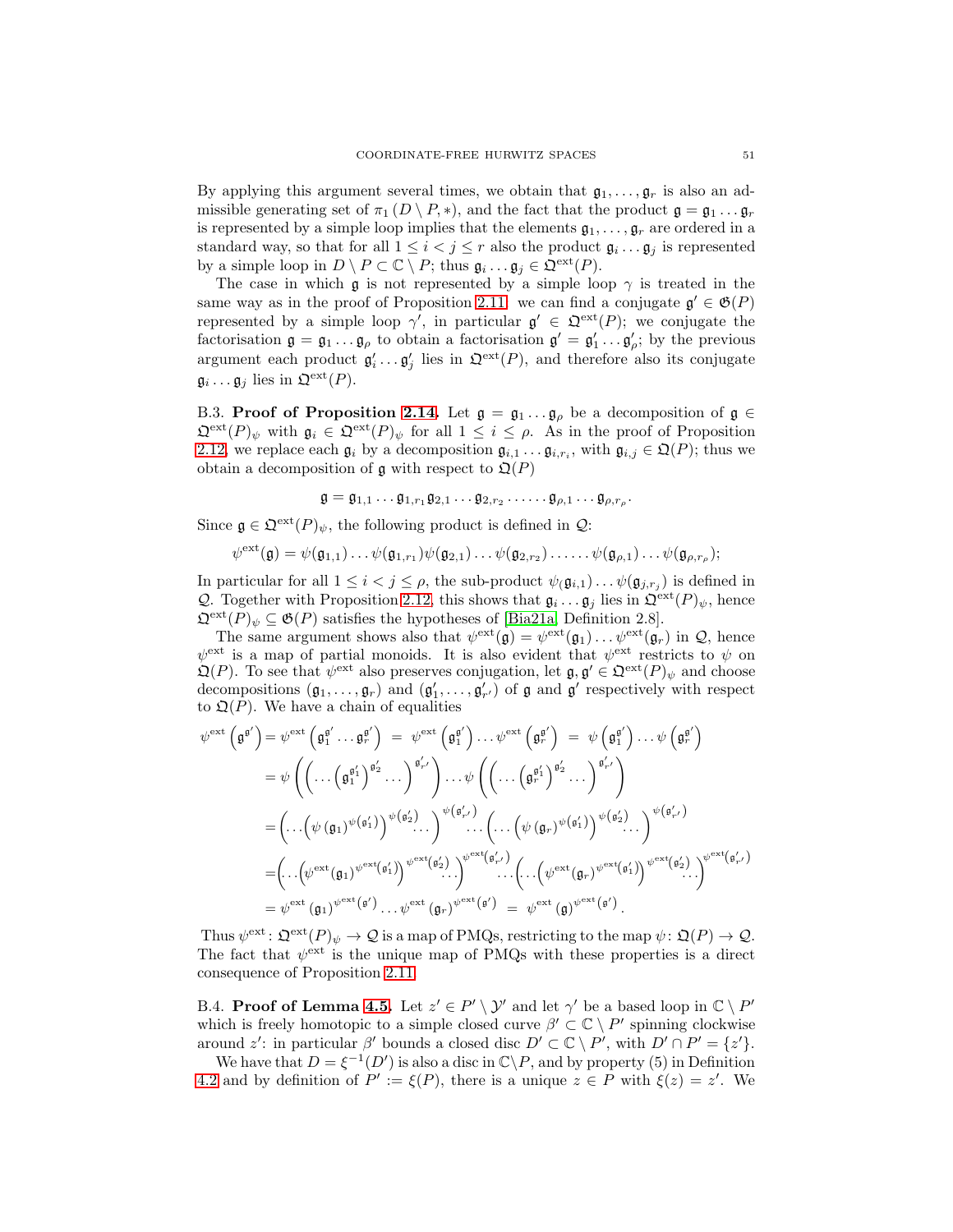#### <span id="page-51-2"></span>52 ANDREA BIANCHI

consider  $\beta = \partial D$  as a simple closed curve in  $\mathbb{C} \setminus P$  spinning clockwise around z: then  $\xi$  restricts to a homotopy equivalence  $\beta \to \beta'$ , since:

- both spaces are homotopy equivalent to  $S^1$ , hence it suffices to prove that  $\xi$ induces a cohomology equivalence;
- the inclusions  $\beta \subset D \setminus z$  and  $\beta' \subset D' \setminus z'$  are homotopy equivalences, in particular cohomology equivalences;
- the map  $\xi: D \setminus z \to D' \setminus z'$  is a cohomology equivalence: this can be seen by comparing the cohomology long exact sequences of the couples  $(D, D \setminus z)$  and  $(D', D' \setminus z')$ , using in particular that the map  $\xi^* \colon H^2(D', D' \setminus z') \to H^2(D, D \setminus z)$ can be rewritten as  $\xi^*$ :  $H_c^2(\mathbb{C}) \to H_c^2(\mathbb{C})$ , and is thus an isomorphism.

Moreover property (2) in Definition [4.2](#page-18-0) implies that  $\xi: \beta \to \beta'$  is orientationpreserving, if both curves are oriented clockwise.

This implies that the conjugacy class represented by  $\beta'$  is mapped along  $\xi^*$  inside the conjugacy class represented by  $\beta$ , which is contained in  $\mathfrak{Q}_{\mathfrak{C}}(P)$ .

<span id="page-51-0"></span>B.5. **Proof of Lemma [4.9.](#page-22-2)** Let  $\gamma' \subset \mathbb{C} \backslash P'$  be a based loop homotopic to a simple closed curve  $\beta'$ , with  $\beta'$  contained in  $\mathbb{C} \setminus \mathcal{Y}'$  and  $\beta'$  oriented clockwise, such that  $\beta'$ bounds a disc  $D' \subset \mathbb{C} \setminus \mathcal{Y}'$ .

Let  $D = \xi^{-1}(D')$ , which is a topological disc contained in  $\mathbb{C}\setminus\mathcal{Y}$ , and let  $\beta = \partial D$ . Let  $K' \subset \mathring{D}'$  be a smaller, closed disc containing  $P' \cap D'$ , and denote  $K = \xi^{-1}(K')$ . Then  $\xi: \beta \to \beta'$  is a homotopy equivalence, since:

- both spaces are homotopy equivalent to  $S^1$ , hence it suffices to prove that  $\xi$ induces a cohomology equivalence;
- the inclusions  $\beta \subset D \setminus K$  and  $\beta' \subset D' \setminus K'$  are homotopy equivalences, in particular cohomology equivalences;
- the map  $\xi: D \setminus K \to D' \setminus K'$  is a cohomology equivalence: this can be seen by comparing the cohomology long exact sequences of the couples  $(D, D \setminus K)$  and  $(D', D' \setminus K')$ , using in particular that the map  $\xi^*: H^2(D', D' \setminus K') \to H^2(D, D)$ can be rewritten as  $\xi^*$ :  $H_c^2(\mathbb{C}) \to H_c^2(\mathbb{C})$ , and is thus an isomorphism.

Moreover property (2) in Definition [4.2](#page-18-0) implies that  $\xi: \beta \to \beta'$  is orientationpreserving, if both curves are oriented clockwise.

It follows that  $\xi^*$  maps the conjugacy class of  $\beta'$  inside the conjugacy class of  $\beta$ , which is contained in  $\mathfrak{Q}_{\mathfrak{C}}^{\text{ext}}(P)$ .

<span id="page-51-1"></span>B.6. Proof of Lemma [5.2.](#page-23-1) Let  $\mathfrak{c} = (P, \psi, \varphi) \in \text{Hur}(\mathfrak{C}; \mathcal{Q}, \mathcal{G}(\mathcal{Q}))$ , use Notation [2.4](#page-6-2) and let  $f_1, \ldots, f_k$  be an admissible generating set for  $\mathfrak{G}(P)$ . Since we are dealing with the nice couple  $(\mathcal{X}, \emptyset)$ , whose second space is empty, we have that  $f_1, \ldots, f_k \in$  $\mathfrak{Q}(P)$ . By Definition [3.5](#page-12-3) we have  $\varphi(f_i) = \eta_{\mathcal{Q}}(\psi(f_i)) \in \mathcal{G}(\mathcal{Q})$ ; since  $f_1, \ldots, f_k$  exhibit  $\mathfrak{G}(P)$  as a free group, we have that  $\varphi: \mathfrak{G}(P) \to \mathcal{G}(Q)$  is uniquely determined by  $\psi$ . On the other hand, by [\[Bia21a,](#page-56-0) Theorem 3.3], given any finite subset  $P \subset \mathcal{X}$  and a map of PMQs  $\psi \colon \mathfrak{Q}(P) \to \mathcal{Q}$ , one can use the assignment  $f_i \mapsto \eta_{\mathcal{Q}}(\psi(f_i))$  to define a group homomorphism  $\varphi: \mathfrak{G}(P) \to \mathcal{G}(\mathcal{Q})$  making  $(\psi, \varphi): (\mathfrak{Q}(P), \mathfrak{G}(P)) \to (\mathcal{Q}, \mathcal{G}(\mathcal{Q}))$ into a map of PMQ-group pairs.

Let  $\mathfrak{c}' = (P', \psi', \varphi')$  be the image of  $\mathfrak{c}$  along  $(\mathrm{Id}_{\mathcal{Q}}, \mathcal{G}(\mathfrak{e}))_*$ ; then we have  $P' = P$ and  $\psi' = \psi$ ; from the previous discussion it follows that c can be reconstructed from  $\mathfrak{c}'$ , and this proves injectivity of  $(\mathrm{Id}_{\mathcal{Q}}, \mathcal{G}(\mathfrak{e}))_*$ .

Viceversa, let  $\mathfrak{c}' = (P, \psi, \varphi')$  be any configuration in  $\text{Hur}(\mathfrak{C}; \mathcal{Q}, G)$ ; then the previous discussion shows that one can construct a configuration  $\mathfrak{c} \in \text{Hur}(\mathfrak{C}; \mathcal{Q}, \mathcal{G}(\mathcal{Q}))$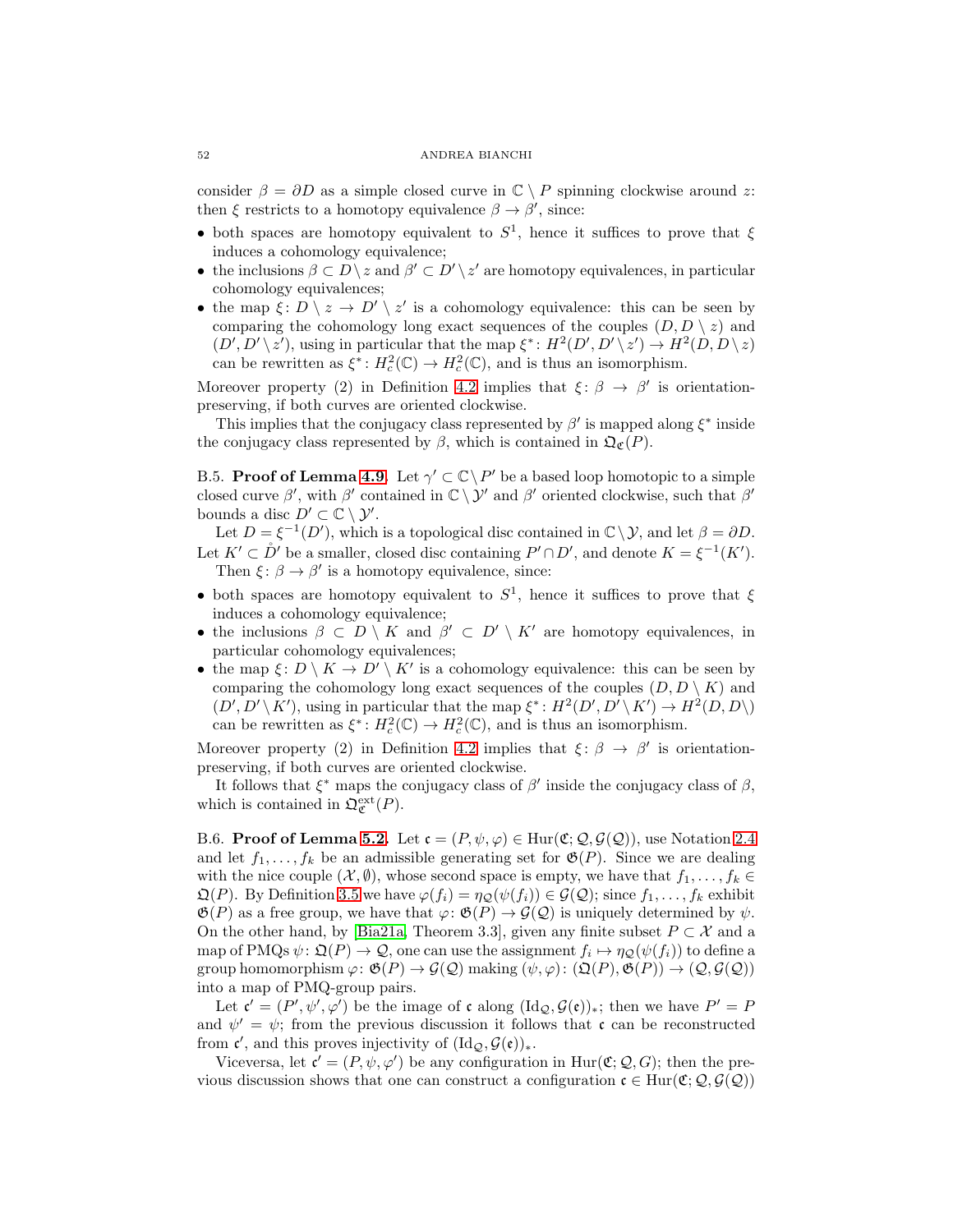<span id="page-52-2"></span>which is sent to  $\mathfrak{c}'$  along  $(\mathrm{Id}_{\mathcal{Q}}, \mathcal{G}(\mathfrak{e}))_*$ : it suffices to take  $\mathfrak{c} = (P, \psi, \varphi)$ , with  $\varphi$  defined as above by setting  $f_i \mapsto \eta_{\mathcal{Q}}(\psi(f_i))$ ; this proves surjectivity of  $(\mathrm{Id}_{\mathcal{Q}}, \mathcal{G}(\mathfrak{e}))_*$ .

To conclude, note that for all adapted coverings  $\underline{U}$  of P, the map  $(\mathrm{Id}_{\mathcal{Q}}, \mathcal{G}(\mathfrak{e}))_*$ restricts to a bijection from  $\mathfrak{U}(\mathfrak{c}; \underline{U}) \subset \text{Hur}(\mathfrak{C}; \mathcal{Q}, \mathcal{G}(\mathcal{Q}))$  to  $\mathfrak{U}(\mathfrak{c}'; \underline{U}) \subset \text{Hur}(\mathfrak{C}; \mathcal{Q}, G)$ , where again we let  $\mathfrak{c}'$  be the image of  $\mathfrak{c}$  along  $(\mathrm{Id}_{\mathcal{Q}}, \mathcal{G}(\mathfrak{e}))_*$ . This shows that  $(\mathrm{Id}_{\mathcal{Q}}, \mathcal{G}(\mathfrak{e}))_*$  is a homeomorphism.

<span id="page-52-0"></span>B.7. Proof of Lemma [5.4.](#page-24-1) The proof is analogous to the one of Lemma [5.2.](#page-23-1) Let  $\mathfrak{c} = (P, \psi, \varphi) \in \text{Hur}(\mathfrak{C}; G, G)$ , use Notation [2.4](#page-6-2) and let  $f_1, \ldots, f_k$  be an admissible generating set for  $\mathfrak{G}(P)$ . Since we are dealing with the PMQ-group pair  $(G, G)$ , the composition  $\mathfrak{Q}_{\mathfrak{C}}(P) \subset \mathfrak{G}(P) \stackrel{\varphi}{\to} G$  equals  $\psi \colon \mathfrak{Q}_{\mathfrak{C}}(P) \to G$ . In particular  $\psi$  can be recovered from  $\varphi$ .

On the other hand, by [\[Bia21a,](#page-56-0) Theorem 3.3], given any finite subset  $P \subset \mathcal{X}$ and a map of groups  $\varphi: \mathfrak{G}(P) \to G$ , one can use the assignment  $\psi: f_i \mapsto \varphi(f_i)$  for  $1 \leq i \leq l$  (using Notation [2.4\)](#page-6-2) to define a map of PMQs  $\psi \colon \mathfrak{Q}_{\mathfrak{C}}(P) \to G$  making  $(\psi, \varphi): (\mathfrak{Q}_{\mathfrak{C}}(P), \mathfrak{G}(P)) \to (G, G)$  into a map of PMQ-group pairs.

Let  $\mathfrak{c}' = (P', \psi', \varphi')$  be the image of  $\mathfrak{c}$  along  $(\mathrm{Id}_{\mathbb{C}})_{*}$ ; then we have  $P' = P$  and  $\varphi' = \varphi$ ; from the previous discussion it follows that c can be reconstructed from c', and this proves injectivity of  $(\mathrm{Id}_{\mathbb{C}})_{*}$ .

Viceversa, let  $\mathfrak{c}' = (P, \psi, \varphi')$  be any configuration in  $\text{Hur}(\mathcal{X}, \mathcal{X}; G, G)$ ; then the previous discussion shows that one can construct a configuration  $\mathfrak{c} \in \text{Hur}(\mathfrak{C}; G, G)$ mapping to  $\mathfrak{c}'$  along  $(\mathrm{Id}_{\mathbb{C}})_*$ : it suffices to take  $\mathfrak{c} = (P, \psi, \varphi)$ , with  $\psi$  defined as above by setting  $\psi: f_i \mapsto \varphi(f_i)$ ; this proves surjectivity of  $(\mathrm{Id}_{\mathbb{C}})_*.$ 

To conclude, note that if U is an adapted covering of P with respect to  $\mathfrak{C}$ , then U is also adapted with respect to  $(\mathcal{X}, \mathcal{X})$ , and the map  $(\mathrm{Id}_{\mathbb{C}})_*$  restricts to a bijection from  $\mathfrak{U}(\mathfrak{c};\underline{U}) \subset \text{Hur}(\mathfrak{C};G,G)$  to  $\mathfrak{U}(\mathfrak{c}';\underline{U}) \subset \text{Hur}(\mathcal{X},\mathcal{X};G,G)$ , where again we let  $\mathfrak{c}'$ be the image of c along  $(\text{Id}_{\mathbb{C}})_{*}$ . This proves that  $(\text{Id}_{\mathbb{C}})_{*}$  is a homeomorphism.

<span id="page-52-1"></span>B.8. Proof of Proposition [6.13.](#page-30-1) We focus on the left-based case. Let  $\mathfrak{c} \in$  $\text{Hur}(\mathfrak{C}; \mathcal{Q}, G)_{z^1}$ , use Notations [3.6](#page-13-2) and [2.6](#page-6-4) and let  $\underline{U}$  be an adapted covering of P. Denote by  $U^1$  the component of <u>U</u> containing  $z^1$ ; possibly up to shrinking  $U^1$ , we can assume that the simple closed curve  $\partial U^1$  is cut by  $\mathbb{S}_{\min \mathfrak{C},\min \mathfrak{C}}$  in two arcs. We decompose  $\mathbb C$  as the union of two subspaces: the first subspace is  $\mathbb T_1$ , which is defined as the closure in  $\mathbb C$  of  $\mathbb S_{-\infty,\min}$   $\mathbb C\cup U^1$ ; the other subspace is  $\mathbb T_2=\mathbb S_{\min}\mathbb C,\infty\setminus U^1$ . The first subspace contains  $P_1$ :  $= \{z^1\}$  in its interior, the second subspace contains  $P_2$ : =  $P \setminus \{z^1\}$  in its interior. The two subspaces  $\mathbb{T}_1$  and  $\mathbb{T}_2$  intersect in the contractible space  $\mathbb{S}_{\min \mathfrak{C},\min \mathfrak{C}}$ , which contains  $*$ .

Using the theorem of Seifert and van Kampen we can write  $\mathfrak{G}(P)$  as the free product  $\pi_1(\mathbb{T}_1 \setminus P_1, \ast) \star \pi_1(\mathbb{T}_2 \setminus P_2, \ast)$ : the first factor is freely generated by  $f^1$ , the second factor is freely generated by the other generators  $f_i$  in a left-based admissible generating set. The map  $\varphi'$  in Definition [6.12](#page-30-4) can then be equivalently defined by setting  $\varphi'(f^1) = g \cdot \varphi(f^1)$ , and by imposing that  $\varphi'$  and  $\varphi$  agree on the second factor.

Moreover, consider the nice couple  $\mathfrak{C}_2 := (\mathcal{X} \cap \mathbb{T}_2, \mathcal{Y} \cap \mathbb{T}_2)$ : then  $P_2$  is contained in  $X \cap \mathbb{T}_2$ . The composition

$$
\mathfrak{Q}_{\mathfrak{C}_2}(P_2) \xrightarrow{\subseteq} \mathfrak{G}(P_2) \xleftarrow{\cong} \pi_1 \left( \mathbb{T}_2 \setminus P_2, \ast \right) \xrightarrow{\subseteq} \mathfrak{G}(P)
$$

has image in  $\mathfrak{Q}_{\mathfrak{C}}(P)$  and identifies  $\mathfrak{Q}_{\mathfrak{C}_2}(P)$  with the sub-PMQ of  $\mathfrak{Q}_{\mathfrak{C}}(P)$  containing homotopy classes which can be represented by a simple loop in  $\mathbb{T}_2 \setminus P_2$  spinning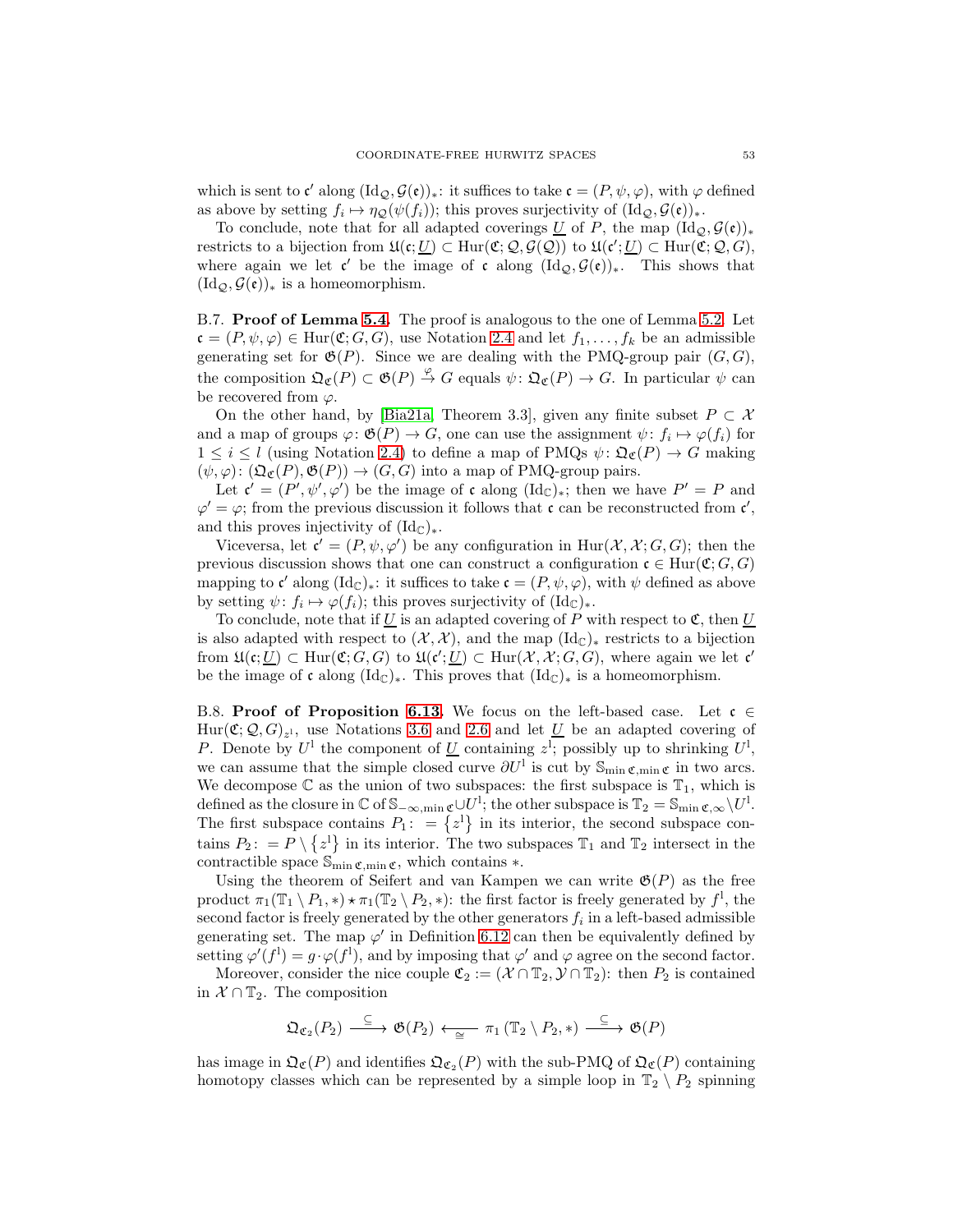#### <span id="page-53-1"></span>54 ANDREA BIANCHI

clockwise around one of the points  $z_1, \ldots, z_l$ . The map  $\psi' : \mathfrak{Q}_{\mathfrak{C}}(P') \to \mathcal{Q}$  from Definition [6.12](#page-30-4) can be characterised by the following two properties:

- $\psi$  and  $\psi'$  have the same restriction on  $\mathfrak{Q}_{\mathfrak{C}_2}(P)$ , regarded as a subset of  $\mathfrak{Q}_{\mathfrak{C}}(P)$  as explained above.
- $(\psi', \varphi')$  is a map of PMQ-group pairs  $(\mathfrak{Q}_{\mathfrak{C}}(P), \mathfrak{G}(P)) \to (\mathcal{Q}, G)$ .

The fact that this is a characterisisation (i.e. existence and uniqueness of  $\psi'$  with these properties) is shown using a choice of a left-based admissible generating set for  $\mathfrak{G}(P)$  and using [\[Bia21a,](#page-56-0) Theorem 3.3]; but the characterising properties of  $\varphi'$ and  $\psi'$  are now stated without reference to a left-based admissible generating set.

The fact that the collection of all maps  $g \cdot -$  gives an action of G on the set  $\text{Hur}(\mathfrak{C}; \mathcal{Q}, G)_{z^1}$  follows directly from the formulas in Definition [6.12.](#page-30-4) To prove continuity of  $g \cdot$  –, note that for all adapted coverings U of P the map  $g \cdot$  – establishes a bijection between the open subspaces  $\mathfrak{U}(\mathfrak{c}, \underline{U})_{z^1}$  and  $\mathfrak{U}(g \cdot \mathfrak{c}, \underline{U})_{z^1}$  of  $\text{Hur}(\mathfrak{C}; \mathcal{Q}, G)_{z^1}$ . In particular  $g \cdot -$  is a homeomorphism of  $Hur(\mathfrak{C}; \mathcal{Q}, G)$  with inverse  $g^{-1} \cdot -$ .

The right-based case is analogous; the main difference is that, in the first part, one considers the component  $U^{\rm r}$  of  $\underline{U}$  covering  $z^{\rm r}$ , and decomposes  $\mathbb C$  as the union of  $\mathbb{T}_1 = \mathbb{S}_{-\infty,\max} \mathfrak{C} \setminus U^{\mathrm{r}}$  and  $\mathbb{T}_2$  being the closure in  $\mathbb{C}$  of  $\mathbb{S}_{\max} \mathfrak{C}_{,\infty} \cup U^{\mathrm{r}}$ .

<span id="page-53-0"></span>B.9. Proof of Proposition [7.8.](#page-34-2) Fix  $(c, t) \in \text{Hur}(\mathfrak{C}; \mathcal{Q}, G) \times [0, 1]$ , denote  $\mathfrak{c}' =$  $\mathscr{E}_*(\mathfrak{c},t)$  and  $\mathfrak{c}'' = \rho(\mathfrak{c})$ , and use Notation [3.6.](#page-13-2) Without loss of generality assume that  $z_1, \ldots, z_r \in P \setminus \mathcal{Y}$  are precisely the inert points of c, for some  $0 \le r \le l$ . Then  $P'' = P \setminus \{z_1, \ldots, z_r\}$  and  $P' = P'' \cup \mathscr{E}(P, t)$ .

Let  $\underline{U}'$  be an adapted covering of  $P'$ . Our aim is to find a neighbourhood of  $(c, t) \in \text{Hur}(\mathfrak{C}; \mathcal{Q}, G) \times [0, 1]$  which is mapped by  $\mathscr{E}_*$  inside  $\mathfrak{U}(\mathfrak{c}', \underline{U}')$ . Let  $\underline{U}'_{\mathscr{E}(P, t)} \subset \underline{U}'$ denote the restriction of  $\underline{U}'$  to  $\mathscr{E}(P,t) \subset P'$ , i.e. the sequence of components of U' containing a point in  $\mathscr{E}(P,t)$ . Then by continuity of  $\mathscr{E}$  we can find an adapted covering U of P and a neighbourhood V of  $t \in [0,1]$  such that  $\mathscr E$  maps the entire product neighbourhood  $\mathfrak{U}(P, \underline{U}) \times V$  inside  $\mathfrak{U}(\mathscr{E}(P,t), \underline{U}'_{\mathscr{E}(P,t)}) \subset \text{Ran}(\mathfrak{C})$ .

Use Notation [2.6:](#page-6-4) up to shrinking the components of  $\overline{U}$ , we may assume that  $U_i \subset U'_i$  whenever  $z_i$  belongs to  $P'' \subset P \cap P'$ , that is  $U_{r+1} \cup \cdots \cup U_k \subseteq \underline{U}'$ . We claim that  $\mathfrak{U}(\mathfrak{c}, \underline{U}) \times V$  is mapped by  $\mathscr{E}_*$  inside  $\mathfrak{U}(\mathfrak{c}', \underline{U}')$ ; the rest of the proof is devoted to this claim.

We fix  $\mathfrak{r} = (\check{P}, \check{\psi}, \check{\varphi}) \in \mathfrak{U}(\mathfrak{c}, \underline{U})$  and  $\check{t} \in V$ , and let  $\check{\mathfrak{c}}' = (\check{P}', \check{\psi}', \check{\varphi}') = \mathcal{E}_*(\check{\mathfrak{c}}, \check{t})$ . First, we prove that  $\check{P}' \subset \underline{U}'$ . We can partition  $\check{P}$  into subsets  $\check{P}_1, \ldots, \check{P}_k$ , with  $\check{P}_i \subset U_i$ . Note that for all  $1 \leq i \leq r$  and for all  $\check{z} \in \check{P}_i$ , the point  $\check{z}$  is inert for  $\check{c}$ : indeed  $\check{z} \in U_i \subset \mathbb{C} \setminus \mathcal{Y}$  because  $\underline{U}$  is an adapted covering of P, hence  $\check{z} \in \mathcal{X} \setminus \mathcal{Y}$ ; moreover  $\psi$  sends each element of  $\mathfrak{Q}(\tilde{P},\tilde{z})$  to a factor of 1 in the augmented PMQ Q, i.e. to 1. It follows that  $\check{P}'$  is a subset of  $\check{P}_{r+1} \cup \cdots \cup \check{P}_k \cup \mathscr{E}(\check{P},\check{t})$ , and the latter set is contained in  $U'$  by our choice of  $U$ .

Second, we prove that every component of  $\underline{U}'$  intersects  $\check{P}'$  in at least one point. Let  $U'_i$  be the component of  $\underline{U}'$  containing the point  $z'_i \in P'$ , for some  $1 \leq i \leq k'$ . There are several cases to consider.

• If  $z_i' \in \mathscr{E}(P, t) \subset P'$ , then there is  $z_j \in P$  with  $z_i' \in \mathscr{E}(z_j, t)$ , and there is  $\check{z} \in \check{P} \cap U_j$ . We can restrict  $\underline{U}'$  to an adapted covering  $\underline{U}'_{\mathscr{E}(z_j,t)}$  of  $\mathscr{E}(z_j,t) \subset P'$ , by selecting the relevant connected components; then our hypothesis on  $U$  implies that  $\mathscr E$  sends  $(U_j \cap \mathcal X) \times V$  inside  $\mathfrak{U}(\mathscr E(z_j,t), \underline{U}'_{\mathscr E(z_j,t)}),$  where we use Notation [2.6.](#page-6-4) In particular  $\mathscr{E}(\check{z},\check{t}) \in \mathfrak{U}(\mathscr{E}(z_j,t),\underline{U}'_{\mathscr{E}(z_j,t)})$ , implying that  $\mathscr{E}(\check{z},\check{t}) \subset \check{P}'$  contains a point lying in  $U_i'$ .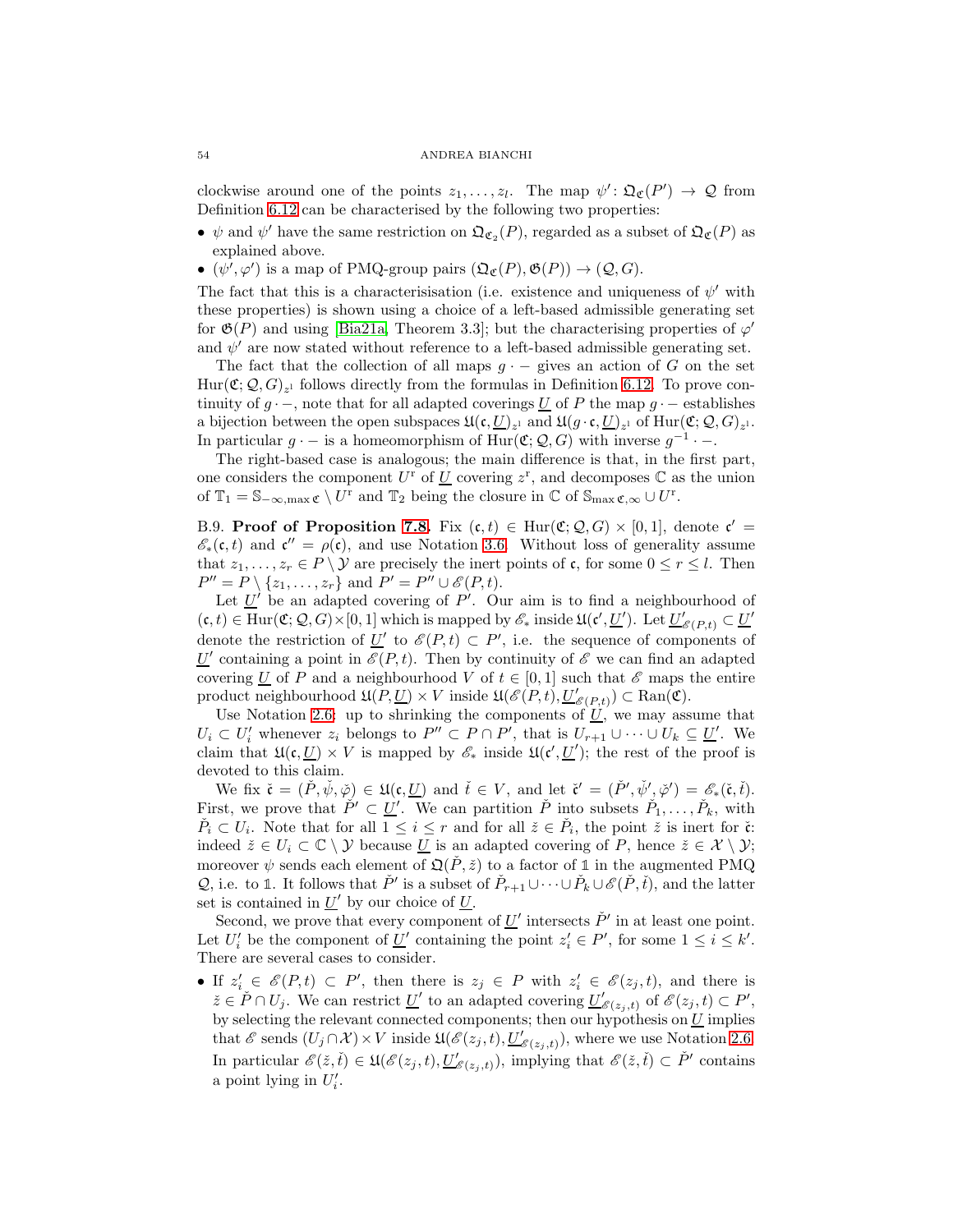- If  $z_i' \in \mathcal{Y}$ , then  $z_i' \in P$  and  $z_i' \in \mathscr{E}(z_i', t)$ , so we fall in the previous case.
- If  $z_i' \in \mathcal{X} \setminus \mathcal{Y}$  and  $z_i' \in P' \setminus \mathscr{E}(P, t)$ , then  $z_i'$  must be a non-inert point of P for c. Since Q is augmented, there is a point  $\check{z} \in \check{P} \cap U'_i$  which is non-inert for  $\check{\mathfrak{c}}$ . This point  $\check{z}$  also belongs to  $\check{P}' \cap U'_i$ .

The previous discussion shows that  $\mathfrak{U}(P, \underline{U}) \times V$  is mapped by  $\mathscr{E}$  inside  $\mathfrak{U}(P', \underline{U}')$ .

Let now  $\gamma \subset \mathbb{C} \setminus \underline{U'}$  be a simple loop spinning clockwise around a component  $U'_i$ ; up to slightly perturbing  $\gamma$  we may assume that it is also disjoint from the finite set P, i.e.  $\gamma$  avoids the points  $z_1, \ldots, z_r$ . Then we have the following chain of equalities

$$
\varphi'([\gamma]) = \varphi([\gamma]) = \check{\varphi}([\gamma]) = \check{\varphi}'([\gamma]);
$$

moreover, if  $\gamma$  represents a class in  $\mathfrak{Q}(P')$ , we also have the following chain of equalities

$$
\psi'([\gamma]) = \psi^{\text{ext}}([\gamma]) = \check{\psi}^{\text{ext}}([\gamma]) = (\check{\psi}')^{\text{ext}}([\gamma]),
$$

where we use that  $[\gamma]$  represents elements of  $\mathfrak{Q}^{\text{ext}}(P)_{\psi}$ ,  $\mathfrak{Q}^{\text{ext}}(\check{P})_{\check{\psi}}$  and  $\mathfrak{Q}^{\text{ext}}(\check{P}')_{\check{\psi}'}$ , and refer to Definition [2.13](#page-9-3) and Proposition [2.14.](#page-10-1) This shows that  $\zeta' \in \mathfrak{U}(\mathfrak{c}', \underline{U}')$ .

Suppose now that  $\mathscr E$  is standard, let  $\mathfrak c \in \text{Hur}(\mathfrak C; \mathcal Q, G)$  and use Notation [3.6;](#page-13-2) then  $\mathscr{E}_*(\mathfrak{c},0)$  is computed by first applying  $\rho(\mathfrak{c})$ , thus deleting all inert points of  $\mathfrak{c}$ , and then by adding these inert points again through an external product of  $\rho(\mathfrak{c})$  with  $P = \mathscr{E}(P, 0) \in \text{Ran}(\mathfrak{C}).$ 

<span id="page-54-0"></span>B.10. Proof of Proposition [8.21.](#page-42-1) We introduce some notation for barycentres of faces of simplices. Recall Notation [8.3:](#page-37-2) for  $p \ge 1$  and  $0 \le i \le p$  we denote by  $\underline{\text{bar}}^{p-1,i} = \left(\frac{1}{p}, \frac{2}{p}, \ldots, \frac{i-1}{p}, \frac{i}{p}, \frac{i}{p}, \frac{i+1}{p}, \ldots, \frac{p-1}{p}\right)$  $\left( \sum_{i=1}^{n} \epsilon_i \Delta_i \right)$  are barycentre of the face  $d_i \Delta_i^p$ .

<span id="page-54-1"></span>**Lemma B.1.** Recall Definition [8.16.](#page-41-1) The map  $e^{\underline{a}}$  sends  $(\underline{bar}^{p-1,i}, \underline{bar}^{q}) \in \Delta^p \times \Delta^q$ to  $c_{\underline{a}'},$  where  $\underline{a}' = d_i^{\text{hor}}(\underline{a}).$ 

Before proving Lemma [B.1,](#page-54-1) we will argue how Proposition [8.21](#page-42-1) follows from it. Let  $(s, t) \in d_i^{\text{hor}}(\Delta^p \times \Delta^q) \subset \Delta^p \times \Delta^q$  (see Notation [8.20\)](#page-42-3). Then the pair  $(\underline{\mathfrak{barr}}^{p-1,i}, \underline{\mathfrak{barq}}^q; \underline{s}, \underline{t})$  belongs to  $\Delta^{p,p} \times \Delta^{q,q}$ , and we can factor  $\mathcal{H}^{p,q}_*(-; \underline{\mathfrak{barr}}^p, \underline{\mathfrak{barq}}^q; \underline{s}, \underline{t})$ as a composition  $\mathcal{H}^{p,q}_*(-; \underline{\mathfrak{bar}}^{p-1,i}, \underline{\mathfrak{bar}}^q; \underline{s}, \underline{t}) \circ \mathcal{H}^{p,q}_*(-; \underline{\mathfrak{bar}}^p, \underline{\mathfrak{bar}}^q; \underline{\mathfrak{bar}}^{q-1,i}, \underline{\mathfrak{bar}}^q)$  by Lemma [8.8.](#page-38-1) Assuming Lemma [B.1,](#page-54-1) we have that  $\mathcal{H}^{p,q}_*(-; \underline{\mathfrak{bar}}^p, \underline{\mathfrak{bar}}^q; \underline{\mathfrak{bar}}^{q-1,i}, \underline{\mathfrak{bar}}^q)$ sends  $\mathfrak{c}_{\underline{a}} \mapsto \mathfrak{c}_{\underline{a'}}$ ; then by definition the second map  $\mathcal{H}^{p,q}_*(-; \underline{\mathfrak{bar}}^{p-1,i}, \underline{\mathfrak{bar}}^q; \underline{s}, \underline{t})$  sends  $\mathfrak{c}_{\underline{a'}}$  to  $\overline{e^{\underline{a'}}(\underline{s},\underline{t})}$  (regarding  $(\underline{s},\underline{t})$  as a point in  $\Delta^{p-1}\times\Delta^q$ ), and the composition  $\overline{\mathcal{H}}_*^{p,q}(-; \underline{\mathtt{bar}}^p, \underline{\mathtt{bar}}^q; \underline{s}, \underline{t})$  sends  $\mathfrak{c}_{\underline{a}} \mapsto e^{\underline{a}}(\underline{s}, \underline{t}).$ 

The rest of the subsection is thus devoted to the proof of Lemma [B.1.](#page-54-1) By definition,  $e^{\underline{a}}(\underline{\mathfrak{bar}}^{p-1,i}, \underline{\mathfrak{bar}}^q)$  is the image of  $\mathfrak{c}_{\underline{a}}$  under  $\mathcal{H}^{p,q}_*(-; \underline{\mathfrak{bar}}^p, \underline{\mathfrak{bar}}^{p-1,i}; \underline{\mathfrak{bar}}^q, \underline{\mathfrak{bar}}^q)$ . For simplicity, in the rest of the proof we abbreviate by  $\xi : \mathbb{C} \to \mathbb{C}$  the map  $\mathcal{H}^{p,q}(-; \underline{\mathfrak{bar}}^p, \underline{\mathfrak{bar}}^{p-1,i}; \underline{\mathfrak{bar}}^q, \underline{\mathfrak{bar}}^q).$ 

Recall Notation [8.14:](#page-40-2) the map  $\xi$  sends  $z_{i',j}^{p,q} \mapsto z_{i',j}^{p-1,q}$  for  $0 \leq i' \leq i$ , and  $z_{i',j}^{p,q} \mapsto$  $z_{i'-1,j}^{p-1,q}$  for  $i+1 \leq i' \leq p+1$ ; it follows that the image of  $P_{\underline{a}}$  along  $\xi$  is the set  $P_{\underline{a'}}$ . This shows that  $e^{\underline{a}}(\underline{\mathtt{bar}}^{p-1,i}, \underline{\mathtt{bar}}^q)$  is a configuration supported on  $P_{\underline{a}'}$ .

Consider now the two standard generating sets  $(f_{ii}^{\underline{a}'}$  $(\frac{a}{i'},j)_{(i',j)\in I(\underline{a'})}$  of  $\mathfrak{G}(P_{\underline{a'}})$ , and  $(f_{\alpha}^a)$  $(\frac{a}{(i',j)})(i',j) \in I(\underline{a})$  of  $\mathfrak{G}(P_{\underline{a}})$  (see also Notation [8.15\)](#page-40-3), and consider the homomorphism  $\xi^*$ :  $\mathfrak{G}(P_{\underline{a}'}) \to \mathfrak{G}(P_{\underline{a}})$  from Subsection [4.3.](#page-19-2)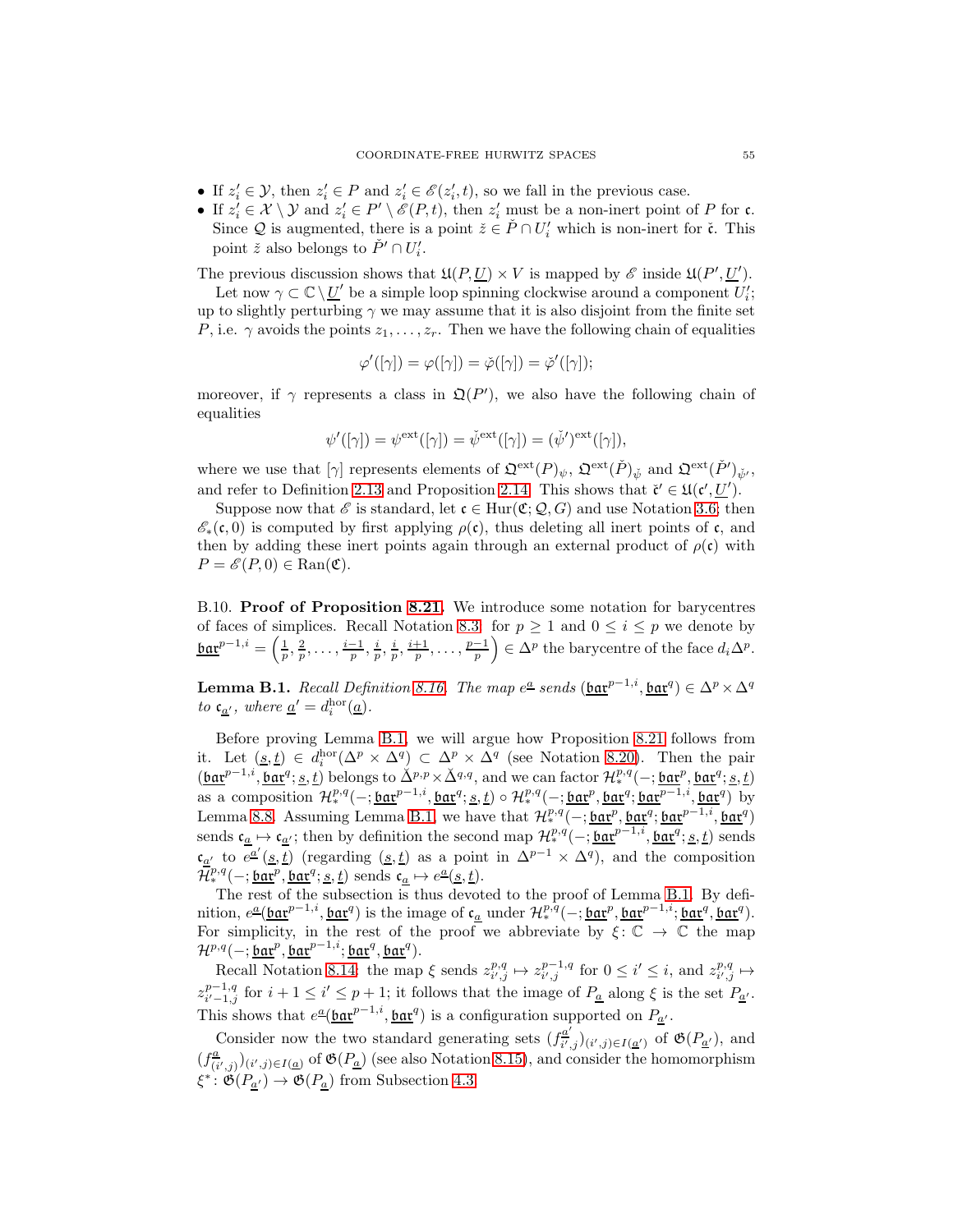The key observation is that, for all  $0 \leq i' \leq p$  and  $0 \leq j \leq q+2$ , the homomorphism  $\xi^*$  maps the product of standard generators  $cf_{i'}^{a'}$  $\frac{a}{i',j}$  to

$$
\xi^*(cf_{i',j}^{\underline{a'}}) \mapsto \left\{ \begin{array}{ll} cf_{i',j}^{\underline{a}} & \text{if $i'\leq i-1$;} \\ cf_{i,j}^{\underline{a}}\cdot cf_{i+1,j}^{\underline{a}} & \text{if $i'=i$;} \\ cf_{i'+1,j}^{\underline{a}} & \text{if $i'\geq i+1$.} \end{array} \right.
$$

This follows from the description of  $cf_{ii}^{\underline{a}'}$  $\frac{d}{i',j}$  as the class of a simple loop supported on  $\mathbb{S}_{x_{i'-1},x_{i'+1}} \cap {\mathfrak{F}} \leq y_j$  and spinning clockwise around the points  $z_{i'}^{\underline{a}'}$  $\frac{a'}{i',0}, \ldots, z_{i'}^{a'}$  $\frac{a}{i',j-1}$ . For  $i' = i$  we have in particular that  $\xi^*(cf_{ii'}^{\underline{a}'})$  $\frac{\partial u}{\partial i'}$  is represented by a loop spinning around the horizontal segments joining  $z_{i,j'}^a$  with  $z_{i+1,j'}^a$ , for  $0 \leq j' \leq j$ : these horizontal segments are the preimages along  $\xi$  of the points  $z_{i,j'}^{\underline{a'}}$  for  $0 \leq j' \leq j$ .

We can now use that  $\xi^*$  is a group homomorphism and compute  $\xi^*(f_{\overline{i'}}^{\underline{a}})$  $(\frac{u}{i},j})$  for all  $(i', j) \in I(\underline{a}')$ . In particular, for  $i' = i$  we obtain

$$
\xi^*(f_{i,j}^{\underline{a}'} ) = \xi^* \left( \left( cf_{i,j}^{\underline{a}'} \right)^{-1} \cdot cf_{i,j+1}^{\underline{a}'} \right) = \left( cf_{i,j}^{\underline{a}} \cdot cf_{i+1,j}^{\underline{a}} \right)^{-1} \cdot cf_{i,j+1}^{\underline{a}} \cdot cf_{i+1,j+1}^{\underline{a}} \n= \left( cf_{i+1,j}^{\underline{a}} \right)^{-1} \cdot \left( cf_{i,j}^{\underline{a}} \right)^{-1} \cdot cf_{i,j+1}^{\underline{a}} \cdot cf_{i+1,j+1}^{\underline{a}} = \left( cf_{i+1,j}^{\underline{a}} \right)^{-1} \cdot f_{i,j}^{\underline{a}} \cdot cf_{i+1,j+1}^{\underline{a}} \n= \left( cf_{i+1,j}^{\underline{a}} \right)^{-1} \cdot f_{i,j}^{\underline{a}} \cdot cf_{i+1,j}^{\underline{a}} \cdot f_{i+1,j}^{\underline{a}} = \left( f_{i,j}^{\underline{a}} \right)^{cf_{i+1,j}^{\underline{a}} \cdot f_{i+1,j}^{\underline{a}}.
$$

Similarly, for  $i' < i$  we have  $\xi^*(f_{\overline{i'}}^{a'}$  $\overline{f}_{\overline{i}^{\prime},j}^{\underline{a}^{\prime}})=f_{\overline{i}^{\prime}}^{\underline{a}}$  $\frac{a}{i',j}$ , and for  $i' > i$  we have  $\xi^*(f_{\overline{i'}},\xi)$  $\lambda_{\overline{i'},j}^{\underline{a'}})=f_{\overline{i'}}^{\underline{a}}$  $\frac{a}{i'+1,j}$ .

Thus, applying  $\psi_{\underline{a}}$  to  $\xi^*(f_{\overline{i'}}^{\underline{a'}})$  $\frac{a'}{i',j}$ , we obtain the equality  $a'_{i',j} = \psi_{\underline{a'}}(f_{\overline{i'}},\overline{a'})$  $\frac{a}{i',j}$ , which together with [\[Bia21a,](#page-56-0) Lemma 6.8] yields the equality  $\underline{a}' = d_i^{\text{hor}} \underline{a}$ . This concludes the proof of Lemma [B.1.](#page-54-1)

<span id="page-55-0"></span>B.11. **Proof of Proposition [8.22.](#page-42-2)** The proof of this proposition is in many aspects analogue to the one of Proposition [8.21.](#page-42-1) Again it suffices to prove the following lemma.

<span id="page-55-1"></span>**Lemma B.2.** The map  $e^{\underline{a}}$  sends  $(\underline{bar}^p, \underline{bar}^{q-1,j}) \in \Delta^p \times \Delta^q$  to  $c_{\underline{a'}}$ , where  $\underline{a'} =$  $d_j^{\text{ver}}(\underline{a})$ .

The deduction of Proposition [8.22](#page-42-2) from Lemma [B.2](#page-55-1) is completely analogue as in the horizontal case, so we omit it.

The rest of the subsection is thus devoted to the proof of Lemma [B.2.](#page-55-1) By definition,  $e^{\underline{a}}(\underline{bar}^p, \underline{bar}^{q-1,j})$  is the image of  $\mathfrak{c}_{\underline{a}}$  under the map  $\xi_*$ , where for the rest of the proof we abbreviate by  $\xi: \mathbb{C} \to \mathbb{C}$  the map  $\mathcal{H}^{p,q}(-; \underline{\mathfrak{bar}}^p, \underline{\mathfrak{bar}}^p; \underline{\mathfrak{bar}}^q, \underline{\mathfrak{bar}}^{q-1,j}).$ 

The map  $\xi$  sends  $z_{i,j'}^{p,q} \mapsto z_{i,j'}^{p,q-1}$  for  $0 \le j' \le j$ , and  $z_{i,j'}^{p,q} \mapsto z_{i,j'-1}^{p,q-1}$  for  $j+1 \le j' \le j$ .  $q+1$ ; it follows that the image of  $P_{\underline{a}}$  along  $\xi$  is the set  $P_{\underline{a'}}$ , and as in the horizontal case we obtain that  $e^{\underline{a}}(\underline{\mathtt{bar}}^p, \underline{\mathtt{bar}}^{q-1,j})$  is a configuration supported on  $P_{\underline{a}'}$ .

Consider now the two standard generating sets  $(f_{i,j'}^{\underline{a'}})_{(i,j')\in I(\underline{a'})}$  of  $\mathfrak{G}(P_{\underline{a'}})$ , and  $(f_{(i,j')}^{\underline{a}})_{(i,j')\in I(\underline{a})}$  of  $\mathfrak{G}(P_{\underline{a}})$ , and consider the homomorphism  $\xi^*: \mathfrak{G}(P_{\underline{a}'}) \to \mathfrak{G}(P_{\underline{a}})$ .

The key observation is that, for all  $0 \leq i \leq p+1$  and  $0 \leq j' \leq q+1$ , the homomorphism  $\xi^*$  maps the product of standard generators  $cf_{i,j'}^{\underline{a'}}$  to

$$
\xi^*(cf_{i,j'}^{\underline{a}'})\mapsto \left\{\begin{array}{ll} cf_{i,j'}^{\underline{a}} & \text{if } j'\leq j;\\ cf_{i,j'+1}^{\underline{a}} & \text{if } j'\geq j+1. \end{array}\right.
$$

<span id="page-55-2"></span>